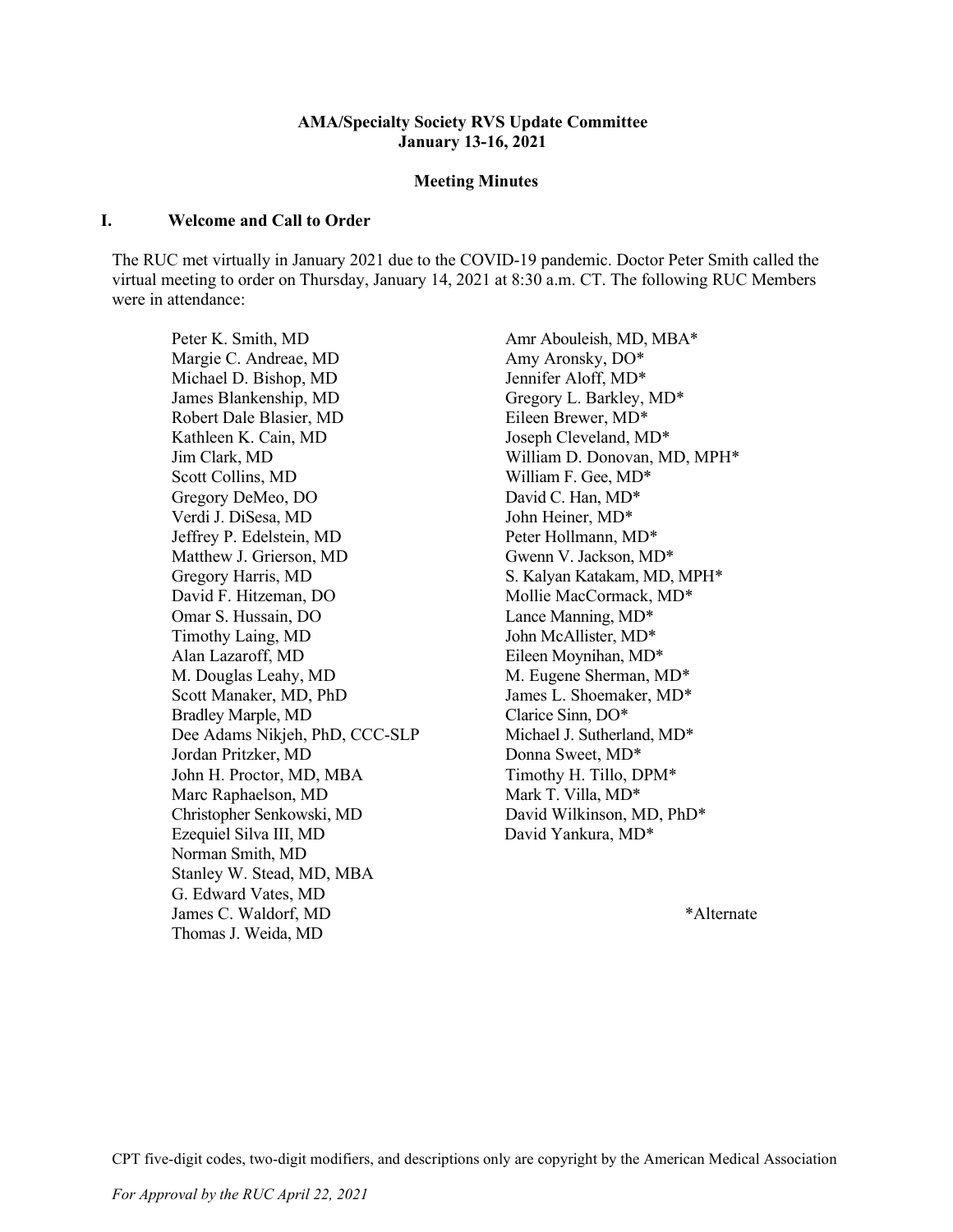# **II. Chair's Report**

Doctor Smith welcomed everyone to the virtual RUC Meeting. He thanked participants for their time and patience. He reminded participants of RUC confidentiality provisions, general expectations for the virtual meeting (live video), and highlighted points of conference call etiquette.

- Doctor Smith conveyed the following guidelines related to Confidentiality:
	- o All RUC attendees/participants are obligated to adhere to the RUC confidentiality policy. (All signed an agreement electronically prior to this meeting).
	- o This confidentiality is critical because CPT® codes and our deliberations are preliminary. It is irresponsible to share this information with media and others until CMS has formally announced their decisions in rulemaking.
	- o Recording devices are prohibited.
	- o The full confidentiality agreement may be found on the RUC Collaboration site (Structure and Functions).
- Doctor Smith conveyed the following RUC Member information:
	- The RUC assumes that RUC members are "seated." Once seated for a tab, the RUC member must stay in the seat for the entire issue until completion with vote.
	- o If an Alternate replaces a RUC member during the virtual meeting, they must announce as the RUC transitions to a new issue. The Alternate may do this by using the "raise hand" option.
	- o RUC staff recommends using the view "side-by-side" under view options at the top in order to view shared documents with "speaker" view.
- Doctor Smith welcomed the Centers for Medicare & Medicaid Services (CMS) staff:
	- o Perry Alexion, MD Medical Officer
	- o Edith Hambrick, MD, JD, MPH Medical Officer
	- o Christiane LaBonte, MS Health Insurance Specialist
	- o Karen Nakano, MD Medical Officer
	- o Michael Soracoe, PhD Analyst
	- o Gift Tee, MPH Director, Division of Practitioner Services
	- o Pamela Foxcroft Villanyi, MD Medical Officer
- He also noted that a number of CMS observers were present for the virtual meeting.
- Doctor Smith welcomed the following Contractor Medical Director: o Richard W. Whitten, MD, MBA
- Doctor Smith welcomed the following Member of the CPT Editorial Panel: o Jordan Pritzker, MD, MBA - CPT Editorial Panel RUC Member
- Doctor Smith announced departing RUC Members:
	- o Dee Adams Nikjeh, PhD, CCC-SLP
	- o Verdi DiSesa, MD
	- o Matthew Grierson, MD
	- o Omar Hussain, MD
- Doctor Smith conveyed the Lobbying Policy:
	- o "Lobbying" means unsolicited communications of any kind made at any time for the purpose of attempting to improperly influence voting by members of the RUC on valuation of CPT® codes or any other item that comes before the RUC, one of its workgroups or one of its subcommittees.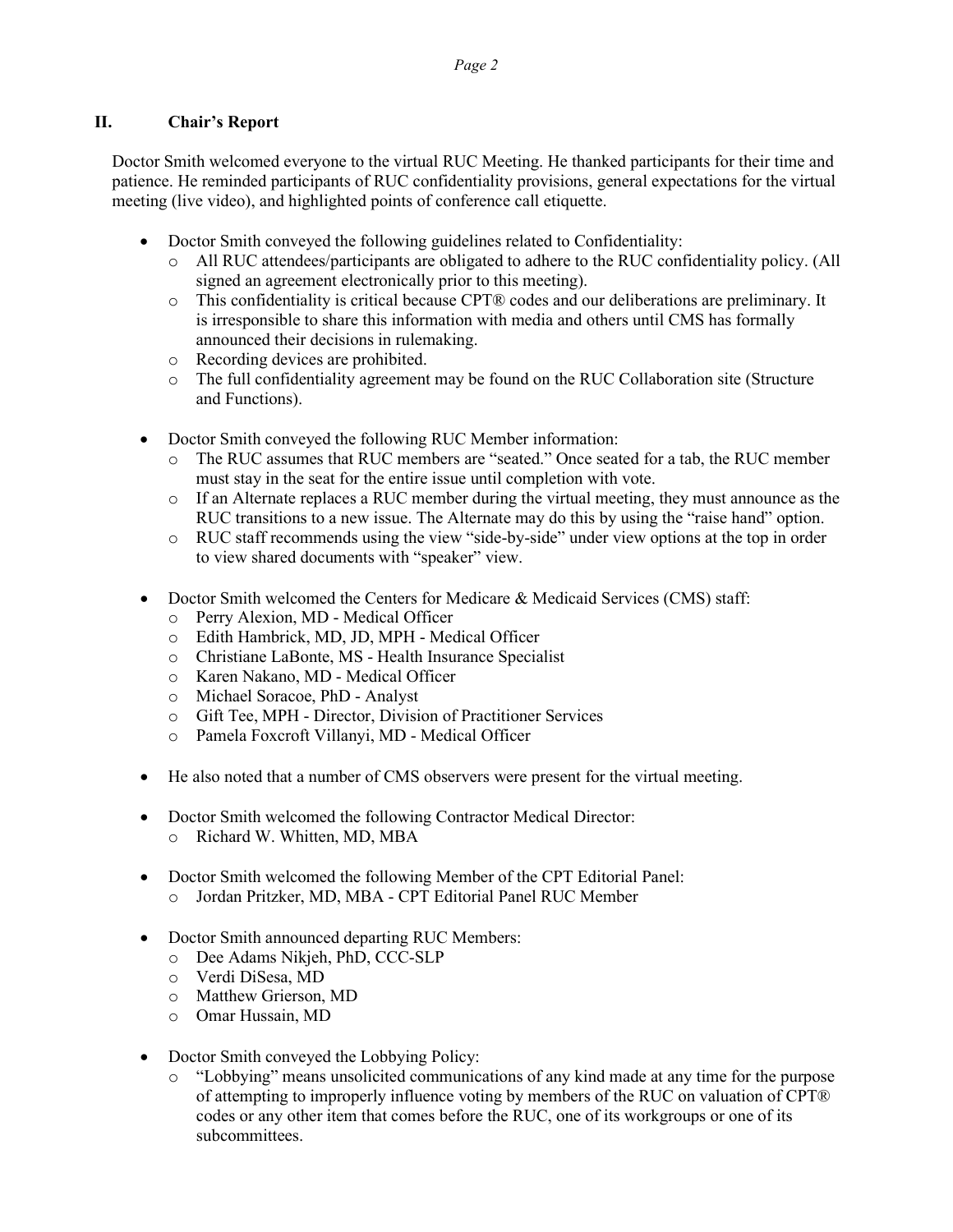- o Any communication that can reasonably be interpreted as inducement, coercion, intimidation or harassment is strictly prohibited. Violation of the prohibition on lobbying may result in sanctions, such as being suspended or barred from further participation in the RUC process.
- o Complaints about lobbying should be reported promptly in writing to the Director, Physician Payment Policy and Systems.
- o Full lobbying policy found on Collaboration site (Structure and Functions).
- Doctor Smith shared the following procedural issues for RUC members:
	- o Before a presentation, any RUC member with a conflict will state their conflict. That RUC member will not discuss or vote on the issue and it will be reflected in the minutes.
	- o RUC members or alternates sitting at the table may not present or debate for their society.
	- o Expert Panel RUC members exercise their independent judgment and are not advocates for their specialty.
- Doctor Smith conveyed the following procedural guidelines related to Voting:
	- $\circ$  Work RVU = 2/3 vote
	- $\circ$  Motions = Majority vote
	- o RUC members will vote on all tabs using the voting repository with links provided via email.
	- o You will need to have access to a computer or smart phone to submit your vote.
	- $\circ$  If you are unable to vote during the meeting due to technical difficulties, please contact Gregory Craig.
	- o RUC votes are published annually on the AMA RBRVS web site each July for the previous CPT cycle.
	- o We vote on every work RVU, including facilitation reports.
	- o If members are going to abstain from voting please notify AMA staff so we may account for all 28 votes.
- Doctor Smith stated the following procedural guidelines related to RUC Ballots:
	- o All RUC members and alternates were sent a voting repository with links via email to submit a ballot if the initial vote does not pass.
	- o If a tab fails, all RUC Members must complete a ballot to aid the facilitation committee.
	- o You must enter the work RVU, physician times and reference codes to support your recommendation.
	- o Facilitation Committee meetings are set up for 4pm-6pm via Microsoft Teams if necessary.
- Doctor Smith explained the following RUC established thresholds for the number of survey responses required:
	- $\circ$  Codes with  $>1$  million Medicare claims = 75 respondents
	- $\circ$  Codes with Medicare claims between 100,000-999,999 = 50 respondents
	-
	- $\circ$  Codes with <100,000 Medicare claims = 30 respondents  $\circ$  Surveys below the established thresholds for services with Surveys below the established thresholds for services with Medicare claims greater than 100,000 will be reviewed as interim and specialty societies will need to resurvey for the next meeting.

#### **III. Director's Report**

Sherry L. Smith, MS, CPA, Director of Physician Payment Policy and Systems, AMA provided the following points of information:

• Ms. Smith thanked Doctors Peter Smith and Michael Bishop for their years of service to the RUC since this would be their final RUC meeting serving as chair and vice chair. A video tribute was shown to all RUC participants in attendance thanking Doctors Smith and Bishop for their hard work and mentorship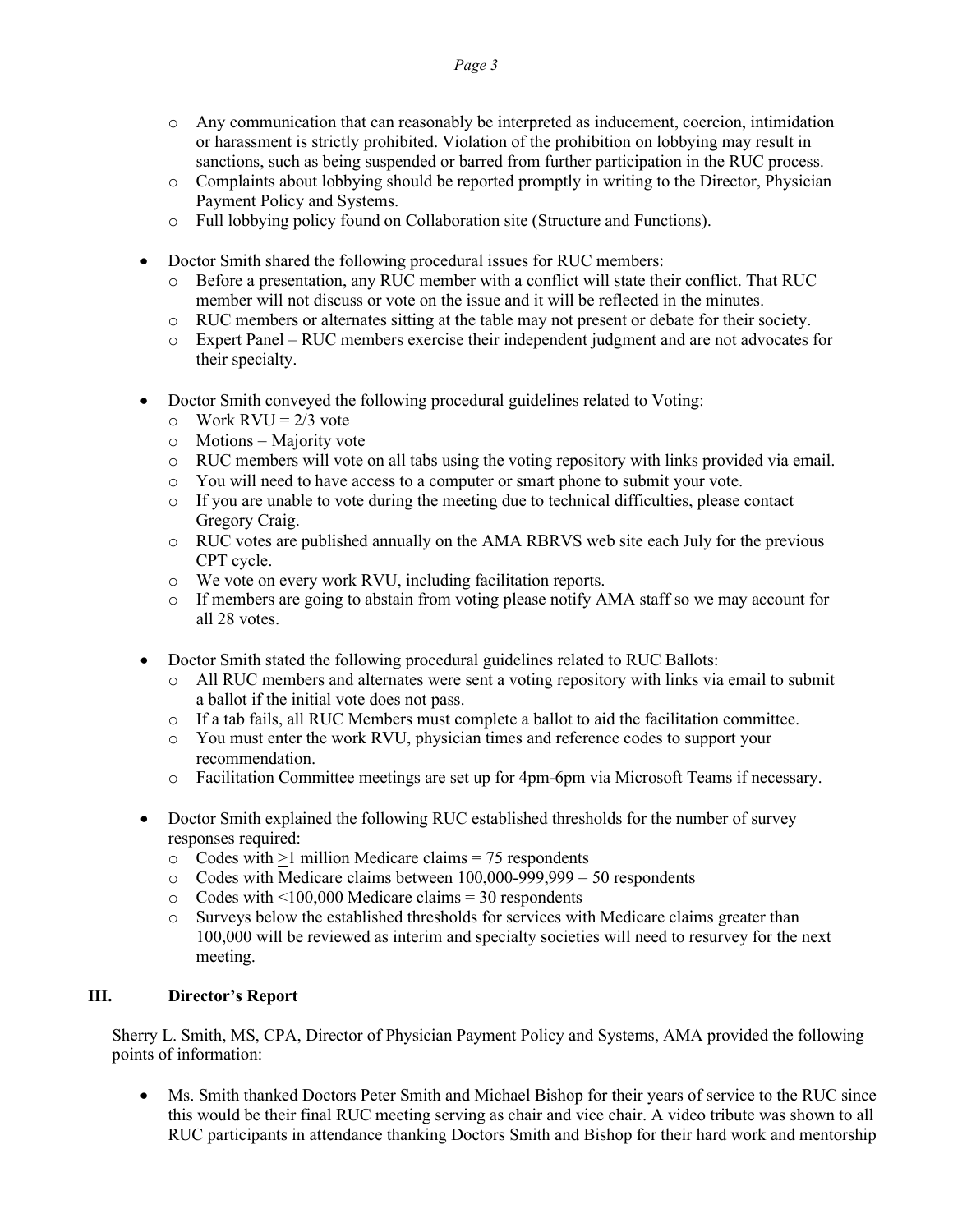throughout the years. The RUC will celebrate Doctors Smith and Bishop's years of service when the public health emergency ends and it is safe to meet in-person.

- o Peter K. Smith, MD (15 years)
	- **RUC Member (2006-2015)**
	- **RUC Chair (2015-2021)**
- o Michael Bishop, MD (21 years)
	- **RUC Member (2000-2015)** 
		- $\blacksquare$  RUC Vice-Chair (2015-2021)
- Ms. Smith welcomed and introduced the new RUC leadership who will assume their new roles after the RUC recommendation submission to CMS (March 1, 2021). The AMA Board of Trustees has appointed:
	- o RUC Chair Ezequiel Silva III, MD
	- o AMA Representative Peter Hollmann, MD
	- o Alternate AMA Representative Robert Zwolak, MD
- Ms. Smith conveyed the following information regarding the new RUC Database application:
	- o The new RUC Database is available at [https://rucapp.ama-assn.org](https://rucapp.ama-assn.org/)
	- o Accessible both online and offline from any device, including smartphones and tablets
	- o Access has been granted to all RUC participants using the same Microsoft account that you already use to access the RUC Collaboration Website.
	- o Major changes/ new features for the new RUC Database application include:
		- Access the Database both on the internet, as well as download the application to your web browser's cache to enable full offline functionality.
		- The Claims Data tab is updated with more detailed ICD-10 data, Non-Facility utilization data and additional subtabs for imaging and diagnostic services that have Professional Component/ Technical component split.
		- New Billed Together Data tab.
		- The PE Inputs tab is updated with a new aggregate direct PE costs table.
		- Many new advanced search and PE search capabilities.
- Ms. Smith announced that RUC staff have developed 12 webinars to assist all participants in the RUC process.
	- o The RUC Process webinars may be accessed via the RUC Collaboration home page or click "General Resources" from the left navigation bar and then "New to the RUC" and "RUC Process Webinars & Presentations."
	- o The RUC Process webinars may also be accessed directly via the YouTube link: <https://www.youtube.com/playlist?list=PLpUAhDflHfcoS89T0wxivYpHmsYl8fxZp>
- Ms. Smith announced the upcoming RUC meetings for the CPT 2023 cycle:
	- o April 21-24, 2021 (virtual)
	- o October 6-9, 2021 (location: Chicago, Illinois)
	- o January 12-15, 2022 (location: San Diego, California)

# **IV. Approval of Minutes from October 2020 RUC Meeting**

• The RUC approved the October 2020 RUC meeting minutes as submitted.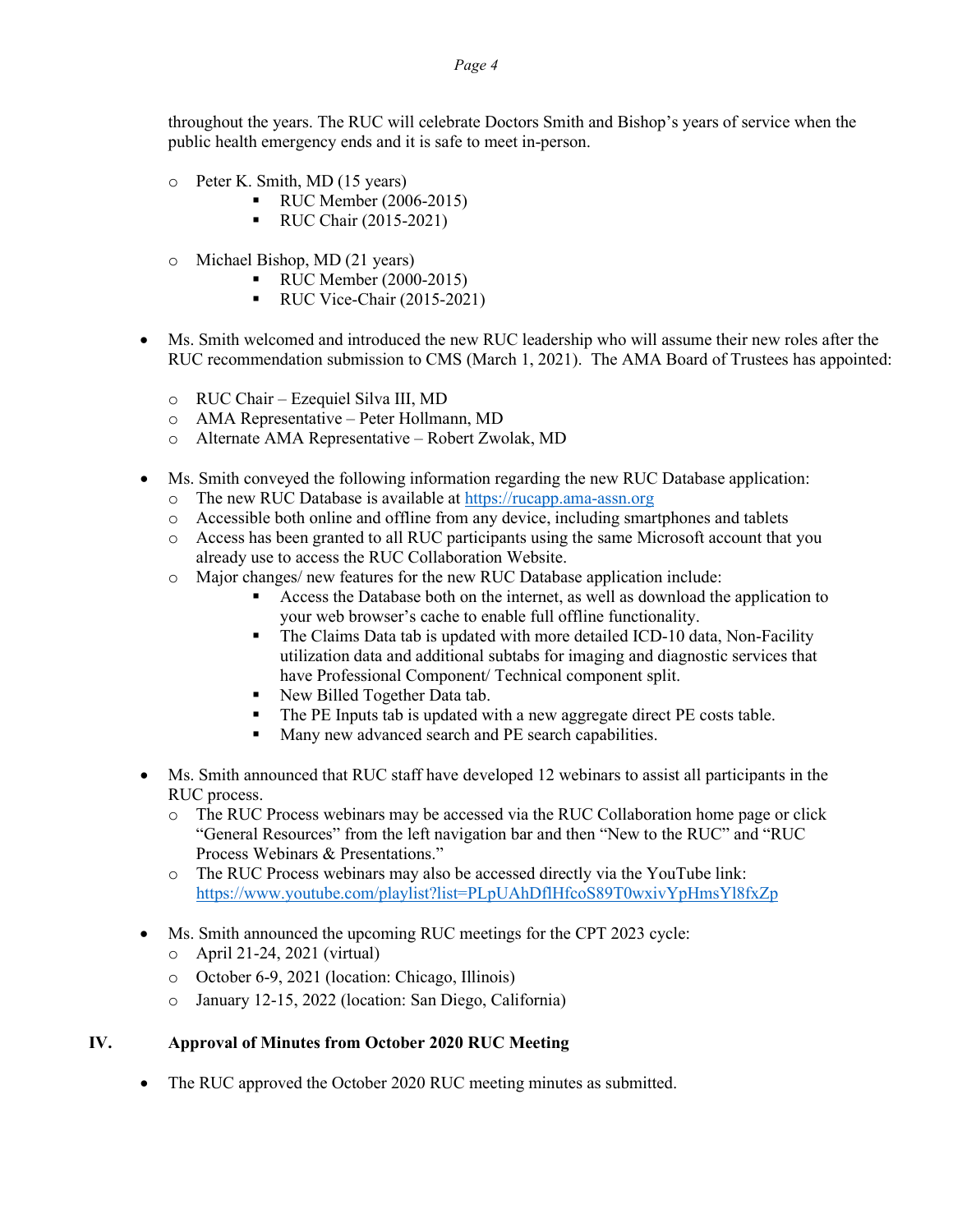# **V. CPT Editorial Panel Update (Informational)**

Doctor Pritzker provided the following CPT Editorial Panel update on the Panel Meeting activity in response to COVID-19 pandemic:

# • **Panel Appointments**

- o Doctor Mark Synovec was reappointed as Chair of the CPT Editorial Panel, for a two-year term to expire in February 2023.
- o Doctor Christopher Jagmin was reappointed as Vice Chair of the CPT Editorial Panel, for a two-year term to expire in February 2023.
- o CMS asked to participate in the CPT Editorial Panel process in the role of non-voting observer, similar to the role it currently fulfills on the RUC.
- o To fill the vacated "CMS seat," the AMA BOT added an additional specialty society seat on the Panel. Doctor Timothy Swan, (former SIR Advisor) is now an active Panel member, with a four-year term.

# • **Panel Meeting Activity in Response to COVID-19 Pandemic**

- The Panel had nine special meetings so far this year for expedited approval of CPT codes for COVID-19 testing.
- o The Panel has approved three vaccine codes (91300, 91301, 91302) and six immunization administration codes (0001A, 0002A, 0011A, 0012A, 0021A, 0022A).
- o The Panel is currently reviewing an application for a single-dose administration product code. It will have a special CPT Panel meeting to consider approval within one to two weeks.
- o The RUC met on December 15-16, 2020 to draft RUC recommendation on work and PE inputs for the COVID-19 immunization administration codes (0001A, 0002A, 0011A, 0012A).
- o These updates to the CPT code set were published on the AMA's website following each meeting for immediate use in an effort to make them available as soon as possible during the public health emergency.

# • **February 2021 CPT Editorial Panel Meeting**

- o The next virtual Panel meeting is February 4-6, 2021.
- o Doctor Doug Leahy will be attending the meeting as the RUC representative.
- o The next application submission deadline is November 4, 2020 for the February 2021 Panel meeting.
- o For the February 2021 Panel meeting, there are 41 agenda items. There are 3 digital medicine related CCAs, and 73 Category III codes being proposed for sundown.
- o For the February 2021 Panel meeting, 20 low utilization services are being presented and will be placed on the May 2021 agenda for actual deletion.
- o RUC referral to CPT Tab 35 Orthoptic Training (revise 92065, add new code).
- o The annual CPT Advisory Committee will be held in conjunction with the virtual February 2021 Panel meeting.
- $\circ$  Work continues to review the rest of the E/M sections other than the office visits.
- o The E/M Workgroup submitted seven comprehensive CPT Code Change Applications for the rest of the E/M visits to be reviewed at the February 2021 Panel meeting.

# **VI. Centers for Medicare & Medicaid Services Update (Informational)**

Gift Tee, MPH, Director, Division of Practitioner Services, provided the report of the Centers for Medicare & Medicaid Services (CMS) on an overview of the 2021 Physician Fee Schedule (PFS) Final Rule.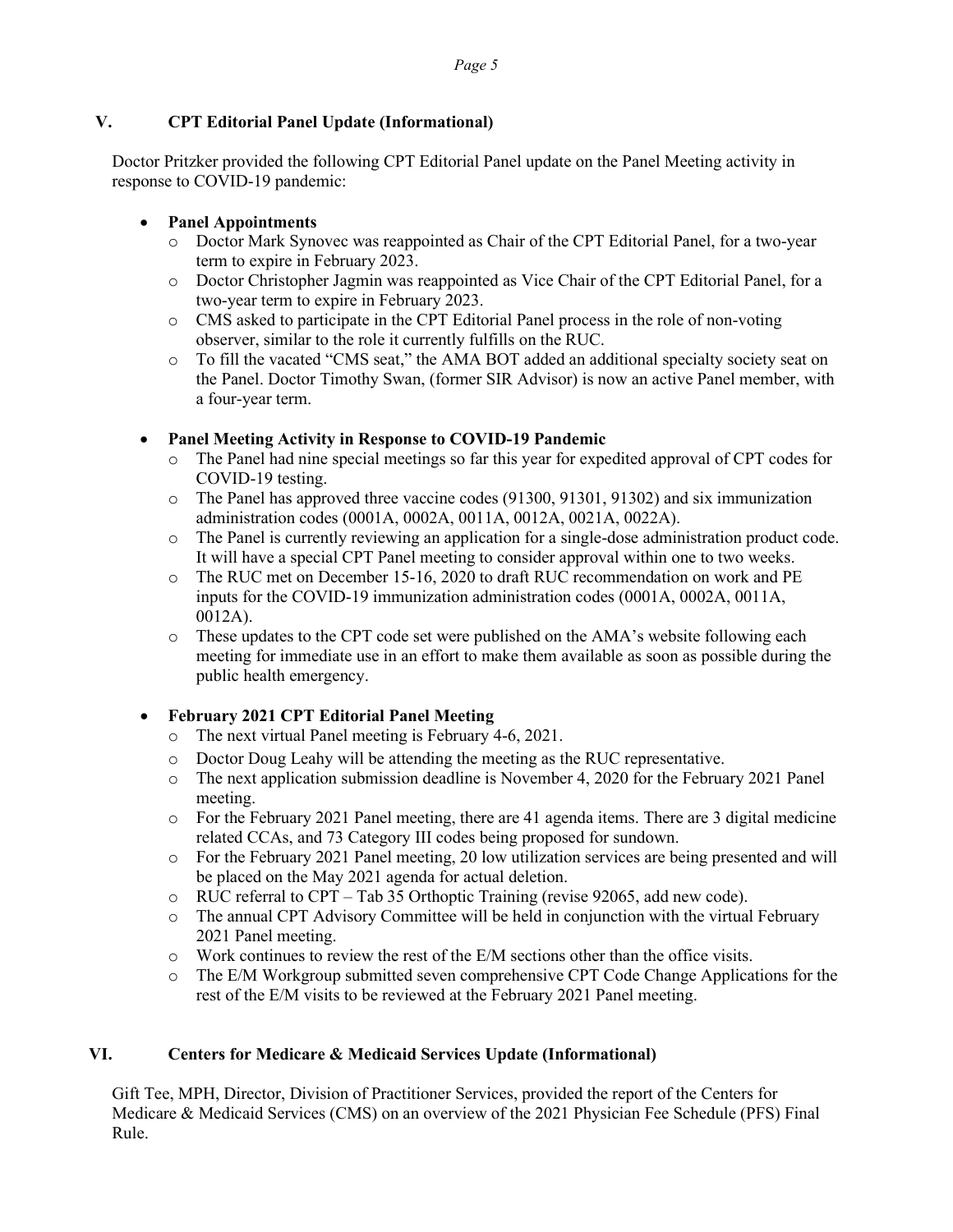- **Rate-setting and Conversion Factor:**
	- o The CY PFS Final Rule implemented a series of standard technical proposals involving practice expense, including the third year of the market-based supply and equipment pricing and standard rate-setting refinements to update premium data involving malpractice expense and GPCIs.
	- o The final CY 2021 conversion factor is \$34.89, a decrease of \$1.20 from the CY 2020 PFS conversion factor of \$36.09.

# • **Medicare Telehealth**

- o In response to the public health emergency (PHE), CMS temporarily waived a number of these restrictions and adopted regulatory changes to expand access to Medicare telehealth.
- o Before the PHE, 14,000 patients received Medicare telehealth services in a week. During the PHE, nearly 12.8 million Medicare beneficiaries received telehealth services.
- o CMS added the following services to the Category I Medicare telehealth list:
	- Group Psychotherapy (90853)
	- Domiciliary, Rest Home, or Custodial Care Services, Established Patients (99334-99335)
	- Home Visits, Established Patient (99347-99348)
	- Cognitive Assessment and Care Planning Services (99483)
	- Prolonged Services (G2212)
	- **Psychological and Neuropsychological Testing (96121)**
- o CMS established two new HCPCS codes (G2010 and G2012) to facilitate billing for HCPAC practitioners for remote evaluation and patient-submitted video or images and virtual check-ins.
- o CMS finalized a frequency limitation for subsequent nursing facility telehealth visits of one visit every 14 days.

# • **Remote Physiologic Monitoring (RPM) Services**

- o CMS clarified their payment policy related to the RPM services described in codes 99453, 99545, 99091, 99457, and 99458.
- o CMS clarified that only physicians and non-physician practitioners (NPPs) who are eligible to furnish E/M services may bill RPM services.
- **Direct Supervision Definition**
	- o CMS finalized the definition that direct supervision may be provided using real-time, interactive audio and video technology through the end of the calendar year. The calendar year is defined as the PHE for COVID-19 ends or December 31, 2021.
- **Scope of Practice and Other Related Issues**
	- o CMS finalized policy to allow supervision of diagnostic tests by certain NPPs.
	- o CMS reiterated that pharmacists providing services incident to physician's professional services can be auxiliary personnel.
	- o Policy was finalized that allows therapists the discretion to delegate the furnishing of maintenance therapy services.
- **Teaching Physicians and Resident Moonlighting Services**
	- o Virtual presence
	- o Primary Care Exception
	- o Resident Moonlighting
- **Payment for Office/Outpatient E/M and Analogous Visits**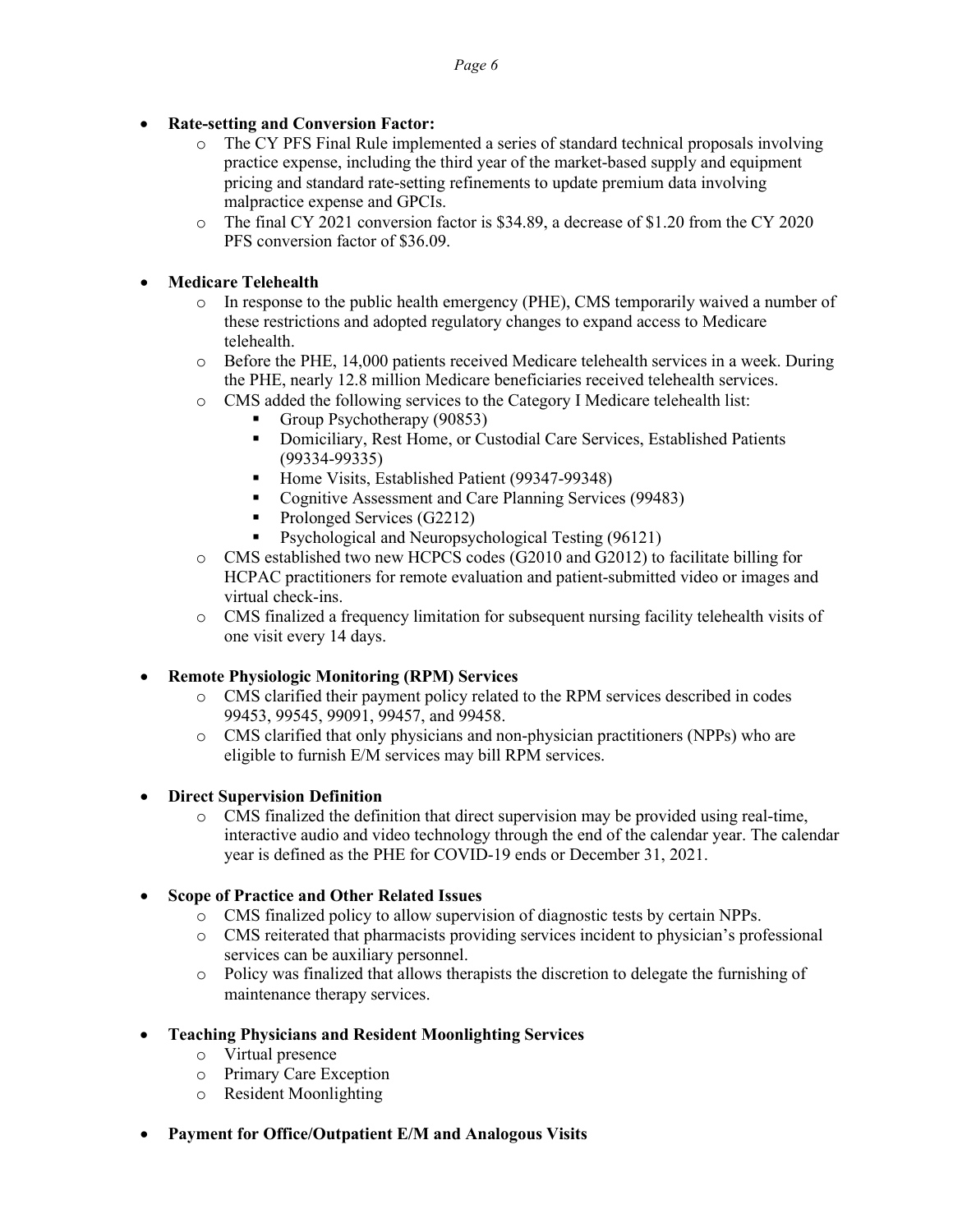- $\circ$  In 2020, CMS finalized aligning E/M visit coding and documentation policies with modifications by the CPT Editorial Panel for office/outpatient E/M visits starting January 1, 2021. These coding and documentation policies include code redefinitions that rely on time or medical decision making, deletion of level 1 new patient code, and a new prolonged services code.
- o CMS has also adopted revised medical decision making (MDM) guidelines adopted by the CPT Editorial Panel.
- o Finalized separate payment for new HCPCS code G2212, to be reported in place of code 99417 to clarify the times for which prolonged office/outpatient E/M visits can be reported.

# • **Opioid Use Disorder/Substance Use Disorder Provisions**

- o Policy was finalized to extend the definition of opioid use disorder (OUD) treatment services to include opioid antagonist medications.
- o Creation of new add-on code to cover cost of providing patients with nasal naloxone.<br>  $\circ$  Creation of a second new add-on code to cover the cost of providing patients with
- Creation of a second new add-on code to cover the cost of providing patients with injectable naloxone as contractor priced.
- o Policy was finalized that allows periodic assessments to be furnished via two-way, interactive audio-video communication technology.
- o CMS will be implementing Section 2022 of the Support Act: The Initial Preventive Physical Examination (IPPE) and Annual Wellness Visit (AWV) include substance use disorder (SUD) screenings and a review of any current opioid prescriptions.
- o To help inform CMS' implementation of Section 2003 of the Support Act, CMS has issued a RFI to further implement this provision in future rulemaking.

# • **Changes Enacted by the Consolidated Appropriations Act, 2021**

- o The Consolidated Appropriations Act, 2021, was enacted on December 27, 2020 following the release of the CY 2021 Final Rule.
	- Provided a 3.75% increase in MPFS payments for 2021
	- Suspended 2% payment adjustment through March 31, 2021
	- Reinstated the 1.0 floor on the work GPCI through 2023
	- Delayed implantation of add-on code G2211 until 2024
	- These changes will result in increased in PFS payment amounts effective January 1, 2021.

# **VII. Contractor Medical Director Update (Informational)**

Doctor Richard Whitten, Medicare Contractor Medical Director (CMD), provided the CMD update covering the MAC Local Coverage Determination (LCD) Process*.* 

# • **Work Groups Recap**

- o The workgroups chose LCD topics based on the need for clarification of a procedure, new technology or codes that require clarification.
- $\circ$  The MAC ranked the procedure, technology and/or codes in order of priority to each jurisdiction and then chose the highest rank of importance across jurisdictions for collaboration.
- o Multi-MAC LCDs MACs are learning to collaborate.
- Many new multi-jurisdictional LCDs have been released or are in various stages of development.
- o Collaborative LCDs do not prevent the MACs from developing LCDs to meet the specific needs of their jurisdiction.
- **Advantages of Working Together**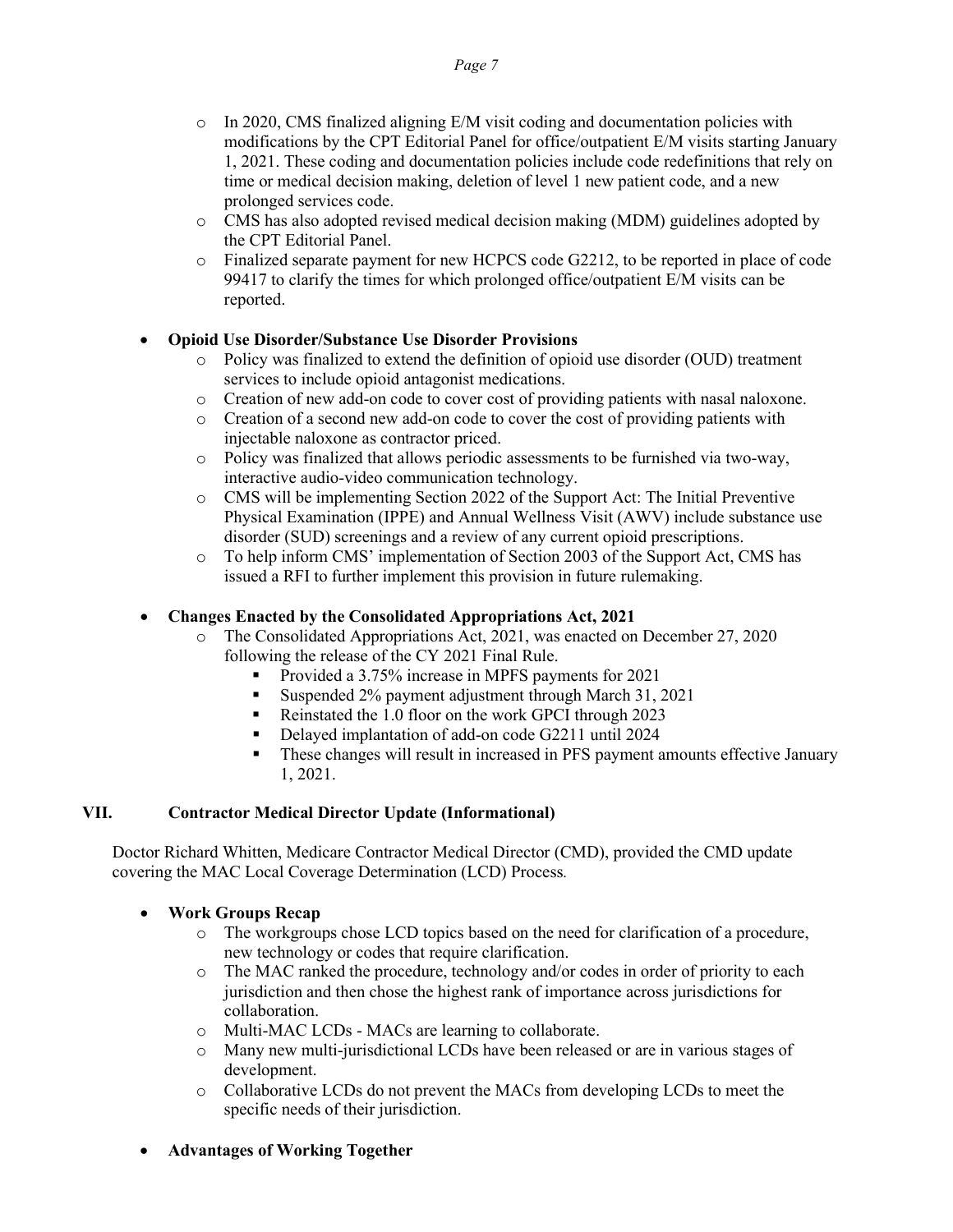- o Allows for sharing of resources of specialty expertise and experience
- o Data
- o Access to different research problems, leveraging of combined work to produce more comprehensive and consistent results.

### • **Disadvantages of Working Together**

- o Developing an LCD that most jurisdictions can agree to.
- o Diplomacy and willingness to compromise.
- o Each MAC has different levels of administrative procedures and restraints that affects timelines and deadlines.
- o Obtaining agreement may result in longer timetables to achieve a product.<br>  $\circ$  Not all MACs participate in the process.
- Not all MACs participate in the process.

# • **Results: Upcoming LCDs**

- o Facet LCD
- o Colon Capsule Endoscopy LCD
- o FFRCT LCD
- o MolDx Diagnostic Testing for Pathogens LCD
- o MolDx Minimal Residual Disease Testing for Cancer LCD
- o Epidural Interventions for Chronic Pain Management
- o Platelet Rich Plasma LCD

#### **VIII. Washington Update (Informational)**

Jennifer McLaughlin, JD, Assistant Director of Federal Affairs, AMA, provided the Washington report focusing on the CY 2021 Medicare Physician Payment Schedule Final Rule.

#### • **Medicare Physician Payment Schedule – Final Rule**

- o Impact of COVID-19 Relief Legislation
	- Mitigated 10.2% budget neutrality cuts to the 2021 CF
		- CY 2021 CF: \$34.8931, CY 2021 anesthesia CF: \$21.56
	- Delayed implantation of add-on code G2211 until 2024.
	- Reinstated the 1.0 GPCI work floor until 2023.
	- Continued sequestration suspension until March 31, 2021.

#### o Office and Outpatient E/M Services

- CMS adopted CPT guidelines for reporting office and outpatient E/M services based on MDM or time to reduce unnecessary documentation.
- CMS adopted RUC recommendations.
- CMS did not adopt the RUC recommendation of visits bundled into global surgical payments.
- CMS adopted G2212 as an add-on code.
- o COVID-19 Codes and Medicare Payment
	- The CPT Editorial Panel and RUC convened special meetings in 2020 to create numerous codes for COVID-19 testing, vaccines, immunization administration, and infection control practices.
	- CMS established interim final payments for COVID-19 vaccine administration codes. The AMA has advocated to immediately implement code 99072.
- o CY 2021 Final Rule
	- Remote Physiologic Monitoring (RPM)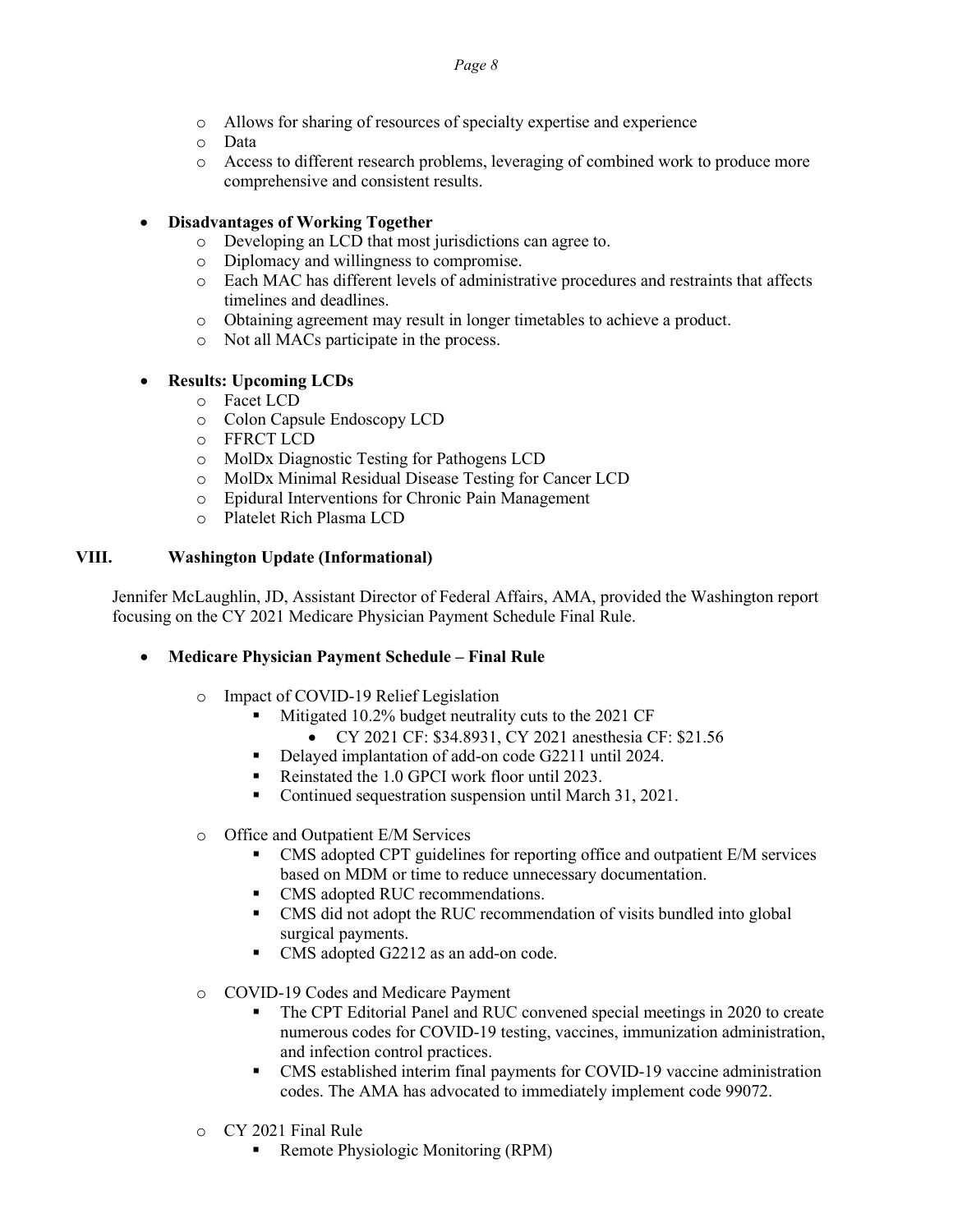- Clarified RPM codes are covered for patients with acute and chronic conditions.
- **Medicare Diabetes Prevention Program (MDPP)** 
	- Plans are finalized to allow provision of the set of MDPP services virtually during any section 1135 declared PHE.
- o Merit-Based Incentive Payment System
	- 2021 Changes
		- CMS has extended COVID-19 relief.
		- Postponed MIPS Value Pathways.
		- Increased performance threshold from 45 to 60 points to earn a bonus and avoid penalties.
		- Sunset MIPS APM scoring standard and adopted new APP measure set.
	- 2020 Relief
		- Hardship exception applications harmless from any MIPS penalty during the PHE due by February 1, 2021.
- o COVID-19 Relief Legislation
	- CARES Act Provider Relief Fund: \$3 billion.
	- Two-year freeze of Advanced APM payment incentive thresholds.
	- Graduate Medical Education.
	- Expands access to mental health services through telehealth.
	- Waives Medicare coinsurance for certain colorectal cancer screening tests.
	- Surprise Medical Billing: provides patient protections from out-of-network bills.
	- Rural Health: implantation of Rural Health Clinic (RHC) payment reform plan.
- o COVID-19 Public Health Emergency
	- **Vaccine Distribution** 
		- Combatting vaccine hesitancy
	- Distribution programs
	- Regulatory Relief
	- **Personal Protective Equipment (PPE)**
	- COVID-19 Testing: working with pathology/laboratory colleagues on testing policy/supply chain issues

#### **IX. Relative Value Recommendations for** *CPT 2022*

#### **Anesthesia Services for Image-Guided Spinal Procedures - Tab 4 Neal Cohen, MD (ASA), Gordon Morewood, MD, MBA (ASA) and Richard Rosenquist, MD (ASA)**

In 2017, the RUC identified CPT code 01936 *Anesthesia for percutaneous image guided procedures on the spine and spinal cord; therapeutic* via the high volume growth screen. The Relativity Assessment Workgroup reviewed data on what procedures are reported with this anesthesia code. The Workgroup noted it was concerned that this service may be reported inappropriately, as the top surgical services reported with 01936 utilization did not show significant increases and some of these services indicate that moderate sedation is included. The Workgroup noted that the specialty society provided significant education on the correct reporting of this service, however, it can not reach all providers of this service or physicians who request the anesthesia service. The Workgroup recommended reviewing 01936 after two years of utilization data were available including the utilization for the top surgical services reported with 01936. In October 2019, the Workgroup reviewed this service and recommended that it be referred to CPT to create more granular codes. In October 2020, the CPT Editorial Panel replaced 01935 and 01936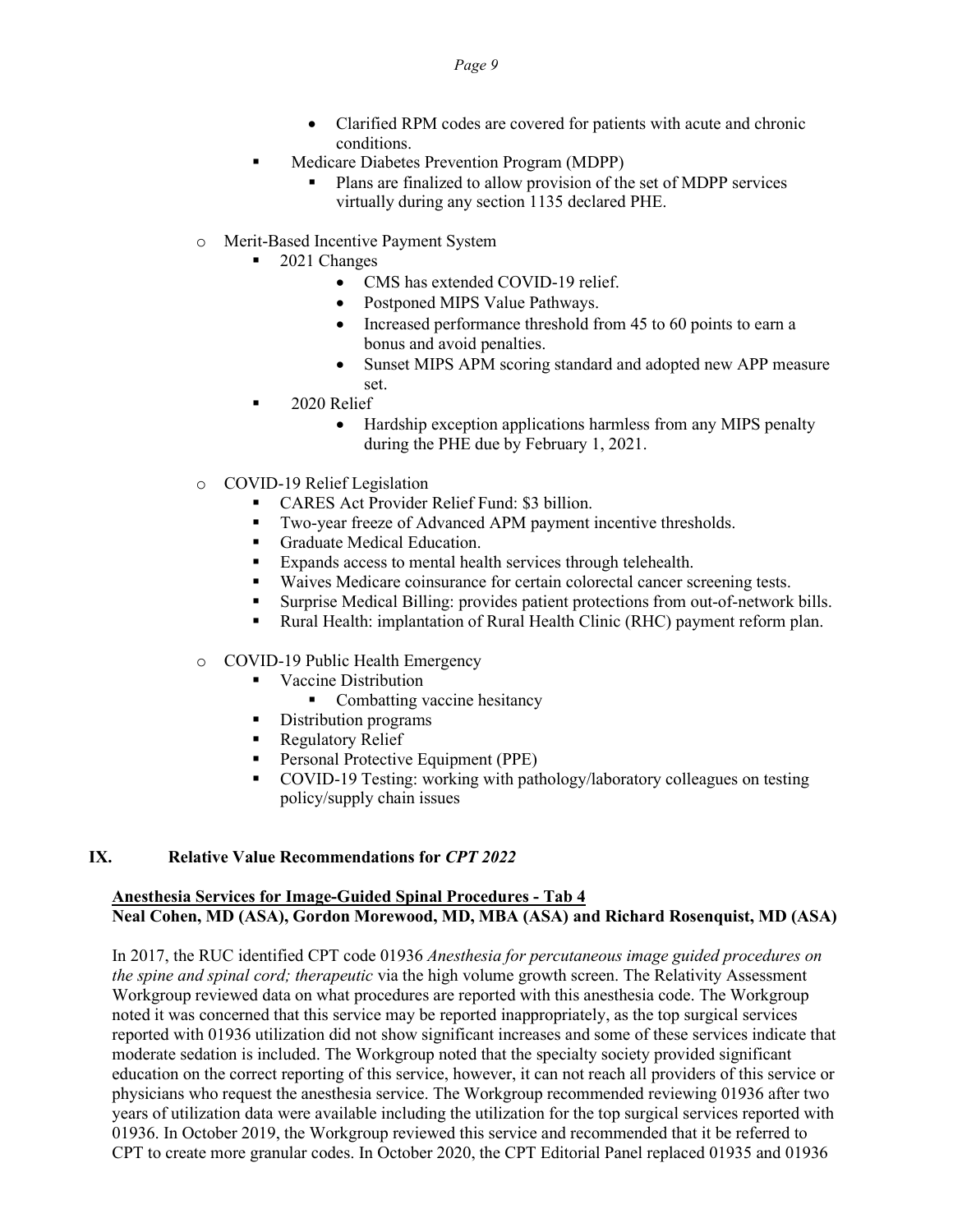with six new codes to report percutaneous image-guided spine and spinal cord anesthesia procedures and revised a parenthetical following code 00600 to refer to these newly created CPT codes.

#### **Drainage/Aspiration**

#### **01937** *Anesthesia for percutaneous image-guided injection, drainage or aspiration procedures on the spine or spinal cord; cervical or thoracic*

The RUC reviewed the survey results from 41 anesthesiologists and determined that the survey  $25<sup>th</sup>$ percentile base unit of 4 appropriately accounts for the work required to perform this service. The RUC recommends 10 minutes pre-anesthesia patient evaluation time, 7 minutes pre-anesthesia equipment/drug/supply preparation, 2 minutes intra-operative anesthesia induction period, 15 minutes intra-operative anesthesia post-induction period and 8 minutes post-anesthesia evaluation, totaling 42 minutes.

The majority of survey respondents indicated that the intensity and complexity measures for 01937 are identical to somewhat more intense than top key reference service 01630 *Anesthesia for open or surgical arthroscopic procedures on humeral head and neck, sternoclavicular joint, acromioclavicular joint, and shoulder joint; not otherwise specified* (base unit = 5) and identical to somewhat more intense than the second top key reference service 00142 *Anesthesia for procedures on eye; lens surgery* (base unit = 4), which support the base unit recommendation. In examining anesthesia services, the RUC also uses a regression line to compare all anesthesia services to the 14 reference service list anesthesia codes. Code 01937 aligns appropriately with the regression line, which supports the recommended base unit.

The specialty societies noted that the surveyed service is performed in the prone position, which adds a significant complexity, necessitating a higher base unit value than the nerve procedure described by reference service list code 01810 *Anesthesia for all procedures on nerves, muscles, tendons, fascia, and bursae of forearm, wrist, and hand* (base unit = 3). The surveyed service also has higher intensity and complexity than reference service list code 00812 *Anesthesia for lower intestinal endoscopic procedures, endoscope introduced distal to duodenum; screening colonoscopy* (base unit = 3). Therefore, a base unit of 4 appropriately values 01937 relative to other anesthesia services. **The RUC recommends a base unit of 4 for CPT code 01937**.

### **01938** *Anesthesia for percutaneous image-guided injection, drainage or aspiration procedures on the spine or spinal cord; lumbar or sacral*

The RUC reviewed the survey results from 44 anesthesiologists and determined that the survey  $25<sup>th</sup>$ percentile base unit of 4 appropriately accounts for the work required to perform this service. The RUC recommends 10 minutes pre-anesthesia patient evaluation time, 7 minutes pre-anesthesia equipment/drug/supply preparation, 2 minutes intra-operative anesthesia induction period, 15 minutes intra-operative anesthesia post-induction period and 8 minutes post-anesthesia evaluation, totaling 42 minutes.

The majority of survey respondents that selected each of the corresponding top two key reference services indicated that the intensity and complexity measures for 01938 are identical to somewhat more intense and complex than top key reference service 01630 *Anesthesia for open or surgical arthroscopic procedures on humeral head and neck, sternoclavicular joint, acromioclavicular joint, and shoulder joint; not otherwise specified* (base unit = 5) and identical to somewhat more intense than the second top key reference service 00142 *Anesthesia for procedures on eye; lens surgery* (base unit = 4), which support the base unit recommendation. In examining anesthesia services, the RUC also uses a regression line to compare all anesthesia services to the 14 reference service list anesthesia codes. Code 01938 aligns appropriately with the regression line, which supports the recommended base unit. The RUC agreed with the survey respondents that these anesthesia for percutaneous image-guided injection drainage or aspiration procedures are the same whether they are performed in the cervical/thoracic (01937) or lumbar/sacral areas (01938).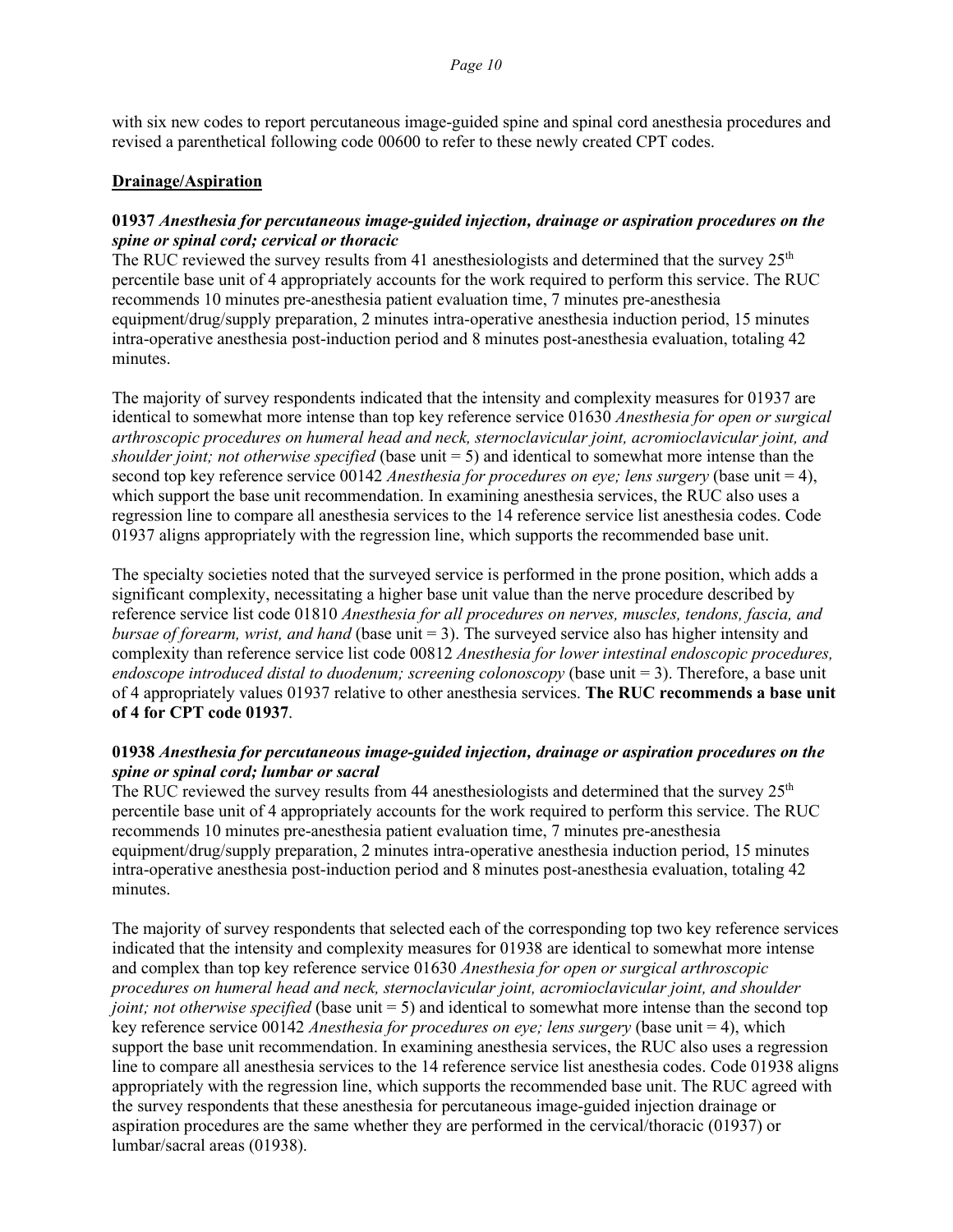The specialty societies noted that the surveyed service is performed in the prone position, which adds a significant complexity, necessitating a higher base unit value than the nerve procedure described by reference service list code 01810 *Anesthesia for all procedures on nerves, muscles, tendons, fascia, and bursae of forearm, wrist, and hand* (base unit = 3). The surveyed service also has higher intensity and complexity than reference service list code 00812 *Anesthesia for lower intestinal endoscopic procedures, endoscope introduced distal to duodenum; screening colonoscopy* (base unit = 3). Therefore, a base unit of 4 appropriately values 01938 relative to other anesthesia services. **The RUC recommends a base unit of 4 for CPT code 01938**.

#### **Destruction**

#### **01939** *Anesthesia for percutaneous image-guided destruction procedures by neurolytic agent on the spine or spinal cord; cervical or thoracic*

The RUC reviewed the survey results from 40 anesthesiologists and determined that a base unit of 4 appropriately accounts for the work required to perform this service. The RUC noted that the survey  $25<sup>th</sup>$ percentile and median were both a base unit of 5. However, RUC determined that the anesthesia for percutaneous image-guided destruction by neurolytic agent procedures are the same whether they are performed in the cervical/thoracic (01939) or lumbar/sacral areas (01940), the same as the injection or aspiration services 01937 and 01938.

The RUC recommends 11 minutes pre-anesthesia patient evaluation time, 7 minutes pre-anesthesia equipment/drug/supply preparation, 2 minutes intra-operative anesthesia induction period, 15 minutes intra-operative anesthesia post-induction period and 10 minutes post-anesthesia evaluation, totaling 45 minutes. The RUC recommends for 01939 to have a direct base unit crosswalk to the second top key reference service 00142 *Anesthesia for procedures on eye; lens surgery* (base unit = 4 and 50 minutes total time), thus maintaining the appropriate relativity with 01937, 01938 and 01940, all with a base unit of 4. CPT code 01939 and 00142 are similar anesthesia services both requiring similar precision. The surveyed code requires precision in the tight cervical area with little movement to prevent injury and CPT code 00142 requires precision regarding delicate surgeries to the lens to avoid injury.

The majority of survey respondents indicated that the intensity and complexity measures for 01939 are identical to somewhat more intense than top key reference service 01630 *Anesthesia for open or surgical arthroscopic procedures on humeral head and neck, sternoclavicular joint, acromioclavicular joint, and shoulder joint; not otherwise specified* (base unit = 5) and identical to somewhat more intense than the second top key reference service 00142 *Anesthesia for procedures on eye; lens surgery* (base unit = 4), which bracket the base unit recommendation.

The specialty societies noted that the surveyed service is performed in the prone position, which adds a significant complexity, necessitating a higher base unit value than the nerve procedure described by reference service list code 01810 *Anesthesia for all procedures on nerves, muscles, tendons, fascia, and bursae of forearm, wrist, and hand* (base unit = 3). The surveyed service also has higher intensity and complexity than reference service list code 00812 *Anesthesia for lower intestinal endoscopic procedures, endoscope introduced distal to duodenum; screening colonoscopy* (base unit = 3). Therefore, a base unit of 4 appropriately values 01939 relative to other anesthesia services. **The RUC recommends a base unit of 4 for CPT code 01939**.

#### **01940** *Anesthesia for percutaneous image-guided destruction procedures by neurolytic agent on the spine or spinal cord; lumbar or sacral*

The RUC reviewed the survey results from 41 anesthesiologists and determined that the survey  $25<sup>th</sup>$ percentile base unit of 4 appropriately accounts for the work required to perform this service. The RUC recommends 11 minutes pre-anesthesia patient evaluation time, 7 minutes pre-anesthesia equipment/drug/supply preparation, 2 minutes intra-operative anesthesia induction period, 15 minutes intra-operative anesthesia post-induction period and 10 minutes post-anesthesia evaluation, totaling 45 minutes.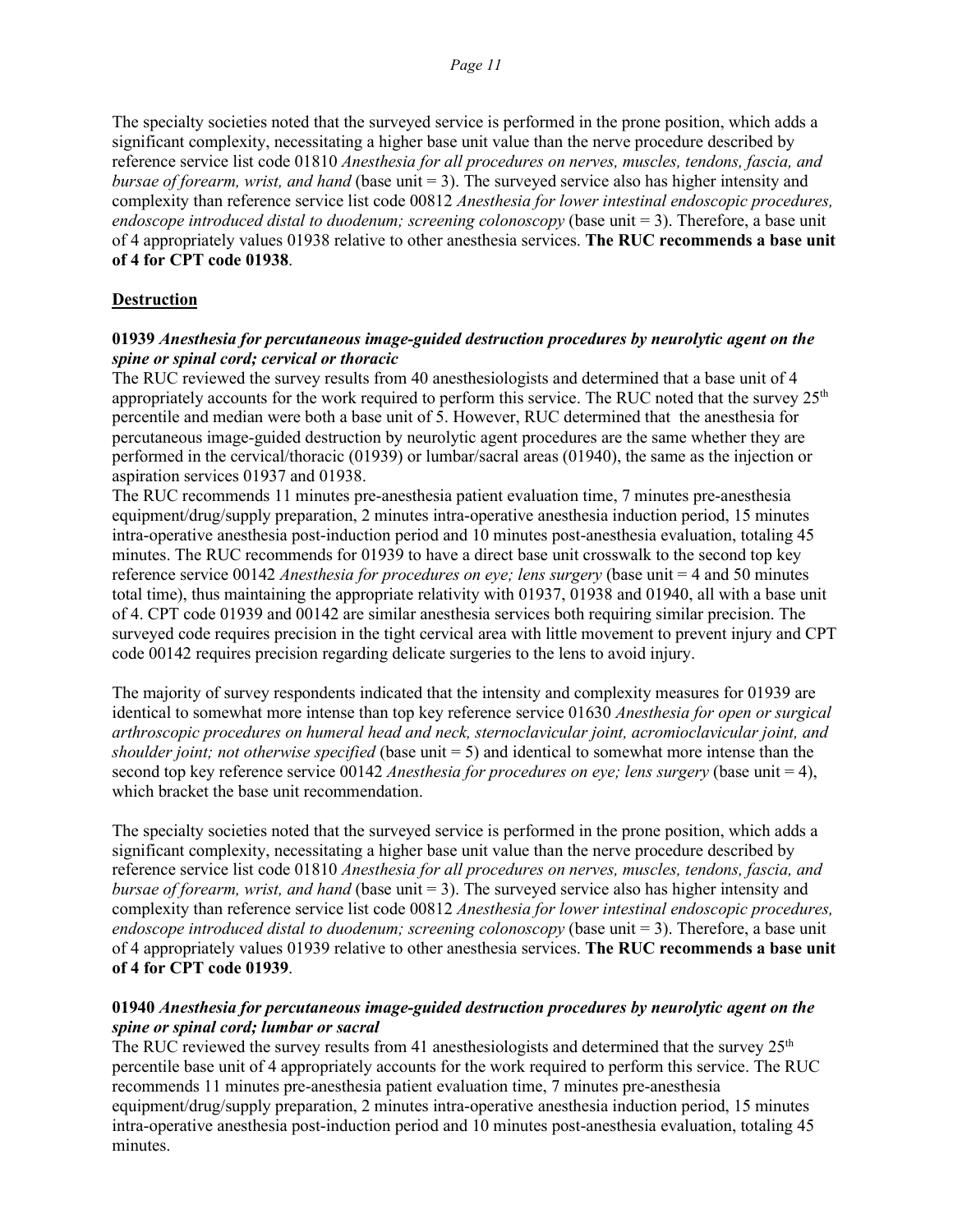The majority of survey respondents that selected each of the corresponding top two key reference services indicated that the intensity and complexity measures for 01940 are identical to somewhat more intense than top key reference service 01630 *Anesthesia for open or surgical arthroscopic procedures on humeral head and neck, sternoclavicular joint, acromioclavicular joint, and shoulder joint; not otherwise specified* (base unit = 5) and identical to somewhat more intense than the second top key reference service 00142 *Anesthesia for procedures on eye; lens surgery* (base unit = 4), which support the base unit recommendation. In examining anesthesia services, the RUC also uses a regression line to compare all anesthesia services to the 14 reference service list anesthesia codes. Code 01940 aligns appropriately with the regression line, which supports the recommended base unit. The RUC determined that that the anesthesia for percutaneous image-guided destruction by neurolytic agent procedures are the same whether they are performed in the cervical/thoracic (01939) or lumbar/sacral areas (01940), the same as the injection or aspiration services codes 01937 and 01938.

The specialty societies noted that the surveyed service is performed in the prone position, which adds a significant complexity, necessitating a higher base unit value than the nerve procedure described by reference service list code 01810 *Anesthesia for all procedures on nerves, muscles, tendons, fascia, and bursae of forearm, wrist, and hand* (base unit = 3). The surveyed service also has higher intensity and complexity than reference service list code 00812 *Anesthesia for lower intestinal endoscopic procedures, endoscope introduced distal to duodenum; screening colonoscopy* (base unit = 3). Therefore, a base unit of 4 appropriately values 01940 relative to other anesthesia services. **The RUC recommends a base unit of 4 for CPT code 01940**.

#### **Neuromodulation**

### **01941** *Anesthesia for percutaneous image-guided neuromodulation or intravertebral procedures (eg, kyphoplasty, vertebroplasty) on the spine or spinal cord; cervical or thoracic*

The RUC reviewed the survey results from 47 anesthesiologists and determined that a base unit of 6 appropriately accounts for the work required to perform this service. The RUC recommends 13 minutes pre-anesthesia patient evaluation time, 7 minutes pre-anesthesia equipment/drug/supply preparation, 8 minutes intra-operative anesthesia induction period, 20 minutes intra-operative anesthesia post-induction period and 10 minutes post-anesthesia evaluation, totaling 48 minutes. The RUC noted that the survey median of 7 base units was a bit high and the survey  $25<sup>th</sup>$  percentile of 5 base units was a bit low compared to other anesthesia services. The RUC noted that the anesthesia reference service list does not contain any services with 6 base units, which reduces the likelihood of a survey respondent estimating 6 base units versus either 5 or 7 base units. Therefore, the RUC recommends that 01941 be crosswalked to 00732 *Anesthesia for upper gastrointestinal endoscopic procedures, endoscope introduced proximal to duodenum; endoscopic retrograde cholangiopancreatography (ERCP)* (base unit = 6).

In examining anesthesia services, the RUC also uses a regression line to compare all anesthesia services to the 14 reference service list anesthesia codes. Code 01941 aligns appropriately with the regression line, which supports the recommended base unit. The RUC determined that that the anesthesia for percutaneous image-guided neuromodulation procedures is the same whether they are performed in the cervical/thoracic (01941) or lumbar/sacral areas (01942), the same as the comparison between the other services in this family.

The specialty society indicated and the RUC agreed that 01941 and 01942 require a more complex anesthetic technique to protect the patients while in the prone position. This position takes extra care prior to the start of the procedure to ensure the airway is properly secured. During the procedure, the patient is unable to protect their own airway, causing the potential for significant complications and requires constant monitoring. Additionally, spinal procedures performed in the prone position cause additional pressure points for the anesthetist to monitor throughout the procedure. These risks and added complexities exist for these procedures performed on the spine.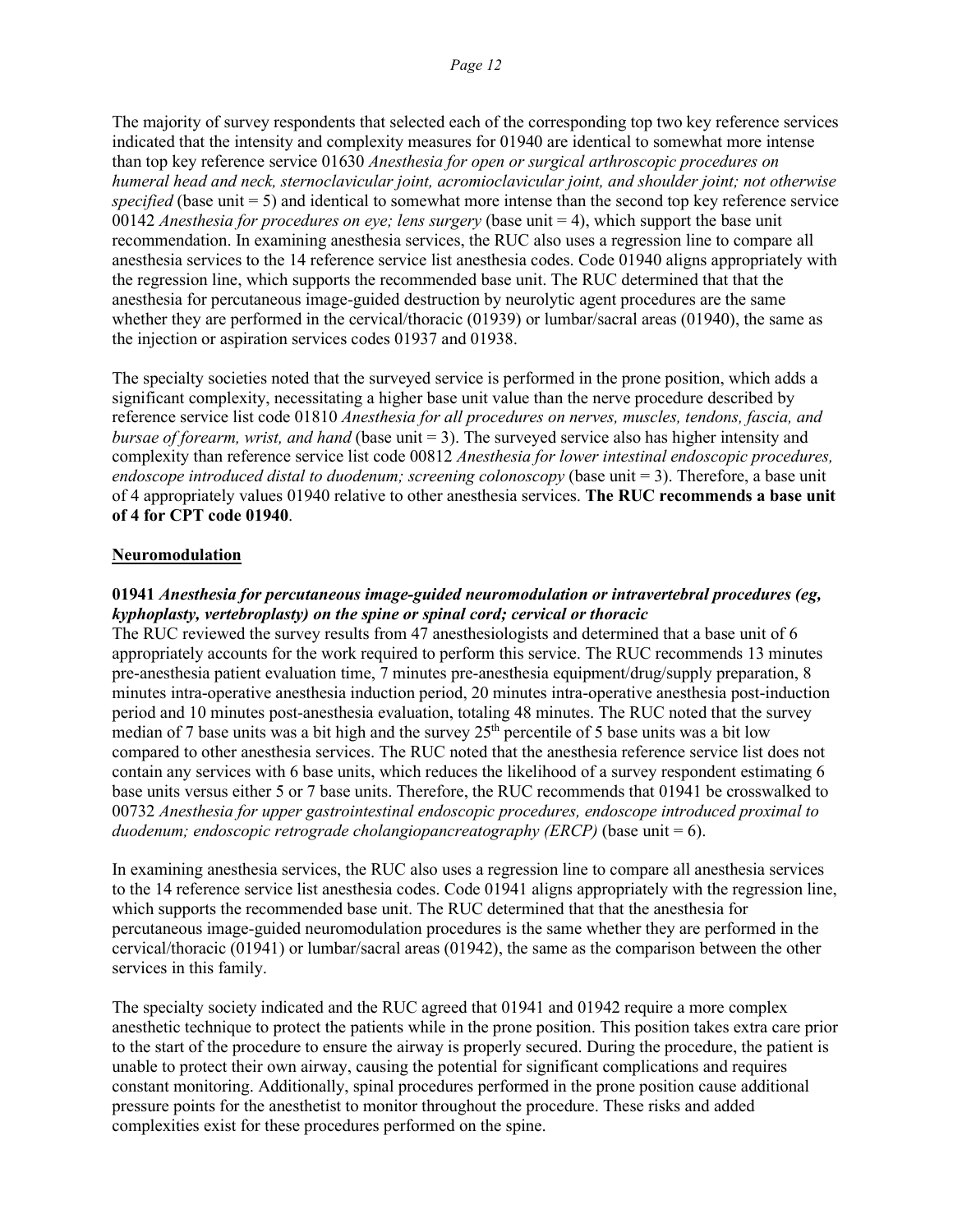The complexity of the service, the added comorbidities of the typical patient, and the required constant monitoring of the patient in the prone position support the 6 base unit recommendation for CPT code 01941. **The RUC recommends a base unit of 6 for CPT code 01941**.

#### **01942** *Anesthesia for percutaneous image-guided neuromodulation or intravertebral procedures (eg, kyphoplasty, vertebroplasty) on the spine or spinal cord; lumbar or sacral*

The RUC reviewed the survey results from 49 anesthesiologists and determined that a base unit of 6 appropriately accounts for the work required to perform this service. The RUC recommends 13 minutes pre-anesthesia patient evaluation time, 7 minutes pre-anesthesia equipment/drug/supply preparation, 8 minutes intra-operative anesthesia induction period, 20 minutes intra-operative anesthesia post-induction period and 10 minutes post-anesthesia evaluation, totaling 48 minutes. The RUC noted that the survey median of 7 base units was a bit high and the survey  $25<sup>th</sup>$  percentile of 5 base units was a bit low compared to other anesthesia services. The RUC noted that the anesthesia reference service list does not contain any services with 6 base units. Therefore, the RUC recommends that 01942 be crosswalked to 00732 *Anesthesia for upper gastrointestinal endoscopic procedures, endoscope introduced proximal to duodenum; endoscopic retrograde cholangiopancreatography (ERCP)* (base unit = 6).

In examining anesthesia services, the RUC also uses a regression line to compare all anesthesia services to the 14 reference service list anesthesia codes. Code 01941 aligns appropriately with the regression line, which supports the recommended base unit. The RUC determined that the anesthesia for percutaneous image-guided neuromodulation procedures is the same whether they are performed in the cervical/thoracic (01941) or lumbar/sacral areas (01942), the same as the comparison between the other services in this family.

The specialty society indicated, and the RUC agreed that 01941 and 01942 require a more complex anesthetic technique to protect the patients while in the prone position. This position takes extra care prior to the start of the procedure to ensure the airway is properly secured. During the procedure, the patient is unable to protect their own airway, causing the potential for significant complications and requires constant monitoring. Additionally, spinal procedures performed in the prone position cause additional pressure points for the anesthetist to monitor throughout the procedure. These risks and added complexities exist for procedures performed on the spine.

The complexity of the service, the added comorbidities of the typical patient, and the required constant monitoring of the patient in the prone position support the 6 base unit recommendation for CPT code 01942. **The RUC recommends a base unit of 6 for CPT code 01942**.

#### **Practice Expense**

**The RUC recommends the anesthesia standard of eight minutes for clinical staff pre-time for the entire family of services.** 

#### **Work Neutrality**

The RUC's recommendation for this family of codes will result in an overall work savings that should be redistributed back to the Medicare conversion factor.

### **Closed Treatment of Nasal Bone Fracture - Tab 5 Jeffrey Kozlow, MD (ASPS), R. Peter Manes, MD (AAO-HNS) and Ari Wirschafter, MD (AAO-HNS)**

In October 2020, the CPT Editorial Panel deleted code 21310 and revised two codes to add "with manipulation" to their CPT long descriptors and added a parenthetical to report the appropriate Evaluation and Management (E/M) code for closed treatment of nasal bone fracture without manipulation.

#### **Compelling Evidence**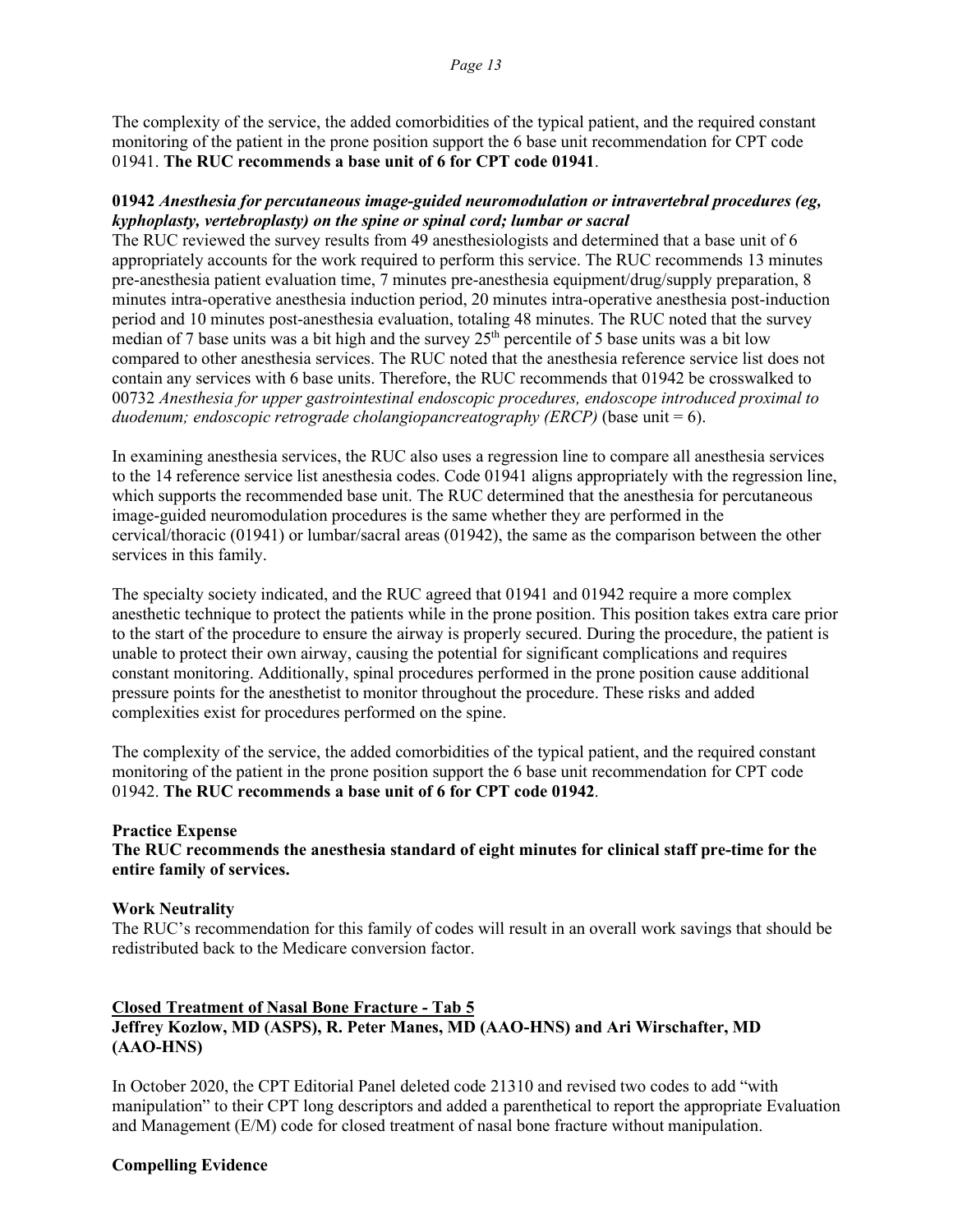The RUC reviewed and agreed that there is compelling evidence to recommend an increase in value for CPT codes 21315 *Closed treatment of nasal bone fracture with manipulation; without stabilization* and 21320 *Closed treatment of nasal bone fracture with manipulation; with stabilization* based on evidence that flawed methodology was used in the previous valuation and there was a change in the dominant specialty performing these services. Specifically, based on the 1991 Federal Register, these codes were assigned work values based on "physician work value[s] established by HCFA. It may have been a refinement of a Harvard value, or a gap fill for a code for which Harvard did not provide a value. These include codes reviewed by carrier medical directors." This may explain why code 21315 currently has a negative IWPUT and demonstrates that a flawed methodology was used in the previous valuation as there is a discrepancy between this information and data provided by the AMA which indicates a Harvard phase 4 study was done for each code, resulting in 19 responses for code 21315 and 103 responses for code 21320. The RUC agreed that compelling evidence is met from a flawed methodology used in the previous valuation. Additionally, for codes 21315 and 21320, there has been a change in specialty from oral maxillofacial surgery to now otolaryngology and plastic surgery. **The RUC agreed that there is compelling evidence that there has been a change in the dominant specialty as well as evidence that flawed methodology was used in the previous valuation of these services.**

#### **Change in Global Period**

It is no longer typical to see the patient within 10 days post-procedure. There is little to be gained by examination prior to that given the degree of swelling which can often obscure the final result. For code 21320, the splint can either be removed after 10 days or removed by the patient at home, again not requiring a visit within 10 days post-procedure. The RUC agreed with the global period change from 010 day to 000-day global.

#### **21315** *Closed treatment of nasal bone fracture with manipulation; without stabilization*

The RUC reviewed the survey results from 191 otolaryngologists and plastic surgeons and determined that the survey 25<sup>th</sup> percentile work RVU of 2.00 accurately reflects the typical physician work necessary to perform this service. The RUC recommends 30 minutes of pre-service evaluation time, 3 minutes of pre-service positioning time, 10 minutes of pre-service scrub/dress/wait time, 15 minutes of intra-service time, and 10 minutes of immediate post-service time.

The RUC compared the survey code to the second top key reference code 31574 *Laryngoscopy, flexible; with injection(s) for augmentation (eg, percutaneous, transoral), unilateral* (work RVU= 2.43, intraservice time of 15 minutes and total time of 55 minutes) and noted that both codes have identical intraservice time and should be valued similarly however, the survey code has 13 more minutes of total time. Many survey respondents (44%) that selected code 31574 rated the survey code more intense/complex than the second top key reference service, further warranting the recommended work value. Additionally, the RUC compared the survey code to code 15040 *Harvest of skin for tissue cultured skin autograft, 100 sq cm or less* (work RVU= 2.00, intra-service time of 15 minutes and total time of 60 minutes) and noted that both codes require the same intra-service time and similar total time justifying the recommended survey 25th percentile work value of 2.00. **The RUC recommends a work RVU of 2.00 for CPT code 21315.**

#### **21320** *Closed treatment of nasal bone fracture with manipulation; with stabilization*

The RUC reviewed the survey results from 219 otolaryngologists and plastic surgeons and determined that the survey  $25<sup>th</sup>$  percentile work RVU of 2.33 accurately reflects the typical physician work necessary to perform this service. The RUC recommends 30 minutes of pre-service evaluation time, 3 minutes of pre-service positioning time, 10 minutes of pre-service scrub/dress/wait time, 20 minutes of intra-service time, and 12 minutes of immediate post-service time.

The RUC compared the survey code to the top key reference code 43191 *Esophagoscopy, rigid, transoral; diagnostic, including collection of specimen(s) by brushing or washing when performed (separate procedure)* (work RVU= 2.49, intra-service time of 20 minutes and total time of 86 minutes) and noted that both codes have identical intra-service time. Although the top key reference code has 11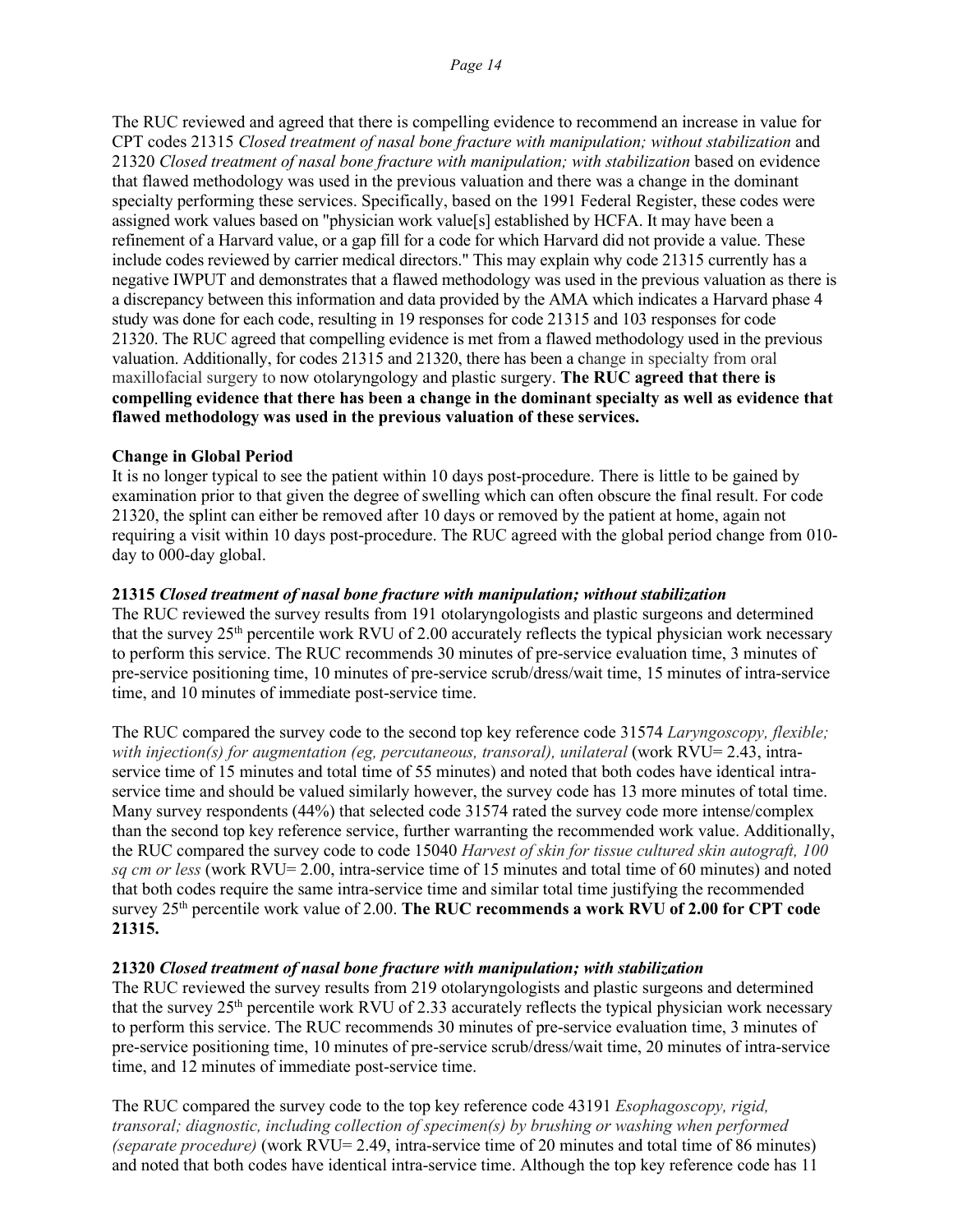more minutes of total time, most survey respondents (68%) that selected this top key reference code also rated the survey code more intense/complex than the top key reference service. Additionally, the RUC compared the survey code to code 43204 *Esophagoscopy, flexible, transoral; with injection sclerosis of esophageal varices* (work RVU= 2.33 and intra-service time of 20 minutes) and agreed that both codes require the same intra-service time and amount of physician work. **The RUC recommends a work RVU of 2.33 for CPT code 21320.**

#### **Practice Expense**

The Practice Expense Subcommittee removed SG066 *packing, gauze w-petrolatum, 0.5in (6yd uou)* and CA014 *Confirm order, protocol exam* as it was determined that, while the code is done with imaging present, imaging is not being done at that time. **The RUC recommends the direct practice expense inputs as modified by the Practice Expense Subcommittee.**

#### **Arthrodesis Decompression – Tab 6**

**William Creevy, MD (AAOS), Hussein Elkousy, MD (AAOS), Morgan Lorio, MD (ISASS), Eric Mayer, MD (NASS), John Ratliff, MD (AANS), Clemens Schirmer, MD (CNS) and Karin Swartz, MD (NASS)**

In October 2020, the CPT Editorial Panel approved the revision of four codes describing arthrodesis, addition of two codes to report laminectomy, facetectomy, or foraminotomy during posterior interbody arthrodesis, lumbar to more appropriately identify the decompression that may be separately reported. A coding change application (CCA) was created to assist with coding confusion for reporting additional decompression performed at the same interspace as a lumbar interbody fusion procedure. The coding confusion stemmed from language ("other than for decompression") included in the descriptors for CPT codes 22630-22634. To clarify correct coding, the CCA created two new add-on codes (63052 and 63053) to report decompression when performed in conjunction with posterior interbody arthrodesis at the same interspace, along with definitions, guidelines, and parenthetical instructions. The terms corpectomy, facetectomy, foraminotomy, hemilaminectomy, lamina, laminectomy, and laminotomy were defined and editorial changes were made to several codes to consistently use the term "interspace" instead of "level" or "segment."

In January 2021, the specialty societies surveyed the two new codes and indicated the existing code changes were editorial. The RUC expressed concern that the base codes were not surveyed with the two new add-on codes. Two of the codes (22630 and 22632) are from 1995 and the other two codes were last RUC reviewed in 2011 (22633 and 22634). The RUC could not accept the specialties' justification for only surveying the new codes. They questioned how, without the base codes being surveyed, do we have assurance the respondents followed instruction to only consider the work of the add-on codes. Moreover, CMS has made it clear that the Agency expects the base codes and add-on codes to be reviewed at the same time. **The RUC recommends that the entire family (CPT codes 22630, 22632, 22633, 22634, 63052 and 63053) be resurveyed for review at the April 2021 RUC meeting and that interim values be established for CPT codes 63052 and 63053.** 

#### **63052** *Laminectomy, facetectomy, or foraminotomy (unilateral or bilateral with decompression of spinal cord, cauda equina and/or nerve root[s] [eg, spinal or lateral recess stenosis]), during posterior interbody arthrodesis, lumbar; single vertebral segment (List separately in addition to code for primary procedure)*

The RUC reviewed the survey results from 141 neurosurgeons and orthopaedic surgeons and determined that the survey 25th percentile work RVU of 5.55 appropriately accounts for the physician work involved in this add-on service. The RUC recommends 40 minutes intra-service time.

To justify a work RVU of 5.55, the RUC compared the survey code to the second key reference service code 22552 *Arthrodesis, anterior interbody, including disc space preparation, discectomy, osteophytectomy and decompression of spinal cord and/or nerve roots; cervical below C2, each additional interspace (List separately in addition to code for primary procedure)* (work RVU = 6.50 and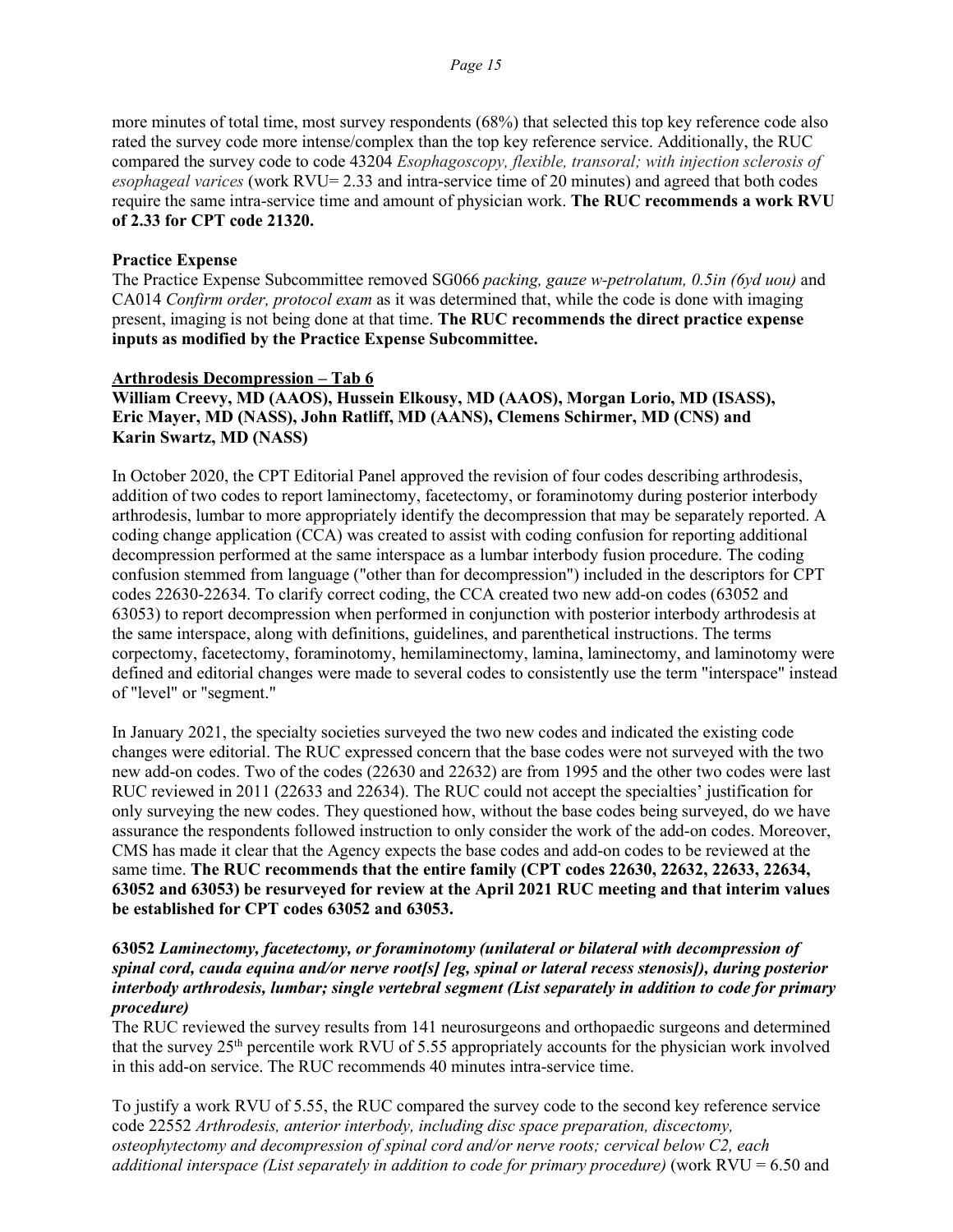45 minutes intra-service time) and noted that the reference code has slightly higher intensity as anticipated for a surgical procedure as compared with a lumbar procedure. The RUC also compared the survey code to MPC code 34812 *Open femoral artery exposure for delivery of endovascular prosthesis, by groin incision, unilateral (List separately in addition to code for primary procedure)* (work RVU = 4.13 and 40 minutes intra-service time) and noted that the MPC code involves open femoral artery exposure by groin incision and closure of the wound, typically for separately reported delivery of an endovascular prosthesis for an asymptomatic infrarenal abdominal aortic aneurysm (AAA). In comparison, exposure and closure for the survey code are performed as part of the primary arthrodesis code and the intra-service time includes bony and soft tissue resection (typically pathologic and not normal in nature) and decompression of neural elements in immediate high-risk proximity of the pathologic anatomy. Therefore, although both codes require the same time, the physician work and intensity of 63052 is greater than 34812.

For additional support, the RUC agreed that CPT code 63052 is appropriately bracketed by comparator codes 33924 *Ligation and takedown of a systemic-to-pulmonary artery shunt, performed in conjunction with a congenital heart procedure (List separately in addition to code for primary procedure)* (work RVU = 5.49 and 30 minutes intra-service time) and 22614 *Arthrodesis, posterior or posterolateral technique, single level; each additional vertebral segment (List separately in addition to code for primary procedure)* (work RVU = 6.43 and 40 minutes intra-service time). CPT code 33924 takes less time but is significantly more intense than 63052, while the time and physician work for CPT code 22614 is like 63052. The RUC concluded that CPT code 63052 should be valued at the  $25<sup>th</sup>$  percentile work RVU as supported by the survey. **The RUC recommends an interim work RVU of 5.55 for CPT code 63052.**

#### **63053** *Laminectomy, facetectomy, or foraminotomy (unilateral or bilateral with decompression of spinal cord, cauda equina and/or nerve root[s] [eg, spinal or lateral recess stenosis]), during posterior interbody arthrodesis, lumbar; each additional segment (List separately in addition to code for primary procedure)*

The RUC reviewed the survey results from 141 neurosurgeons and orthopaedic surgeons and determined that a direct work RVU crosswalk to CPT code 33572 *Coronary endarterectomy, open, any method, of left anterior descending, circumflex, or right coronary artery performed in conjunction with coronary artery bypass graft procedure, each vessel (List separately in addition to primary procedure)* (work RVU = 4.44 and 30 minutes intra-service time) accurately reflects the physician work necessary for this add-on service and falls below the survey  $25<sup>th</sup>$  percentile. The RUC acknowledged the robust survey results yet questioned the  $25<sup>th</sup>$  percentile value given the time for CPT code 63053 is three-fourths that of the 63052 code.

The RUC compared the survey code to MPC code 34812 *Open femoral artery exposure for delivery of endovascular prosthesis, by groin incision, unilateral (List separately in addition to code for primary procedure)* (work RVU = 4.13 and 40 minutes intra-service time) and noted that the MPC code involves more intra-service time and the physician work and intensity are greater for the survey code.

For additional support, the RUC agreed that CPT code 63053 is appropriately bracketed by comparator codes 32674 *Thoracoscopy, surgical; with mediastinal and regional lymphadenectomy (List separately in addition to code for primary procedure)* (work RVU = 4.12 and 30 minutes intra-service time) and 33924 *Ligation and takedown of a systemic-to-pulmonary artery shunt, performed in conjunction with a congenital heart procedure (List separately in addition to code for primary procedure)* (work RVU = 5.49 and 30 minutes intra-service time). CPT code 32674 is a minimally invasive procedure to identify and remove lymph nodes in conjunction with a single lobe lobectomy. The technical skill and mental effort/judgment for 63053 is greater due to the involvement and protection of spinal cord and neural elements. CPT code 33924 requires the same amount of time but is more intense than 63053. The RUC concluded that CPT code 63053 should be valued based on a direct crosswalk to CPT code 33572 with 30 minutes intra-service time as supported by both the crosswalk and the survey. **The RUC recommends an interim work RVU of 4.44 for CPT code 63053.**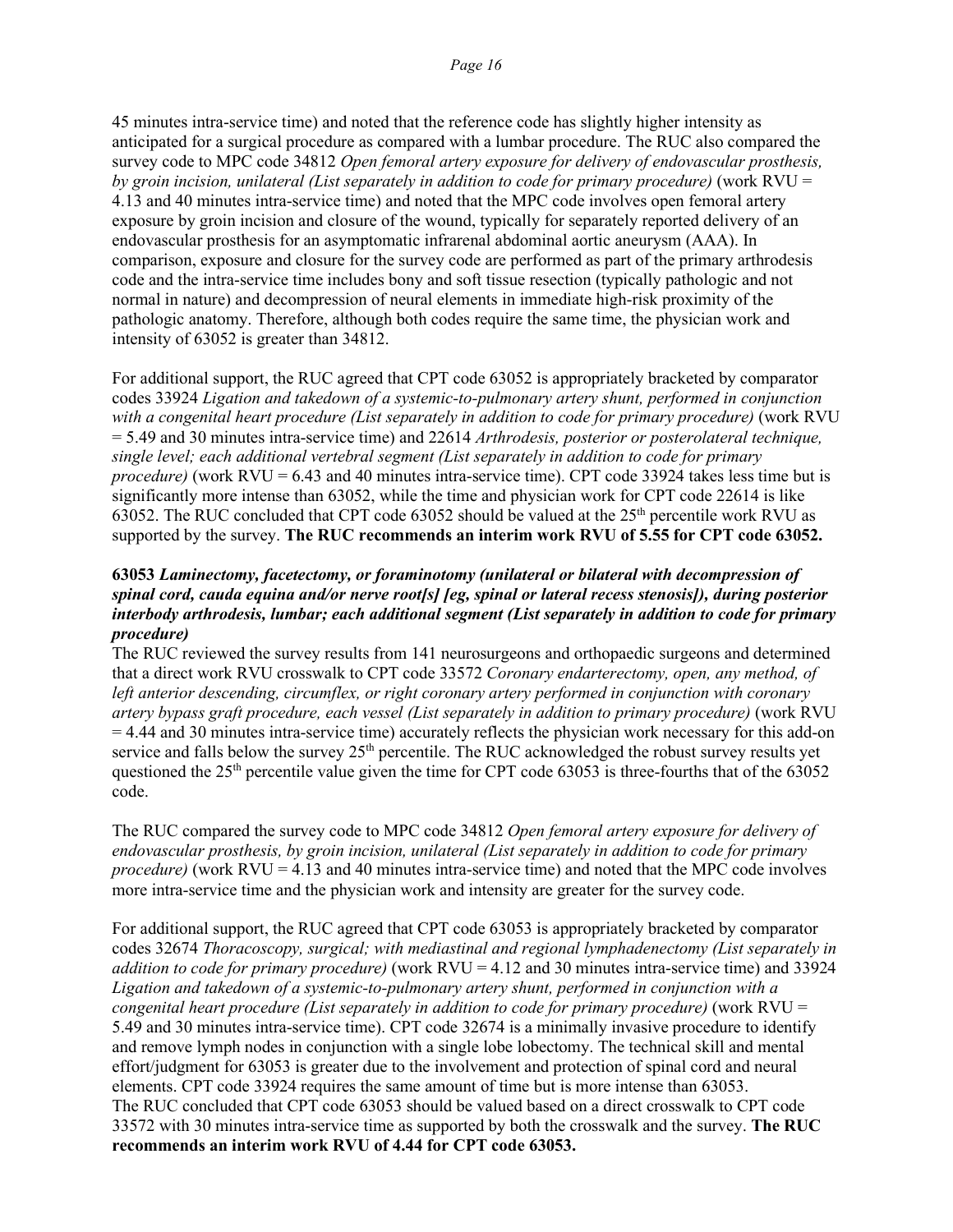#### **Practice Expense**

No direct practice expense inputs are recommended for CPT codes 63052 and 63053 as they are facilitybased add-on services.

#### **RUC Database Flag**

The RUC recommends to flag CPT codes 63052 and 63053 as "Do Not Use to Validate for Physician Work" since the values are being assigned on an interim basis.

#### **Percutaneous Cerebral Embolic Protection – Tab 7**

### **Lloyd Klein, MD (SCAI), Edward Toggart, MD (SCAI), Edward Tuohy, MD (ACC), Thad Waites, MD (ACC) and Richard Wright, MD (ACC)**

In October 2020, the CPT Editorial Panel created a new add-on code to report transcatheter placement and subsequent removal of cerebral embolic protection device(s) and added instructions to report the new code in the Aortic Valve guidelines.

#### **33370** *Transcatheter placement and subsequent removal of cerebral embolic protection device(s), including arterial access, catheterization, imaging, and radiological supervision and interpretation, percutaneous (List separately in addition to code for primary procedure)*

The RUC reviewed survey results from 35 interventional cardiologists and agreed that the survey respondents, with a 25<sup>th</sup> percentile work value of 3.43, overvalued the physician work involved in performing this service. The RUC determined that a direct work RVU crosswalk to CPT code 34713 *Percutaneous access and closure of femoral artery for delivery of endograft through a large sheath (12 French or larger), including ultrasound guidance, when performed, unilateral (List separately in addition to code for primary procedure)* (work RVU= 2.50, intra-service and total time of 20 minutes) would be appropriate, as both add-on services typically involve an identical amount of time and physician work intensity to perform. The RUC recommends 20 minutes of intra-service time.

The specialties noted that this new CPT code represents new technology enabling the capture and removal of debris that can dislodge during TAVR procedures. During the TAVR procedure, dislodged embolic debris may include pieces of arterial wall, valve tissue, calcified and foreign material, and both acute and organizing thrombus. Even small pieces can block blood flow to middle cerebral arteries and more distal tributaries in the brain, potentially leading to peri-procedural  $(\leq 72$  hours) stroke or other neurological impairments, with devastating long-term consequences. Code 33370 includes percutaneous arterial (eg, right radial or femoral) access, placement of a guiding catheter, and delivery of the embolic protection filter(s) prior to the procedure. Placement of additional/multiple filters is not separately reportable. Code 33370 includes removal of the filter(s) and debris, removal of the arterial sheath, and closure of the arteriotomy by pressure and application of an arterial closure device or standard closure of the puncture by suture, as well as all imaging guidance and radiological supervision and interpretation associated with performing the service.

The specialties noted that unlike the underlying TAVR procedure that would be performed by a cosurgeon team (an interventional cardiologist and a cardiac surgeon), the transcatheter placement and subsequent removal of a cerebral embolic protection device would only be performed and reported by one provider, the interventional cardiologist. Therefore, this service would not be reported with the 62 cosurgeon CPT modifier.

The specialties also noted, and the RUC concurred, that this is an intense service to perform. The specialties noted that positioning and deploying the filters and retrieving them under fluoroscopy is very intense work for the interventional cardiologist as, during this time, trauma from the device itself could potentially dislodge debris causing stroke which it was intended to prevent.

Furthermore, the specialties confirmed that placement of additional/multiple filters is not separately reportable.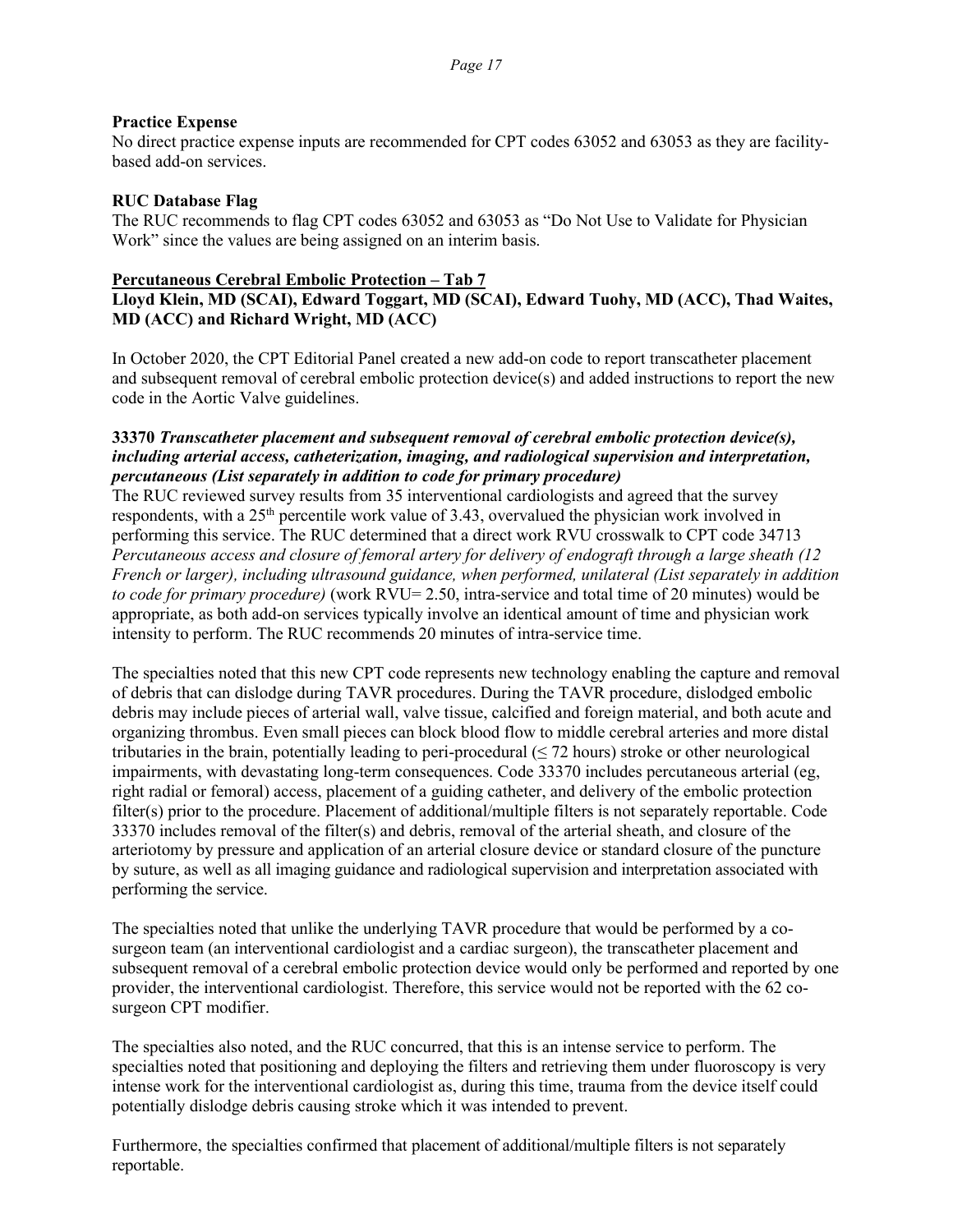For additional support for a work value of 2.50, the RUC compared the survey code to MPC code 36227 *Selective catheter placement, external carotid artery, unilateral, with angiography of the ipsilateral external carotid circulation and all associated radiological supervision and interpretation (List separately in addition to code for primary procedure)* (work RVU= 2.09 and intra-service time of 15 minutes) and noted that the survey code involves 5 more minutes of intra-service time and both services involve similar intensity. **The RUC recommends a work RVU of 2.50 for CPT code 33370.**

#### **Affirmation of RUC Recommendations**

CPT codes 33361, 33362, 33363, 33364, 33365 and 33366 were surveyed in April 2018 and approved by CMS for the CPT 2020 cycle. Add-on codes 33367, 33368 and 33369 were surveyed in February 2012 and approved by CMS for the CPT 2013 cycle; these three services had their values affirmed by the RUC and CMS for the CPT 2020 cycle. The specialties noted that the new cerebral embolic protection service does not alter the underlying work of the TAVR. The RUC noted that the times, work values and direct PE inputs for these existing services continue to be appropriate. **The RUC affirms the work RVU of 22.47 for CPT code 33361, the work RVU of 24.54 for CPT code 33362, the work RVU of 25.47 for CPT code 33363, the work RVU of 25.97 for CPT code 33364, the work RVU of 26.59 for CPT code 33365, the work RVU of 29.35 for CPT code 33366, the work RVU of 11.88 for CPT code 33367, the work RVU of 14.39 for CPT code 33368 and the work RVU of 19.00 for CPT code 33369.** 

#### **Practice Expense**

**The RUC affirms the direct practice expense inputs for CPT codes 33361-33369.** No direct practice expense inputs are recommended for CPT code 33370 as it is a facility-based add-on service.

#### **New Technology/New Service**

The RUC recommends that 33370 be placed on the New Technology list and be re-reviewed by the RUC in three years to ensure correct valuation and utilization assumptions.

#### **Endovascular Repair of Aortic Coarctation – Tab 8**

### **Sergio Bartakian, MD (SCAI); Edward Toggart, MD (SCAI), Edward Tuohy, MD (ACC); Thad Waites, MD (ACC) and Richard Wright, MD (ACC)**

In October 2020, the CPT Editorial Panel created two codes to report endovascular stent repair of coarctation of the thoracic or abdominal aorta and one code to report trans-liminal angioplasty for repair of native or recurrent percutaneous coarctation of the aorta.

#### **33894** *Endovascular stent repair of coarctation of the ascending, transverse, or descending thoracic or abdominal aorta, involving stent placement; across major side branches*

The RUC reviewed the survey results from 41 interventional and pediatric interventional cardiologists and recommends 60 minutes of pre-service evaluation, 15 minutes of pre-service positioning, 15 minutes of pre-service scrub/dress/wait time, 134 minutes of intra-service time and 60 minutes of immediate postservice time. The specialties noted that, unlike codes 33895 and 33897, the pre-service evaluation work for 33894 includes evaluation using a 3D-printed model of the heart which requires additional pre-service evaluation time. The specialties also noted that, relative to adult patients with normal cardiac anatomy, the pre-service evaluation time for pediatric patients with congenital defects includes additional time to discuss a patient's procedure with the parent. Similarly, the post-procedure work includes additional time to explain the pathology of the child to the parent. Furthermore, as a national standard, congenital heart programs are now also required to enter hemodynamic data and other procedural details into national registries such as Improving Pediatric and Adult Congenital Treatments (IMPACT), which can also add significant post procedure work time. In addition, the post-service period time typically includes time to diagram the congenital heart defect in the EHR and complete data submission to the registry.

The RUC reviewed both the survey 25<sup>th</sup> percentile work RVU of 18.27 and survey median work value of 23.30 and agreed that the appropriate value for this service should be between the  $25<sup>th</sup>$  percentile and the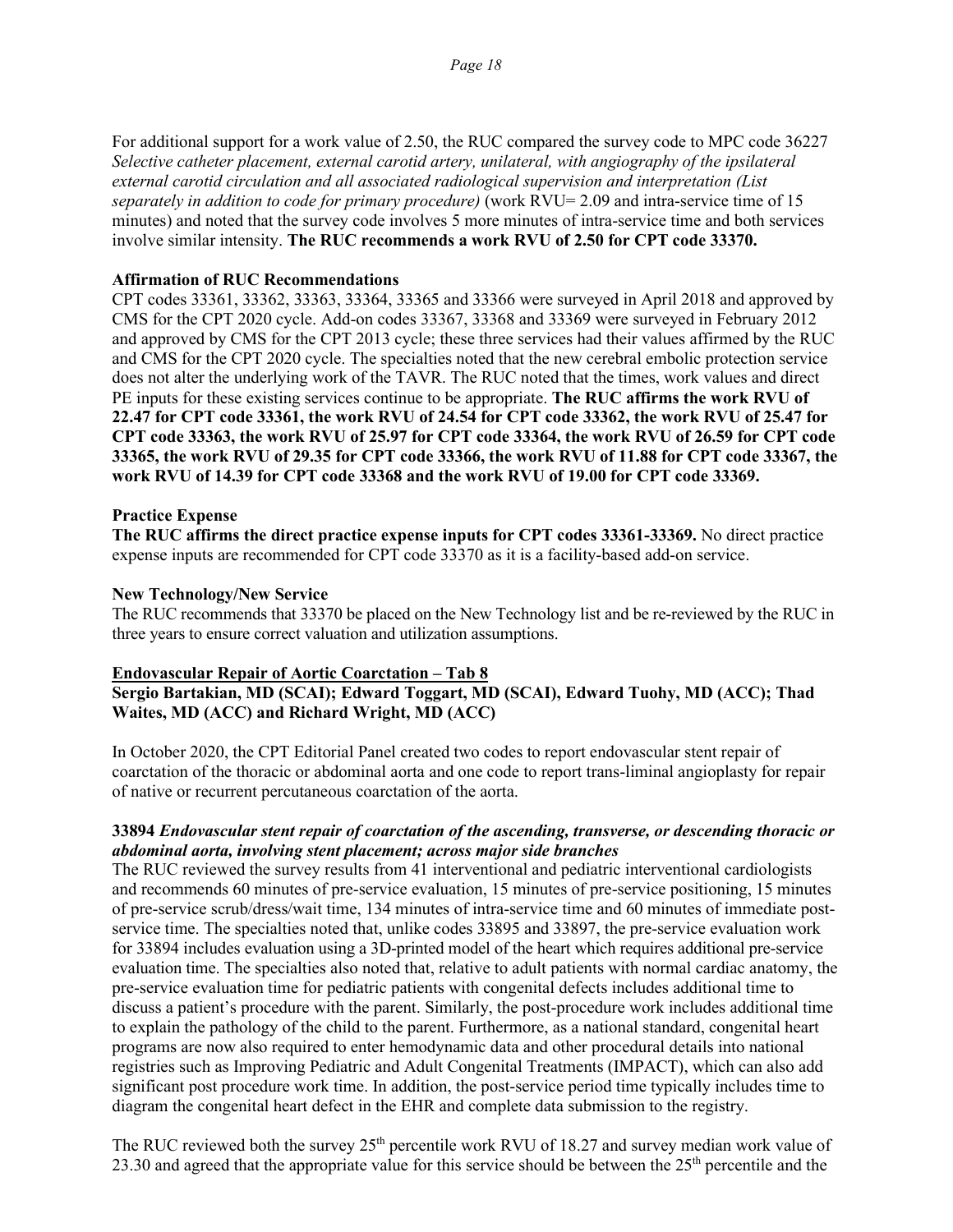median value. The RUC agreed that a direct work value crosswalk to CPT code 93590 *Percutaneous transcatheter closure of paravalvular leak; initial occlusion device, mitral valve* (work RVU= 21.70, intra-service time of 135 minutes, total time of 223 minutes) and noted that both services involve nearly the same amount of intra-service time (134 minutes vs. 135 minutes) and the same overall amount of physician work. The RUC also compared the survey code to top key reference code 93581 *Percutaneous transcatheter closure of a congenital ventricular septal defect with implant* (work RVU= 24.39, intraservice time of 180, total time of 270) and noted that the reference code involves more total time yet less intra-service time. The RUC also noted that 75 percent of the survey respondents that selected the top key reference code had rated the survey code as more intense and complex to perform. A value of 21.70, would appropriately value this survey code at a lower work value, yet somewhat higher intensity than the survey code, given the differences in intra-service time and intensity between the two services. **The RUC recommends a work RVU of 21.70 for CPT code 33894.**

#### **33895** *Endovascular stent repair of coarctation of the ascending, transverse, or descending thoracic or abdominal aorta, involving stent placement; not crossing major side branches*

The RUC reviewed the survey results from 41 interventional and pediatric interventional cardiologists and recommends 50 minutes of pre-service evaluation, 15 minutes of pre-service positioning, 15 minutes of pre-service scrub/dress/wait time, 120 minutes of intra-service time and 60 minutes of immediate postservice time. The specialties noted that, relative to adult patients with normal cardiac anatomy, the preservice evaluation time for pediatric patients with congenital defects includes additional time to discuss a patient's procedure with the parent. Similarly, the post-procedure work includes additional time to explain the pathology of the child to the parent. Furthermore, as a national standard, congenital heart programs are now also required to enter hemodynamic data and other procedural details into national registries such as Improving Pediatric and Adult Congenital Treatments (IMPACT), which can also add significant post procedure work time. In addition, the post-service period time typically includes time to diagram the congenital heart defect in the EHR and complete data submission to the registry.

The RUC reviewed both the survey  $25<sup>th</sup>$  percentile work RVU of 15.00 and survey median work value of 20.00 and agreed that the appropriate value for this service should be between the  $25<sup>th</sup>$  percentile and the median value. The RUC agreed that a direct work value crosswalk to CPT code 93591 *Percutaneous transcatheter closure of paravalvular leak; initial occlusion device, aortic valve* (work RVU= 17.97, intra-service time of 120 minutes, total time of 208 minutes) and noted that both services involve an identical amount of intra-service time. The RUC also compared the survey code to second key reference code 93580 *Percutaneous transcatheter closure of congenital interatrial communication (ie, Fontan fenestration, atrial septal defect) with implant* (work RVU= 17.97, intra-service time of 120 minutes, total time of 210 minutes) and noted that both services involve the same amount of intra-service time and the same overall amount of physician work. **The RUC recommends a work RVU of 17.97 for CPT code 33895.**

#### **33897** *Percutaneous transluminal angioplasty of native or recurrent coarctation of the aorta*

The RUC reviewed the survey results from 41 interventional and pediatric interventional cardiologists and recommends 50 minutes of pre-service evaluation, 15 minutes of pre-service positioning, 15 minutes of pre-service scrub/dress/wait time, 90 minutes of intra-service time and 60 minutes of immediate postservice time. The specialties noted that, relative to adult patients with normal cardiac anatomy, the preservice evaluation time for pediatric patients with congenital defects includes additional time to discuss a patient's procedure with the parent. Similarly, the post-procedure work includes additional time to explain the pathology of the child to the parent. Furthermore, as a national standard, congenital heart programs are now also required to enter hemodynamic data and other procedural details into national registries such as Improving Pediatric and Adult Congenital Treatments (IMPACT), which can also add significant post procedure work time. In addition, the post-service period time typically includes time to diagram the congenital heart defect in the EHR and complete data submission to the registry.

The RUC reviewed both the survey 25<sup>th</sup> percentile work RVU of 12.00 and survey median work value of 17.00 and agreed that the appropriate value for this service should be between the  $25<sup>th</sup>$  percentile and the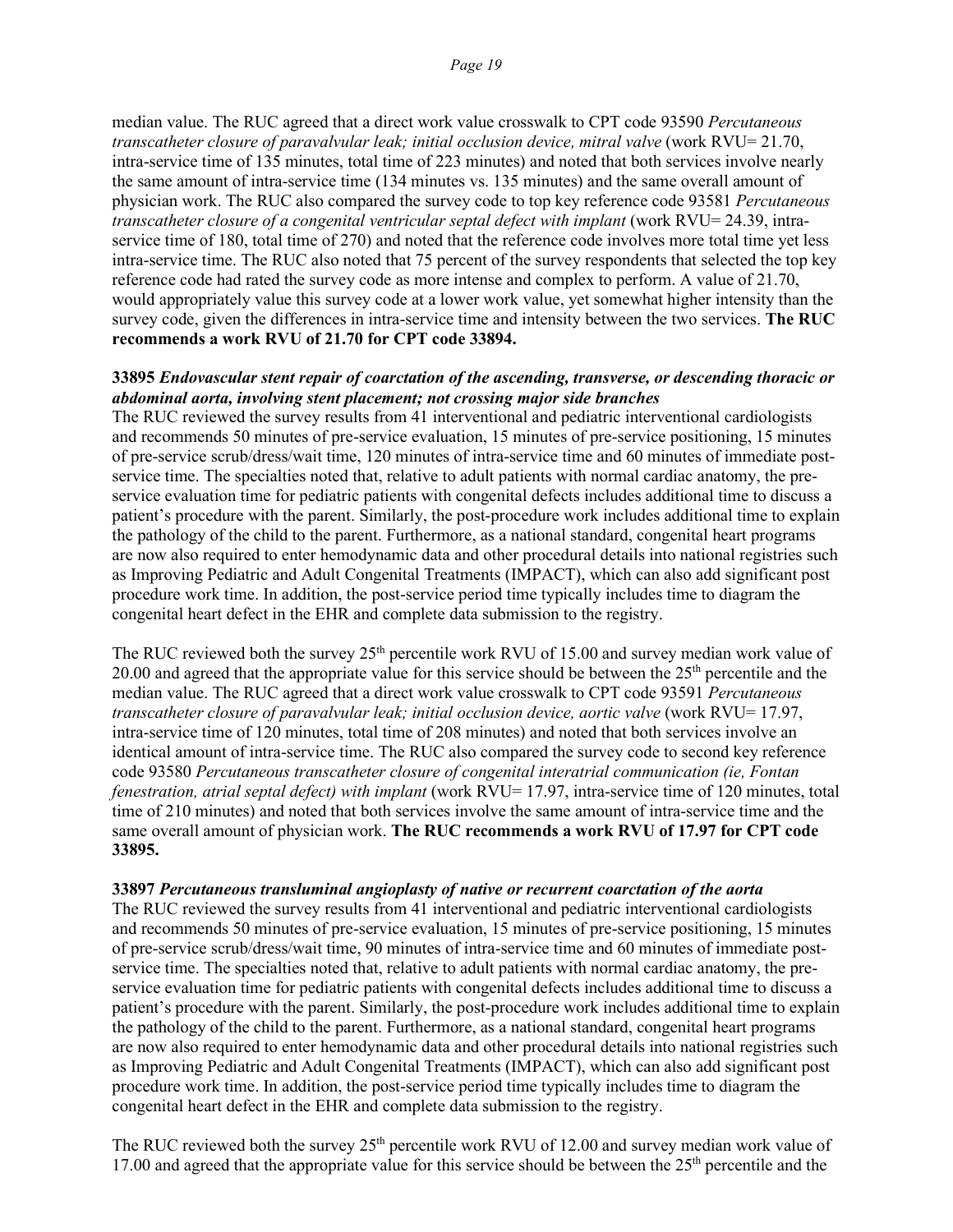median value. The RUC agreed that a direct work value crosswalk to CPT code 33340 *Percutaneous transcatheter closure of the left atrial appendage with endocardial implant, including fluoroscopy, transseptal puncture, catheter placement(s), left atrial angiography, left atrial appendage angiography, when performed, and radiological supervision and interpretation* (work RVU= 14.00, intra-service time of 90 minutes, total time of 183 minutes) and noted that both services involve an identical amount of intra-service time and overall amount of physician work. The RUC also compared the survey code to CPT code 33988 *Insertion of left heart vent by thoracic incision (eg, sternotomy, thoracotomy) for ECMO/ECLS* (work RVU= 15.00, intra-service time of 90 minutes, total time of 250 minutes) and noted that although both services involve an identical amount of intra-service time, the reference code involves 10 more minutes of total time. **The RUC recommends a work RVU of 14.00 for CPT code 33897.**

#### **Practice Expense**

#### **No direct practice expense inputs are recommended for CPT codes 33894, 33895 and 33897 as they are facility-only services.**

#### **Tracking CPT Code Changes that Will Impact 33894**

The RUC noted that its recommendation for CPT code 33894 includes pre-service evaluation work for evaluation using a 3D-printed model of the heart which requires additional pre-service evaluation time. If a CPT code is created in the future which would enable this service to be separately reported, then 33894 should be re-reviewed.

#### **Harvest of Upper Extremity Artery, Endoscopic and Open – Tab 9**

**Stephen Lahey, MD (AATS), James Levett, MD (STS), Francis Nichols, MD (STS), Folusho Ogunfiditimi, PA-C (AAPA), Jacob Schroder, MD (STS), Joseph Turek, MD (STS), Prashanath Vallabhajosyula, MD (STS) and Korinne Van Keuren, DNP, MS, RN (ANA)**

In May 2020, the CPT Editorial Panel created CPT code 33509 harvest of upper extremity artery, 1 segment, for coronary artery bypass procedure, endoscopic to describe endoscopic radial artery harvest via an endoscopic approach and CPT code 35600 *Harvest of upper extremity artery, 1 segment, for coronary artery bypass procedure, open* was modified to only include an open approach for the upper extremity harvesting procedure.

At the October 2020 RUC meeting, the specialty societies explained that the rationale for assigning these services an XXX global period instead of a ZZZ, even though the service is almost exclusively performed in conjunction with an arterial coronary artery bypass grafting (CABG) procedure (CPT codes 33533 – 33536), is that an XXX global would allow the individual that performs the harvest of upper extremity artery procedure (often separate from the surgeon performing the base CABG procedure) to report it under their National Provider Identifier (NPI) number. It was noted that it is often a Nurse Practitioner (NP) or Physician's Assistant (PA) who performs the harvest procedure. The RUC agreed that since NPs and PAs were not included in the survey sample for the October 2020 meeting survey process, it would be appropriate to assign 33509 and 35600 interim values and to request for them to be resurveyed for the January 2021 RUC meeting to include these providers who are potentially the dominant providers.

During their January 2021 presentation, the specialty societies noted that the radial artery is typically used in situations where a patient is undergoing a re-operative CABG procedure where the intrathoracic arteries have already been used and/or in patients with limited saphenous vein conduit available due to prior use in peripheral vascular disease operations or use in a previous CABG procedure. Recent studies appear to indicate that use of radial-artery grafts for CABG may result in better postoperative outcomes than the use of saphenous-vein grafts. As a result of these circumstances, use of the radial artery in CABG has been increasing. Originally the radial artery was harvested using an open technique, but with technological advances, it is now possible to harvest the radial artery using an endoscopic technique and this method of harvest, where available, is now the preferred method for harvesting the radial artery.

#### **33509** *Harvest of upper extremity artery, 1 segment, for coronary artery bypass procedure, endoscopic*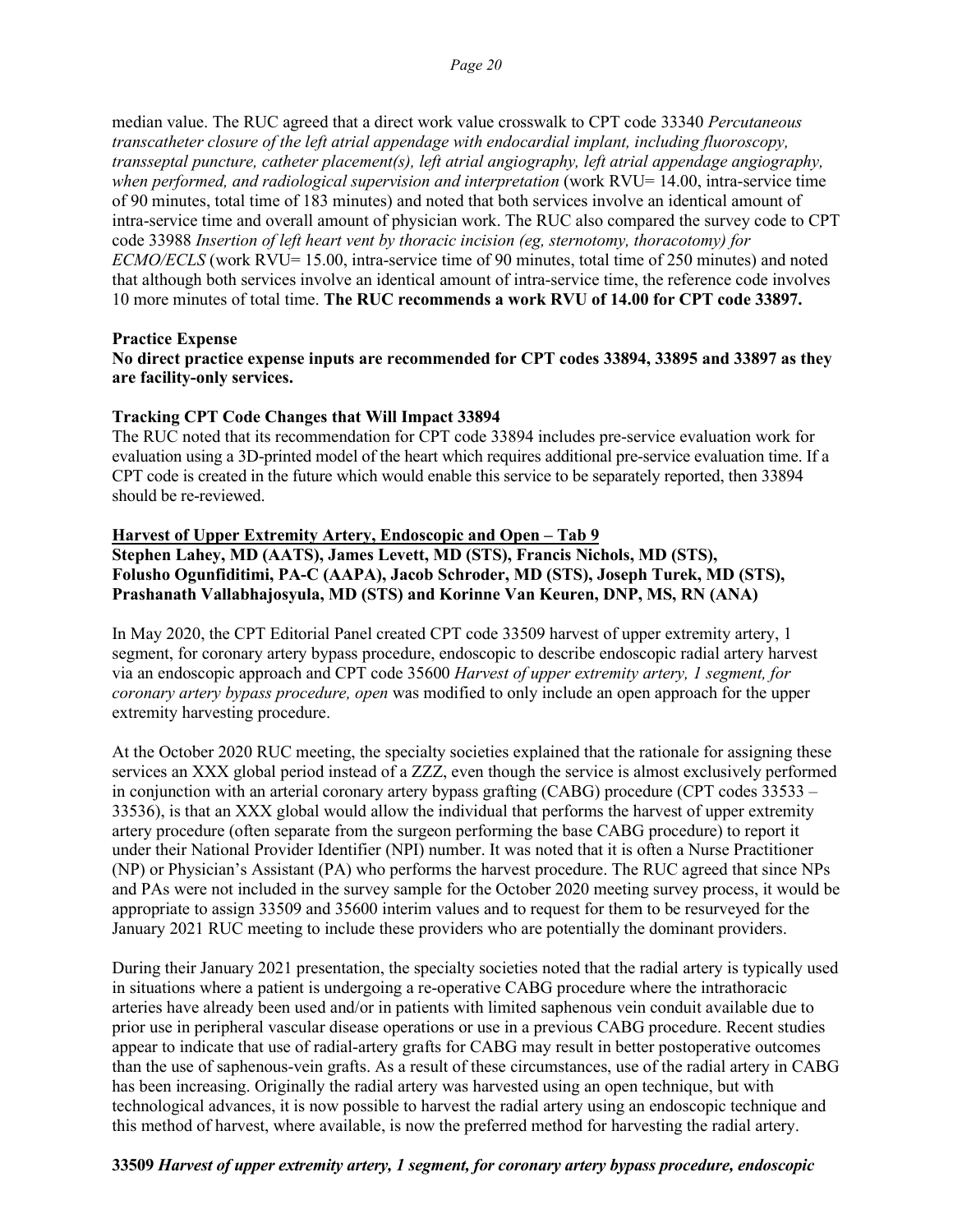The RUC reviewed the specialty societies' recommended work RVU at the survey  $25<sup>th</sup>$  percentile of 3.75 from 84 cardiothoracic surgeons, cardiothoracic and cardiovascular surgical physician assistants and nurse practitioners, and concurred that the survey respondents appropriately valued the work involved in performing this service. The RUC recommends an intra-service time of 35 minutes for CPT code 33509.

The specialty societies explained the rationale for assigning this service an XXX global period instead of a ZZZ add-on code, even though the service is almost exclusively performed in conjunction with an arterial CABG procedure (CPT codes 33533 – 33536), is that an XXX global would allow the individual that performs the harvest of upper extremity artery procedure (often separate from the surgeon performing the base CABG procedure) to report it under their NPI number.

To justify a value of 3.75, the RUC compared the survey code to CPT code 36228 *Selective catheter placement, each intracranial branch of the internal carotid or vertebral arteries, unilateral, with angiography of the selected vessel circulation and all associated radiological supervision and interpretation (eg, middle cerebral artery, posterior inferior cerebellar artery) (List separately in addition to code for primary procedure)* (work RVU= 4.25 and intra-service time of 30 minutes) and noted that although the reference code includes less physician time, it is a relatively more intense service to perform, supporting a somewhat lower value for the survey code. The RUC also compared the survey code to CPT code 22512 *Percutaneous vertebroplasty (bone biopsy included when performed), 1 vertebral body, unilateral or bilateral injection, inclusive of all imaging guidance; each additional cervicothoracic or lumbosacral vertebral body (List separately in addition to code for primary procedure)* (work RVU= 4.00, intra-service time of 30 minutes, total time of 32 minutes) and noted that the survey code involves somewhat more intraservice and total time but is slightly less intense to perform, supporting a work value of 3.75 for the survey code. **The RUC recommends a work RVU of 3.75 for CPT code 33509.**

#### **35600** *Harvest of upper extremity artery, 1 segment, for coronary artery bypass procedure, open*

The RUC reviewed the specialty societies' recommended work RVU at the survey 25<sup>th</sup> percentile of 4.00 from 72 cardiothoracic surgeons, cardiothoracic and cardiovascular surgical physician assistants and nurse practitioners, and concurred that the survey respondents appropriately valued the work involved in performing this service. The RUC recommends intra-service time of 40 minutes for CPT code 35600. The specialties explained that the open approach for harvesting an upper extremity artery involves somewhat more time relative to the endoscopic approach.

The specialty societies explained that the rationale for assigning this service an XXX global period instead of a ZZZ add-on code, even though the service is almost exclusively performed in conjunction with an arterial CABG procedure (CPT codes 33533 – 33536), is that an XXX global would allow the individual that performs the harvest of upper extremity artery procedure (often separate from the surgeon performing the base CABG procedure) to report it under their NPI number.

The RUC compared the survey code to MPC code 34812 *Open femoral artery exposure for delivery of endovascular prosthesis, by groin incision, unilateral (List separately in addition to code for primary procedure*) (work RVU= 4.13, intra-service and total time of 40 minutes) and noted that both services involve an identical amount of time and are both major surgical procedure add-on services for accessing an artery via an open approach. The RUC also compared the survey code to CPT code 36908 *Transcatheter placement of intravascular stent(s), central dialysis segment, performed through dialysis circuit, including all imaging and radiological supervision and interpretation required to perform the stenting, and all angioplasty in the central dialysis segment (List separately in addition to code for primary procedure)* (work RVU= 4.25, intra-service and total time of 40 minutes) and noted that both services involve identical times. **The RUC recommends a work RVU of 4.00 for CPT code 35600.**

#### **Practice Expense**

No direct practice expense inputs are recommended for CPT codes 33509 and 35600 as they are facilityonly services.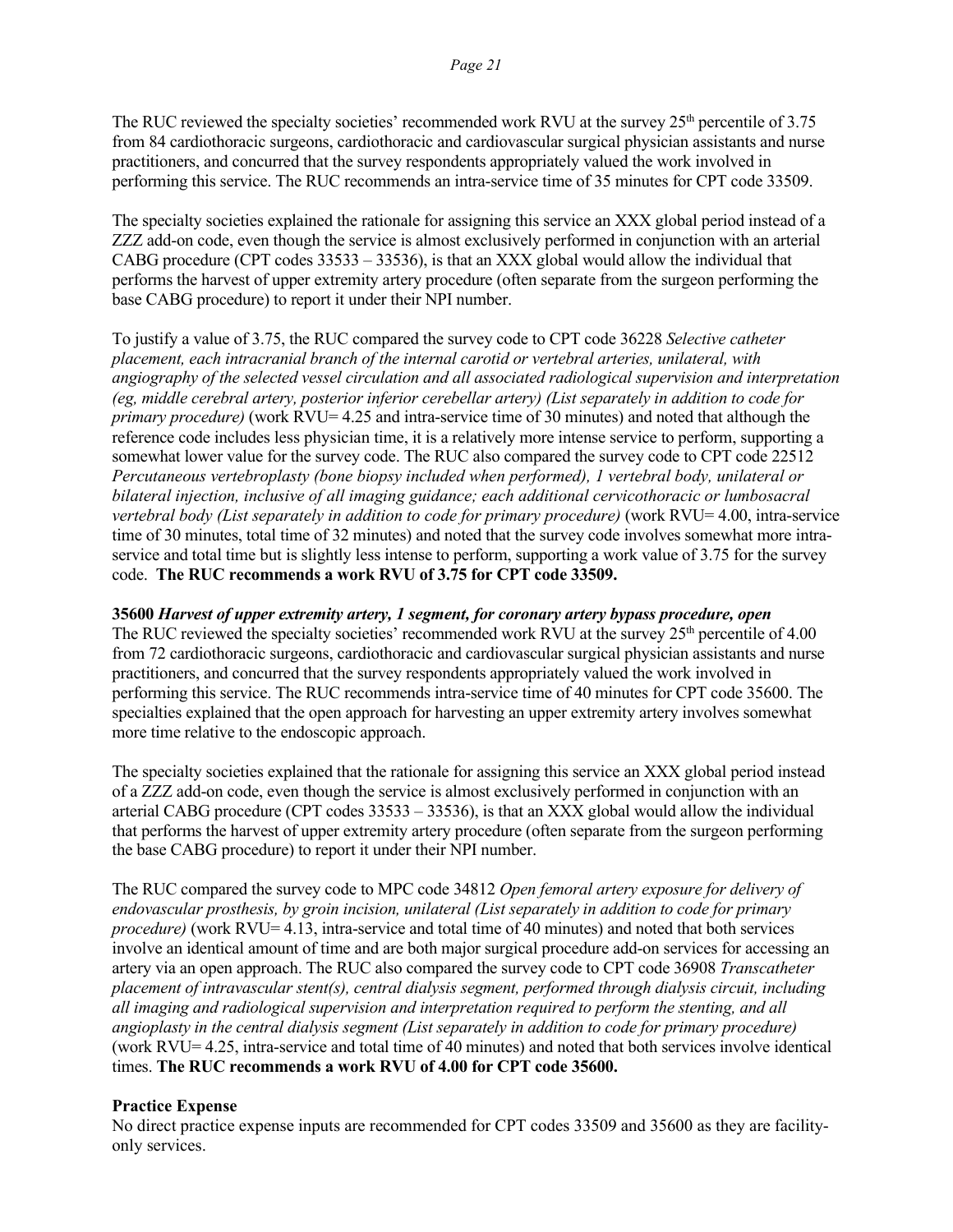#### **Modifier-51 Exempt Status**

CPT codes 33509 and 35600 are recommended to be placed on the Modifier -51 Exempt list, as these services are performed a large majority of the time with a coronary artery bypass procedure, though typically it is a separate provider (such as an NP or PA) that is performing the harvest of upper extremity artery procedure and therefore would be reporting 33509 or 35600 as a standalone code on a separate claim.

### **New Technology**

CPT codes 33509 will be placed on the New Technology list and will be re-reviewed by the RUC in three years to ensure correct valuation and utilization assumptions.

### **Work Neutrality**

The RUC's recommendation for these codes will result in an overall work savings that should be redistributed back to the Medicare conversion factor.

### **RUC Database Flag**

CPT codes 35600 and 33509 are performed a large majority of the time with a coronary artery bypass procedure, though typically it is a separate provider (such as an NP or PA) that is performing the harvest of upper extremity artery procedure and therefore would be reporting 33509 or 35600 as a standalone code on a separate claim. Due to this, these services were valued like add-on codes, though can be separately reported and may include some physician work related to patient evaluation within the intraservice time. The RUC notes that they should be flagged as "**Do not use to validate for physician work."**

# **Drug Induced Sleep Endoscopy (DISE) – Tab 10 R. Peter Manes, MD (AAO-HNS) and Ari Wirtschafter, MD (AAO-HNS)**

In October 2020, the CPT Editorial Panel created one new code to report drug induced sleep endoscopy (DISE) flexible, diagnostic.

#### **42975** *Drug induced sleep endoscopy; with dynamic evaluation of velum, pharynx, tongue base, and largynx for evaluation of sleep disordered breathing; flexible, diagnostic*

The RUC reviewed the survey results from 148 otolaryngologists and determined that the survey  $25<sup>th</sup>$ percentile work RVU of 1.90 accurately reflects the typical physician work necessary to perform this service. The RUC recommends 18 minutes of pre-service evaluation time, 1 minute of pre-service positioning time, 6 minutes of pre-service scrub/dress/wait time, 15 minutes of intra-service time, and 28 minutes of immediate post-service time.

To justify the 28 minutes of immediate post-service time, the specialty society explained that the typical patient has significant sleep apnea and has had their airway manipulated. After receiving sedation and scoping of the upper airway, the airway is no longer secure and must be monitored. Often patients must be monitored closely following the procedure until the patient is discharged from the hospital. Nonetheless, physician work continues outside of the immediate post-operative time for potentially increased swelling and/or because the patient's sedation has not worn-off. However, the RUC questioned the ½ discharge day management (99238), resulting from the specialty society using a 000-day global instrument with post-operative visits to value the service. The RUC agreed that the 000-day global survey instrument with post-operative visits is not typical and is dedicated for services that require more significant hospital stay. After thorough discussion, the RUC agreed that a  $\frac{1}{2}$  discharge day management (99238) is not necessary for this service. By surveying the incorrect 000-day global survey instrument, survey respondents underestimated the immediate post-service time estimates. The RUC agreed with an immediate post-service time of 28 minutes with the understanding that there is time value related to the ½ discharge day management originally recommended by the specialty society and agreed that post-service time package (8b) of 28 minutes is justified. The RUC requested that this service be valued as interim and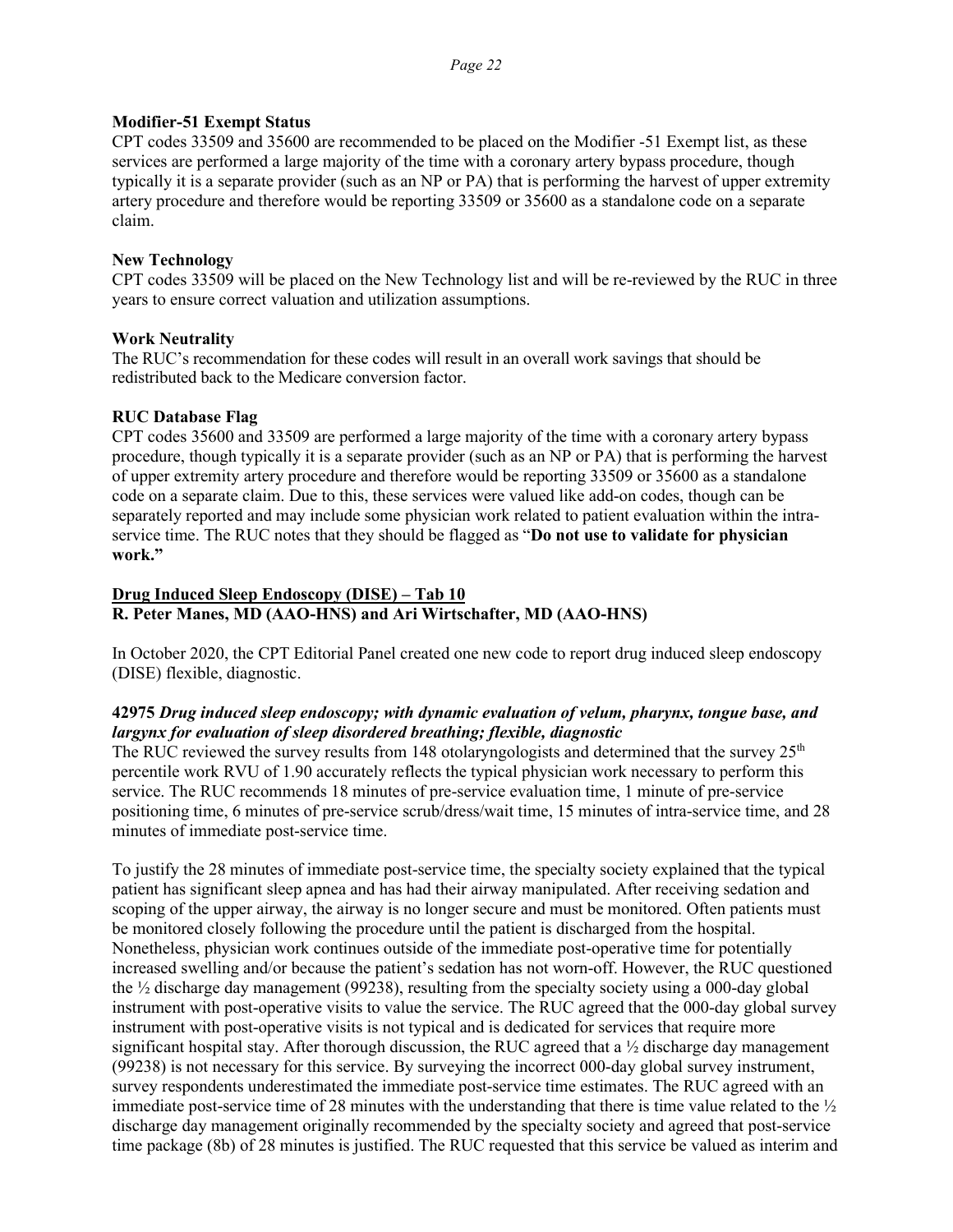be resurveyed for the April 2021 RUC meeting using a standard 000-day global survey instrument (*without* post-operative visits).

The RUC compared the survey code to code 62327 *Injection(s), including indwelling catheter placement, continuous infusion or intermittent bolus, of diagnostic or therapeutic substance(s) (eg, anesthetic, antispasmodic, opioid, steroid, other solution), not including neurolytic substances, interlaminar epidural or subarachnoid, lumbar or sacral (caudal); with imaging guidance (ie, fluoroscopy or CT)* (work RVU= 1.90 and intra-service time of 15 minutes) and noted that both codes have identical intra-service time and should be valued identically. Additionally, the RUC compared the survey code to MPC code 64483 *Injection(s), anesthetic agent(s) and/or steroid; transforaminal epidural, with imaging guidance (fluoroscopy or CT), lumbar or sacral, single level* (work RVU= 1.90 and intra-service time of 15 minutes) and noted that both codes require the same amount of physician work and intra-service time, further warranting a value of 1.90. **The RUC recommends an interim work RVU of 1.90 for CPT code 42975.** 

#### **RUC Database Flag**

The RUC recommends to flag CPT code 42975 as "do not use to validate for physician work" since the RUC is recommending an interim work RVU for this service and will be resurveyed for the April 2021 RUC meeting.

# **Practice Expense**

**The RUC recommends the direct practice expense inputs as submitted by the specialty society.**

#### **Periurethral Balloon Continence Device Procedures – Tab 11**

**Jon Kiechle, MD (AUA); Drew Peterson, MD (AUA), Kyle Richards, MD (AUA) and Thomas Turk, MD (AUA)**

In October 2020, the CPT Editorial Panel replaced four CPT Category III codes (0548T, 0549T, 0550T, and 0551T) with four new CPT Category I codes (53451, 53452, 53453, 53454) to report periurethral adjustable balloon continence device. The RUC reviewed a letter from the American Urological Association that noted that these codes currently have low utilization and that only 65 physicians have been trained to perform these procedures; only 38 of those physicians have performed them. Given the low utilization and the low survey response rate (four completed survey responses), the specialty society recommended that CMS have the Medicare Administrative Contractors (MACs) contractor price these procedures. **The RUC recommends contractor pricing CPT codes 53451, 53452, 53453, and 53454**.

#### **New Technology**

CPT codes 53451, 53452, 53453, and 53454 will be placed on the New Technology list and be rereviewed by the RUC in two years to ensure correct valuation and utilization assumptions.

#### **Intracranial Laser Interstitial Thermal Therapy – Tab 12 John Ratliff, MD (AANS), Joshua Rosenow, MD (AANS) and Clemens Schirmer, MD (CNS)**

In October 2020, the CPT Editorial Panel approved the addition of two codes to report laser interstitial thermal therapy (LITT) of lesion, intracranial, including burr hole(s), with magnetic resonance (MR) imaging guidance for a single trajectory for 1 simple lesion and multiple trajectories for multiple or complex lesion(s). LITT is a novel procedure that involves multiple steps and movements of the patient through the hospital for different stages of the procedure. The typical facility does not have an interoperative MRI suite (small minority of academic medical centers may), so patient transport is necessary.

# **61736** *Laser interstitial thermal therapy (LITT) of lesion, intracranial, including burr hole(s), with magnetic resonance imaging guidance, when performed; single trajectory for 1 simple lesion*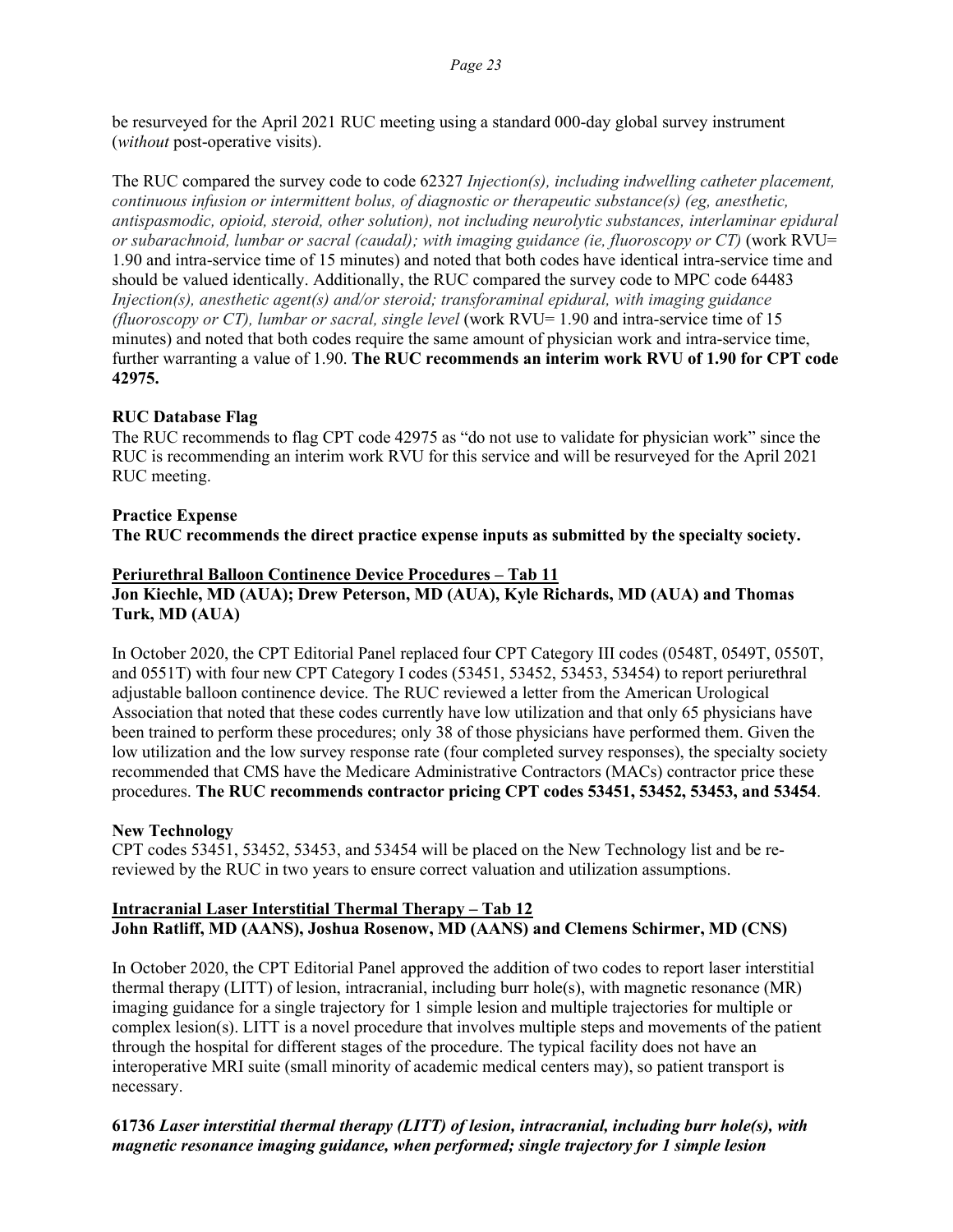The RUC reviewed the survey results from 48 neurosurgeons and determined that the survey median work RVU of 20.00 appropriately accounts for the physician work required to perform this service. The RUC recommends the physician times as supported by the survey: 113 minutes pre-service time (68 minutes evaluation, 30 minutes positioning, 15 minutes scrub/dress/wait time), 180 minutes intra-service time, and 60 minutes immediate post-service time. Though the median survey post-service time was 40 minutes, the CMS 23-hour stay policy was applied resulting in 60 minutes.

The RUC discussed the CMS 23-Hour Stay Outpatient Surgical Services with Subsequent Hospital Visits Policy as it relates to the post-service time for the survey codes. CMS labels surgical services that are typically performed in the outpatient setting and require a hospital stay of less than 24-hours as 23 hour stay outpatient services. In the CY2011 Final Rule, CMS finalized a policy to no longer allow these codes to include bundle subsequent hospital visits (eg 99231-99233) into the surgical global period. Instead, the Agency permits the allocation of the intra-service portion of the typically performed subsequent hospital visit to the immediate post-service time of the procedure. The RUC noted that the survey codes have 000-day global periods which typically do not allow for an Evaluation and Management (E/M) visit on the same day as the procedure. Per the CMS policy, the intra-service time is reallocated from the same-day E/M code 99232 to the immediate post-service time of the outpatient service (adding 20 minutes of intra-service time from 99232).

The RUC noted that close monitoring during the first 12-24 hours after brain surgery is critical to a successful outcome. One hundred percent of the survey respondents indicated that a visit would be required later the same day of the procedure. The median response for level of visit was 99232. Therefore, the final immediate post-service time recommended is 60 minutes =  $33$  (post-service time package 9b) + 7 (additional time related to hardware removal and documentation) + 20 (post-operative visit intra-service time).

The RUC also noted that the pre-service time is appropriate due to the imaging that occurs as part of the pre-service evaluation time. Preoperative MRI volumetric planning is performed just prior to the procedure. Planning for the procedure and coordination with the healthcare delivery team add a significant amount of time to the work typically assigned to pre-service time package 4. In addition, the RUC specifically inquired about the transfer time for the MRI that occurs within the intra-service period. This was described as a high intensity, sterile transport within the confines of a surgical procedure, with care to protect the laser assembly and anchor bolt, with the surgeon engaged the entire time.

To justify a work RVU of 20.00, the RUC compared CPT code 61736 to the two key reference service codes 61645 *Percutaneous arterial transluminal mechanical thrombectomy and/or infusion for thrombolysis, intracranial, any method, including diagnostic angiography, fluoroscopic guidance, catheter placement, and intraprocedural pharmacological thrombolytic injection(s)* (work RVU = 15.00, 100 minutes intra-service time and 241 minutes total time) and 61640 *Balloon dilatation of intracranial vasospasm, percutaneous; initial vessel* (work RVU = 12.32, 90 minutes intra-service time and 233 minutes total time) and noted that although the codes all require intracranial work, intraoperative imaging and significant postoperative care, the survey code has much greater intra-service and total times. Neither codes 61645 nor 61640 include the significant preoperative evaluation and positioning time required for 61736. The survey code was considered more intense/complex overall by 84% of survey respondents that selected the top key reference code and 100% of respondents who selected the second key reference code. The RUC recognized that the survey was constrained by a dearth of 000-day global codes familiar to neurosurgeons, making comparison using magnitude estimation difficult. Similarly, there are many MPC codes with a 000 global assignment, but none that approach the work required of CPT code 61736.

For additional support, the RUC agreed that 61736 is appropriately bracketed by comparator codes 33891 *Bypass graft, with other than vein, transcervical retropharyngeal carotid-carotid, performed in conjunction with endovascular repair of descending thoracic aorta, by neck incision* (work RVU = 20.00, 173 minutes intra-service time and 323 minutes total time) and 33977 *Removal of ventricular assist device; extracorporeal, single ventricle* (work RVU = 20.86, 180 minutes intra-service time and 335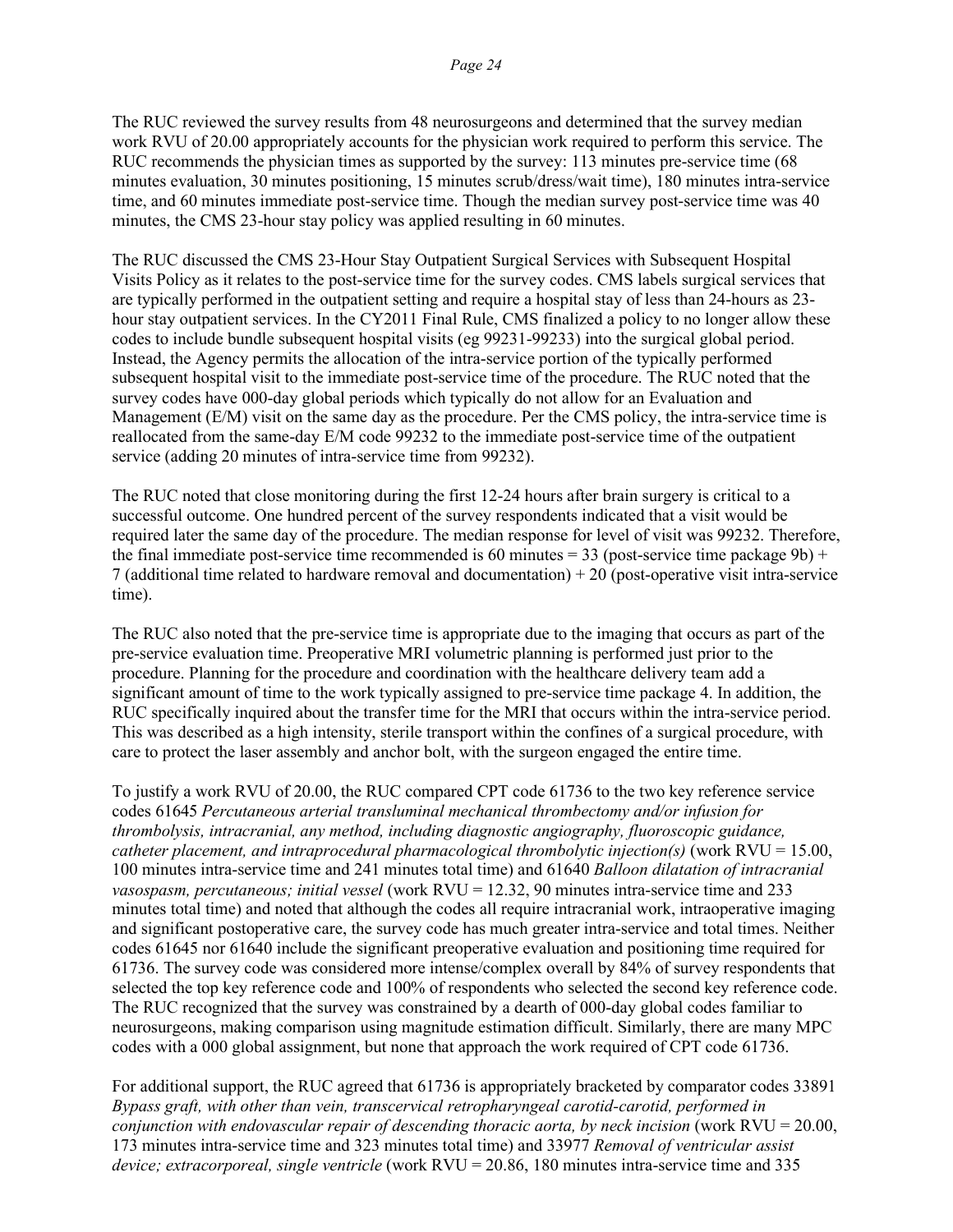minutes total time) and noted that all three codes require significant pre- and post-service work on the day of the procedure and have the same or similar intra-service time and intensity. The RUC concluded that CPT code 61736 should be valued at the median work RVU as supported by the survey. **The RUC recommends a work RVU of 20.00 for CPT code 61736.**

#### **61737** *Laser interstitial thermal therapy (LITT) of lesion, intracranial, including burr hole(s), with magnetic resonance imaging guidance, when performed; multiple trajectories for multiple or complex lesion(s)*

The RUC reviewed the survey results from 44 neurosurgeons and determined that the survey median work RVU of 24.00 appropriately accounts for the physician work required to perform this service. The RUC noted that compared to patients undergoing LITT for a single lesion, the complexity of CPT code 61737 and the level of patient instability and risk is greater. At present, the typical number of "multiple" trajectories is two, thus in many aspects the physician work is doubled. After robust discussion, the RUC recommends the physician times as supported by the survey: 144 minutes pre-service time (93 minutes evaluation, 36 minutes positioning, 15 minutes scrub/dress/wait time), 235 minutes intra-service time, and 40 minutes immediate post-service time and 1-99233 office visit. The RUC noted that these codes have 000-day global periods which typically do not allow for an E/M visit on the same day as the procedure. However, unlike code 61736, CPT code 61737 typically involves a full 2-midnight admission, as reflected by the survey respondents, which justifies the same-day E/M visit.

To justify a work RVU of 24.00, the RUC compared CPT code 61737 to the top key reference service code 61645 *Percutaneous arterial transluminal mechanical thrombectomy and/or infusion for thrombolysis, intracranial, any method, including diagnostic angiography, fluoroscopic guidance, catheter placement, and intraprocedural pharmacological thrombolytic injection(s)* (work RVU = 15.00, 100 minutes intra-service time and 241 minutes total time) and noted that although both codes require intracranial work, intraoperative imaging and significant postoperative care, the reference code requires less intra-service and total time and less positioning time. However, the key reference code 61645 was chosen most often (75%) by survey respondents and is the highest valued code on the reference service list. There are many MPC codes with a 000 global assignment, but none that approach the work required of 61737.

For additional support, the RUC concurred that 61737 is appropriately bracketed by comparator codes 93656 *Comprehensive electrophysiologic evaluation including transseptal catheterizations, insertion and repositioning of multiple electrode catheters with induction or attempted induction of an arrhythmia including left or right atrial pacing/recording when necessary, right ventricular pacing/recording when necessary, and His bundle recording when necessary with intracardiac catheter ablation of atrial fibrillation by pulmonary vein isolation* (work RVU = 19.77, 240 minutes intra-service time and 309 minutes total time), typically performed as an outpatient procedure in a catheterization lab, and 33976 *Insertion of ventricular assist device; extracorporeal, biventricular (work RVU = 30.75, 240 minutes* intra-service time and 455 minutes total time) and noted that all three codes require similar intra-service time. The RUC concluded that CPT code 61737 should be valued at the median work RVU as supported by the survey. **The RUC recommends a work RVU of 24.00 for CPT code 61737.**

#### **Practice Expense**

The Practice Expense Subcommittee accepted the request of the specialties for standard 90-day global preclinical staff times. **The RUC recommends the direct practice expense inputs as submitted by the specialty societies.**

#### **New Technology**

CPT codes 61736 and 61737 will be placed on the New Technology list and will be re-reviewed by the RUC in three years to ensure correct valuation and utilization assumptions.

# **Hypoglossal Nerve Stimulator Services – Tab 13**

**R. Peter Manes, MD (AAO-HNS) and Ari Wirtschafter, MD (AAO-HNS)**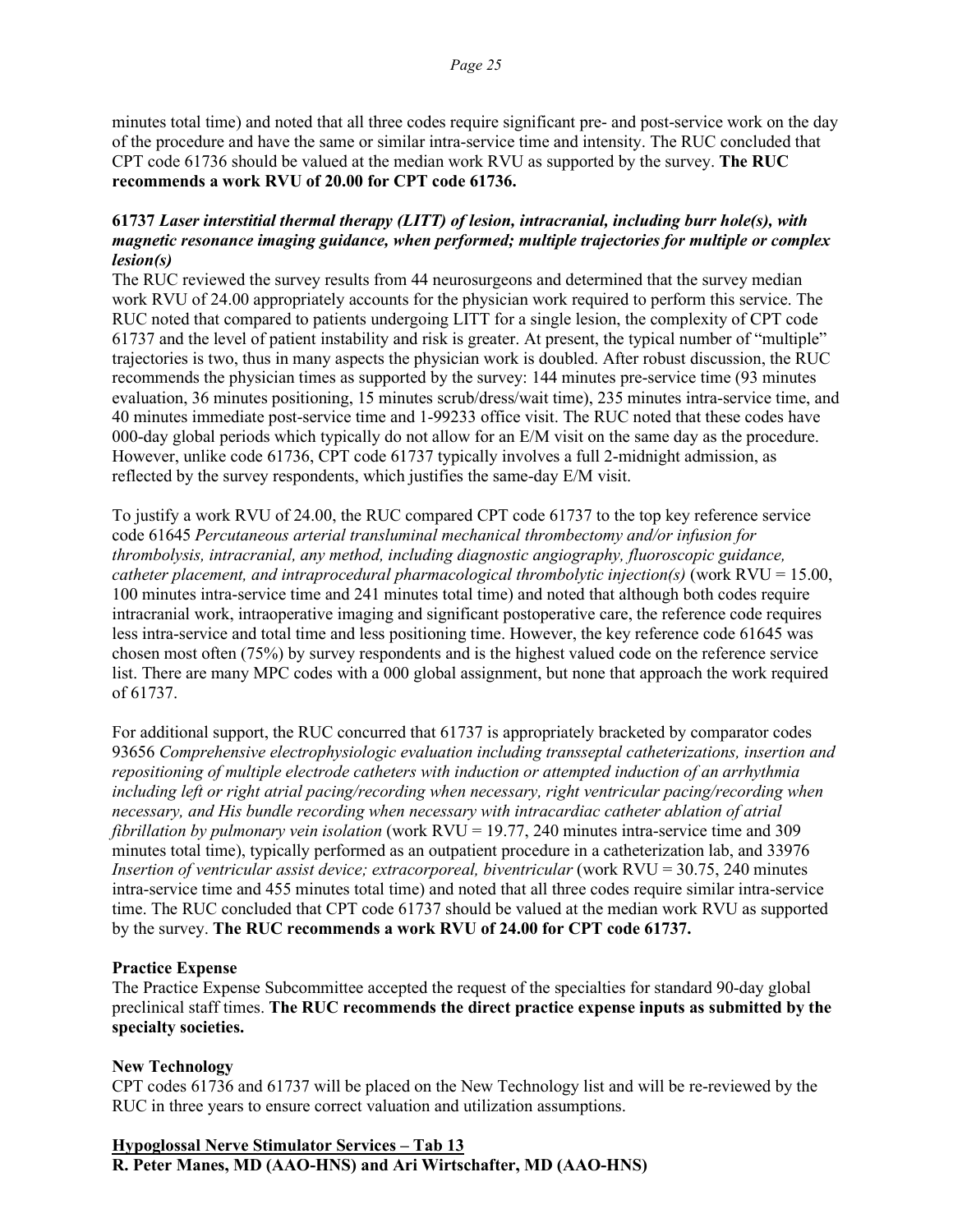In October 2020, the CPT Editorial Panel replaced three CPT Category III codes with three new CPT Category I codes to report open implantation, revision or replacement, and removal of hypoglossal nerve stimulator array. In addition, the CPT Editorial Panel made editorial revisions to codes 64568, 64569, 64570, 64575, 64580, and 64581.

#### **64582** *Open implantation of hypoglossal nerve neruostimulator array, pulse generator, and distal respiratory sensor electrode or electrode array*

The RUC reviewed the survey results from 89 otolaryngologists and determined that the survey median work RVU of 16.00 accurately reflects the typical physician work necessary to perform this service. The RUC recommends 35 minutes of pre-service evaluation time, 20 minutes of pre-service positioning time, 14 minutes of pre-service scrub/dress/wait time, 140 minutes of intra-service time, 20 minutes of immediate post-service time,  $\frac{1}{2}$  discharge day management (99238), and two office visit(s) (2x 99213). The RUC agreed that the recommended 20 minutes of positioning time, an increase of 17 minutes from pre-time package 4, is consistent with the survey median time and necessary for this procedure. Specifically, the chest area must be taped down to access the neck and utilize sleds and belts to secure them. There are two specific surgical sites and patients typically have very large/obese (BMI > 30) body habitus. Positioning requires the physician to access and position the patient in an ergonomic fashion and requires extended neck and chest access throughout the procedure. Additionally, the RUC discussed the relationship with drug induced sleep endoscopy (DISE) services and if there is an overlap with work. The specialty addressed and the RUC agreed that DISE *does* need to be performed to determine candidacy for hypoglossal nerve stimulator services (HGN). However, if the physician performs both services, these elective procedures are often separated by months, given the difficulty of scheduling surgeries at sleep medicine practices, and are not done closely together.

In addition, the RUC thoroughly discussed CPT code 64568 *Incision for implantation of cranial nerve (eg, vagus nerve) neurostimulator electrode array and pulse generator* (work RVU = 9.00, intra-service time of 90 minutes and total time of 275 minutes) which was reported with deleted Category III codes 0466T-0468T and agreed that the use of this vagus nerve code only represents part of the work involved in hypoglossal nerve stimulator services and does not address the distal inspiratory sensor, which is for a completely different site and incision as well as a completely different disease process and patient population. The physician work for hypoglossal nerve stimulator services is different than vagus nerve work. Identifying and placing a nerve stimulator on the trunk of the vagus nerve is different than identifying and placing a nerve stimulator on the distal and wispy branches of the hypoglossal nerve. The physician must find the specific branch that protrudes the tongue and implant it. Additionally, the physician is putting other cranial nerve branches at risk where they dissect to find the hypoglossal nerve. Hypoglossal nerve services are very different than the vagal nerve service in terms of patient population work intensity and risk. The RUC agreed with the specialty that there is evidence for increasing times and intensity for the additional work involved in the hypoglossal nerve stimulator family.

The RUC compared the survey code to the second key reference code 64911 *Nerve repair; with autogenous vein graft (includes harvest of vein graft), each nerve* (work RVU = 14.00, intra-service time of 110 minutes and total time of 292 minutes) and noted that although both services involve similar total time, the survey code involves 30 minutes more of intra-service time and more total time, supporting a higher value of 16.00. Most survey respondents that selected the second key reference code 64911, also noted that the survey code was more intense/complex (71%), further warranting a work value of 16.00 for the survey code. Additionally, the RUC referenced code 49655 *Laparoscopy, surgical, repair, incisional hernia (includes mesh insertion, when performed); incarcerated or strangulated* (work RVU= 16.84, intra-service time of 150 minutes and total time of 344 minutes) and noted that code 49655 has 10 more minutes of intra-service time and more total time, warranting the higher work value in comparison to the survey code. **The RUC recommends a work RVU of 16.00 for CPT code 64582.**

**64583** *Revision or replacement of hypoglossal nerve neruostimulator array and distal respiratory sensor electrode or electrode array, including connection to an existing pulse generator*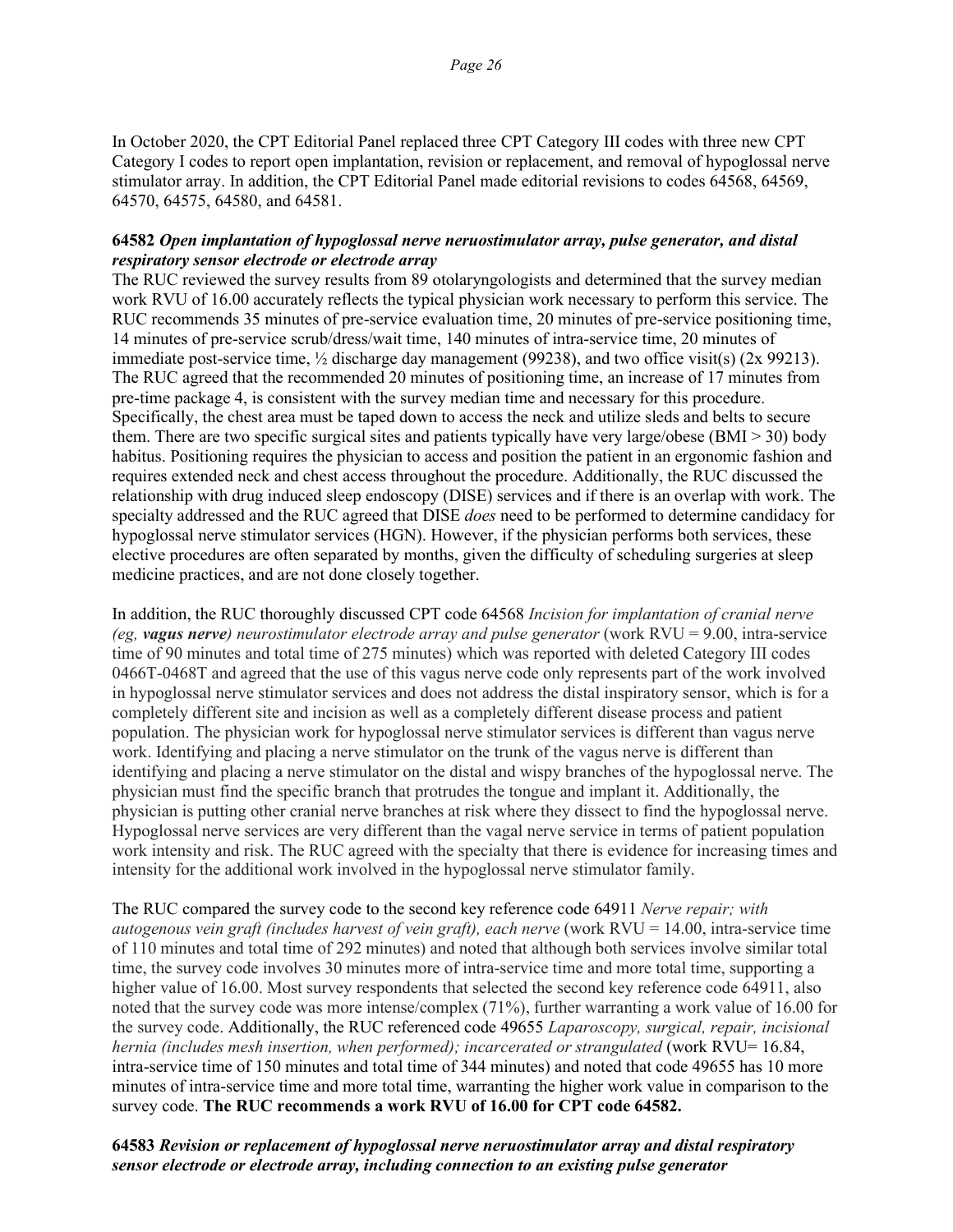The RUC reviewed the survey results from 67 otolaryngologists and determined that the survey median work RVU of 16.50 accurately reflects the typical physician work necessary to perform this service. The RUC recommends 40 minutes of pre-service evaluation time, 20 minutes of pre-service positioning time, 14 minutes of pre-service scrub/dress/wait time, 150 minutes of intra-service time, 20 minutes of immediate post-service time,  $\frac{1}{2}$  discharge day management (99238), and two office visit(s) (2x 99213).

The RUC compared the survey code to code 49655 *Laparoscopy, surgical, repair, incisional hernia (includes mesh insertion, when performed); incarcerated or strangulated* (work RVU = 16.84, intraservice time of 150 minutes and total time of 344 minutes) and noted that both services have identical intra-service times; however, reference code 49655 has more total time, warranting the higher work value than the recommended work value of 16.50 for the survey code. Additionally, the RUC compared the survey code to code 15736 *Muscle, myocutaneous, or fasciocutaneous flap; upper extremity* (work RVU= 17.04, intra-service time of 150 minutes and total time of 396 minutes) and noted that both codes have identical intra-service time, however reference code 15736 has a higher value because this service has more total time, supporting the recommended work value of 16.50 for the survey code. **The RUC recommends a work RVU of 16.50 for CPT code 64583.**

#### **64584** *Removal of hypoglossal nerve neruostimulator array, pulse generator, and distal respiratory sensor electrode or electrode array*

The RUC reviewed the survey results from 64 otolaryngologists and determined that the survey median work RVU of 14.00 accurately reflects the typical physician work necessary to perform this service. The RUC recommends 40 minutes of pre-service evaluation time, 15 minutes of pre-service positioning time, 15 minutes of pre-service scrub/dress/wait time, 120 minutes of intra-service time, 20 minutes of immediate post-service time,  $\frac{1}{2}$  discharge day management (99238), and two office visit(s) (2x 99213).

The RUC compared the survey code to code 58674 *Laparoscopy, surgical, ablation of uterine fibroid(s) including intraoperative ultrasound guidance and monitoring, radiofrequency* (work RVU= 14.08, intraservice time of 120 minutes and total time of 266 minutes) and agreed that both codes involve identical intra-service time and similar total time, warranting the recommended work value of 14.00 compared to 14.08 for code 58674. Additionally, the RUC compared the survey code with MPC code 52649 *Laser enucleation of the prostate with morcellation, including control of postoperative bleeding, complete (vasectomy, meatotomy, cystourethroscopy, urethral calibration and/or dilation, internal urethrotomy and transurethral resection of prostate are included if performed)* (work RVU = 14.56, intra-service time of 120 minutes and total time of 279 minutes) and noted that both codes have identical intra-service times and very similar total times. However, MPC code 58674 is slightly more intense and has 0.56 more work RVUs than the survey code, further supporting the work value of 14.00 for the survey code. **The RUC recommends a work RVU of 14.00 for CPT code 64584.**

#### **Practice Expense**

The Practice Expense Subcommittee approved the standard 090-day global period direct practice expense inputs for CPT codes 64582, 64583 and 64584. **The RUC recommends the direct practice expense inputs as submitted by the specialty society.**

#### **Destruction of Intraosseous Basivertebral Nerve – Tab 14**

**Wesley Ibazebo, MD (SIS), Morgan Lorio, MD (ISASS), Kano Mayer, MD (NASS), Carlo Milani, MD (AAPMR), Gregory Polston, MD (AAPM); David Reece, DO (AAPMR) and Karin Swartz, MD (NASS)**

#### **Facilitation Committee #2**

In October 2020, the CPT Editorial Panel approved the addition of two codes to report thermal destruction of intraosseous basivertebral nerve, inclusive of all imaging guidance for the first two vertebral bodies (lumbar or sacral) and for each additional vertebral body (lumbar or sacral).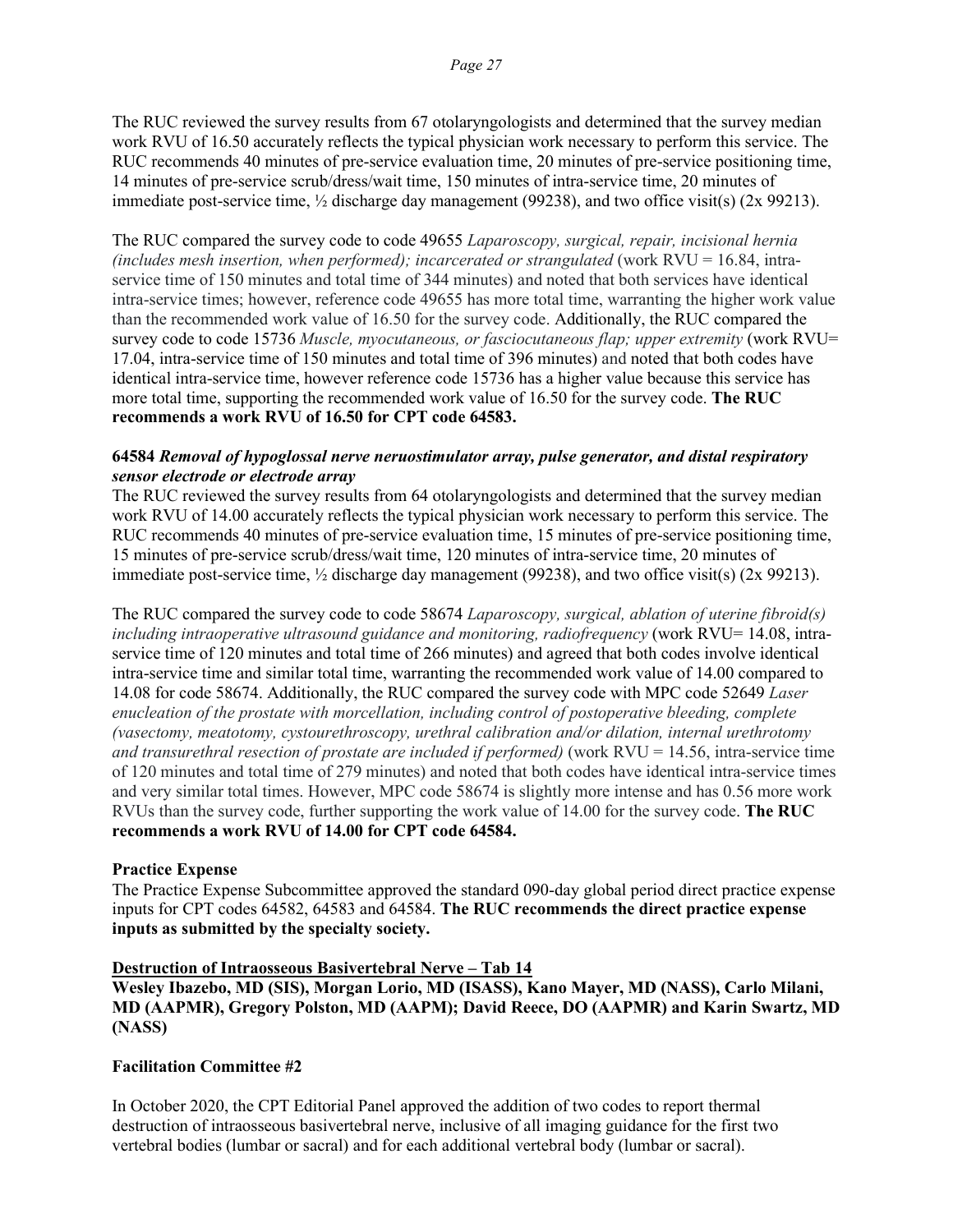### **64628** *Thermal destruction of intraosseous basivertebral nerve, inclusive of all imaging guidance; first two vertebral bodies, lumbar or sacral*

The RUC reviewed the survey results from 58 spine surgeons, physiatrists, and pain medicine physicians and determined that the survey median overestimated the work required to perform this service. After thorough discussion, the RUC recommends the survey  $25<sup>th</sup>$  percentile work RVU of 8.25 to appropriately account for the physician work involved in this service. The RUC notes that the  $25<sup>th</sup>$  percentile value results in a work intensity that closely aligns with the add-on code (0.085 and 0.081 IWPUT respectively). The RUC recommends: 56 minutes pre-service time (33 minutes evaluation, 10 minutes positioning, 13 minutes scrub/dress/wait time), 60 minutes intra-service time, and 20 minutes immediate post-service time, 0.5 99238 discharge visit and 1-99213 office visit.

The RUC noted that the survey 25<sup>th</sup> percentile value is appropriately bracketed by the two key reference service codes 22514 *Percutaneous vertebral augmentation, including cavity creation (fracture reduction and bone biopsy included when performed) using mechanical device (eg, kyphoplasty), 1 vertebral body, unilateral or bilateral cannulation, inclusive of all imaging guidance; lumbar (work RVU = 7.99 and 45)* minutes intra-service time) and 22513 *Percutaneous vertebral augmentation, including cavity creation (fracture reduction and bone biopsy included when performed) using mechanical device (eg, kyphoplasty), 1 vertebral body, unilateral or bilateral cannulation, inclusive of all imaging guidance; thoracic* (work RVU = 8.65 and 50 minutes intra-service time). The RUC concluded that CPT code 64628 should be valued at the  $25<sup>th</sup>$  percentile work RVU as supported by the survey. The RUC **recommends a work RVU of 8.25 for CPT code 64628.**

**64629** *Thermal destruction of intraosseous basivertebral nerve, inclusive of all imaging guidance; each additional vertebral body, lumbar or sacral (List separately in addition to code for primary procedure)* The RUC reviewed the survey results from 58 spine surgeons, physiatrists, and pain medicine physicians and determined that the survey 25<sup>th</sup> percentile work RVU of 4.87, intra-service and total time of 60 minutes, appropriately accounts for the physician work required to perform this add-on service. The RUC noted that the  $25<sup>th</sup>$  percentile value results in a work intensity that closely aligns with the base code (0.081) and 0.085 IWPUT respectively).

The RUC also noted that there are several ZZZ codes with 60 minutes of intra-service time and similar work RVUs. Specifically, CPT code 61799 *Stereotactic radiosurgery (particle beam, gamma ray, or linear accelerator); each additional cranial lesion, complex (List separately in addition to code for primary procedure)* (work RVU = 4.81 and 60 minutes intra-service time) and CPT code 63103 *Vertebral corpectomy (vertebral body resection), partial or complete, lateral extracavitary approach with decompression of spinal cord and/or nerve root(s) (eg, for tumor or retropulsed bone fragments); thoracic or lumbar, each additional segment (List separately in addition to code for primary procedure)* (work RVU = 4.82 and 60 minutes intra-service time) are spinal/cranial procedures with similar amount of physician work and identical intra-service times.

For further support, the RUC compared CPT code 64629 to the two key reference service codes 22515 *Percutaneous vertebral augmentation, including cavity creation (fracture reduction and bone biopsy included when performed) using mechanical device (eg, kyphoplasty), 1 vertebral body, unilateral or bilateral cannulation, inclusive of all imaging guidance; each additional thoracic or lumbar vertebral body (List separately in addition to code for primary procedure)* (work RVU = 4.00 and 30 minutes intraservice time) and 22552 *Arthrodesis, anterior interbody, including disc space preparation, discectomy, osteophytectomy and decompression of spinal cord and/or nerve roots; cervical below C2, each additional interspace (List separately in addition to code for primary procedure)* (work RVU = 6.50 and 45 minutes intra-service time) and agreed that these codes appropriately bracket the survey code. The RUC concluded that CPT code 64629 should be valued at the  $25<sup>th</sup>$  percentile work RVU as supported by the survey. **The RUC recommends a work RVU of 4.87 for CPT code 64629.**

#### **Practice Expense**

For CPT code 64628, the Practice Expense Subcommittee approved pre-service time for extensive use of clinical staff in the facility setting. The equipment inputs were modified to remove EQ168 *light, exam* and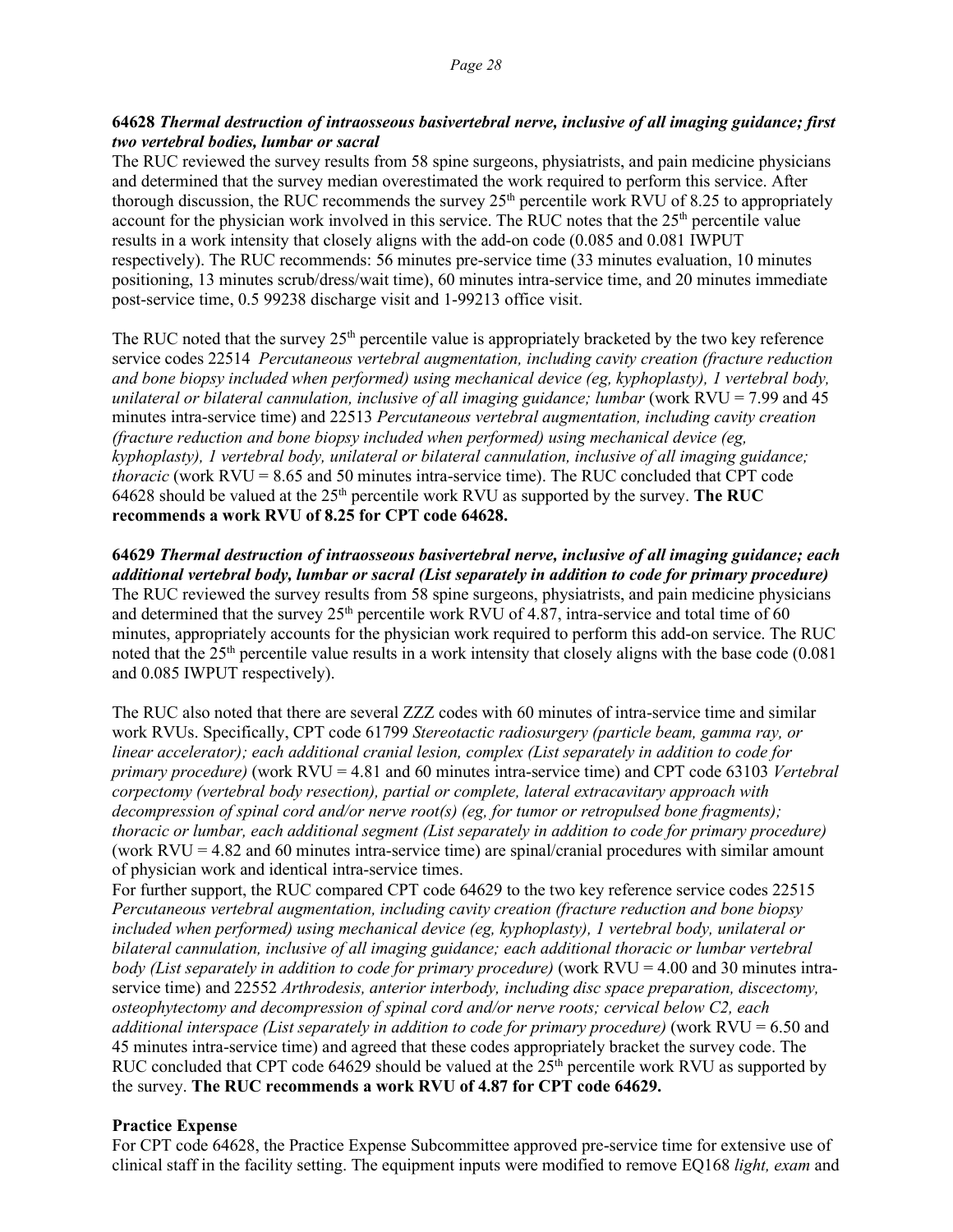add EF031 *table, power*. For CPT code 64629, no direct practice expense inputs are recommended as the practice expense for the add-on code is already included in the base code. **The RUC recommends the direct practice expense inputs as modified by the Practice Expense Subcommittee.**

#### **New Technology**

CPT codes 64628 and 64629 will be placed on the New Technology list and will be re-reviewed by the RUC in three years to ensure correct valuation and utilization assumptions.

#### **Dilation of Aqueous Outflow Canal – Tab 15 David Glasser, MD (AAO), Emily Jones, MD (AAO/AGS) and Ankoor R. Shah, MD (AAO)**

#### **Facilitation Committee #2**

CPT codes 66174 and 66175 were identified through the New Technology/New Services List. In January 2020, the specialty societies submitted an action plan and the RUC recommended referral to the CPT Editorial Panel May 2020 meeting to possibly revise the descriptor and add exclusionary parentheticals for CPT 66174. In October 2020, the CPT Editorial Panel added a parenthetical to 66174 to restrict reporting this code in conjunction with CPT code 65820.

#### **66174** *Transluminal dilation of aqueous outflow canal; without retention of device or stent*

The RUC reviewed the survey results from 72 ophthalmologists and assessed the relativity of CPT codes 66174 and 66175; the RUC determined that the relativity of the 25<sup>th</sup> percentile survey results should be maintained. The RUC determined that the increment between the  $25<sup>th</sup>$  percentile work RVU value for CPT code 66174 (work RVU = 10.28) and the survey  $25<sup>th</sup>$  percentile work RVU value for CPT code 66175 (work  $\text{RVU} = 12.00$ ) would yield an increment between these two codes of 1.72. The specialty society agreed that this increment appropriately represents the value between these two codes (representative of the retention of device or stent). This comparison results in a work RVU recommendation of 8.53 for CPT code 66174 with 173 minutes total time. The RUC recommends 13 minutes of pre-service evaluation time, 1 minute of pre-service positioning time, 6 minutes of pre-service scrub/dress/wait time, 20 minutes of intra-service time, 6 minutes of immediate post-service time, 0.5- 99238 discharge visit, 1-99212 office visit, and 4-99213 office visits.

For additional support, the RUC also reviewed CPT code 66174 by isolating the same-day work and comparing it to other existing 000-day global codes. The RUC selected two 000-day global codes: CPT code 15273 *Application of skin substitute graft to trunk, arms, legs, total wound surface area greater than or equal to 100 sq cm; first 100 sq cm wound surface area, or 1% of body area of infants and children*  (work RVU = 3.50 and 20 minutes intra-service time) and CPT code 16035 *Escharotomy; initial incision*  (work  $RVU = 3.74$  and 20 minutes intra-service time). The RUC chose these values because they have intra-service times of 20 minutes (identical to the survey median intra-service time of 20 minutes). The RUC then added the total work RVU value of the 0.5-99238, 4-99213, and 1-99212 outpatient office visits (total work  $R VU = 5.00$ ) to the selected bracket values. This methodology yields work RVU values of 8.50 for CPT code 15273 and 8.74 for CPT code 16035. This is a strong indication that the 8.53 work RVU recommendation for CPT code 66174 is appropriate when comparing to other services. **The RUC recommends a work RVU of 8.53 for CPT code 66174.** 

#### **66175** *Transluminal dilation of aqueous outflow canal; with retention of device or stent*

The RUC reviewed the survey results from 49 ophthalmologists for CPT code 66175 and determined that it was appropriate to recommend a direct work RVU crosswalk to CPT code 67110 *Repair of retinal detachment; by injection of air or other gas (eg, pneumatic retinopexy)* (work RVU = 10.25, 30 minutes intra-service time, 196 minutes total time). The RUC recommends 13 minutes of pre-service evaluation time, 1 minute of pre-service positioning time, 6 minutes of pre-service scrub/dress/wait time, 30 minutes of intra-service time, 7 minutes of immediate post-service time, 0.5-99238 discharge visit, 1-99212 office visit, and 4-99213 office visits.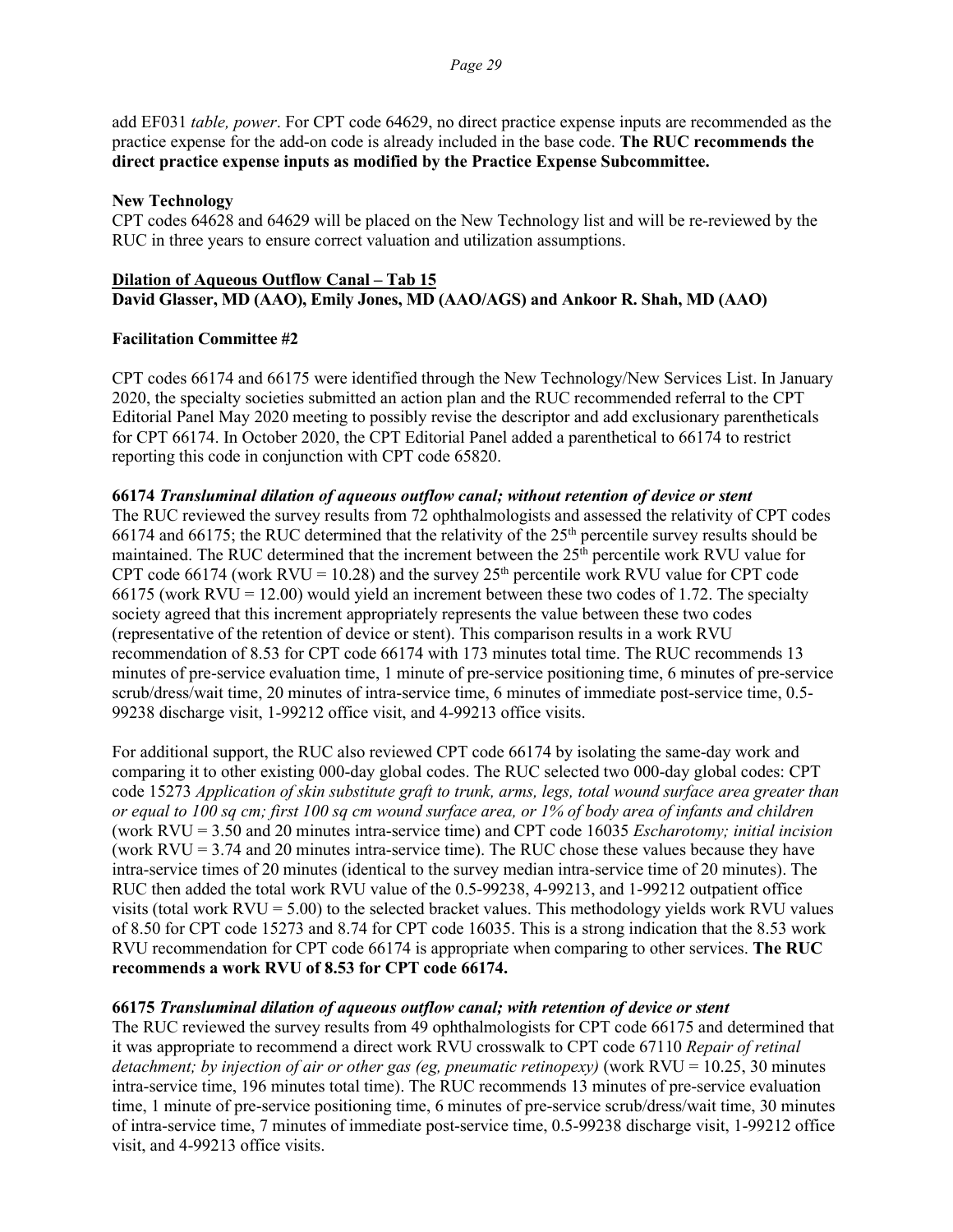Additionally, the RUC compared the survey code to CPT code 66982 *Extracapsular cataract removal with insertion of intraocular lens prosthesis (1-stage procedure), manual or mechanical technique (eg, irrigation and aspiration or phacoemulsification), complex, requiring devices or techniques not generally used in routine cataract surgery (eg, iris expansion device, suture support for intraocular lens, or primary posterior capsulorrhexis) or performed on patients in the amblyogenic developmental stage; without endoscopic cyclophotocoagulation* (work RVU = 10.25, 30 minutes of intra-service time, 175 minutes of total time) and noted that both codes have identical intra-service time and involve similar physician work, supporting the recommended work value of 10.25. **The RUC recommends a work RVU of 10.25 for CPT code 66175.**

#### **Work Neutrality**

The RUC's recommendation for this family of codes will result in an overall work savings that should be redistributed back to the Medicare conversion factor.

#### **RUC Database Flag**

The RUC recommends to flag CPT code 66174 as "do not use to validate for physician work" since the RUC recommendation was not based on direct survey RVUs.

#### **Practice Expense**

For CPT codes 66174 and 66175, the Practice Expense Subcommittee approved the standard 090-day global period direct practice expense inputs. **The RUC recommends the direct practice expense inputs as submitted by the specialty society.**

### **Cataract Removal with Drainage Device Insertion – Tab 16 David Glasser, MD (AAO); Emily Jones, MD (AAO/AGS), Parag Parekh, MD (ASCRS) and Ankoor R. Shah, MD (AAO)**

The RUC identified CPT code 0191T via the Category III codes with High Utilization screen (2018 estimated Medicare utilization over 1,000). In January 2020, the RUC recommended that the specialty societies develop a coding application for Category I status. In October 2020, the CPT Editorial Panel replaced two Category III codes with two new codes to report extracapsular cataract removal with insertion of intraocular lens prosthesis and one Category III code to report insertion of anterior segment aqueous drainage device without concomitant cataract removal.

**66989** *Extracapsular cataract removal with insertion of intraocular lens prosthesis (1-stage procedure), manual or mechanical technique (eg, irrigation and aspiration or phacoemulsification), complex, requiring devices or techniques not generally used in routine cataract surgery (eg, iris expansion device, suture support for intraocular lens, or primary posterior capsulorrhexis) or performed on patients in the amblyogenic developmental stage; with insertion of intraocular (eg, trabecular meshwork, supraciliary, suprachoroidal) anterior segment aqueous drainage device, without extraocular reservoir, internal approach, one or more*

The RUC reviewed the survey results from 113 ophthalmologists and cataract and refractive surgeons for CPT code 66989 and determined that the survey  $25<sup>th</sup>$  percentile work RVU of 12.13 appropriately accounts for the work required to perform this service. The RUC recommends 26 minutes of pre-service evaluation time, 3 minutes of pre-service positioning time, 7 minutes of pre-service scrub/dress/wait time, 28 minutes of intra-service time, 8 minutes of immediate post-service time, 0.5-99238 discharge visit, 1- 99212 office visit, and 3-99213 office visit.

The RUC notes that the recommended intra-service time of 28 minutes of intra-service time for CPT code 66989 two minutes less the intra-service time of 30 minutes associated with CPT code 66982 *Extracapsular cataract removal with insertion of intraocular lens prosthesis (1-stage procedure), manual or mechanical technique (eg, irrigation and aspiration or phacoemulsification), complex, requiring devices or techniques not generally used in routine cataract surgery (eg, iris expansion device, suture support for intraocular lens, or primary posterior capsulorrhexis) or performed on patients in the*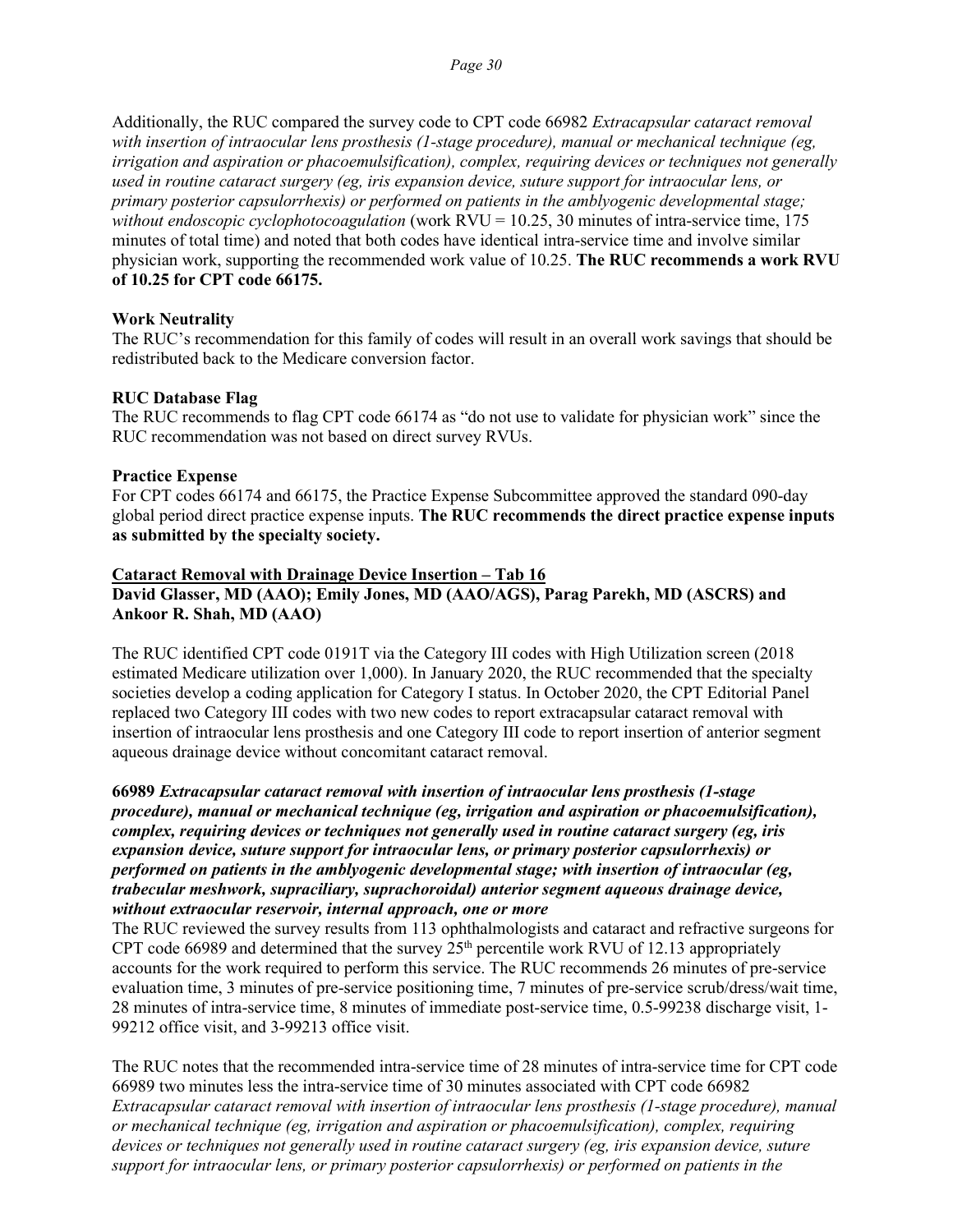*amblyogenic developmental stage; without endoscopic cyclophotocoagulation*, while the intra-service time for CPT code 66991 is 5 minutes higher than the 20 minutes of intra-service time associated with code CPT 66984 *Extracapsular cataract removal with insertion of intraocular lens prosthesis (1 stage procedure), manual or mechanical technique (eg, irrigation and aspiration or phacoemulsification); without endoscopic cyclophotocoagulation*. The RUC noted that this should not be the case, as the insertion of the intraocular lens prosthesis should take the same amount of time and be represented by the same relative work for both procedures. The RUC further noted that it is counterintuitive that 66989's intra-service time would be lower than 66982's intra-service time, as 66989 includes both complex cataract surgery and the insertion of the intraocular anterior segment aqueous drainage device. The specialty society explained that this is likely because the early adopters of this new technology service are highly skilled surgeons who perform these procedures quickly; as this procedure diffuses into the wider population of ophthalmologic surgeons over the next few years, the intra-service time will likely rise above the intra-service time associated with codes 66982 and 66984 and will come in line for both CPT 66989 and 66991.

The RUC compared CPT code 66989 to key reference services CPT code 66183 *Insertion of anterior segment aqueous drainage device, without extraocular reservoir, external approach* (work RVU = 13.20, total time 257 minutes) and CPT code 66179 *Aqueous shunt to extraocular equatorial plate reservoir, external approach; without graft* (work RVU = 14.00, total time 272 minutes) and determined that the difference between the survey  $25<sup>th</sup>$  percentile work RVU value for 66989 and the work RVU value for 66982 appropriately represent the work associated with code 66989 and that this places 66989 in appropriate rank order with the two key reference services, both of which have higher total time and more intense physician work. **The RUC recommends a work RVU of 12.13 for CPT code 66989.**

#### **66991** *Extracapsular cataract removal with insertion of intraocular lens prosthesis (1 stage procedure), manual or mechanical technique (eg, irrigation and aspiration or phacoemulsification); with insertion of intraocular (eg, trabecular meshwork, supraciliary, suprachoroidal) anterior segment aqueous drainage device, without extraocular reservoir, internal approach, one or more*

The RUC reviewed the survey results from 114 ophthalmologists and cataract and refractive surgeons for CPT code 66991 and assessed the relativity of CPT code 66991 and CPT code 66984 *Extracapsular cataract removal with insertion of intraocular lens prosthesis (1 stage procedure), manual or mechanical technique (eg, irrigation and aspiration or phacoemulsification); without endoscopic cyclophotocoagulation*. The RUC agreed with the specialty society that the difference in work between CPT code 66989 and CPT code 66991 is whether the cataract procedure is complex (CPT code 66989) or routine (CPT code 66991). Therefore, the RUC determined that it would be appropriate to use the increment between the  $25<sup>th</sup>$  percentile work RVU value for CPT code 66989 and the current RUCreviewed work RVU value for CPT code 66982 to build a work RVU recommendation for CPT code 66991. The RUC determined that the increment between the  $25<sup>th</sup>$  percentile work RVU value for CPT code 66989 (work RVU = 12.13) and the current RUC-reviewed work RVU value for CPT code 66982 (work  $RVU = 10.25$ ) would yield an increment between those two codes of 1.88. This comparison results in a work RVU recommendation of 9.23 for CPT code 66991. The RUC recommends 25 minutes of preservice evaluation time, 3 minutes of pre-service positioning time, 7 minutes of pre-service scrub/dress/wait time, 25 minutes of intra-service time, 8 minutes of immediate post-service time, 0.5- 99238 discharge visit, 1-99212 office visit, 3-99213 office visit. **The RUC recommends a work RVU of 9.23 for CPT code 66991.**

#### **Affirmation of RUC Recommendations**

The RUC reviewed the specialty society's request to affirm the recent valuations for CPT codes 66982, 66984, 66987 and 66988. The specialty society noted that these codes are in the same family as CPT codes 66989 and 66991 but did not need to be resurveyed for the January 2021 RUC meeting as they had just been reviewed at the January 2019 RUC meeting and that there have been no changes in the typical physician work, patient population, technology, and site of service associated with these procedures. The RUC noted that it would be necessary to re-survey this entire family of codes in two years once the new procedures described by CPT codes 66989 and 66991 have diffused into the wider ophthalmology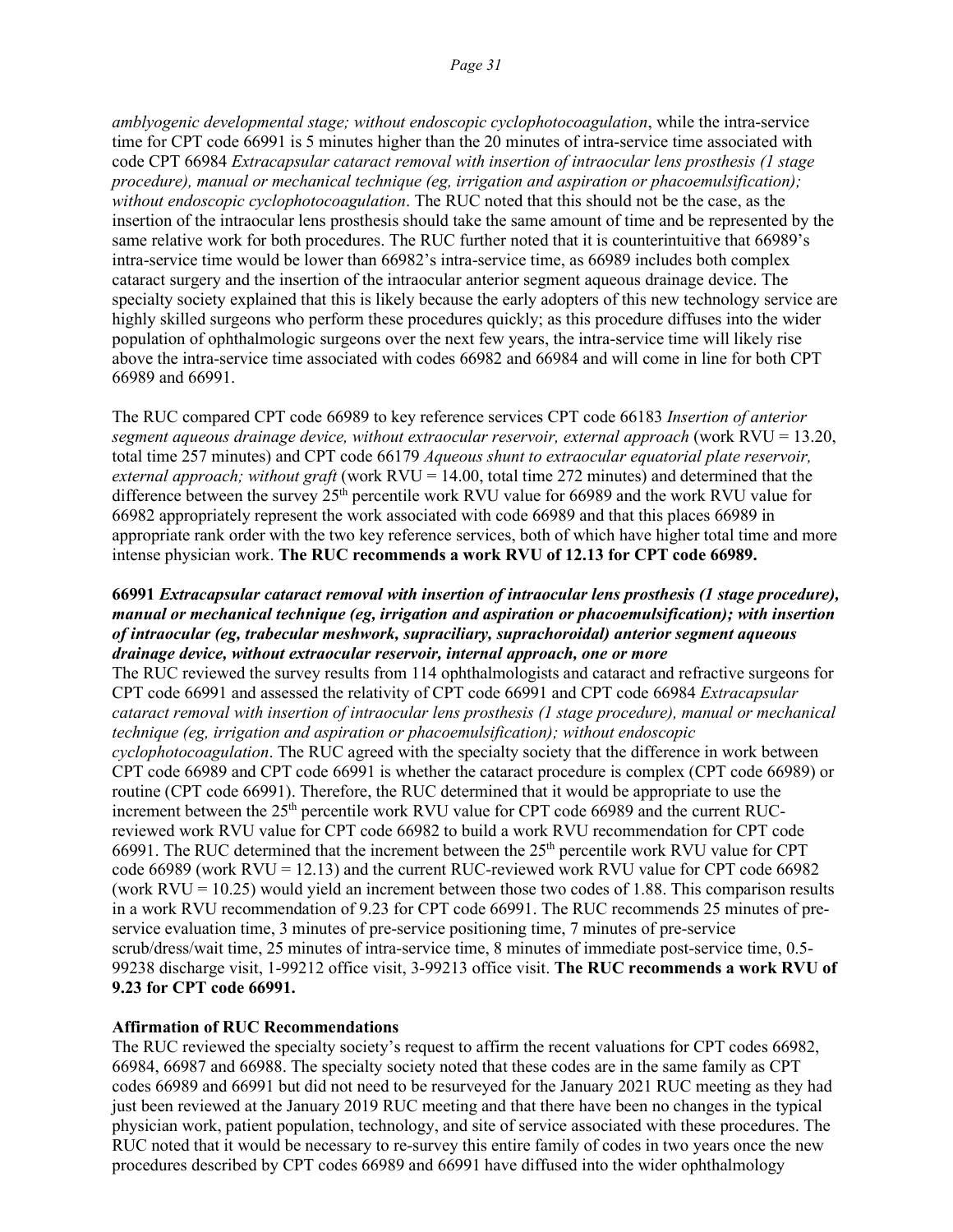population. **The RUC recommends affirming the current work RVU of 10.25 for code 66982, 7.35 for code 66984, 13.15 for code 66987, and 10.25 for code 66988**.

#### **RUC Database Flag**

The RUC recommends flagging CPT code 66991 as "do not use to validate for physician work" since the RUC used an incremental work RVU building block methodology for valuation.

#### **Practice Expense**

For CPT codes 66989 and 66991, the Practice Expense Subcommittee approved the standard 090-day global period direct practice expense inputs. For CPT codes 66982, 66984, 66987, and 66988, the Practice Expense Subcommittee affirmed the current direct practice expense inputs. **The RUC recommends the direct practice expense inputs as submitted by the specialty societies.**

#### **New Technology**

CPT codes 66989 and 66991 will be placed on the New Technology list and be re-reviewed by the RUC in two years (with CPT codes 66982, 66984, 66987, and 66988) to ensure correct valuation and utilization assumptions.

#### **Lacrimal Canaliculus Drug Eluting Implant Insertion – Tab 17 David Glasser, MD (AAO); Parag Parekh, MD (ASCRS) and Ankoor R. Shah, MD (AAO)**

In October 2020, the CPT Editorial Panel replaced CPT Category III code 0356T with a new CPT Category I code to report the insertion of a drug eluting implant into the lacrimal canaliculus.

### **68841** *Insertion of drug-eluting implant, including punctal dilation, when performed, into lacrimal canaliculus, each*

The RUC reviewed the survey results from 32 ophthalmologists for CPT code 68841 and agreed with the recommended direct work RVU crosswalk to CPT code 65205 *Removal of foreign body, external eye; conjunctival superficial* (work RVU = 0.49, 3 minutes of intra-service time, and 11 minutes total time) as it has identical intra-service time and an almost identical IWPUT. The RUC recommends 5 minutes of preservice evaluation time, 1 minute of pre-service positioning time, 1 minute of pre-service scrub/dress/wait time, 3 minutes of intra-service time, 2 minutes of immediate post-service time, and 12 minutes total time for code 68841. The RUC recommended work RVU of 0.49 is lower than the survey  $25<sup>th</sup>$  percentile work RVU of 0.74. The RUC agreed with the recommended work value of 0.49 using code 65205 as a direct work RVU crosswalk because both codes involve identical intra-service time and similar physician work and with the specialty society's explanation that the 3 minutes of intra-service time and nature of this procedure warrant a direct work RVU crosswalk lower than the survey 25<sup>th</sup> percentile value.

CPT code 68841 describes placement of a drug delivery device through an intact punctum into the lacrimal canaliculus. CPT code 68841 is typically performed in a facility in conjunction with intraocular surgery, typically cataract surgery (CPT codes 66982 and 66984) to deliver an extended-release dose of corticosteroid to treat postoperative inflammation. The device is a drug formulation that dissolves over the course of about a month. However, it can be placed in the office setting during the post-operative period if there is an unexpected degree of inflammation or the patient has trouble administering eyedrops. It can also be used off-label for treatment of non-surgical ocular inflammatory disease. The specialty societies noted that they expect utilization to increase in the office setting once implants containing medications for treatment of glaucoma or other non-surgical diseases are approved and introduced.

CPT code 68841 will be performed as a standalone code as implants containing other medications are introduced or as off-label treatment of non-surgical inflammation. The specialty societies noted that is why this is designated as a 000-day global service. The RUC agreed, noting that it would be subject to the multiple procedure reduction when applicable. The specialty societies confirmed that the only currently approved drug is used in conjunction with an intraocular surgical procedure and may be placed during surgery or in the office during the 1-day post-operative visit. As additional drugs are approved, these will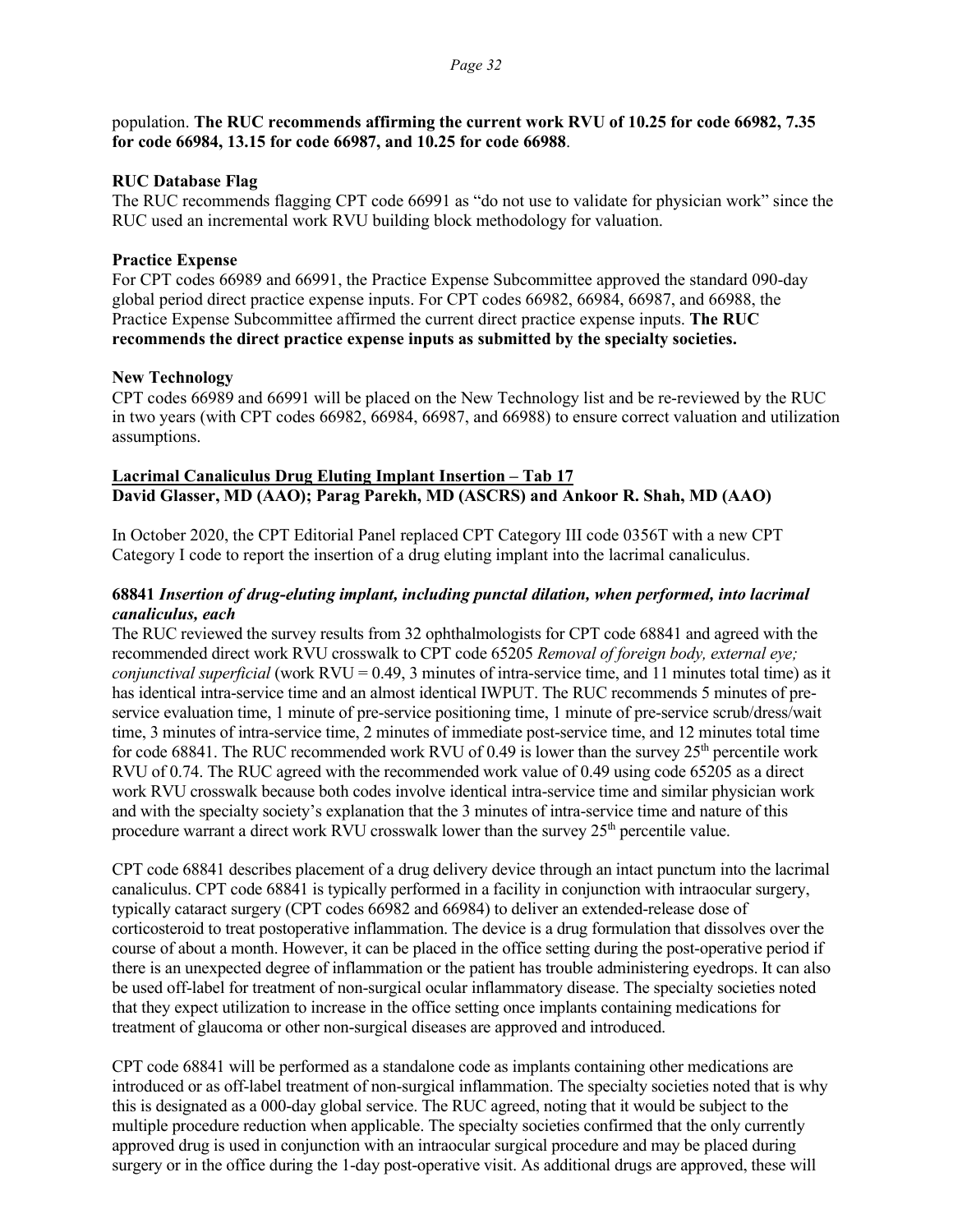#### *Page 33*

likely be performed on the same day as an office visit. The specialty societies noted, and the RUC confirmed that the pre- and post-service times are much less than the established packages accounting for any overlap.

The RUC compared CPT code 68841 to the top two key reference services, CPT code 65222 *Removal of foreign body, external eye; corneal, with slit lamp* (work RVU = 0.84, 7 minutes of intra-service time, 15 minutes total time) and CPT code 65800 *Paracentesis of anterior chamber of eye (separate procedure); with removal of aqueous* (work RVU = 1.53, 5 minutes of intra-service time, and 28 minutes of total time) and noted that the time and intensity of work of these procedures indicates an appropriate rank order for the recommended work RVU and total time for CPT code 68841. by CPT code 65205. For additional support, the RUC referenced CPT code 68200 *Subconjunctival injection* (work RVU = 0.49 and 11 minutes total time). **The RUC recommends a work RVU of 0.49 for CPT code 68841**.

#### **New Technology**

This service will be placed on the New Technology list and be re-reviewed by the RUC in three years to ensure correct valuation and utilization assumptions.

#### **Practice Expense**

The Practice Expense Subcommittee recognized that if CPT code 68841 is done independently, the clinical staff time would be extensive; however, 68841 is typically done with cataract surgery, so the specialty chose to use minimal clinical staff time. Also, any duplication in the service period due to placement typically on postoperative day one from cataract surgery has been eliminated. **The RUC recommends the direct practice expense units as submitted by the specialty societies.**

#### **Transcutaneous Passive Implant-Temporal Bone – Tab 18 R. Peter Manes, MD (AAO-HNS) and Ari Wirtschafter, MD (AAO-HNS)**

#### **Facilitation Committee #3**

In October 2020, the CPT Editorial replaced two codes for mastoidectomy with new codes for magnetic transcutaneous attachment to external speech processor. Additional revisions and codes were added to differentiate implantation, removal, and replacement of the implants.

### **69714** *Implantation, osseointegrated implant, skull; with percutaneous attachment to external speech processor*

The RUC reviewed the survey results from 73 physicians and determined that a work RVU of 8.69 accurately reflects the typical physician work necessary to perform this service. The RUC recommends 33 minutes of pre-service evaluation time, 3 minutes of pre-service positioning time, 10 minutes of preservice scrub/dress/wait time, 40 minutes of intra-service time, 15 minutes of immediate post-service time, ½ discharge day management (99238), one office visit(s) (1x 99212), and two office visit(s) (2x 99213).

The RUC recommends a direct work RVU crosswalk to CPT code 52400 *Cystourethroscopy with incision, fulguration, or resection of congenital posterior urethral valves, or congenital obstructive hypertrophic mucosal folds* (work RVU= 8.69, intra-service time of 40 minutes and 197.5 minutes of total time) and noted that both codes have identical intra-service time, similar total time, and should be valued identically. The RUC agreed that due to the lack of 090-day global codes with 40 minutes of intra-service time, CPT code 52400 is an appropriate crosswalk for the work value, resulting in a work intensity that closely aligns with the revision/replacement of implant code 69717 (0.110 and 0.100 IWPUT respectively). The RUC agreed that code 52400 and the survey code have similar intra-service and total times and should be valued identically, below the survey's  $25<sup>th</sup>$  percentile. The RUC recommends an **interim work RVU of 8.69 for CPT code 69714.**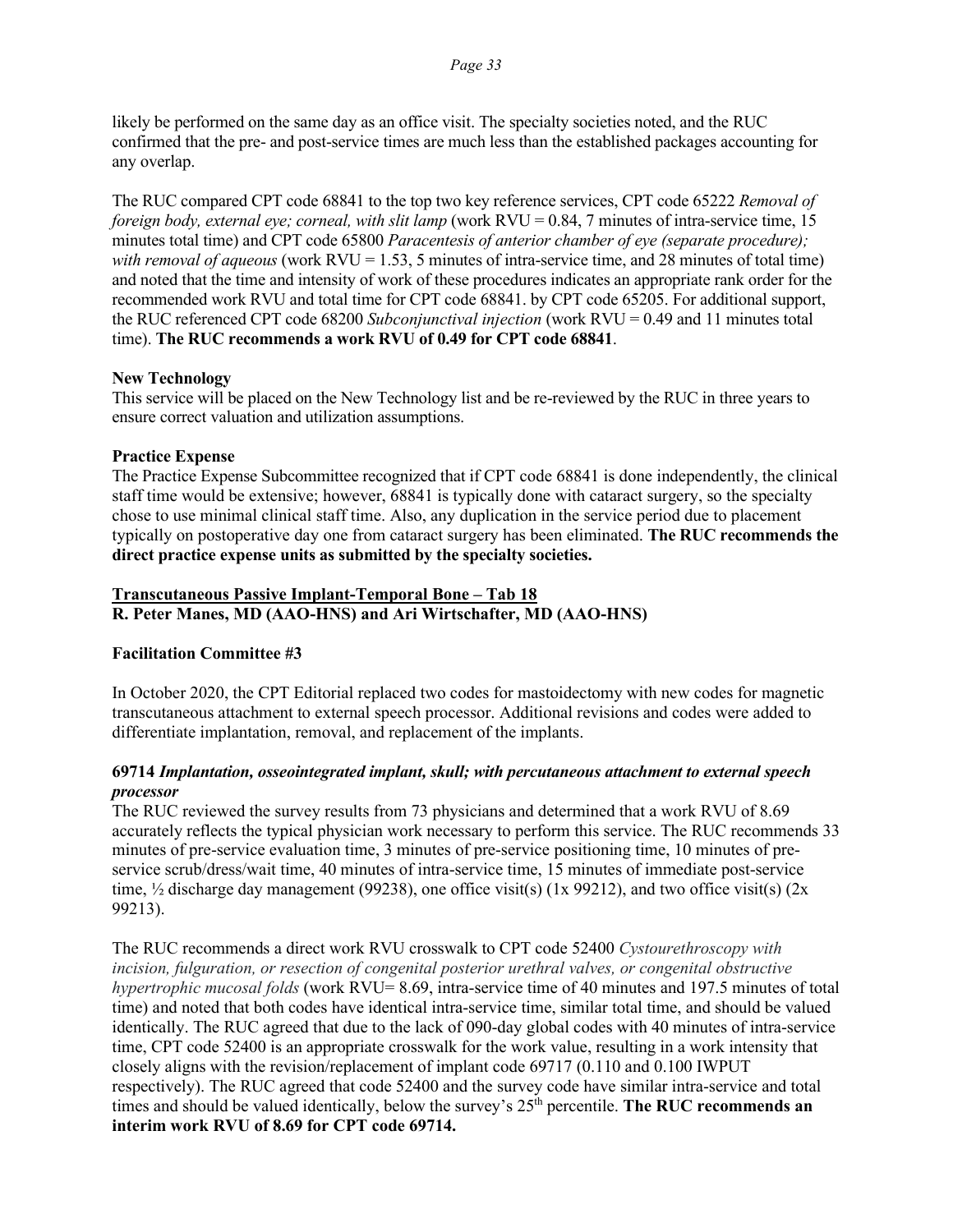#### **69716** *Implantation, osseointegrated implant, skull; with magnetic transcutaneous attachment to external speech processor*

The RUC reviewed the survey results from 67 physicians and determined that a work RVU of 9.77 accurately reflects the typical physician work necessary to perform this service. The RUC recommends 32 minutes of pre-service evaluation time, 3 minutes of pre-service positioning time, 10 minutes of preservice scrub/dress/wait time, 60 minutes of intra-service time, 15 minutes of immediate post-service time,  $\frac{1}{2}$  discharge day management (99238), and two office visit(s) (2x 99213).

After thorough discussion, the RUC recommends a direct work RVU crosswalk to MPC code 50590 *Lithotripsy, extracorporeal shock wave* (work RVU= 9.77, intra-service time of 60, immediate post service time of 15 minutes and total time of 207 minutes) and noted that both codes have identical intraservice time, identical post-service time and similar total time, and should be valued identically. The RUC agreed that an IWPUT of 0.100 is appropriate and that the recommended work value of 9.77 places the survey code well within the relativity of the family.

Additionally, the RUC agreed that the work value of 9.77 for code 69716 is appropriately bracketed by codes 43180 *Esophagoscopy, rigid, transoral with diverticulectomy of hypopharynx or cervical esophagus (eg, Zenker's diverticulum), with cricopharyngeal myotomy, includes use of telescope or operating microscope and repair, when performed* (work RVU = 9.03 and total time of 201 minutes) and 57240 *Anterior colporrhaphy, repair of cystocele with or without repair of urethrocele, including cystourethroscopy, when performed* (work RVU = 10.08 and total time of 211 minutes), further supporting a recommended work RVU of 9.77 for code 69716. **The RUC recommends an interim work RVU of 9.77 for CPT code 69716.**

# **69717** *Revision/replacement (including removal of existing device), osseointegrated implant, skull; with percutaneous attachment to external speech processor*

The RUC reviewed the survey results from 64 physicians and determined that a work RVU of 8.80 accurately reflects the typical physician work necessary to perform this service. The RUC recommends 33 minutes of pre-service evaluation time, 3 minutes of pre-service positioning time, 10 minutes of preservice scrub/dress/wait time, 45 minutes of intra-service time, 15 minutes of immediate post-service time, ½ discharge day management (99238), one office visit(s) (1x 99212), and two office visit(s) (2x 99213).

The RUC recommends a direct work RVU crosswalk to CPT code 27829 *Open treatment of distal tibiofibular joint (syndesmosis) disruption, includes internal fixation, when performed* (work RVU= 8.80 and intra-service time of 45 minutes) to appropriately account for the physician work involved in this service. The RUC agreed that code 27829 is an appropriate crosswalk, the recommended work value of 8.80 for the survey code results in an IWPUT of 0.100. Additionally, the RUC agreed that the survey code should be valued identically to code 27829 because both services have identical intra-service time. **The RUC recommends an interim work RVU of 8.80 for CPT code 69717.**

### **69719** *Revision/replacement (including removal of existing device), osseointegrated implant, skull; with magnetic transcutaneous attachment to external speech processor*

The RUC reviewed the survey results from 59 physicians and determined that the work RVU of 9.77 accurately reflects the typical physician work necessary to perform this service. The RUC recommends 33 minutes of pre-service evaluation time, 3 minutes of pre-service positioning time, 10 minutes of preservice scrub/dress/wait time, 60 minutes of intra-service time, 15 minutes of immediate post-service time,  $\frac{1}{2}$  discharge day management (99238), and two office visit(s) (2x 99213).

After thorough discussion, the RUC recommends a direct work RVU crosswalk to MPC code 50590 *Lithotripsy, extracorporeal shock wave* (work RVU = 9.77, intra-service time of 60 minutes and total time of 207 minutes). The RUC agreed that the crosswalk to MPC code 50590 and recommended work value of 9.77 appropriately accounts for the physician work involved in this service because both codes have identical intra-service time, identical post-service time and similar total time. The RUC agreed that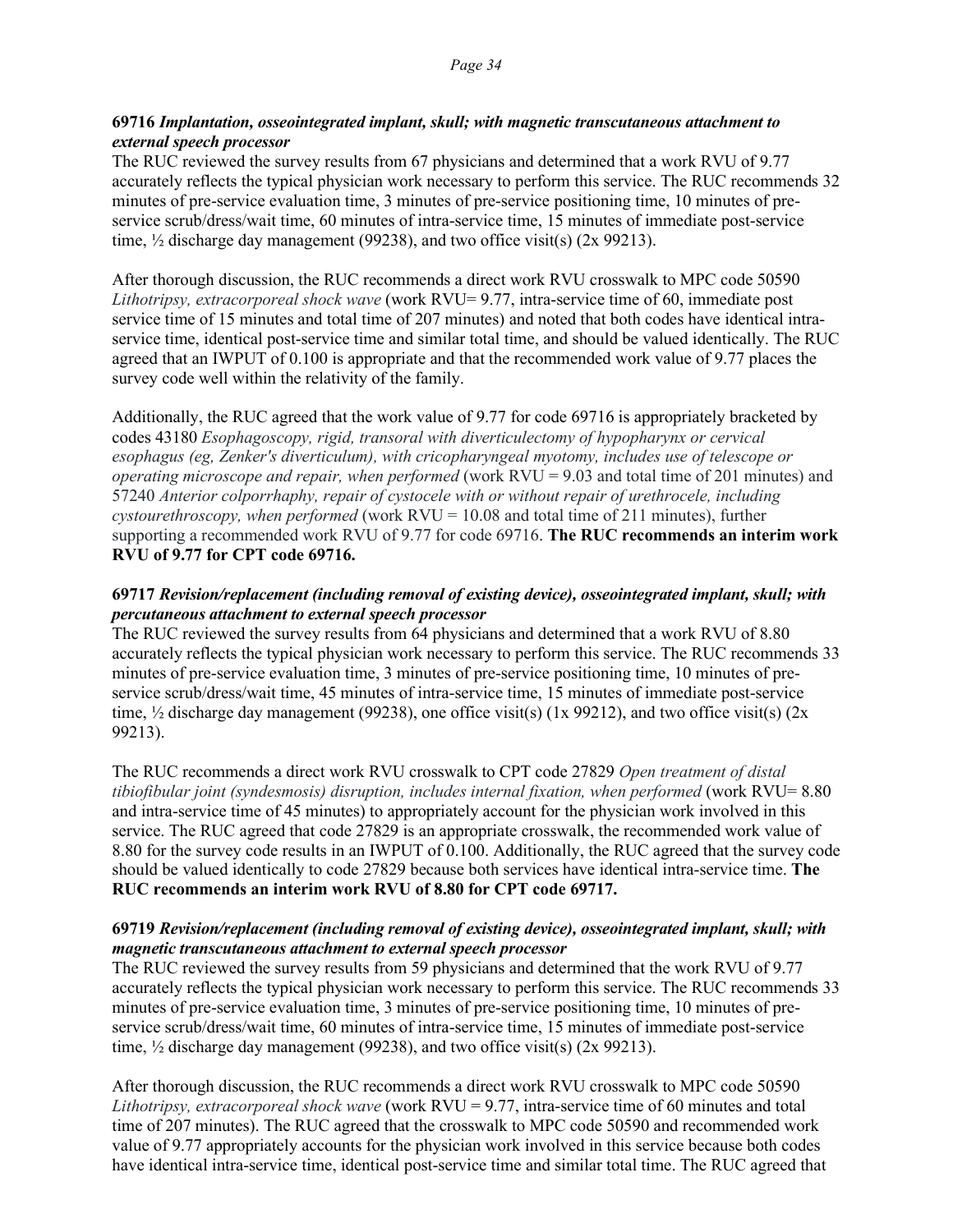an IWPUT of 0.099 is appropriate and that the recommended work value of 9.77 places the survey code well within the relativity of the family.

Additionally, the RUC agreed that the work value of 9.77 for code 69719 is appropriately bracketed by codes 43180 *Esophagoscopy, rigid, transoral with diverticulectomy of hypopharynx or cervical esophagus (eg, Zenker's diverticulum), with cricopharyngeal myotomy, includes use of telescope or operating microscope and repair, when performed* (work RVU = 9.03 and total time of 201 minutes) and 57240 *Anterior colporrhaphy, repair of cystocele with or without repair of urethrocele, including cystourethroscopy, when performed* (work RVU = 10.08 and total time of 211 minutes), further warranting a recommended work RVU of 9.77 for code 69719. **The RUC recommends an interim work RVU of 9.77 for CPT code 69719.**

#### **69726** *Removal, osseointegrated implant, skull; with percutaneous attachment to external speech processor*

The RUC reviewed the survey results from 66 physicians and determined that the work RVU of 5.93 accurately reflects the typical physician work necessary to perform this service. The RUC recommends 32 minutes of pre-service evaluation time, 3 minutes of pre-service positioning time, 10 minutes of preservice scrub/dress/wait time, 30 minutes of intra-service time, and 15 minutes of immediate post-service time, ½ discharge day management (99238), one office visit(s) (1x 99212), and one office visit(s) (1x 99213).

After thorough discussion, the RUC recommends a direct work RVU crosswalk to code 53852 *Transurethral destruction of prostate tissue; by radiofrequency thermotherapy* (work RVU = 5.93, intraservice time of 30 minutes and total time of 142 minutes). The RUC agreed that the work value of 5.93 appropriately accounts for the physician work involved in this service. The RUC noted that the survey code and crosswalk code 53852 have identical intra-service time and similar total time. The RUC agreed that an IWPUT of 0.088 is appropriate and that the recommended work value of 5.93 places the survey code well within the relativity of the entire family. Additionally, the RUC agreed that the recommended work value of 5.93 is appropriate because this (removal) service has a lower intensity, in comparison to the implantation and revision/replacement services in the family. **The RUC recommends an interim work RVU of 5.93 for CPT code 69726.**

### **69727** *Removal, osseointegrated implant, skull; with magnetic transcutaneous attachment to external speech processor*

The RUC reviewed the survey results from 59 physicians and determined that the work RVU of 7.13 accurately reflects the typical physician work necessary to perform this service. The RUC recommends 33 minutes of pre-service evaluation time, 3 minutes of pre-service positioning time, 10 minutes of preservice scrub/dress/wait time, 45 minutes of intra-service time, 15 minutes of immediate post-service time, ½ discharge day management (99238), one office visit(s) (1x 99212), and one office visit(s) (1x 99213).

After thorough discussion, the RUC recommends a direct work RVU crosswalk to code 37718 *Ligation, division, and stripping, short saphenous vein* (work RVU = 7.13, intra-service time of 45 minutes and total time of 178 minutes). The RUC agreed that the crosswalk to code 37718 and recommended value of 7.13 appropriately accounts for the physician work involved in this service because the survey code and crosswalk code have identical intra-service time and similar total time. The RUC agreed that an IWPUT of 0.085 is appropriate and is like (removal) code  $69726$  (IWPUT = 0.088) in the family, therefore the recommended work value of 7.13 places the survey code well within the relativity of the entire family. Additionally, the RUC agreed that the recommended work value of 7.13 is appropriate because this (removal) service has a lower intensity, in comparison to the implantation and revision/replacement services in the family.

The RUC agreed that the recommended work value of 7.13 is appropriately bracketed by codes 15823 *Blepharoplasty, upper eyelid; with excessive skin weighting down lid* (work RVU = 6.81, intra-service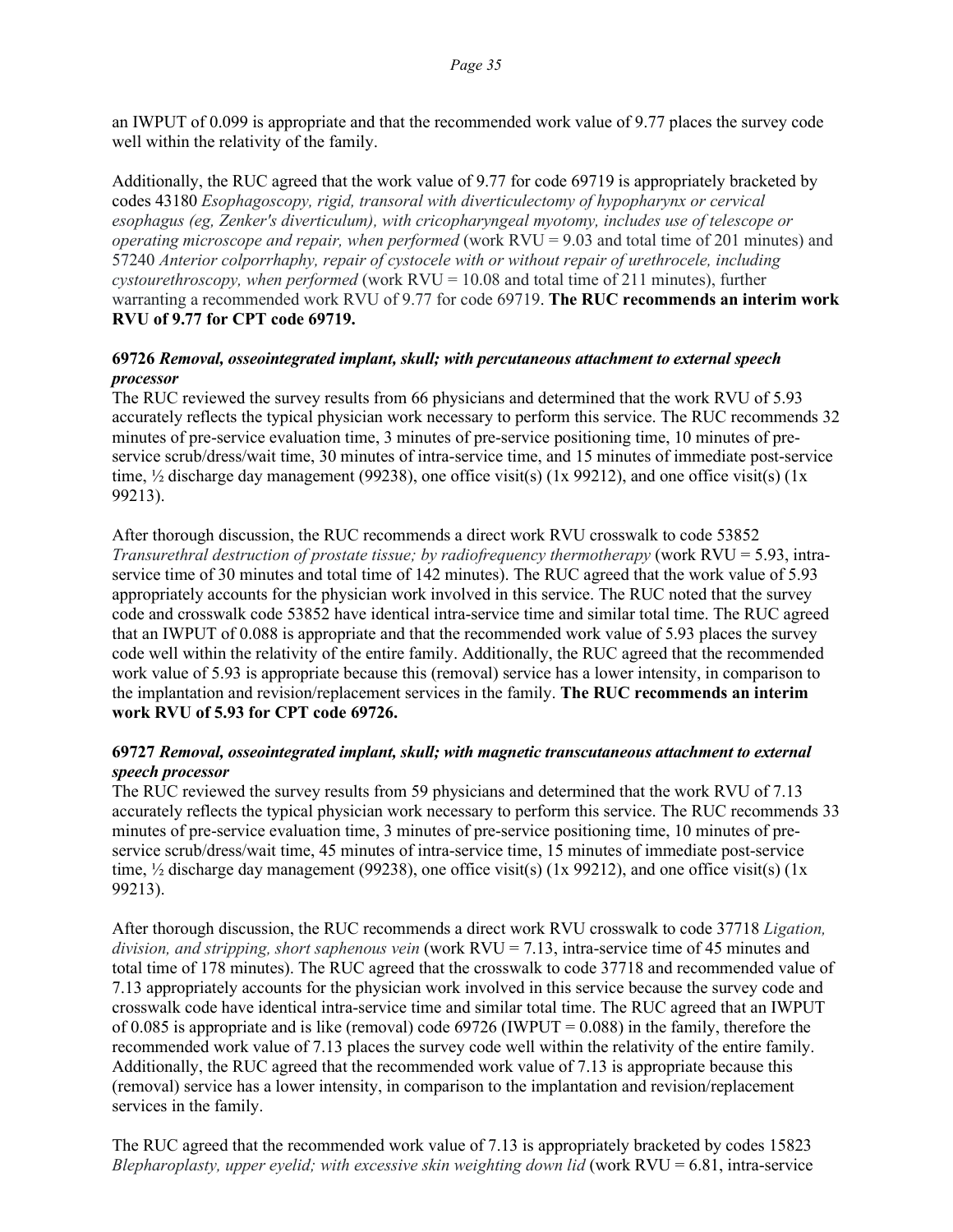time of 45 minutes and total time of 161 minutes) and 67904 *Repair of blepharoptosis; (tarso) levator resection or advancement, external approach* (work RVU = 7.97, intra-service time of 45 minutes and total time of 185 minutes). **The RUC recommends an interim work RVU of 7.13 for CPT code 69727.**

#### **Resurvey for April 2021 RUC Meeting**

In January 2021, the RUC reviewed these services and determined that they need to be interim and resurveyed for the April 2021 RUC meeting with a revised Reference Service List (RSL) to encompass a larger range of relative values, specifically relative values on the lower end of the spectrum. Additionally, there was concern from the specialty that survey respondents may not have fully understood the new removal codes based on the anomalous intra-service time response for code 69726 which was less than all other codes in the family.

#### **Practice Expense**

The Practice Expense Subcommittee replaced one SA053 *pack, post-op incision care (suture and staple)*  with one SA054 *pack, post-op incision care (suture)*. **The RUC recommends the direct practice expense inputs as modified by the Practice Expense Subcommittee.**

#### **Work Neutrality**

The RUC's recommendation for this family of codes will result in an overall work savings that should be redistributed back to the Medicare conversion factor.

#### **Trabecular Bone Score – Tab 19 Lauren Golding, MD (ACR), Andrew Moriarity, MD (ACR) and Kurt Schoppe, MD (ACR)**

In October 2020, the CPT Editorial Panel created four new CPT codes to describe trabecular bone score (TBS) analysis. CPT codes 77090 and 77091 involve only technical work. The specialty noted that TBS can be performed synchronously with a dual-energy X-ray absorptiometry (DXA) or if a patient had a prior DXA within a clinically relevant amount of time. In addition, TBS analysis for bone micro architecture can also be performed on a previous appropriately acquired CT scanogram or other appropriate imaging study, avoiding the need for the patient to undergo additional imaging. TBS can also be a stand-alone service with imaging acquired independently of a DXA scan or separate imaging scan; that is the reason the service was created as an XXX base code instead of an add-on service. TBS is an independent variable for assessing a patient's osteoporatic risk and fracture risk.

#### **77089** *Trabecular bone score (TBS), structural condition of the bone microarchitecture; using dual Xray absorptiometry (DXA) or other imaging data on gray-scale variogram, calculation, with interpretation and report on fracture risk*

The RUC reviewed the survey results from 33 diagnostic radiologists and recommends the survey  $25<sup>th</sup>$ percentile work RVU of 0.20 for CPT code 77089. The RUC recommends 2 minutes of pre-service time, 5 minutes of intra-service time and 2 minutes of post-service time. The specialty noted that the physician work performed by the radiologist is identical for services 77089 and 77092 and that the sole distinction between these two services is related to practice expense.

The specialty noted that for most of the physician time, the interpreting physician is assessing the images provided, assessing the areas of the target analysis and then reviewing that data in comparison to other clinical information. Both DXA and TBS involve an extensive clinical questionnaire because the data cannot be assessed in the absence of appropriate clinical history, medication review and the patient's prior pertinent studies. Both for DXA and TBS, if the patient has prior fractures in the areas of analysis that would be a feedback in which the interpreting physician would need to associate or analyze a different area within that bone, because it would be possible to get spurious or incorrect data.

To justify a value of 0.20, the RUC compared the survey code to 2nd key reference code 77081 *Dualenergy X-ray absorptiometry (DXA), bone density study, 1 or more sites; appendicular skeleton (peripheral) (eg, radius, wrist, heel)* (work RVU= 0.20, intra-service time of 5 minutes, total time of 9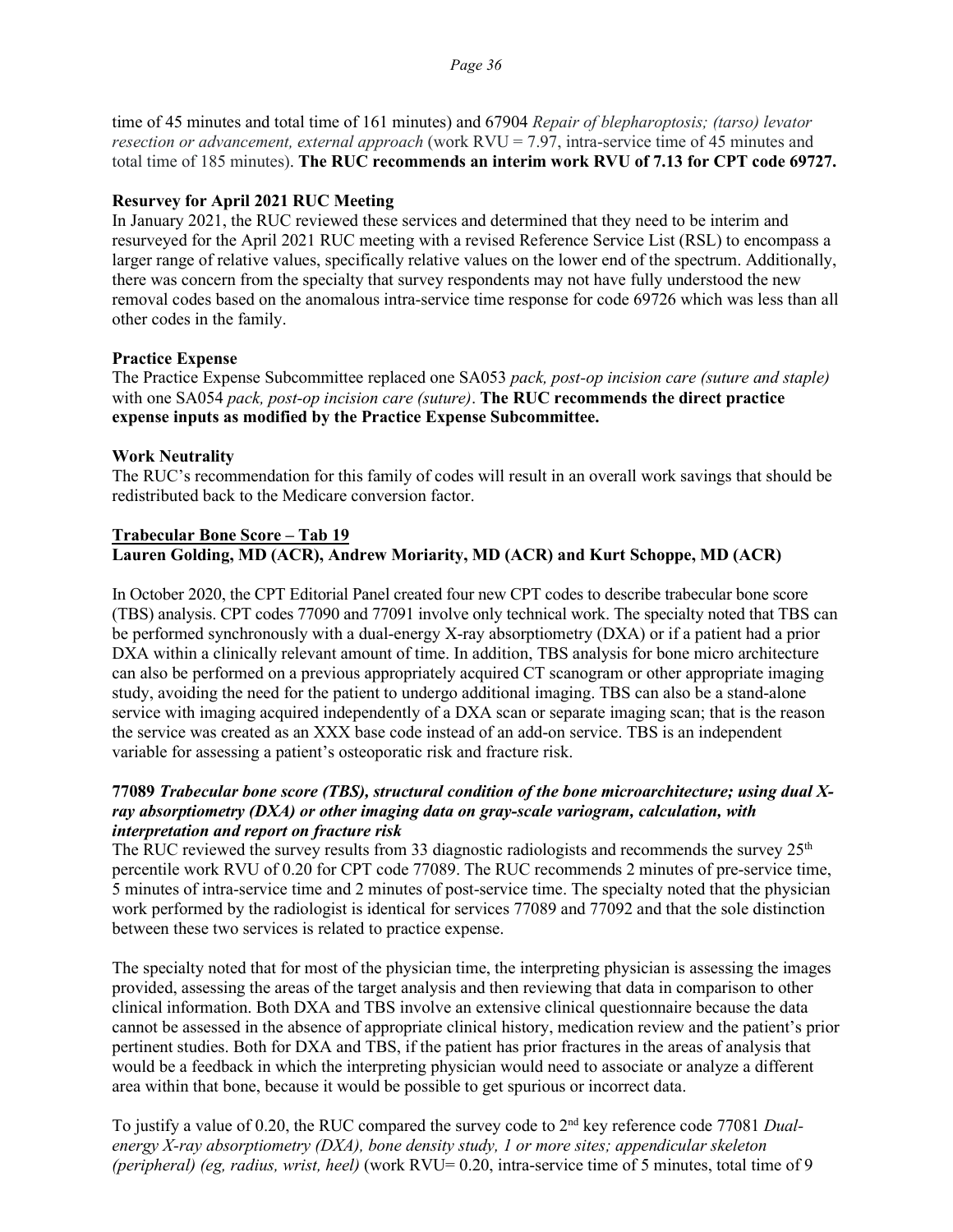minutes) and noted that both services typically involve an identical amount of time and physician work for the radiologist performing the service. The RUC also compared the survey code to MPC code 74019 *Radiologic examination, abdomen; 2 views* (work RVU= 0.23, intra-service time of 4 minutes, total time of 6 minutes) and noted that the MPC code, with three minutes less of total time, is a slightly more intense service to perform. **The RUC recommends a work RVU of 0.20 for CPT code 77089.**

### **77092** *Trabecular bone score (TBS), structural condition of the bone microarchitecture; interpretation and report on fracture risk only, by other qualified health care professional*

The RUC reviewed the survey results from 33 diagnostic radiologists and recommends the survey median work RVU of 0.20 for CPT code 77092. The RUC recommends 2 minutes of pre-service time, 5 minutes of intra-service time and 2 minutes of post-service time. The specialty noted that the physician work performed by the radiologist is identical for services 77089 and 77092 and that the sole distinction between these two services is related to practice expense.

The specialty noted that, for this service, the interpreting physician is assessing the images provided and then assessing the areas of the target analysis and then reviewing that data in comparison to other clinical information. Both DXA and TBS involve an extensive clinical questionnaire because the data cannot be assessed in the absence of appropriate clinical history, medication review and the patient's prior pertinent studies. For both DXA and TBS, if the patient has prior fractures in the areas of analysis that would be a feedback in which the interpreting physician would have to associate or analyze a different area within that bone, because it would be possible to get spurious or incorrect data.

To justify a value of 0.20, the RUC compared the survey code to 2nd key reference code 77081 *Dualenergy X-ray absorptiometry (DXA), bone density study, 1 or more sites; appendicular skeleton (peripheral) (eg, radius, wrist, heel)* (work RVU= 0.20, intra-service time of 5 minutes, total time of 9 minutes) and noted that both services typically involve an identical amount of time and physician work for the radiologist performing the service. The RUC also compared the survey code to MPC code 74019 *Radiologic examination, abdomen; 2 views* (work RVU= 0.23, intra-service time of 4 minutes, total time of 6 minutes) and noted that the MPC code, with three minutes less of total time, is a slightly more intense service to perform. **The RUC recommends a work RVU of 0.20 for CPT code 77092.**

#### **Practice Expense**

The Practice Expense Subcommittee reviewed the proposed direct practice expense inputs and agreed they were appropriate, as proposed by the specialty. The specialty explained that CPT code 77089 describes the complete TBS service when the TBS software is installed on the imaging equipment, including physician review and interpretation of the TBS report. CPT code 77090 is used to report when data is extracted from the imaging equipment and sent elsewhere for TBS analysis. CPT code 77091 is used when only TBS is performed, and CPT code 77092 captures the physician review and interpretation of TBS. CPT codes 77090 and 77091 are technical work only. The Subcommittee agreed that it would be warranted to include a per encounter software licensing fee for the TBS software for CPT codes 77089 and 77091. The software is currently sold "per click" or per scan. As this is a per-patient, single-use item, it is appropriately included as a supply item and not an equipment item, which is typically accounted for by minutes used. **The RUC recommends the direct practice expense inputs as submitted by the specialty society.**

#### **New Technology/New Service**

The RUC recommends that CPT codes 77089-77092 be placed on the New Technology list and be rereviewed by the RUC in three years to ensure correct valuation and utilization assumptions.

#### **Pathology Clinical Consult – Tab 20**

**James Fink, MD (CAP), Andrew Hoofnagle, MD, PhD (CAP), Michael Laposata, MD (CAP), Ronald McLawhon, MD, PhD (CAP), Roger McLendon, MD (CAP), Swati Mehrotra, MD (CAP) and Oksana Volod, MD (CAP)**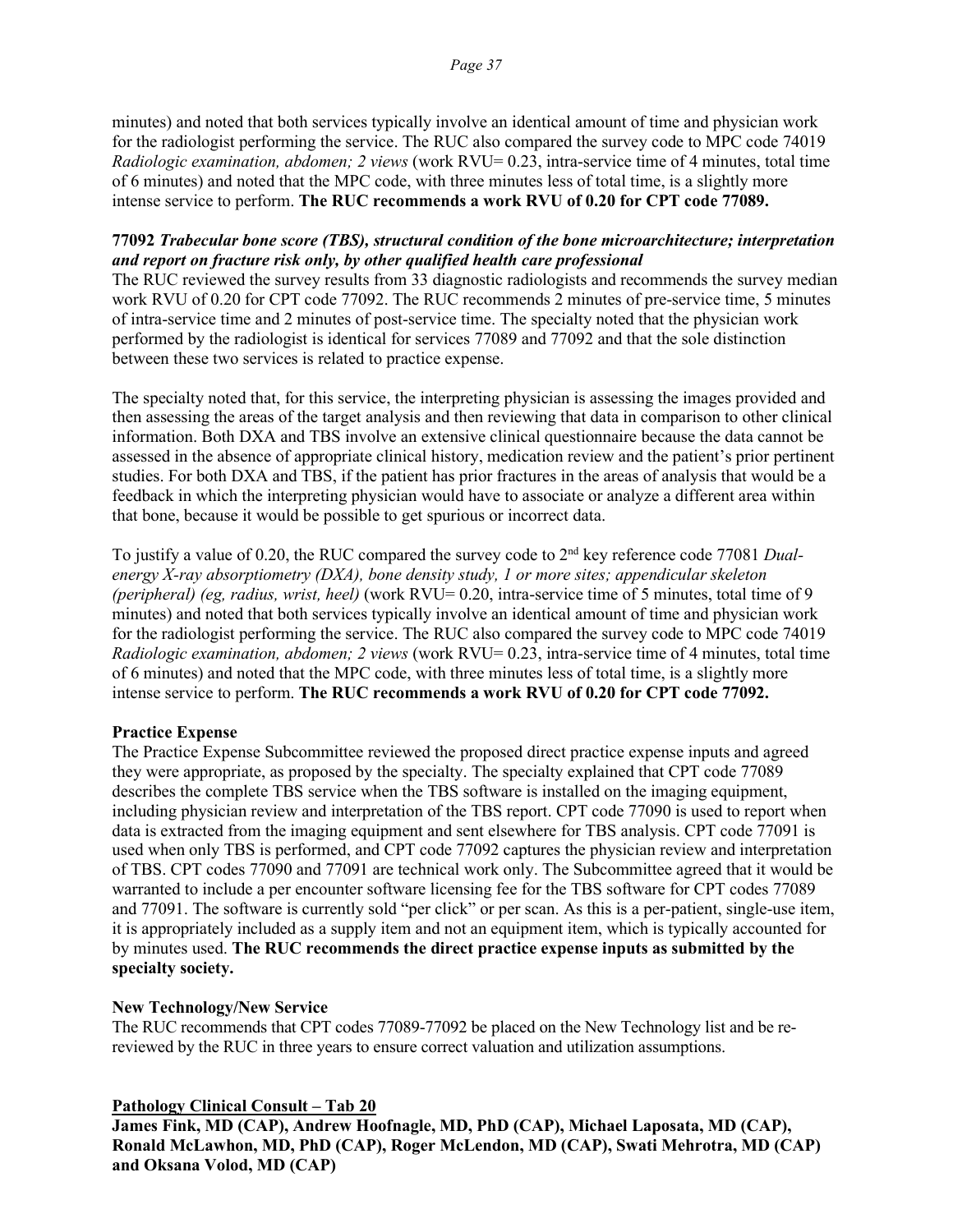The Relativity Assessment Workgroup identified CPT code 80500 via the CMS/Other source codes with the Medicare utilization over 20,000 screen. In October 2019, the RUC referred this issue to the CPT Editorial Panel to define this service more specifically as the current descriptor is vague. In October 2020, the CPT Editorial Panel replaced two codes with four new codes to report pathology clinical consultation and creation of guidelines to select and document the appropriate level of service.

#### *Compelling Evidence*

These services are exactly work neutral based on the utilization assumptions for the to be deleted codes, 80500 and 80502, to the new services. However, to account for any fluctuations and recognizing change in these services since CMS valued them, the specialty societies provided compelling evidence. The specialty society indicated that incorrect assumptions were made in the previous valuation of this service, physician work has changed due to technology advances and the patient population has changed. These services were valued via an unknown CMS crosswalk method over 30 years ago. This represents a flawed valuation assumption methodology. This code is a CMS/Other source code and has never been RUC surveyed or reviewed by the RUC. In the last 30 years, there has been an explosive growth in the number and complexity of laboratory tests, development of new drugs, and increased numbers of patients living with chronic diseases. Consequently, the role of the consulting pathologist to investigate and explain these issues has similarly grown and become more complex. Patients are frequently more complex with several chronic conditions and on multiple drugs. Disease classification systems are now more complex requiring integration of several patient and laboratory parameters including molecular studies. The quantity of data that needs to be assessed and incorporated into a comprehensive meaningful report is extensive. Additionally, transplant and pre-transplant consultations are more complex. With this growth, the spectrum of complex interpretations and consultations has also widened. As a result of these trends, there is greater demand for a written order and written report by the pathologist.

With respect to the explosive growth of laboratory tests and changes in population, molecular diagnostic testing has dramatically increased, which makes it difficult for ordering physicians to keep pace with the indications for and interpretations of the tests. In addition to an increase in molecular diagnostic testing, the number and complexity of laboratory testing has increased. Similarly, there is tremendous variability in the naming and abbreviations for test names, which can make selecting the appropriate test even more difficult. With so many test options available, there is an increased risk of an ordering physician selecting the wrong or unnecessary test which may delay making a diagnosis, impose risks on the patient, and impose other costs. To avoid this scenario, the necessity to consult a clinical pathologist before choosing which laboratory tests to order has increased.

The RUC determined that compelling evidence has been met that this service was previously valued based on a flawed methodology, the physician work has changed due to technology advances and the patient population has changed.

A CMS representative questioned if the pathologist work in these services is more like a standard consultation service based on the description of work provided. The description of work has elements similar to the non-pathology consultation services, such as pre-service work for review of medical records and post-service work to confer findings with the clinical team. The Chair of the Research Subcommittee indicated that this question did come to the Research Subcommittee and the specialties indicated the difference was that because these services are not a direct patient to pathologist face-to-face encounter, but rather a provider to the pathologist encounter regarding a patient, the activities as they described them occurred in one continuous sitting. In other words, a provider calls the pathologists and he or she at that moment is looking through the previous studies, the history, providing the recommendation and then it all was one single intra-service encounter.

A CMS representative also questioned, that in the medical decision making (MDM) grid, to bump up to another level is the assessment requiring an independent historian. In the office visit MDM table, the independent historian could be a caregiver. Since none of that is described in the description of physician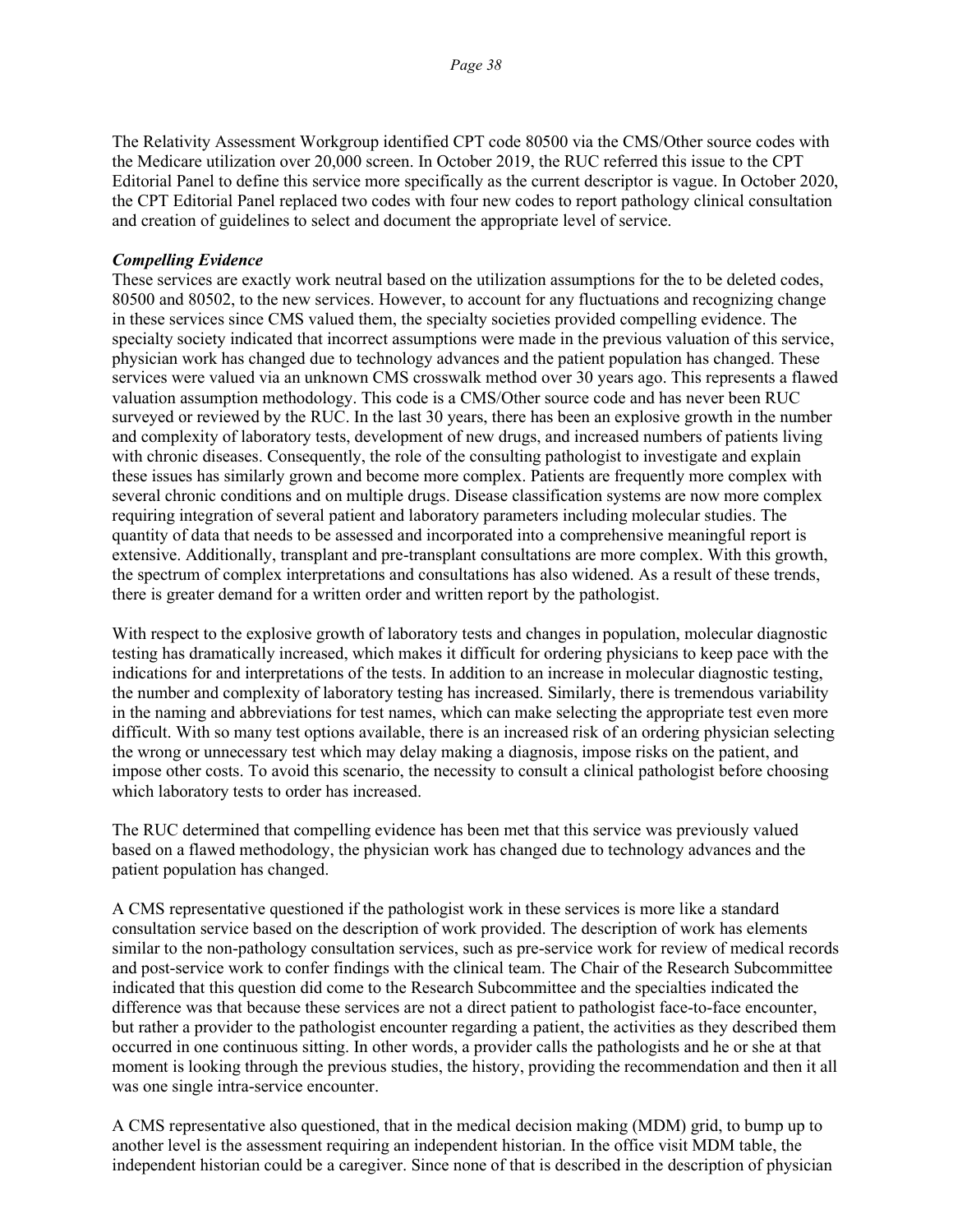work, what is the relevance here for medical decision making for the pathologist? The specialty society indicated that the definition of independent witness here could be anyone, including a nurse. When a pathologist calls to get independent information, they may call and talk to a nurse and that would qualify as an independent historian.

#### **80503** *Pathology clinical consultation; for a clinical problem with limited review of patient's history and medical records and straightforward medical decision making. When using time for code selection, 5-20 minutes of total time is spent on the date of the consultation.*

The RUC reviewed the survey results from 53 pathologists and determined that the survey 25<sup>th</sup> percentile work RVU of 0.50 appropriately accounts for the work required to perform this service. The RUC recommends 15 minutes intra-service time. The RUC agreed that work per unit of time (WPUT) is stable across this family of services and comparable to other XXX codes with this amount of physician time.

The RUC compared CPT code 80503 to the top two key reference services, CPT code 85060 *Blood smear, peripheral, interpretation by physician with written report* (work RVU = 0.45 and 12 minutes intra-service time) and 88305 *Level IV Surgical Pathology* (work RVU = 0.75 and 25 minutes intraservice time), which appropriately bracket the recommended physician work and time for this service.

For additional support, the RUC referenced MPC code 99407 *Smoking and tobacco use cessation counseling visit; intensive, greater than 10 minutes* (work RVU = 0.50 and 15 minutes total time) and code 99422 *Online digital evaluation and management service, for an established patient, for up to 7 days, cumulative time during the 7 days; 11-20 minutes* (work RVU = 0.50 and 15 minutes total time), which require the exact same physician work and time. **The RUC recommends a work RVU of 0.50 for CPT code 80503.**

#### **80504** *Pathology clinical consultation; for a moderately complex clinical problem, with review of patient's history and medical records and moderate level of medical decision making. When using time for code selection, 21-40 minutes of total time is spent on the date of the consultation.*

The RUC reviewed the survey results from 54 pathologists and determined that the survey 25<sup>th</sup> percentile work RVU of 0.91 appropriately accounts for the work required to perform this service. The RUC recommends 30 minutes intra-service time. The RUC agreed that work per unit of time (WPUT) is stable across this family of services and comparable to other XXX codes with this amount of physician time.

The RUC compared CPT code 80504 to the top two key reference services, CPT 88321 *Consultation and report on referred slides prepared elsewhere* (work RVU = 1.63 and 50 minutes intra-service time) and 85390 *Fibrinolysins or coagulopathy screen, interpretation and report* (work RVU = 0.75 and 20 minutes intra-service time), which appropriately bracket the recommended physician work and time for this service.

For additional support, the RUC referenced MPC codes 92012 *Ophthalmological services: medical examination and evaluation, with initiation or continuation of diagnostic and treatment program; intermediate, established patient* (work RVU = 0.92 and 25 minutes total time) and 99202 *Office or other outpatient visit for the evaluation and management of a new patient, which requires a medically appropriate history and/or examination and straightforward medical decision making. When using time for code selection, 15-29 minutes of total time is spent on the date of the encounter* (work  $RVU = 0.93$ and 20 minutes total time), which require similar physician work and time. **The RUC recommends a work RVU of 0.91 for CPT code 80504.**

# **80505** *Pathology clinical consultation; for a highly complex clinical problem, with comprehensive review of patient's history and medical records and high level of medical decision making. When using time for code selection, 41-60 minutes of total time is spent on the date of the consultation.*

The RUC reviewed the survey results from 54 pathologists and determined that the survey  $25<sup>th</sup>$  percentile work RVU of 1.80 appropriately accounts for the work required to perform this service. The RUC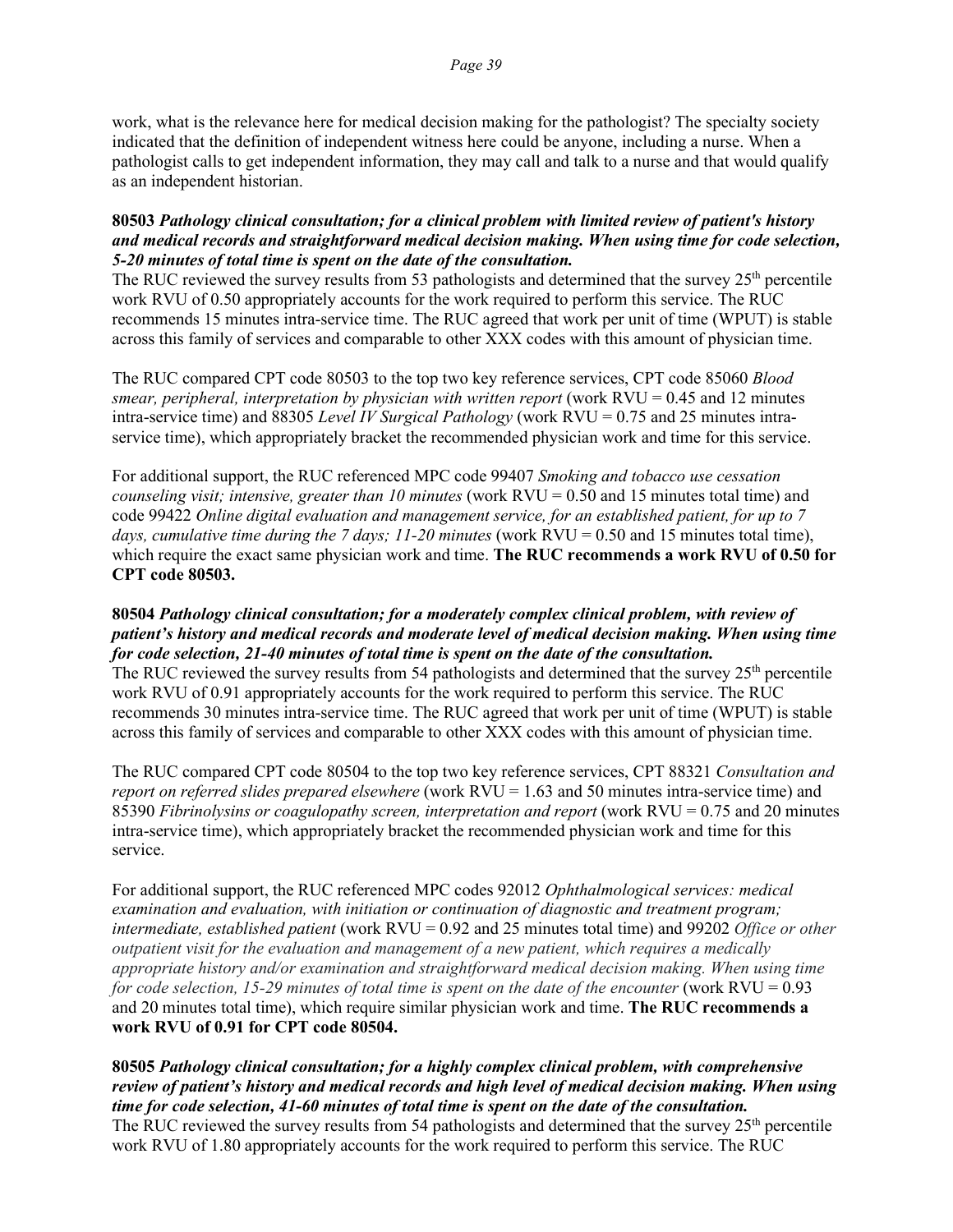recommends 54 minutes intra-service time. The RUC agreed that work per unit of time (WPUT) is stable across this family of service and comparable to other XXX codes with this amount of physician time.

The RUC compared CPT code 80505 to the top two key reference services, 88325 *Consultation, comprehensive, with review of records and specimens, with report on referred material (work RVU =* 2.85 and 90 minutes intra-service time) and 88321 *Consultation and report on referred slides prepared elsewhere* (work RVU = 1.63 and 50 minutes intra-service time), which appropriately bracket the recommended physician work and time for this service.

For additional support, the RUC referenced MPC codes 92004 *Ophthalmological services: medical examination and evaluation with initiation of diagnostic and treatment program; comprehensive, new patient, 1 or more visits* (work RVU = 1.82 and 40 minutes total time) and 94002 *Ventilation assist and management, initiation of pressure or volume preset ventilators for assisted or controlled breathing; hospital inpatient/observation, initial day* (work RVU = 1.99 and 60 minutes total time) and 36456 *Partial exchange transfusion, blood, plasma or crystalloid necessitating the skill of a physician or other qualified health care professional, newborn*, (work RVU = 2.00 and 60 minutes total time), all which require similar physician work and time. **The RUC recommends a work RVU of 1.80 for CPT code 80505.**

### **80506** *Pathology clinical consultation; prolonged service, each additional 30 minutes (List separately in addition to code for primary procedure)*

The RUC reviewed the survey results from 49 pathologists and determined that the survey  $25<sup>th</sup>$  percentile work RVU of 0.80 appropriately accounts for the work required to perform this service. The RUC recommends 30 minutes intra-service time. The RUC agreed that work per unit of time (WPUT) is stable across this family of service and comparable to other XXX codes with this amount of physician time.

The RUC compared CPT code 80506 to the top two key reference services, 88189 *Flow cytometry, interpretation; 16 or more markers* (work RVU = 1.70 and 36 minutes intra-service time) and 88356 *Morphometric analysis; nerve* (work RVU = 2.80 and 90 minutes intra-service time, both which require more physician work, time and intensity that the surveyed code.

For additional support, the RUC referenced MPC ZZZ codes 36476 *Endovenous ablation therapy of incompetent vein, extremity, inclusive of all imaging guidance and monitoring, percutaneous, radiofrequency; subsequent vein(s) treated in a single extremity, each through separate access sites (List separately in addition to code for primary procedure)* (work RVU = 2.65 and 30 minutes total time), 51797 *Voiding pressure studies, intra-abdominal (ie, rectal, gastric, intraperitoneal) (List separately in addition to code for primary procedure)* (work RVU = 0.80 and 15 minutes total time) and 15003 *Surgical preparation or creation of recipient site by excision of open wounds, burn eschar, or scar (including subcutaneous tissues), or incisional release of scar contracture, trunk, arms, legs; each additional 100 sq cm, or part thereof, or each additional 1% of body area of infants and children (List separately in addition to code for primary procedure)* (work RVU = 0.80 and 16 minutes total time). **The RUC recommends a work RVU of 0.80 for CPT code 80506.**

# **Work Neutrality**

The RUC's recommendation for this family of codes will result in an overall work savings that should be redistributed back to the Medicare conversion factor.

#### **Practice Expense**

The Practice Expense Subcommittee agreed that there is compelling evidence that the practice expense has changed due to this service being previously valued based on a flawed methodology, technology advances and change in the patient population (as specified in the compelling evidence that physician work has changed). The PE Subcommittee removed the equipment item ED021 *computer, desktop, wmonitor*, as it is not specifically dedicated to the procedure. **The RUC recommends the direct practice expense inputs as modified by the Practice Expense Subcommittee.**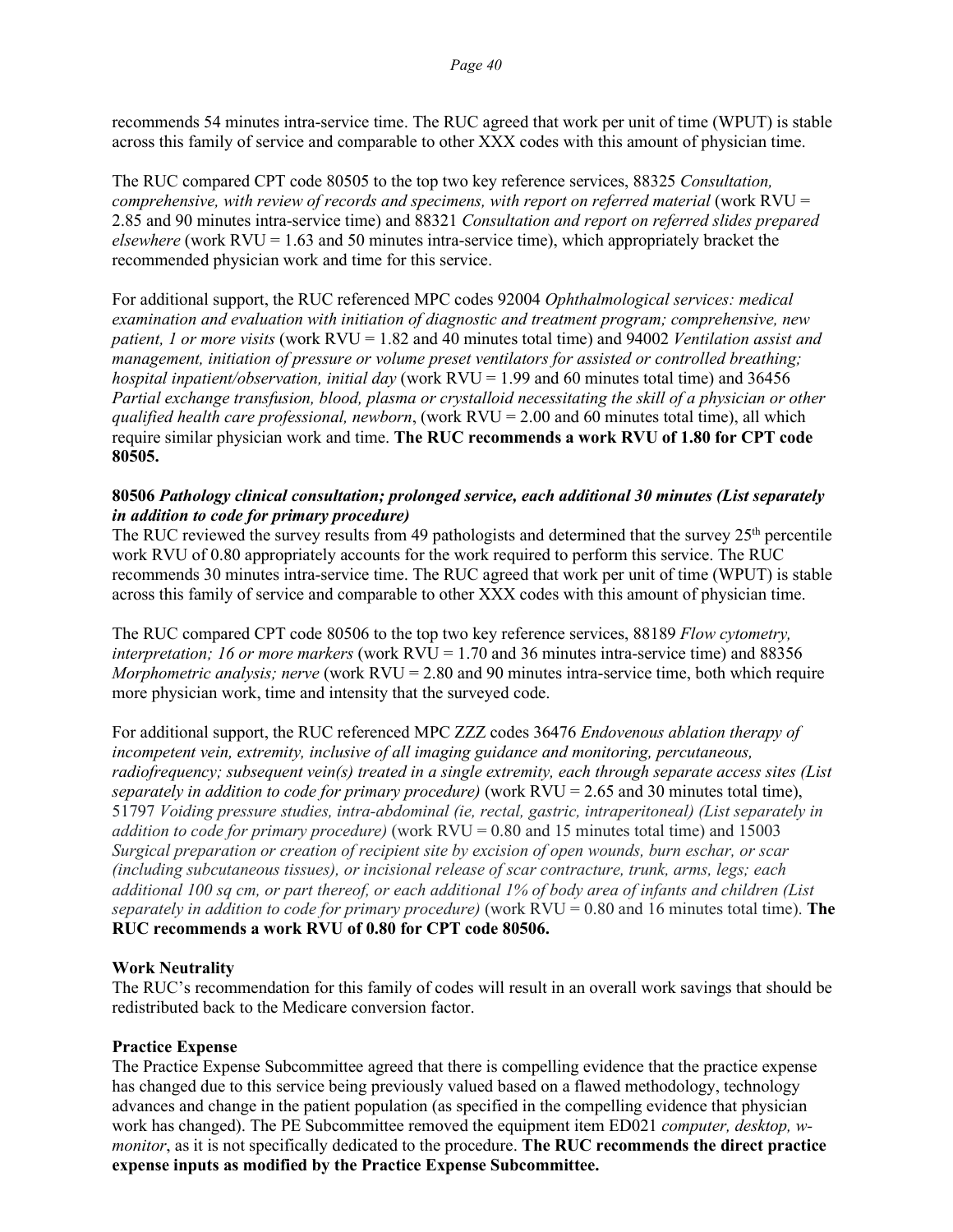#### **Colon Capsule Endoscopy – Tab 21 R. Bruce Cameron, MD (ACG), Patricia Garcia, MD (AGA), Seth Gross, MD (ASGE), Vivek Kaul, MD (ASGE) and Shivan Mehta, MD (AGA)**

In October 2020, the CPT Editorial Panel replaced one Category III code with a new Category I code to report gastrointestinal tract imaging, intraluminal (eg, capsule endoscopy), colon, with interpretation and report. Codes 91110 and 91111 were added as part of the family to be surveyed for the January 2021 RUC meeting.

#### **91110** *Gastrointestinal tract imaging, intraluminal (eg, capsule endoscopy), esophagus through ileum, with interpretation and report*

The RUC reviewed the survey results from 104 gastroenterologists and agreed that the survey  $25<sup>th</sup>$ percentile work RVU of 2.24 accurately reflects the typical physician work necessary to perform this service. The RUC recommends 5 minutes of pre-service time, 40 minutes of intra-service time, and 10 minutes of immediate post-service time. During the intra-service period, which is intraluminal imaging of the esophagus through ileum, 70,000 images are captured. Specifically, the physician reviews the images with the localization software activated to input the esophagogastric junction, pylorus, and ileocecal valve locations. The physician scans the study and keys annotated anatomic landmarks (e.g., esophagogastric junction, duodenum, ileocecal valve, hepatic flexure, splenic flexure), permitting identification of potentially positive findings and determination of gastric and small bowel emptying times. Once the landmarks are determined, all images are viewed. When the physician identifies an abnormality, a thumbnail is created. Key findings or abnormalities are noted, and localization is determined by passage of time or by capsule localization software. The RUC agreed the intensity relativity is appropriate and that the recommended work value of 2.24 places the survey code well within the relativity of the family.

The RUC compared the survey code to the top key reference code 74262 *Computed tomographic (CT) colonography, diagnostic, including image postprocessing; with contrast material(s) including noncontrast images, if performed* (work RVU= 2.50, intra-service time of 45 minutes and total time of 57 minutes) and noted that both codes have similar intra-service time and similar total time and should be valued similarly. Code 74262 has five additional minutes of intra-service time and two additional minutes of total time, which accounts for the higher work value. In addition, most of the survey respondents that selected the top key reference code had indicated either that the survey code has similar or more intensity (100% of those survey respondents that selected the top key reference code also rated the survey code identical to much more intense/complex), justifying similar IWPUTs and WPUTs for both services. Additionally, the RUC compared the survey code to code 75557 *Cardiac magnetic resonance imaging for morphology and function without contrast material;* (work RVU= 2.35, intra-service time of 40 minutes, and total time of 60 minutes) and noted that both codes require identical intra-service time and very similar total time however, code 75557 has 5 more minutes of total time, supporting the work value for the survey code at the survey 25<sup>th</sup> percentile of 2.24. The RUC **recommends a work RVU of 2.24 for CPT code 91110.**

#### **91111** *Gastrointestinal tract imaging, intraluminal (eg, capsule endoscopy), esophagus with interpretation and report*

The RUC reviewed the survey results from 56 gastroenterologists and agreed that the current value of 1.00, which is below the survey 25th percentile, accurately reflects the typical physician work necessary to perform this service. The RUC recommends 5 minutes of pre-service time, 15 minutes of intra-service time, and 5 minutes of immediate post-service time. During the intra-service period, which is intraluminal imaging of the esophagus, 15,000 images are captured. Specifically, the physician reviews the images and scans the entire study and annotated keys anatomic landmarks. Once the landmarks have been determined, all images are viewed by the physician. When an abnormality is identified, a thumbnail is created. The physician notes and records key findings or abnormalities on a localization drawing that may also be used to guide subsequent management of the patient. Localization is determined by passage of time or by capsule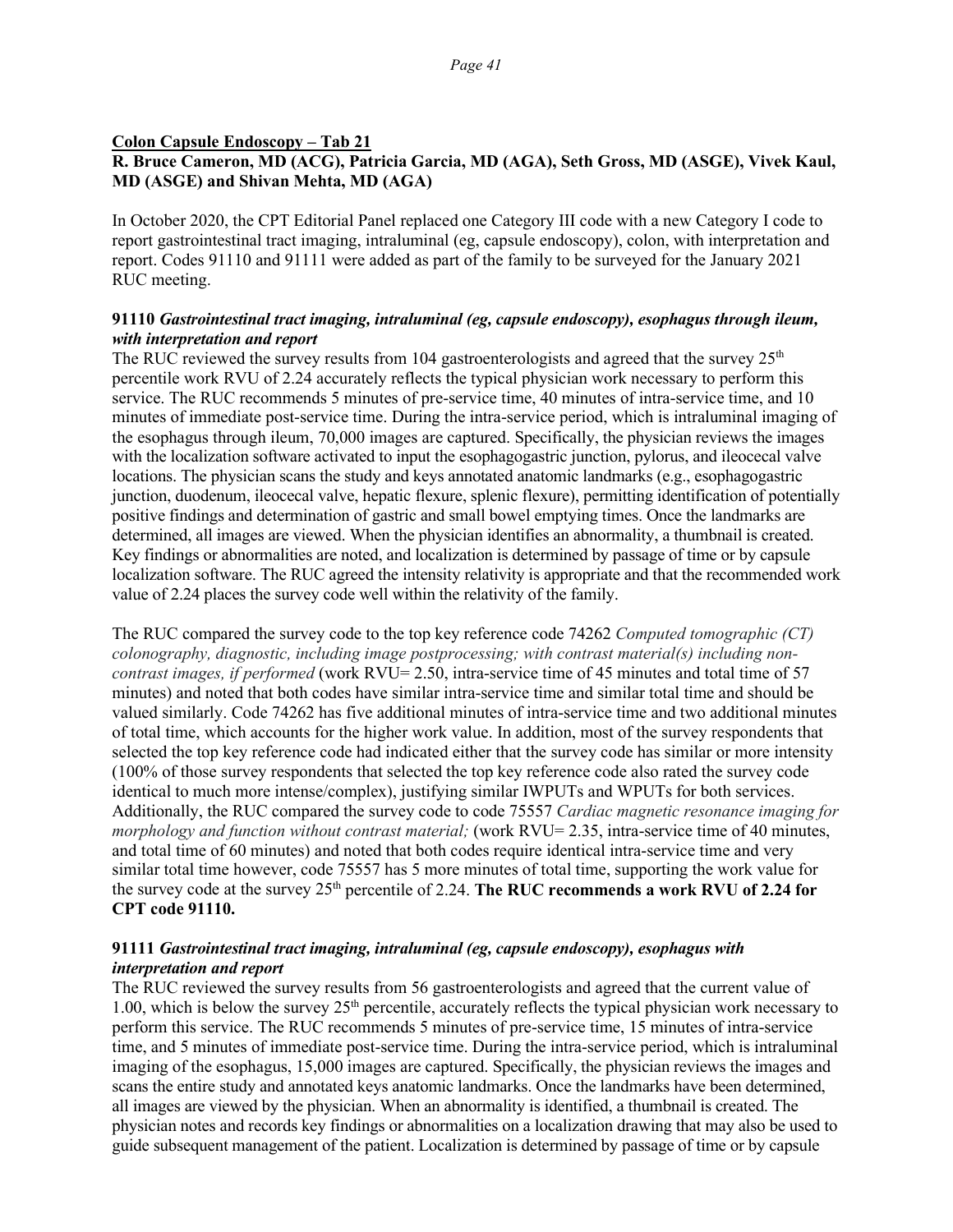localization software. The RUC agreed that the intensity relativity is appropriate and that the recommended current work value of 1.00 places the survey code well within the relativity of the family.

The RUC compared the survey code to code 70470 *Computed tomography, head or brain; without contrast material, followed by contrast material(s) and further sections* (work RVU= 1.27, pre-service time of 5 minutes, intra-service time of 15 minutes and post-service time of 4 minutes) and agreed that both codes have identical pre-service time, identical intra-service time, similar total time, and should be valued similarly. Code 70470 however, has one minute less of total time, supporting the recommended current value of 1.00 for the survey code. Additionally, the RUC compared the survey code to code 76391 *Magnetic resonance (eg, vibration) elastography* (work RVU= 1.10, pre-service time of 5 minutes, intraservice time of 15 minutes, and post-service time of 5 minutes) and MPC code 95819 *Electroencephalogram (EEG); including recording awake and asleep (*work RVU = 1.08, pre-service time of 5 minutes, intra-service time of 15 minutes, and post-service time of 6 minutes). **The RUC recommends a work RVU of 1.00 for CPT code 91111.**

#### **91113** *Gastrointestinal tract imaging, intraluminal (eg, capsule endoscopy), colon, with interpretation and report*

The RUC reviewed the survey results from 58 gastroenterologists and agreed that the survey  $25<sup>th</sup>$ percentile work RVU of 2.41 accurately reflects the typical physician work necessary to perform this service. The RUC recommends 5 minutes of pre-service time, 45 minutes of intra-service time, and 10 minutes of immediate post-service time. During the intra-service period, which is intraluminal imaging of the colon, 100,000 images are captured, reviewed and annotated. Specifically, the physician reviews the images with the localization software activated to input the esophagogastric junction, pylorus, and ileocecal valve locations. The physician scans the study and keys annotated anatomic landmarks (e.g., esophagogastric junction, first gastric image, first duodenal image, ileocecal valve, first cecal image, hepatic flexure, splenic flexure, and last rectal image), permitting identification of potentially positive findings and determination of gastric, small bowel and colonic transit times. Once the landmarks are identified, all images are then viewed with the two different (front and back) capsule cameras. This is in effect reviewing two capsule studies, one from the forward view camera and one from the trailing view camera. When the physician identifies an abnormality, it is measured, and a thumbnail is created. Images or abnormalities that are noted on the two different viewing cameras must be carefully analyzed and reconciled to determine if they represent two distinct pathologies or the same pathology from two different vantage points. This is critically important to avoid false positive findings. Localization is then determined by passage of time or by capsule localization software. The RUC agreed that intensity relativity is appropriate and that the recommended work value of 2.41 places the survey code well within the relativity of the family.

The RUC compared the survey code to the top key reference code 74262 *Computed tomographic (CT) colonography, diagnostic, including image postprocessing; with contrast material(s) including noncontrast images, if performed* (work RVU = 2.50, pre-service time of 5 minutes, intra-service time of 45 minutes, and post-service time of 7 minutes) and noted that both codes have identical pre-service time, identical intra-service time, similar total time, and should be valued similarly. Most survey respondents (61%) who selected code 74262, rated the survey code more intense/complex, further supporting the survey  $25<sup>th</sup>$  percentile work value of 2.41. Additionally, the RUC compared the survey code to MPC code 75635 *Computed tomographic angiography, abdominal aorta and bilateral iliofemoral lower extremity runoff, with contrast material(s), including noncontrast images, if performed, and image postprocessing* (work RVU= 2.40, intra-service time of 39 minutes, and total time of 57 minutes) and noted that the survey code requires slightly more physician work and intra-service time and is therefore valued appropriately. **The RUC recommends a work RVU of 2.41 for CPT code 91113.**

# **New Technology/New Service**

The RUC recommends that CPT code 91113 be placed on the New Technology list and be re-reviewed by the RUC in three years to ensure correct valuation and utilization assumptions.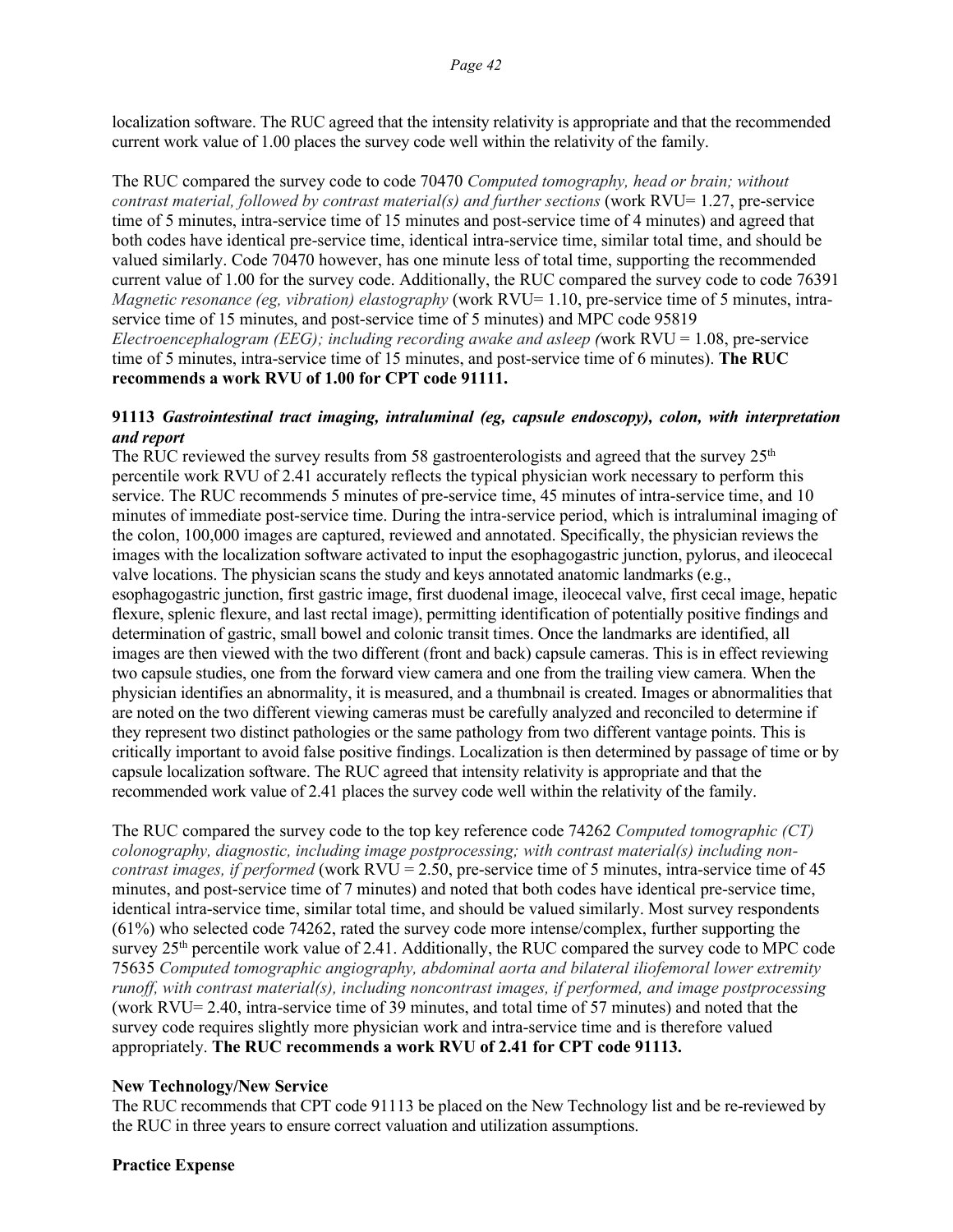The Practice Expense Subcommittee accepted the two new supplies 1 *PillCam® COLON 2 capsule* and *sensor sleeves* for code 91113 and removed SK087 *water, distilled*. **The RUC recommends the direct practice expense inputs as modified by the Practice Expense Subcommittee.**

#### **Cardiac Ablation – Tab 22 Chris Liu, MD (HRS), Mark Schoenfeld, MD (HRS), David Slotwiner, MD (HRS), Edward Tuohy, MD (ACC), Thad Waites, MD (ACC) and Richard Wright, MD (ACC)**

The RUC identified CPT code 93656 with Medicare utilization over 10,000 that have increased by at least 100% from 2014 through 2019e. In January 2020, the RUC recommended to refer this issue to the CPT Editorial Panel in May 2020 for revision and bundling. Technology and clinical practice have changed since these codes were developed in 2011. Based on the billed together data for these and related codes, the specialty societies recommended referral to CPT to update code descriptors and likely bundle services now commonly performed together, such as 3D mapping. In October 2020, the CPT Editorial Panel revised one code (93653) to bundle with 3D mapping and to include "induction or attempted induction of an arrhythmia with right atrial pacing and recording, and catheter ablation of arrhythmogenic focus," and another (93656) to add 3D mapping and "left atrial pacing and recording from coronary sinus or left atrium" and "intracardiac echocardiography including imaging supervision and interpretation" to their descriptors.

#### **Rationale for Interim Recommendation**

The specialties submitted a letter to the CPT Editorial Panel on December 14, 2020 requesting for the coding changes for these services to be rescinded for CPT 2022; however, as this request will not be considered until after the January 2021 RUC meeting and January 2021 is the last RUC meeting of the CPT 2022 cycle, the specialties have made a separate request to the RUC for the RUC's recommendations for these services to be interim.

During the presentation to the RUC, the specialties noted that despite the inclusion of comprehensive changes to the CPT introductory language, their multispecialty advisory committee believed that many of the survey respondents did not realize that the codes had been revised. The specialties noted that they inferred that this occurred because respondents may not have read the updated code descriptors thoroughly and that a contributing factor may be that the CPT code numbers did not change. Given respondents' familiarity with the existing code numbers, and their current ability to separately report the newly bundled services, the specialties asserted that there is a strong possibility that many of the survey participants based their assumptions on the current reporting rules where several services are separately reportable. The RUC discussed whether the survey respondents were confused by the change in reporting rules for this family of services. Although several RUC members did note that the survey physician times for 93654 seemed to be potentially incongruent with 93653 and 93656, the RUC noted that it was unclear whether most of the survey respondents understood the coding changes. **The RUC recommends for these services to be valued as interim and that these services will be resurveyed and reviewed at the April 2021 RUC meeting.** 

**93653** *Comprehensive electrophysiologic evaluation with insertion and repositioning of multiple electrode catheters, induction or attempted induction of an arrhythmia with right atrial pacing and recording, and catheter ablation of arrhythmogenic focus, including intracardiac electrophysiologic 3 dimensional mapping, right ventricular pacing and recording, left atrial pacing and recording from coronary sinus or left atrium, and His bundle recording, when performed; treatment of supraventricular tachycardia by ablation of fast or slow atrioventricular pathway, accessory atrioventricular connection, cavo-tricuspid isthmus or other single atrial focus or source of atrial reentry*

The RUC reviewed the survey results from 74 cardiac electrophysiologists and recommends the survey median work RVU of 18.49 for CPT code 93653. The RUC recommends 40 minutes of pre-service evaluation, 3 minutes of pre-service positioning, 15 minutes of pre-service scrub/dress/wait time, 125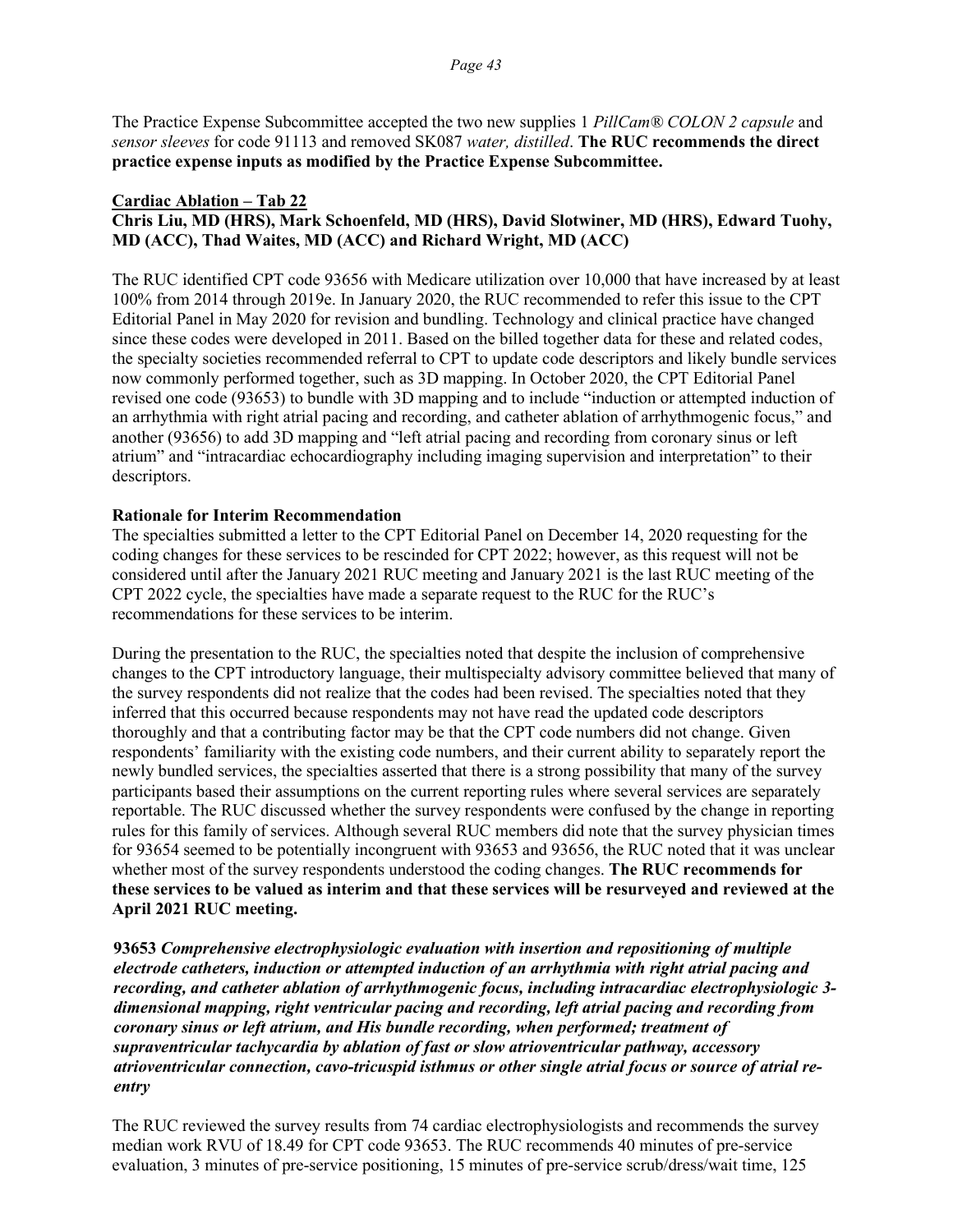minutes of intra-service time and 30 minutes of immediate post-service time. The RUC noted that CPT code 93653 was revised to now bundle the physician work of CPT codes 93613 *Intracardiac electrophysiologic 3-dimensional mapping (List separately in addition to code for primary procedure)* and 93621 *Comprehensive electrophysiologic evaluation including insertion and repositioning of multiple electrode catheters with induction or attempted induction of arrhythmia; with left atrial pacing and recording from coronary sinus or left atrium (List separately in addition to code for primary procedure)*, which previously were separately reported add-on services.

To justify a value of 18.49, the RUC compared the survey code to top key reference code 93580 *Percutaneous transcatheter closure of congenital interatrial communication (ie, Fontan fenestration, atrial septal defect) with implant* (work RVU= 17.97, intra-service time of 120 minutes, total time of 210 minutes) and noted that the survey code involves 5 more minutes of intra-service time and that 89 percent of the survey respondents that selected the top key reference code had also indicated that the survey code is a more intense and complex procedure to perform. The RUC also compared the survey code to CPT code 93590 *Percutaneous transcatheter closure of paravalvular leak; initial occlusion device, mitral valve* (work RVU= 21.70, intra-service of 135 minutes, total time of 223 minutes) and noted that the reference code involves 10 more minutes of intra-service time and total time and is a somewhat more intense service to perform, supporting a somewhat lower value for the survey code. The specialty noted and the RUC concurred that there are very few major surgical procedures that are 000-day or XXX to use as reference codes to compare to the survey code. **The RUC recommends an interim work RVU of 18.49 for CPT code 93653.**

**93654** *Comprehensive electrophysiologic evaluation with insertion and repositioning of multiple electrode catheters, induction or attempted induction of an arrhythmia with right atrial pacing and recording, and catheter ablation of arrhythmogenic focus, including intracardiac electrophysiologic 3 dimensional mapping, right ventricular pacing and recording, left atrial pacing and recording from coronary sinus or left atrium, and His bundle recording, when performed; with treatment of ventricular tachycardia or focus of ventricular ectopy including left ventricular pacing and recording, when performed*

The RUC reviewed survey results from 73 cardiac electrophysiologists and agreed that the survey respondents, with a 25th percentile work value of 20.00, narrowly overvalued the physician work involved in performing this service. The RUC recommends maintaining the current value of 19.75 for CPT code 93654. The RUC recommends 40 minutes of pre-service evaluation, 3 minutes of pre-service positioning, 20 minutes of pre-service scrub/dress/wait time, 240 minutes of intra-service time and 33 minutes of immediate post-service time.

To justify a work value of 19.75, the RUC compared the survey code to top key reference code 93581 *Percutaneous transcatheter closure of a congenital ventricular septal defect with implant* (work RVU= 24.39, intra-service time of 180 minutes, total time of 270 minutes) and noted that the survey code involves 40 more minutes of intra-service time and 66 more minutes of total time. The specialty noted that the survey times for this service relative to the other services in this tab, which were all surveyed on the same survey instrument, made them think the survey respondents may not have considered the bundling of 3D mapping for the services in this tab. CPT code 93654 previously included 3D mapping, whereas the other services in the tab are newly having that work bundled in. The specialty noted and the RUC concurred that there are very few major surgical procedures that are 000-day or XXX to use as reference codes to compare to this survey code. **The RUC recommends an interim work RVU of 19.75 for CPT code 93654.**

### **93655** *Intracardiac catheter ablation of a discrete mechanism of arrhythmia which is distinct from the primary ablated mechanism, including repeat diagnostic maneuvers, to treat a spontaneous or induced arrhythmia (List separately in addition to code for primary procedure)*

The RUC reviewed survey results from 74 cardiac electrophysiologists and agreed that the survey respondents, with a 25<sup>th</sup> percentile work value of 8.00, overvalued the physician work involved in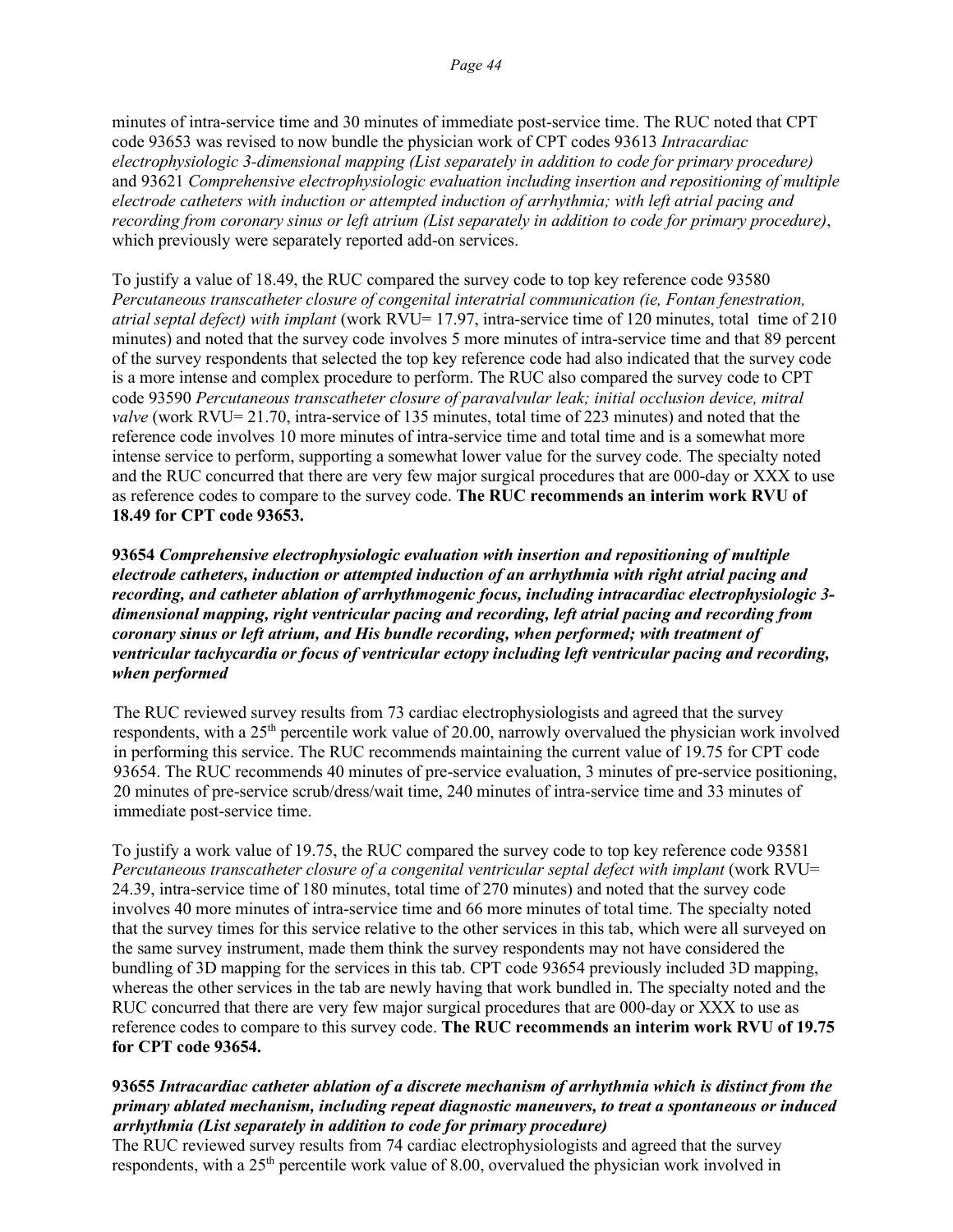performing this service. The RUC determined that a direct work RVU crosswalk to CPT code 34709 *Placement of extension prosthesis(es) distal to the common iliac artery(ies) or proximal to the renal artery(ies) for endovascular repair of infrarenal abdominal aortic or iliac aneurysm, false aneurysm, dissection, penetrating ulcer, including pre-procedure sizing and device selection, all nonselective catheterization(s), all associated radiological supervision and interpretation, and treatment zone angioplasty/stenting, when performed, per vessel treated (List separately in addition to code for primary procedure*) (work RVU= 6.50, intra-service and total time of 60 minutes) would be appropriate, as both add-on services typically involve an identical amount of time and physician work intensity to perform. The RUC recommends 60 minutes of intra-service time for CPT code 93655

CPT codes 93653, 93654 and 93656 are the three base codes that add-on code 93655 will be reported with. All three of these base codes will have the work of 3D mapping bundled in. The RUC noted that 93655 is most often an add-on code reported with 93656 (83% of the time per 2018 Medicare 5% file).

To further support a work value of 6.50, the RUC compared the survey code to CPT code 34820 *Open iliac artery exposure for delivery of endovascular prosthesis or iliac occlusion during endovascular therapy, by abdominal or retroperitoneal incision, unilateral (List separately in addition to code for primary procedure*) (work RVU= 7.00, intra-service and total time of 60 minutes) and noted that both services have identical times, whereas the reference service is a slightly more intense procedure to perform. **The RUC recommends an interim work RVU of 6.50 for CPT code 93655.**

#### **93656** *Comprehensive electrophysiologic evaluation including transseptal catheterizations, insertion and repositioning of multiple electrode catheters with intracardiac catheter ablation of atrial fibrillation by pulmonary vein isolation, including intracardiac electrophysiologic 3-dimensional mapping, intracardiac echocardiography including imaging supervision and interpretation, induction or attempted induction of an arrhythmia including left or right atrial pacing/recording, right ventricular pacing/recording, and His bundle recording, when performed*

The RUC reviewed the survey results from 73 cardiac electrophysiologists and recommends the survey 25th percentile work RVU of 20.00 for CPT code 93656. The RUC recommends 40 minutes of pre-service evaluation, 3 minutes of pre-service positioning, 20 minutes of pre-service scrub/dress/wait time, 210 minutes of intra-service time and 33 minutes of immediate post-service time. The RUC noted that CPT code 93656 was revised to now bundle the physician work of CPT codes 93613 *Intracardiac electrophysiologic 3-dimensional mapping (List separately in addition to code for primary procedure)* and 93662 *Intracardiac echocardiography during therapeutic/diagnostic intervention, including imaging supervision and interpretation (List separately in addition to code for primary procedure)*, which previously were separately reported add-on services.

To justify a value of 20.00, the RUC compared the survey code to 2nd key reference code 93581 *Percutaneous transcatheter closure of a congenital ventricular septal defect with implant* (work RVU= 24.39, intra-service time of 180 minutes, total time of 270 minutes) and noted that the survey code involves 30 more minutes of intra-service time and 36 more minutes of total time. The RUC also compared the survey code to CPT code 33978 *Removal of ventricular assist device; extracorporeal, biventricular* (work RVU= 25.00, intra-service time of 200, total time of 355) and noted that although the survey code involves 10 more minutes of intra-service time, the reference code includes 49 more minutes of total time, justifying a lower valuation for the survey code. The specialty noted and the RUC concurred that there are very few major surgical procedures that are 000-day or XXX to use as reference codes to compare to this survey code. **The RUC recommends an interim work RVU of 20.00 for CPT code 93656.**

#### **93657** *Additional linear or focal intracardiac catheter ablation of the left or right atrium for treatment of atrial fibrillation remaining after completion of pulmonary vein isolation (List separately in addition to code for primary procedure)*

The RUC reviewed survey results from 74 cardiac electrophysiologists and agreed that the survey respondents, with a 25th percentile work value of 8.00, overvalued the physician work involved in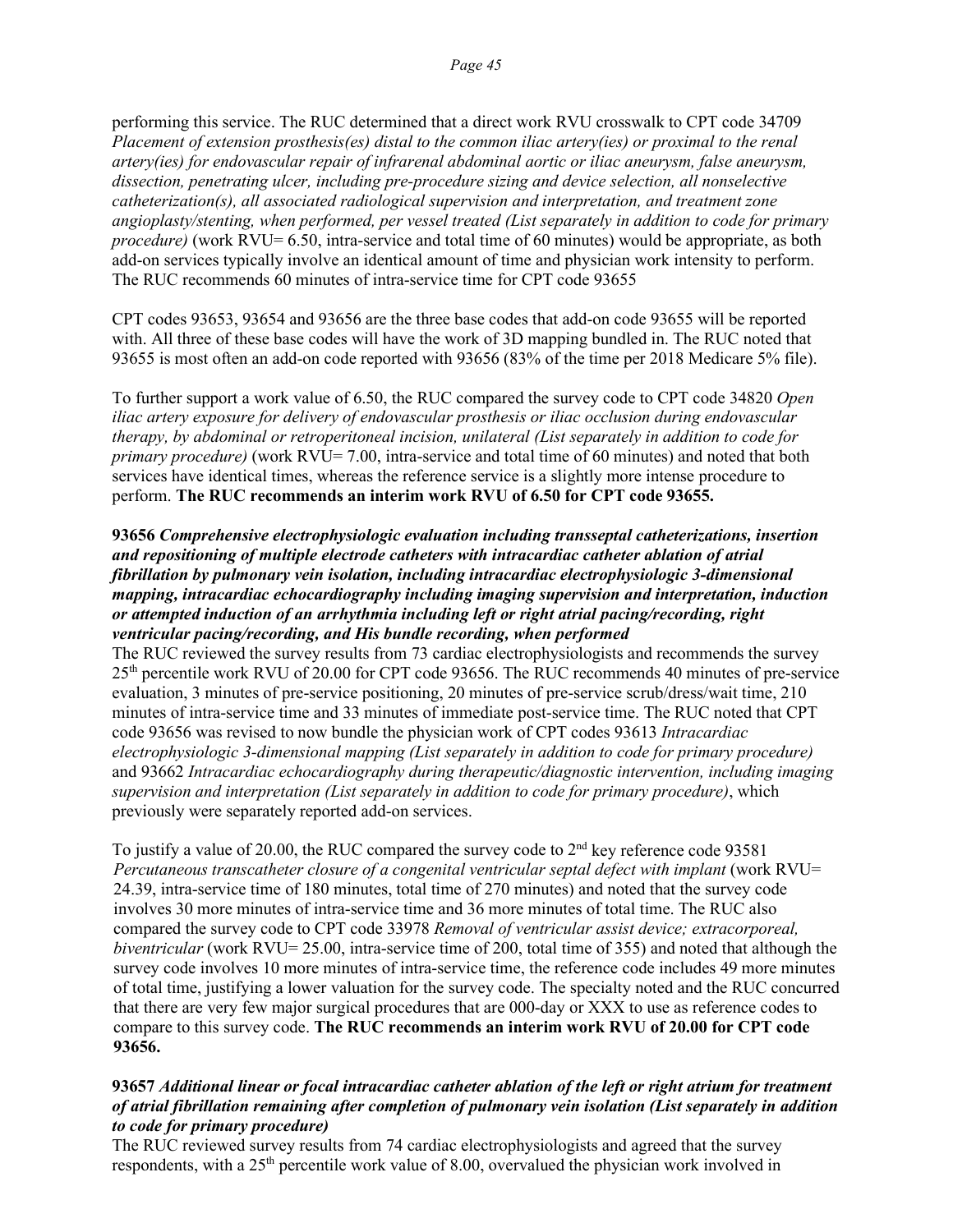performing this service. The RUC determined that a direct work RVU crosswalk to CPT code 34709 *Placement of extension prosthesis(es) distal to the common iliac artery(ies) or proximal to the renal artery(ies) for endovascular repair of infrarenal abdominal aortic or iliac aneurysm, false aneurysm, dissection, penetrating ulcer, including pre-procedure sizing and device selection, all nonselective catheterization(s), all associated radiological supervision and interpretation, and treatment zone angioplasty/stenting, when performed, per vessel treated (List separately in addition to code for primary procedure*) (work RVU= 6.50, intra-service and total time of 60 minutes) would be appropriate, as both add-on services typically involve an identical amount of time and physician work intensity to perform. The RUC recommends 60 minutes of intra-service time.

To further support a work value of 6.50, the RUC compared the survey code to CPT code 34820 *Open iliac artery exposure for delivery of endovascular prosthesis or iliac occlusion during endovascular therapy, by abdominal or retroperitoneal incision, unilateral (List separately in addition to code for primary procedure*) (work RVU= 7.00, intra-service and total time of 60 minutes) and noted that both services have identical times, whereas the reference service is a slightly more intense procedure to perform. **The RUC recommends an interim work RVU of 6.50 for CPT code 93657.**

#### **Practice Expense**

No direct practice expense inputs are recommended for CPT codes 93653-93657 as they are facility-only services.

### **Bundled Add-on Services for Next LOI**

A RUC member noted that even though the work of add-on services 93613, 93621 and 93662 are being bundled into CPT codes 93653 and/or 93656, these add-on codes are being retained as they may also be reported with other CPT codes. However, these services are each typically reported with either 93653 or 93656 in the 2018 Medicare billed together data. These services will be added to the LOI along with 93653-93657 for the April 2020 RUC meeting.

#### **Work Neutrality**

The RUC's recommendation for this family of codes will result in an overall work savings that should be redistributed back to the Medicare conversion factor.

#### **Outpatient Pulmonary Rehabilitation Services - Tab 23 Amy Ahasic, MD (CHEST), Brian Carlin MD (ATS), Robert DeMarco, MD (CHEST), Chris Garvey, FNP, MSN (ATS), Katina Nicholacakis, MD (ATS) and Alan Plummer, MD (ATS)**

In September 2020, the CPT Editorial Panel created two new codes to report physician or other qualified healthcare professional services for outpatient pulmonary rehabilitation, with and without continuous oximetry monitoring (per session). The specialty societies indicated they expect the two new codes to replace G0424 *Pulmonary rehabilitation, including exercise (includes monitoring), one hour, per session, up to two sessions per day.*

# **Compelling Evidence**

CMS HCPCS code G0424 *Pulmonary rehabilitation, including exercise (includes monitoring), one hour, per session, up to two sessions per day* (work RVU = 0.28) was created in 2010, prior to publication of the detailed joint medical specialty Outpatient Pulmonary Rehabilitation (OPR) clinical guidelines in 2013. There is now a new definition of pulmonary rehabilitation, which states that pulmonary rehabilitation is a comprehensive intervention based on a thorough patient assessment, followed by patient tailored therapies that include but are not limited to exercise training, education and behavioral change to improve the physical and psychological condition of people with chronic respiratory disease and to promote the long-term adherence to health enhancing behaviors. Pulmonary Rehabilitation is now recognized as a core component of management of chronic obstructive pulmonary disease (COPD), and particularly focusing on health behavior change for this chronically ill population. However, patients with other advanced lung diseases can also participate in pulmonary rehabilitation.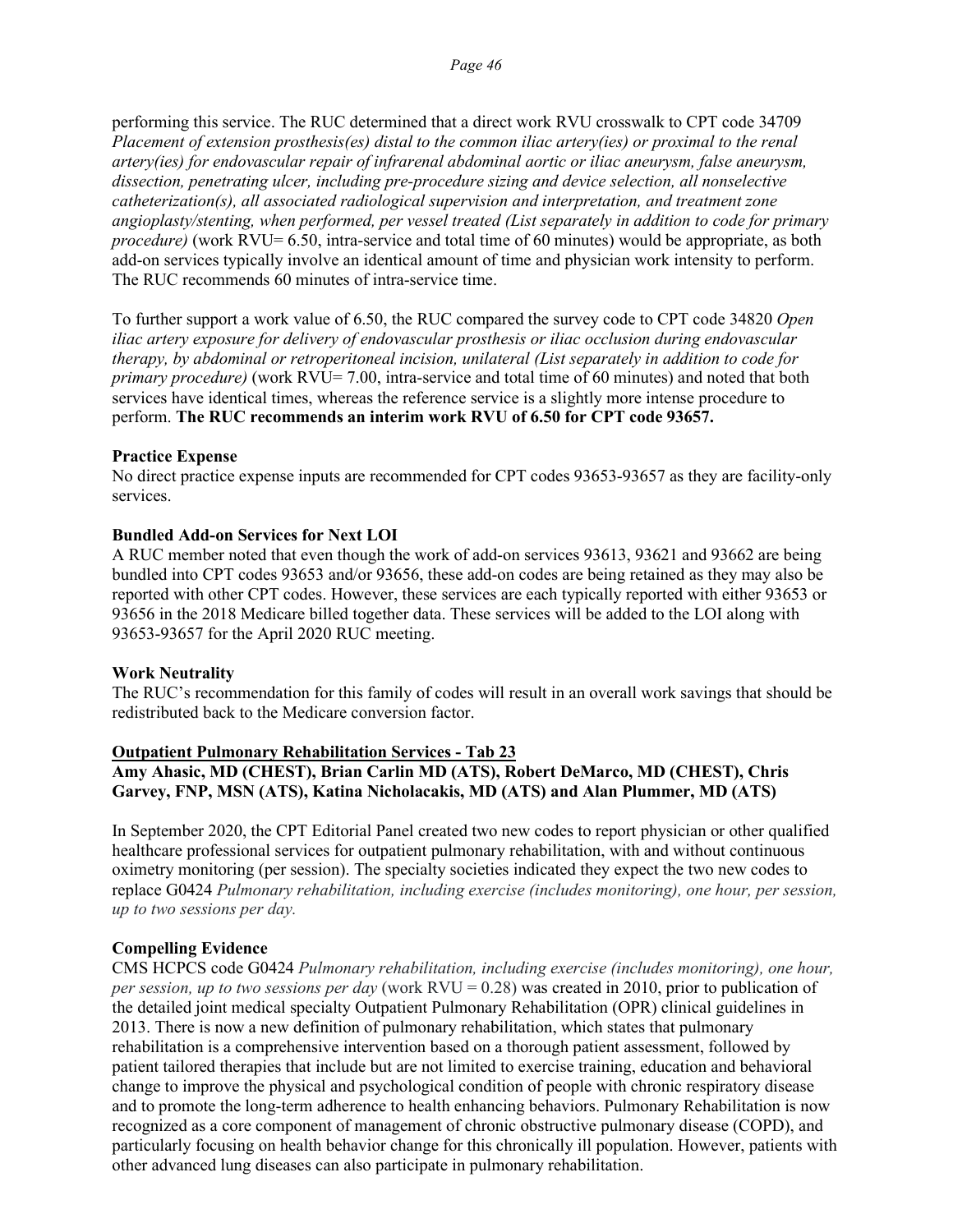In 2010, a survey was not conducted on the dominant performing specialty, Pulmonary Medicine. Therefore, the specialty societies presented, and the RUC agreed that compelling evidence is met due to incorrect assumptions/flawed methodology of the CMS/Other valuation, the code was not surveyed by pulmonary medicine physicians and the joint society clinical guidelines outline details were not captured nor valued in G0424. Additionally, there is documentation in peer-reviewed medical literature that there has been a change in the physician work due to both changes in technique, the updated guidelines and change in patient population to predominantly COPD patients.

#### **94625** *Physician or other qualified health care professional services for outpatient pulmonary rehabilitation; without continuous oximetry monitoring (per session)*

The RUC reviewed the survey results of 39 pulmonologists and determined that the survey  $25<sup>th</sup>$  percentile work RVU of 0.55 appropriately accounts for the work required to perform this service. The RUC recommends 2 minutes pre-service evaluation time, 9 minutes intra-service time and 10 minutes immediate post-service time. The RUC agreed with the specialty societies to decrease the intra-service time from the survey respondents' time of 15 minutes to 9 minutes.

The typical patient for 94625 is significantly more stable and less sick than the typical patient of 94626. The new CPT codes are different than G0424 as they are used per session and only once per day. The typical pulmonary rehabilitation program for a patient is a total of 36 sessions. CMS limits that to 72 sessions lifetime. These occur several days a week, typically two or three days per week spanning a total of two or three months. The patients typically have sessions which last 90 minutes or more with exercise rotations each being 10 to 20 minutes each with time in between for an assessment of dyspnea as well as obtaining vital signs. The patients are in the office setting and are typically not in a group setting. The physician or qualified health provider is available and typically interacts with either the respiratory therapist (RT) or both the RT and the patient during and post- session. These patients typically need modifications to the plan to achieve success. The physician is not typically scheduled for other activities, such as Evaluation and Management (E/M) visits, while filling the role of the supervising physician. They may be performing administrative tasks or other non-face-to-face tasks but must be immediately available throughout the session.

In summary, the widely varying times that a physician participates in each session challenged the survey participants as it required them to consider the total times that are typical for all the sessions and then divide by the number of sessions to come up with a typical average session. Therefore, the specialty societies recommended revised times of 2 minutes pre-service evaluation time, 9 minutes intra-service time and 10 minutes immediate post-service time. The 9 minutes of intra-service time is the survey  $25<sup>th</sup>$  percentile since this is clearly a more stable population than those receiving 94626 and would involve less physician involvement during their exercise period.

The RUC compared CPT code 94625 to the top key reference services, code 99497 *Advance care planning including the explanation and discussion of advance directives such as standard forms (with completion of such forms, when performed), by the physician or other qualified health care professional; first 30 minutes, face-to-face with the patient, family member(s), and/or surrogate* (work RVU = 1.50 and 30 minutes intra-service time) and 99238 *Hospital discharge day management; 30 minutes or less* (work RVU = 1.28 and 20 minutes of intra-service time). The RUC noted that the surveyed code requires much less physician time and work to perform, thus is appropriately valued lower.

For additional support, the RUC referenced MPC code 99407 *Smoking and tobacco use cessation counseling visit; intensive, greater than 10 minutes* (work RVU = 0.50 and 15 minutes total time) and code 99422 *Online digital evaluation and management service, for an established patient, for up to 7 days, cumulative time during the 7 days; 11-20 minutes* (work RVU = 0.50 and 15 minutes total time), which require similar physician work and time. **The RUC recommends a work RVU of 0.55 for CPT code 94625.**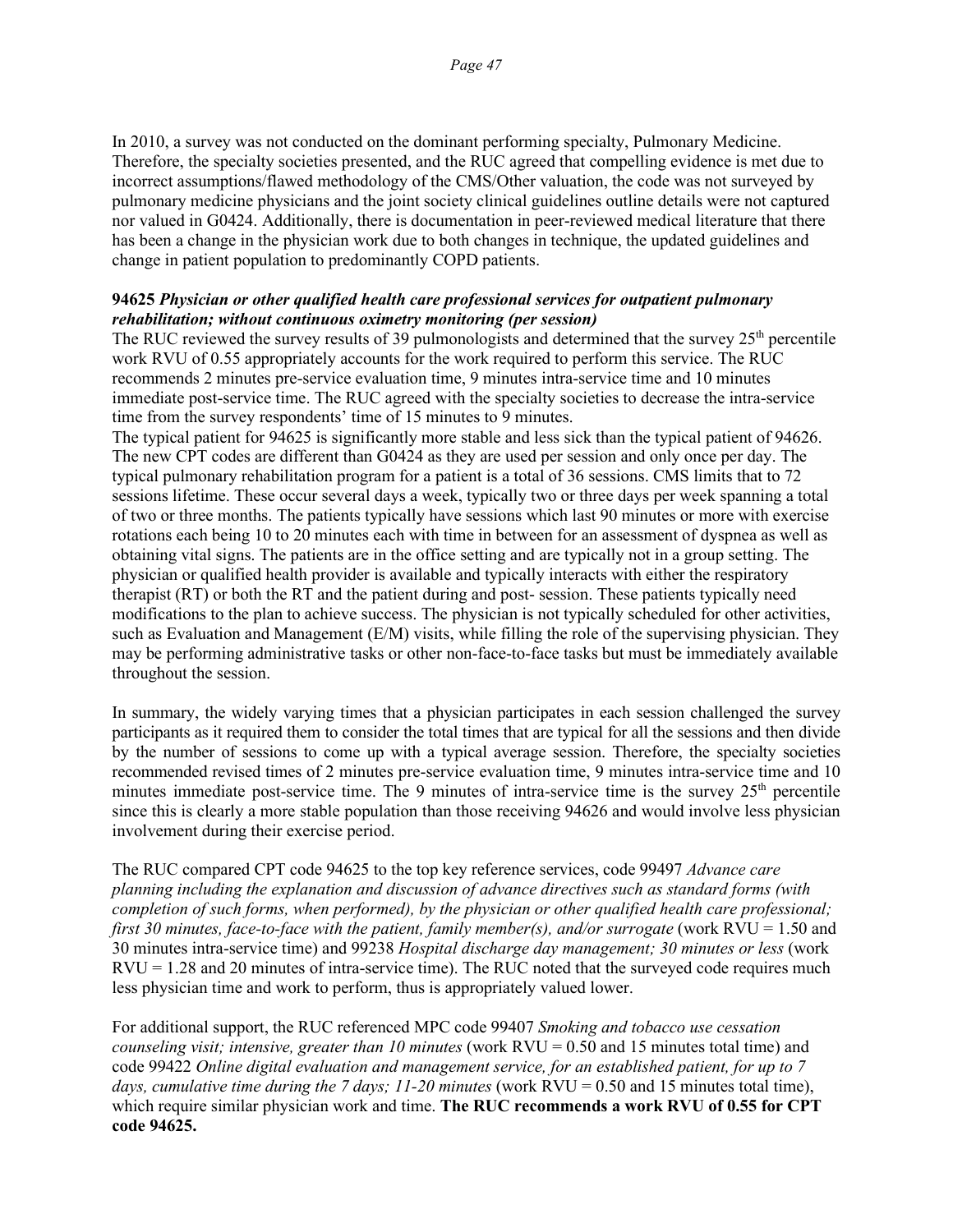### **94626** *Physician or other qualified health care professional services for outpatient pulmonary rehabilitation; with continuous oximetry monitoring (per session)*

The RUC reviewed the survey results of 39 pulmonologists and determined that the survey  $25<sup>th</sup>$  percentile work RVU of 0.69 appropriately accounts for the work required to perform this service. The RUC recommends 2 minutes pre-service evaluation time, 14 minutes intra-service time and 10 minutes immediate post-service time.

The specialty society indicated that the patient population for 94626 will require oxygen at the onset. This is a patient population with advanced respiratory failure, who are already on oxygen, who will desaturate with exercise probably needing anywhere from four to six liters of oxygen per minute. These patients may have significant supraventricular arrhythmias, a-fibrillation with rapid ventricular response, non-sustained ventricular tachycardia or syncope in addition to their COPD exacerbations. Those are all significantly more likely and more common in the 94626 population, and much less common in the 94625 population, which is why the intra-service time is higher for 94626.

The RUC compared CPT code 94626 to the top key reference service, code 94621 *Cardiopulmonary exercise testing, including measurements of minute ventilation, CO2 production, O2 uptake, and electrocardiographic recordings* (work RVU = 1.42, 30 minutes intra-service time and 50 minutes total time), noting that the surveyed code requires less physician work and time to perform. The RUC compared the surveyed code to the second top key reference code 99231 *Subsequent hospital care, per*  day…Typically, 15 minutes are spent at the bedside and on the patient's hospital floor or unit (work RVU)  $= 0.76$ , 10 minutes of intra-service time and 20 minutes total time), noting both require similar physician work and time to perform.

For additional support, the RUC referenced MPC code 95251 *Ambulatory continuous glucose monitoring of interstitial tissue fluid via a subcutaneous sensor for a minimum of 72 hours; analysis, interpretation and report* (work RVU = 0.70, 15 minutes intra-service time and 20 minutes total time) and code 94617 *Exercise test for bronchospasm, including pre- and post-spirometry and pulse oximetry; with electrocardiographic recording(s)* (work RVU = 0.70, 10 minutes intra-service time and 26 minutes total time), which require almost identical physician work and time. **The RUC recommends a work RVU of 0.69 for CPT code 94626.**

CMS questioned and the specialty societies confirmed that any expected adverse reactions are included in the valuation for these codes since an E/M service would not be reported on the same date of service. Therefore, there will not be an issue if there are any edits to the E/M codes in the near future.

# **G Code Deletion**

The RUC requests that CMS delete G0424, as these services could be reported by 94625 and 94626.

#### **Practice Expense**

The Practice Expense Subcommittee accepted the compelling evidence that the following have changed for these services: the dominant provider, the clinical guidelines, the technology/technique and patient population as outlined in the compelling evidence for work valuation above. The Practice Expense Subcommittee made a modification to the type of paper to SK057 *paper, laser printing (each sheet)*. The Subcommittee noted the specialties' use of L042B *Respiratory Therapist* for its clinical staff inputs. **The RUC recommends the direct practice expense inputs as modified by the Practice Expense Subcommittee.** 

#### **New Technology/New Services**

CPT codes 94625 and 94626 will be placed on the New Technology/New Services list and be re-reviewed by the RUC in three years to ensure correct valuation and utilization assumptions.

#### **Remote Therapeutic Monitoring – Tab 24**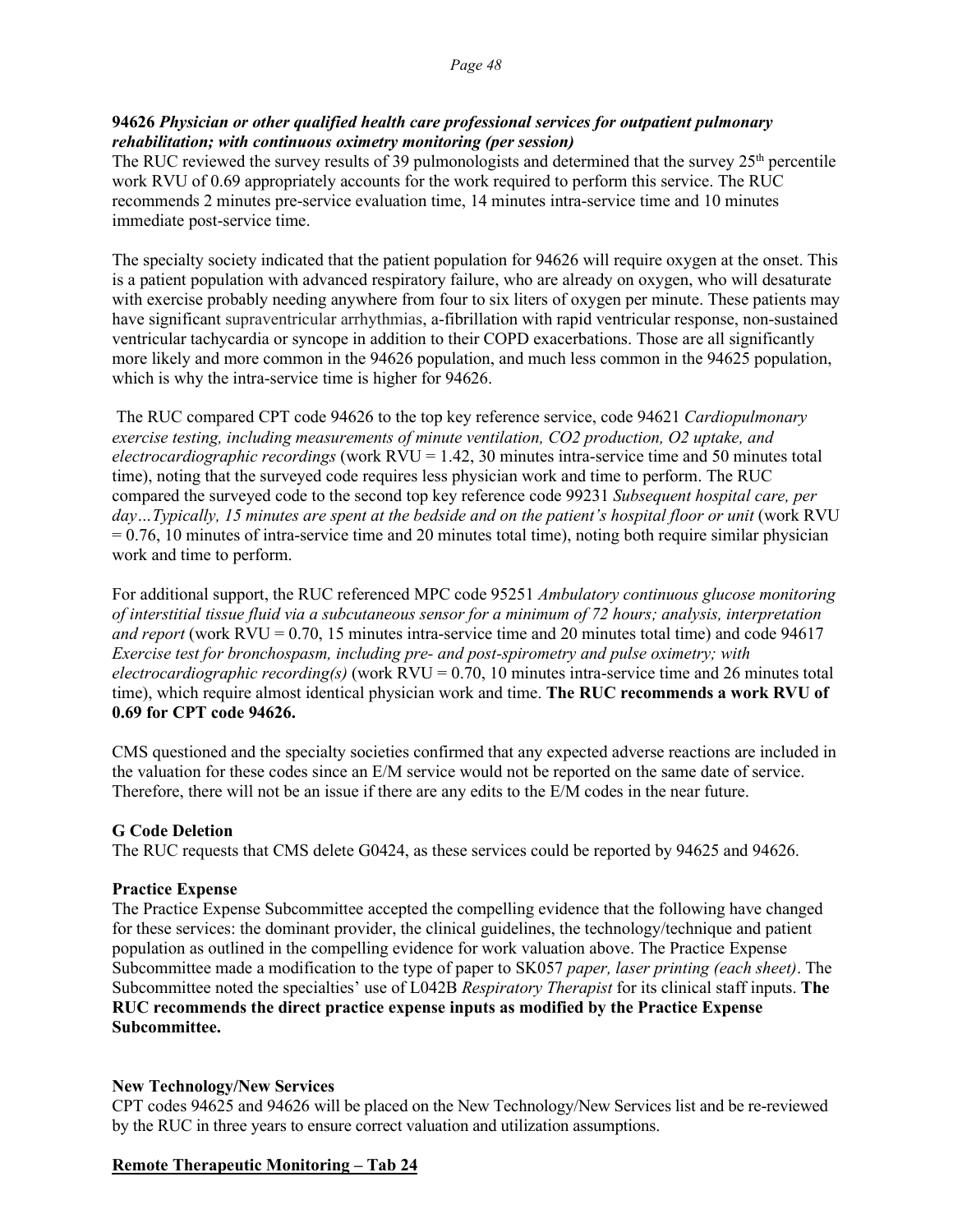#### **Steven Krug, MD, FAAP (AAP), Carlo Milani, MD (AAPMR), Richard Rausch, DPT, MBA (APTA), David Reece, DO (AAPMR) and Korinne Van Keuren, DNP, MS, RN (ANA)**

In October 2020, the CPT Editorial Panel created five new CPT codes to report remote therapeutic monitoring services. Remote physiologic monitoring treatment management services are provided when a physician or qualified health care professional (QHP) and/or clinical staff use the results of remote physiological monitoring to manage a patient under a specific treatment plan.

### **98980** *Remote therapeutic monitoring treatment management services, physician/other qualified health care professional time in a calendar month requiring at least one interactive communication with the patient/caregiver during the calendar month; first 20 minutes*

The RUC reviewed the survey results from 50 physicians and qualified health care professionals (QHPs) for CPT code 98980 and determined that the survey  $25<sup>th</sup>$  percentile work RVU of 0.62 appropriately accounts for the work required to perform this service. The RUC recommends 20 minutes of intra-service time. The RUC noted that a physician/QHP would not be permitted to report this code if that physician/QHP spent less than 20 minutes performing these services across a given calendar month and that this work would include 2-3 minutes of data review every few days and an interactive communication with the patient once per month. The RUC also discussed the vignette and the fact that the typical patient is an 8-year-old with asthma. The specialty societies noted that only 46 percent of survey respondents found the vignette to be typical. The respondents and the specialty noted the typical patient to be older and have complex medical conditions and co-morbidities, particularly following surgical procedures after which these treatment/monitoring devices would be provided.

The RUC compared CPT code 98980 to the top key reference service CPT code 99457 *Remote physiologic monitoring treatment management services, clinical staff/physician/other qualified health care professional time in a calendar month requiring interactive communication with the patient/caregiver during the month; first 20 minutes* (work RVU = 0.61, 20 minutes total time) and determined that both services require nearly identical physician work, time and intensity, which supports the RUC recommended work RVU valuation of 98980. The RUC also compared 98980 to CPT code 99422 *Online digital evaluation and management service, for an established patient, for up to 7 days, cumulative time during the 7 days; 11-20 minutes* (work  $RVU = 0.50$ , 15 minutes total time) and noted that 98980 requires 5 minutes of additional time because there is considerably more data review and collection associated with 98980 across a period of 30 days, compared with a period of 7 days for 99422. **The RUC recommends a work RVU of 0.62 for CPT code 98980.**

#### **98981** *Remote therapeutic monitoring treatment management services, physician/other qualified health care professional time in a calendar month requiring at least one interactive communication with the patient/caregiver during the calendar month; each additional 20 minutes (List separately in addition to code for primary procedure)*

The RUC reviewed the survey results from 46 physicians and qualified health care professionals (QHPs) for CPT code 98981 and determined that the survey  $25<sup>th</sup>$  percentile work RVU of 0.61 appropriately accounts for the work required to perform this service. The RUC recommends 20 minutes of intra-service time. The RUC compared CPT code 98981 to the top key reference service CPT code 99458 *Remote physiologic monitoring treatment management services, clinical staff/physician/other qualified health care professional time in a calendar month requiring interactive communication with the patient/caregiver during the month; each additional 20 minutes (List separately in addition to code for primary procedure)* (work RVU = 0.61, total time 20 minutes) and determined that both services require the same physician work, time and intensity.

The RUC discussed the valuation of key reference services  $99457$  (work RVU = 0.61) and  $99458$  (work RVU =0.61) and noted that these key reference services have identical work RVU values. This supports the same relativity between CPT codes 98980 and 98981 being nearly identical. The specialty societies also noted that a typical patient for 98981 is inherently complex and needs additional evaluation and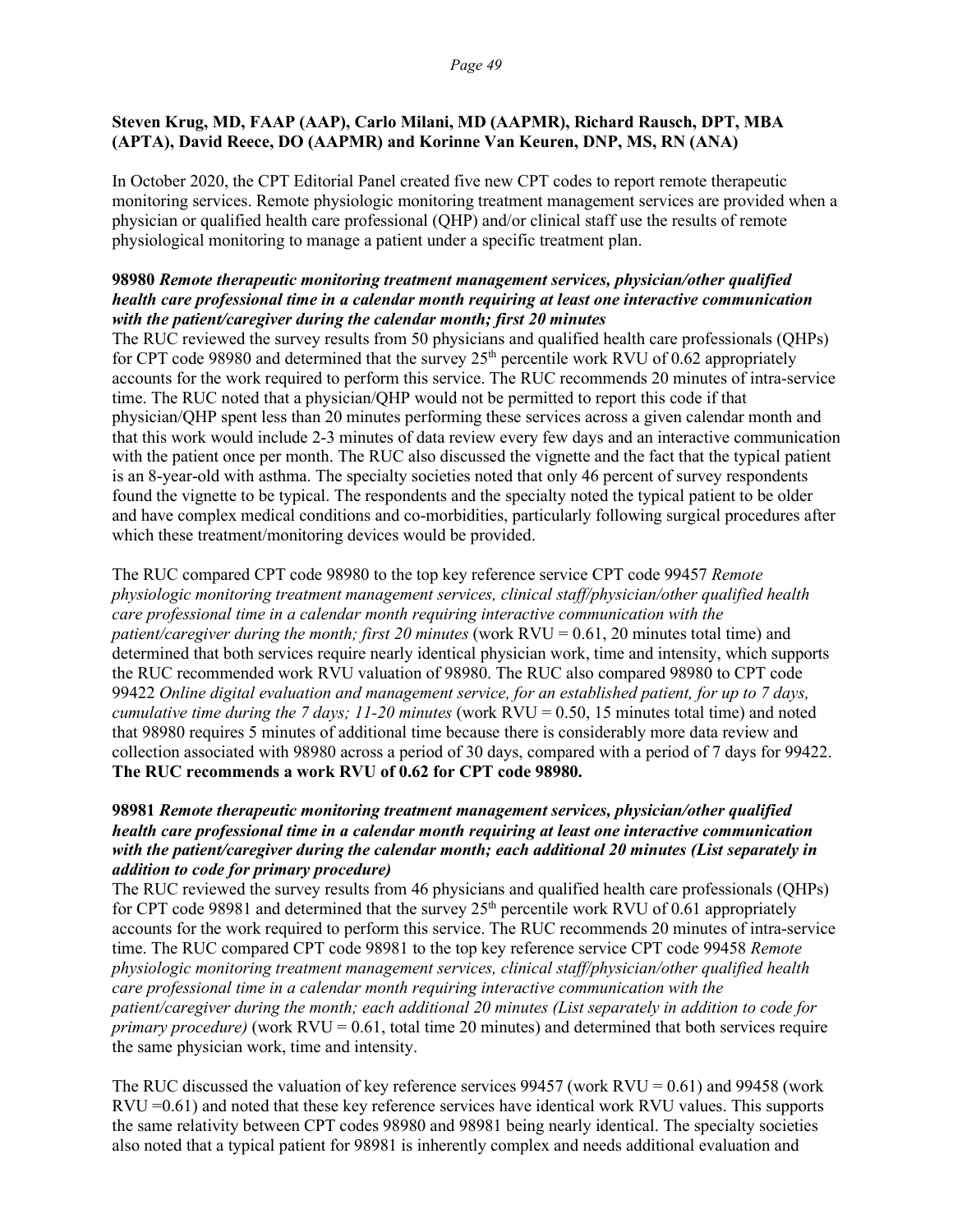information gathering and that the work associated with this would essentially be identical to that of the base code. **The RUC recommends a work RVU of 0.61 for CPT code 98981.**

#### **New Technology/New Services**

CPT codes 98975, 98976, 98977, 98980 and 98981 will be placed on the New Technology list and be rereviewed by the RUC in three years to ensure correct valuation and utilization assumptions.

#### **Practice Expense**

The Practice Expense Subcommittee adjusted the CA021 clinical staff time to reflect the typical musculoskeletal patient for CPT code 98975; discussed the leasing/rental fee for the new supply item associated with CPT code 98976; and noted the need for the specialty societies to obtain a paid invoice for the new equipment item for CPT code 98977. **The RUC recommends the direct practice expense inputs as modified** by the Practice Expense Subcommittee. The RUC notes that the specialty societies were unable to obtain a paid invoice for the new equipment item by the date of submission and **recommends that CMS work directly with the specialty societies and others to determine the acquisition costs for the new equipment item** *Remote musculoskeletal therapy system.* CMS has experience with a similar situation where the Agency worked directly with a cardiac device manufacturer to attain the manufacturing costs and other proprietary information for a separate cardiac device.

#### **Principal Care Management and Chronic Care Management - Tab 25**

**Megan Adamson, MD (AAFP), Audrey Chun, MD (AGS), Charles Crecelius, MD, PhD (AMDA), Tanvir Hussain, MD, MBA (ACP), Steven Krug, MD (AAP), Joshua Liao, MD, MSc (ACP), Phillip Rodgers, MD (AAHPM), Joseph Schlecht, DO (AOA), Fredrica Smith, MD (ACRh), Marianna Spanaki, MD, PhD (AAN) and Korrine Van Keuren, DNP, MS, RN (ANA)**

In September 2019, the CPT Editorial Panel created add-on code 99439 and in January 2020, the RUC made an interim recommendation. At that time, the RUC noted that the specialty societies were developing a CPT coding change application (CCA) to establish principal care management codes and CPT codes 99490, 99439, 99491, 99487 and 99489 would be resurveyed as part of this family of services. Additionally, in October 2020, the RUC flagged CPT codes 99487-99490 via the New Technology/New Services screen. The Relativity Assessment Workgroup reviewed the most recent years of available Medicare claims data (2017, 2018 and preliminary 2019 data) and the RUC recommended these services be surveyed for January 2021, along with the principal care management codes considered at the October 2020 CPT meeting. In October 2020, the CPT Editorial Panel created a new subsection within the Evaluation and Management (E/M) section to identify Principal Care Management (PCM) and to describe principal care management services for management of a single high-risk disease.

# **CHRONIC CARE MANAGEMENT (CCM)**

#### *Compelling Evidence*

Chronic care management (CCM) has significantly increased in complexity because complex medical conditions can now more often be managed while the patient is at home instead of during face-to-face services. For example, services to patients with heart failure, diabetes, and autoimmune disorders can be provided by, or under the supervision of, a physician or other qualified health care professional (QHP) while the patient is at home to decrease emergency department visits, hospitalizations, and placement in nursing homes and to improve quality of life. This shift occurred before the COVID-19 public health emergency (PHE), was accelerated by the COVID-19 PHE, and will continue after the COVID-19 PHE.

The rapid evolution of sophisticated tools such as remote monitoring apps, patient portals, selfmanagement apps and the ability for patients to transmit complex data (e.g., high resolution photographs) in real time has increased the ability to provide CCM to patients, since it is primarily a non-face-to-face service. Development of robust remote monitoring technologies (e.g., measurement of pulmonary artery pressures via permanently implanted sensors, continuous monitoring of vital signs by sensors that can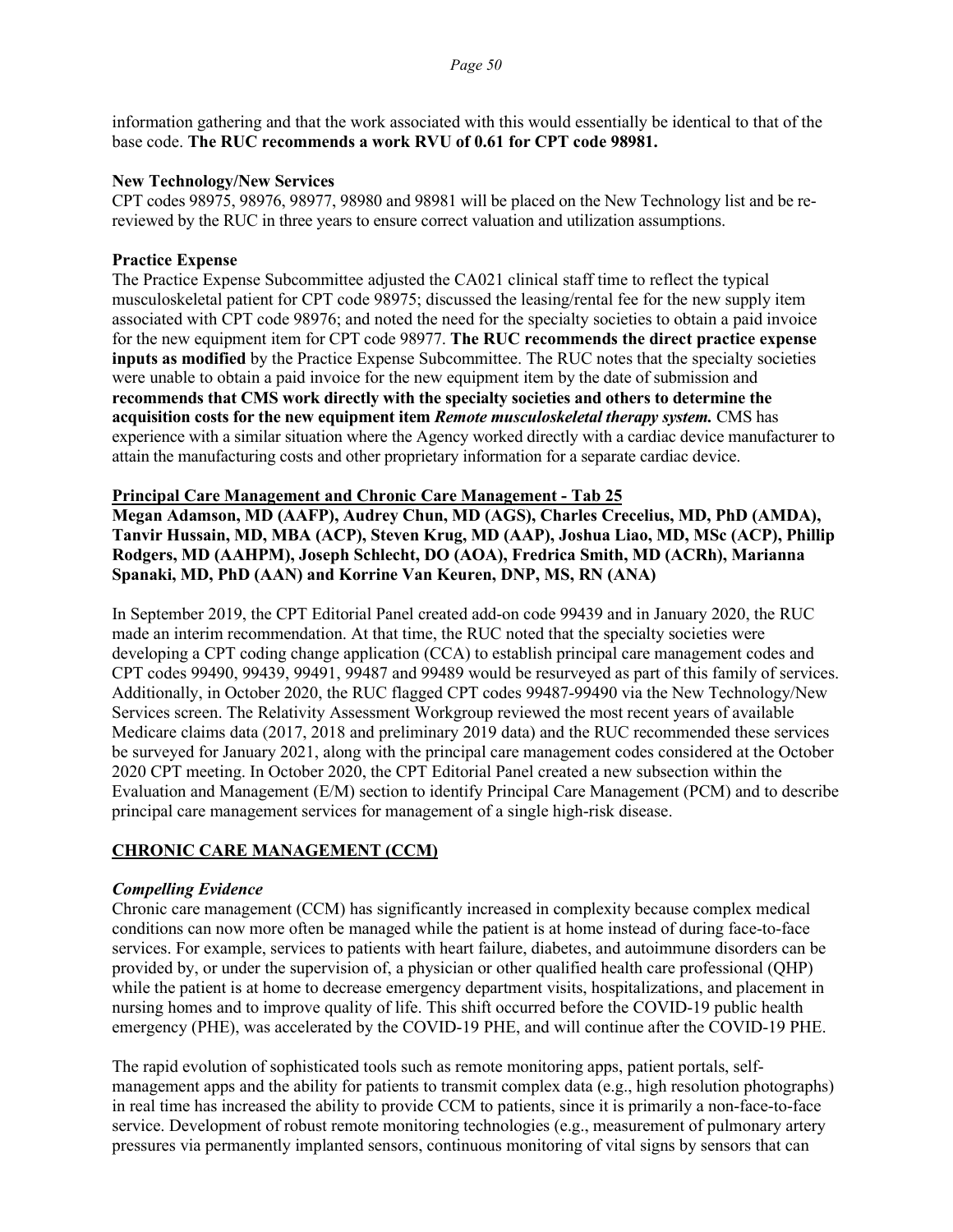transmit data over the internet in real-time) also enables clinicians to make diagnoses and alter treatment regimens without needing to see a patient face-to-face.

Clinicians can now often stratify patients according to risk using CCM so they have time to properly care for those patients who require office visits. This can mean some patients are now contacted daily instead of weekly. The need to recognize and treat mental health issues has also increased as growing evidence demonstrates that psychosocial issues play a major role in the treatment of chronic disease and contact with family members and caregivers is essential to help keep these patients functional and able to live at home.

Regarding patient communication, data from the Washington University School of Medicine in St. Louis tracking portal over the last four years indicates the numbers of users and logins annually has increased significantly. In 2017, they reported just over 403,000 logins with over 44,000 users. Only two years later in 2019, the logins had increased by 17-fold from 403,000 logins to 6.8 million. Likewise, individual users increased more than six times to over 297,000. Additionally, not only did the number of users increase, but the average login per user more than doubled from nine to 22 during that same time. This translates to a significant increase in data entry and information to review for each patient and this is consistent with practices around the country.

Examples of information shared via patient portals and other methods of electronic communication include messages from case managers, family members, caregivers, and patients who submit information with questions about financial barriers to care, need for durable medical equipment, medication confusion, forms and letter requests. In addition, there is more data to review through this technology. Interoperability of medical records, while undoubtedly facilitating the exchange of information, also increases the amount of data to review in a way that simply did not exist in the past.

In summary, the complexity of CCM has significantly increased since the codes were established and last reviewed by the RUC. The RUC agreed there is compelling evidence that there has been a change in knowledge/technology and patient population for CCM and CCCM services.

#### *CCM Services*

These services are reported per calendar month with codes differentiated based on the amount of time spent by either the physician personal or by the clinical staff under physician supervision, whichever is greater. The specialty societies indicated that at the beginning of the month, it is not known whether the physician/QHP or the clinical staff will be dedicating greater time to the individual patient management activities. Therefore, the cumulative time and who is performing each of those activities, whether it is clinical staff or whether it is the QHP personally, must be tracked. Regardless of whether the QHP codes or the clinical staff codes are used, there is QHP work taking place. For example, the codes with greater clinical staff time require QHP supervision of the clinical staff. When the QHP personal code is used, there are clinical staff specific activities.

For example, some practices utilize their electronic medical record (EMR) for CCM documentation, which includes a time calculator. The physician submits the management time and indicates whether they as the provider are directly providing that care management with the patient or if the clinical staff is providing this under his/her supervision. It is always assumed clinical staff time is supervised by the QHP. For many patients, the QHP and clinical staff may not meet the calendar month time threshold to report these services, so they do not report them. Therefore, it is only a subset of the patients for whom the threshold is met and the codes reported. At the end of the month a report is generated that indicates which patients have met a certain time threshold, divided out by clinical staff and QHP. Additionally, all the exclusion time will be examined. For instance, time for E/M services on the same date as management services are excluded. There are a series of exclusions to make sure time is not double counted and that time is included on the monthly report. Only after review of the time collated by the report does the QHP determine those which patients might be potentially eligible to report these services, determine and verify that they consented to the services and have a care plan. Only then can the QHP report these services.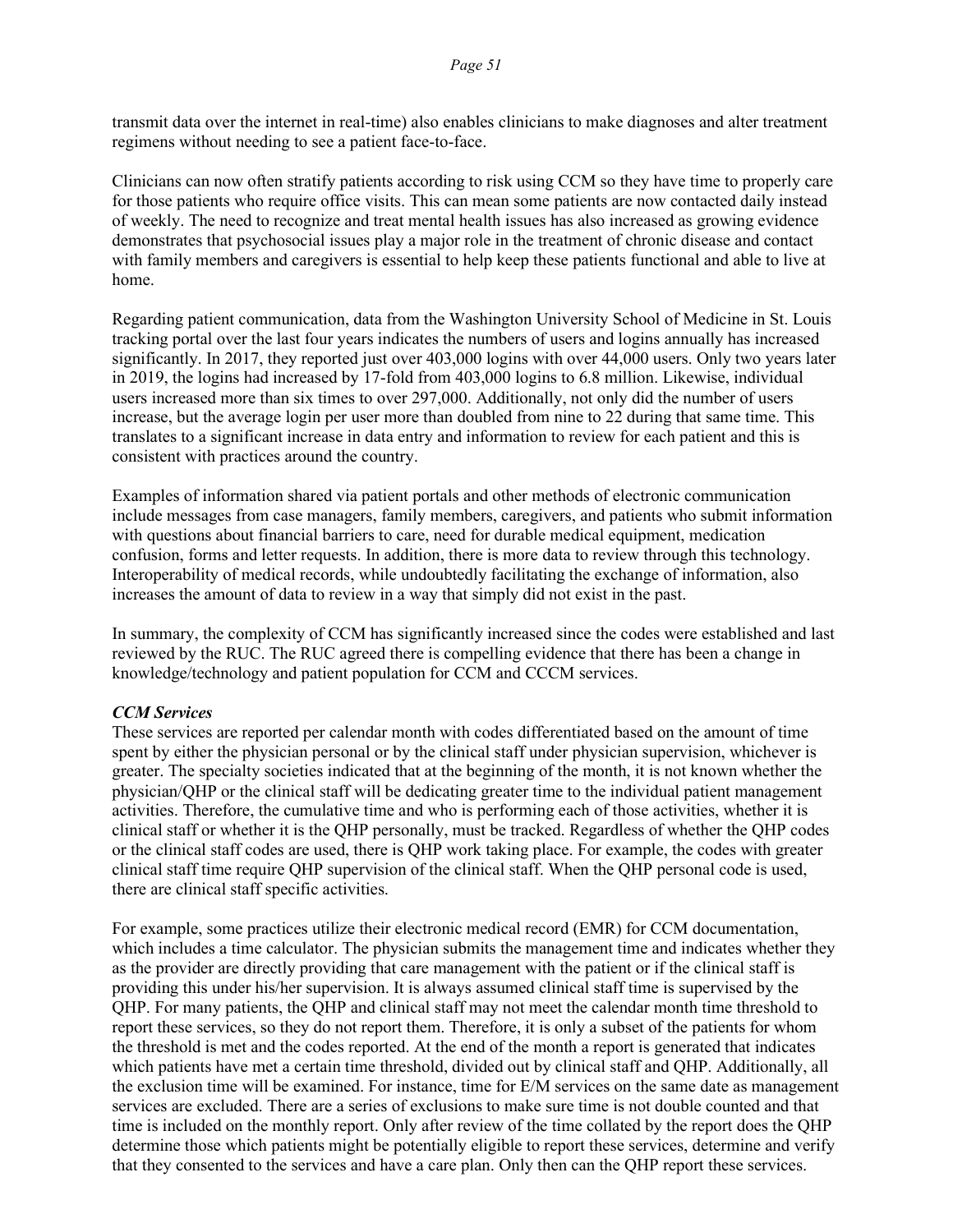Smaller practices might count their time on a spreadsheet, whereas others have more sophisticated time counters that are embedded within their EMR.

#### *CCM Clinical Staff Services*

#### **99490** *Chronic care management services … first 20 minutes of clinical staff time directed by a physician or other qualified health care professional, per calendar month.*

The RUC reviewed the survey responses from 84 physicians and other QHPs and determined the survey  $25<sup>th</sup>$  percentile work RVU of 1.00 appropriately accounts for the work required to perform this service. The RUC recommends 25 minutes intra-service time. The RUC noted the physician time for this service has increased, thus validating the increase in physician work.

The RUC compared the surveyed code to the second top reference code 99497 *Advance care planning including the explanation and discussion of advance directives such as standard forms (with completion of such forms, when performed), by the physician or other qualified health care professional; first 30 minutes, face-to-face with the patient, family member(s), and/or surrogate* (work  $RVU = 1.50$ , 30 minutes intra-service time and 45 minutes total time), noting that the surveyed code requires less physician time and work to perform.

For additional support, the RUC referenced codes 99486 *Supervision by a control physician of interfacility transport care of the critically ill or critically injured pediatric patient, 24 months of age or younger, includes two-way communication with transport team before transport, at the referring facility and during the transport, including data interpretation and report; each additional 30 minutes (List separately in addition to code for primary procedure)* (work RVU = 1.30 and 25 minutes total time) as this ZZZ service requires the same physician time and similar physician work. **The RUC recommends a work RVU of 1.00 for CPT code 99490.**

#### **99439** *Chronic care management services … each additional 20 minutes of clinical staff time directed by a physician or other qualified health care professional, per calendar month. (List separately in addition to code for primary procedure).*

The RUC reviewed the survey responses from 75 physicians and other QHPs and determined the survey  $25<sup>th</sup>$  percentile work RVU of 0.70 appropriately accounts for the work required to perform this service. The RUC recommends 20 minutes intra-service time. The RUC noted the physician time for this service has increased, thus validating the increase in physician work. The RUC agreed that code 99439 was in the proper rank order with base code 99490.

The RUC compared the surveyed code to the top two reference codes 99231 *Subsequent hospital care, per day, for the evaluation and management of a patient…*(work RVU = 0.76, 10 minutes intra-service time and 20 minutes total time) and 99457 *Remote physiologic monitoring treatment management services, clinical staff/physician/other qualified health care professional time in a calendar month requiring interactive communication with the patient/caregiver during the month; first 20 minutes (work*  $RVU = 0.61$  and 20 minutes total time), which requires identical time and similar physician work. CPT code 99439 is slightly more intense than 99457, due to the sicker patient population receiving CCM services, having two or more chronic conditions and the QHP is using a care plan to manage the patient. **The RUC recommends a work RVU of 0.70 for CPT code 99439.**

# *CCM Physician/QHP Services*

### **99491** *Chronic care management services… first 30 minutes, provided personally by a physician or other qualified health care professional, per calendar month.*

The RUC reviewed the survey responses from 55 physicians and other QHPs and determined the survey 25th percentile work RVU of 1.50 appropriately accounts for the work required to perform this service. The RUC recommends 33 minutes intra-service time. The RUC noted the physician time for this service has increased, thus validating the increase in physician work.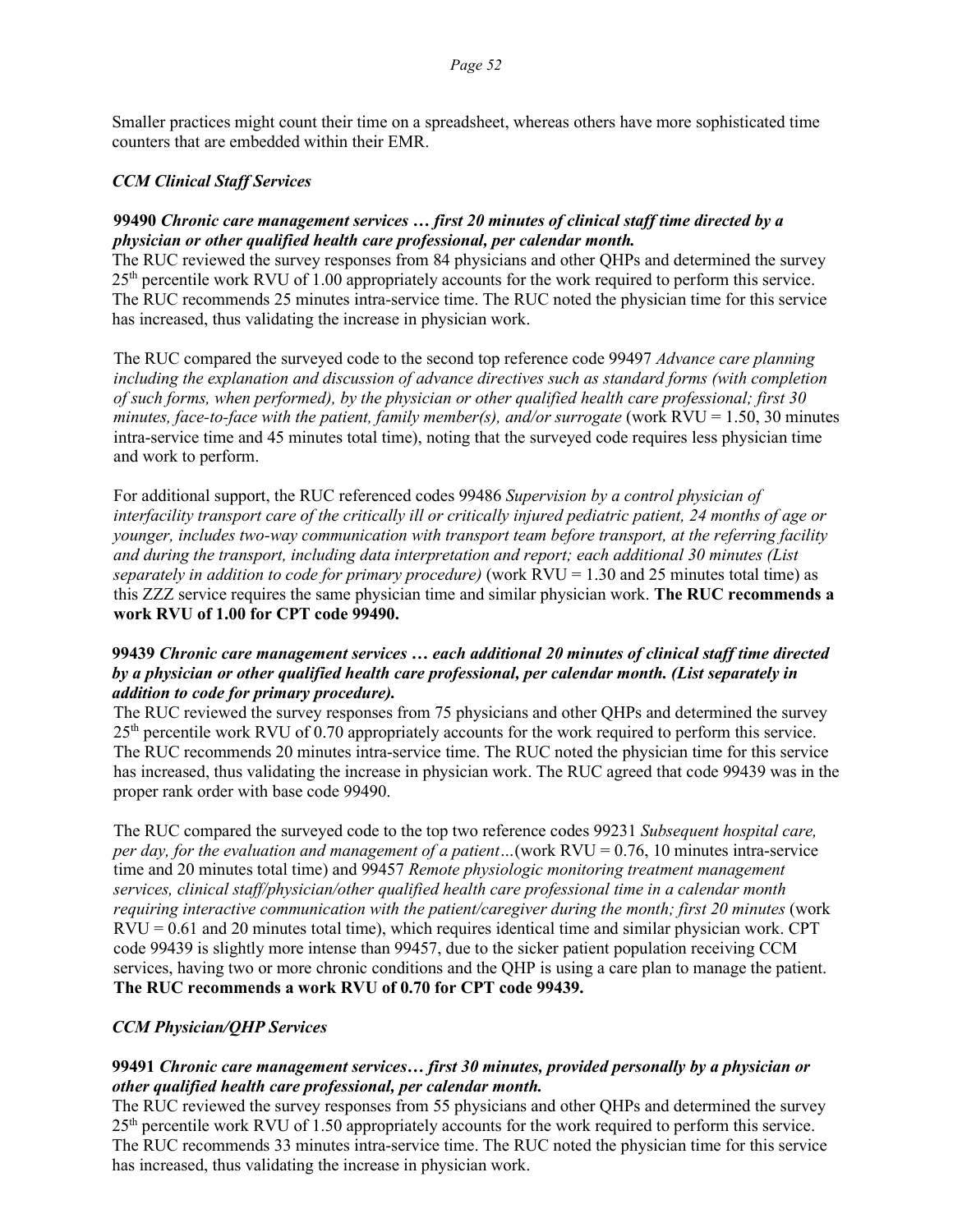The RUC compared the surveyed code to the second top key reference code 99239 *Hospital discharge*  day management; more than 30 minutes (work RVU = 1.90, 30 minutes intra-service time and 55 minutes total time), noting CPT code 99491 requires less physician work and time than 99239, thus is in the proper rank order.

For additional support, the RUC referenced MPC code 99309 *Subsequent nursing facility care, per day, for the evaluation and management of a patient...* (work RVU = 1.55 and 45 minutes total time), code 99493 *Subsequent psychiatric collaborative care management, first 60 minutes in a subsequent month of behavioral health care manager activities, in consultation with a psychiatric consultant, and directed by the treating physician or other qualified health care professional,…* (work RVU = 2.05 and 36 minutes total time), and code 99498 *Advance care planning including the explanation and discussion of advance directives such as standard forms (with completion of such forms, when performed), by the physician or other qualified health care professional; each additional 30 minutes (List separately in addition to code for primary procedure*) (work RVU = 1.40 and 30 minutes total time). **The RUC recommends a work RVU of 1.50 for CPT code 99491.**

### **99437** *Chronic care management services… each additional 30 minutes by a physician or other qualified health care professional, per calendar month (List separately in addition to code for primary procedure)*

The RUC reviewed the survey responses from 48 physicians and other QHPs and determined the survey 25th percentile work RVU of 1.00 appropriately accounts for the work required to perform this service. The RUC recommends 30 minutes intra-service time.

The RUC compared the surveyed code to the second top key reference service 99498 *Advance care planning including the explanation and discussion of advance directives such as standard forms (with completion of such forms, when performed), by the physician or other qualified health care professional; each additional 30 minutes (List separately in addition to code for primary procedure)* (work RVU = 1.40 and 30 minutes total time), which requires the same physician time but more physician work than 99437. The RUC agreed that is appropriate considering that 99498 is a care planning service that is reported when there are family disagreements and multiple family members with whom discussion is needed.

For additional support, the RUC referenced MPC code 99308 *Subsequent nursing facility care, per day, for the evaluation and management of a patient...* (work RVU = 1.16 and 31 minutes total time). **The RUC recommends a work RVU of 1.00 for CPT code 99437.**

# **COMPLEX CHRONIC CARE MANAGEMENT (CCCM)**

# **99487** *Complex chronic care management services… first 60 minutes of clinical staff time directed by a physician or other qualified health care professional, per calendar month.*

The RUC reviewed the survey responses from 51 physicians and other QHPs and determined the survey 25<sup>th</sup> percentile work RVU of 1.81 appropriately accounts for the work required to perform this service. The RUC recommends 45 minutes intra-service time. The RUC noted the physician time for this service has increased, thus validating the increase in physician work.

The RUC compared the surveyed code to the second top key reference service 99226 *Subsequent observation care, per day, for the evaluation and management of a patient (work RVU = 2.00, 30)* minutes intra-service time and 55 minutes total time), which requires more total physician time and work than 99487, thus is valued appropriately.

For additional support, the RUC referenced MPC code 99235 *Domiciliary or rest home visit for the evaluation and management of an established patient* (work RVU = 1.72 and 44 minutes total time) and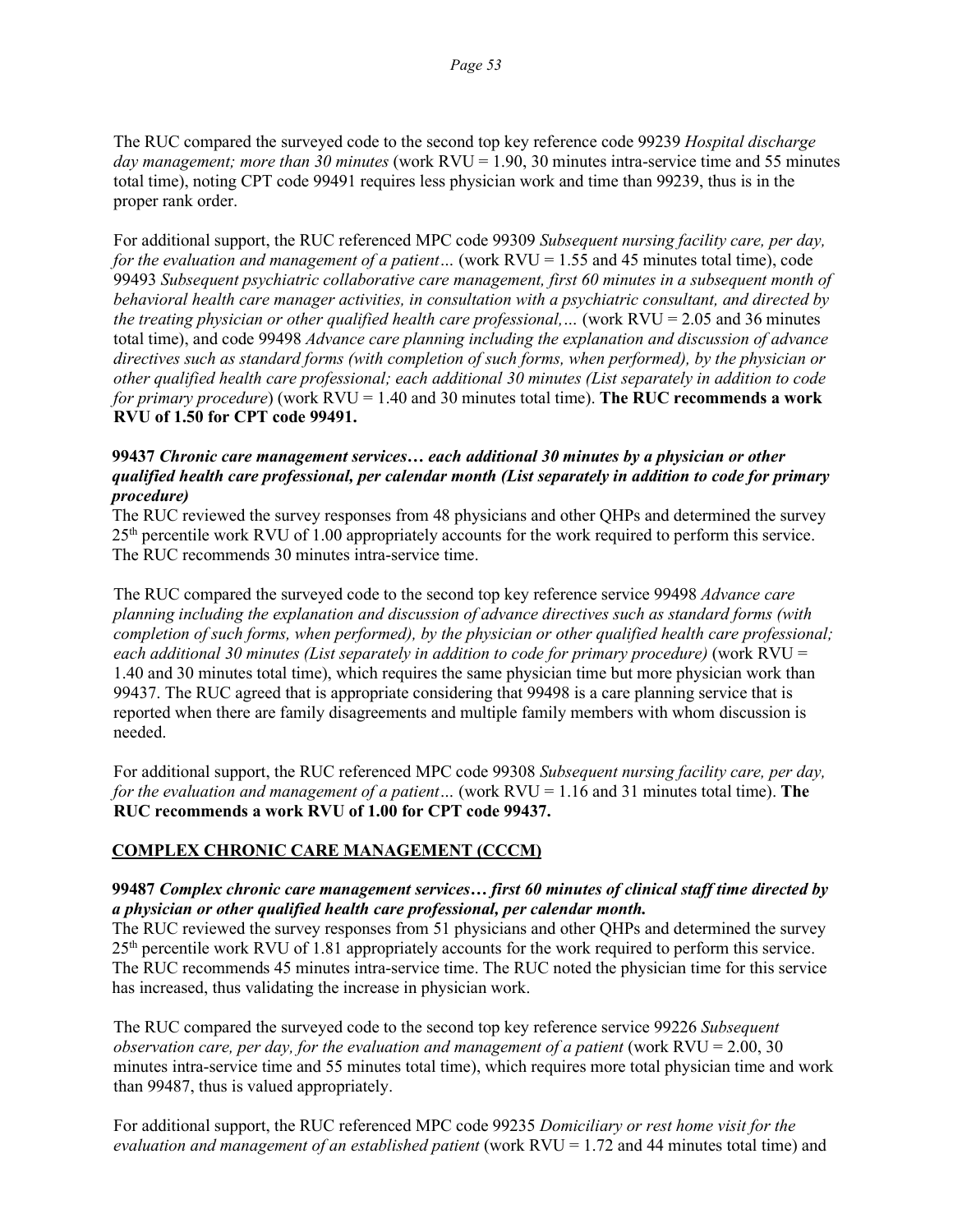99239 *Hospital discharge day management; more than 30 minutes* (work RVU = 1.90 and 55 minutes total time). **The RUC recommends a work RVU of 1.81 for CPT code 99487.**

#### **99489** *Complex chronic care management services… each additional 30 minutes of clinical staff time directed by a physician or other qualified health care professional, per calendar month (List separately in addition to code for primary procedure)*

The RUC reviewed the survey responses from 51 physicians and other QHPs and determined the survey 25th percentile work RVU of 1.00 appropriately accounts for the work required to perform this service. The RUC recommends 30 minutes intra-service time. The RUC noted the physician time for this service has increased, thus validating the increase in physician work.

The RUC compared the surveyed code to the second top key reference service 99457 *Remote physiologic monitoring treatment management services, clinical staff/physician/other qualified health care professional time in a calendar month requiring interactive communication with the patient/caregiver during the month; first 20 minutes* (work RVU = 0.61 and 20 minutes total time). The RUC determined that 99489 was in the appropriate rank order based on the intensity, physician work and physician time compared to these services.

For additional support, the RUC referenced MPC code 99308 *Subsequent nursing facility care, per day, for the evaluation and management of a patient...* (work RVU = 1.16 and 31 minutes total time). The **RUC recommends a work RVU of 1.00 for CPT code 99489.**

#### **PRINICPAL CARE MANAGEMENT (PCM)**

#### *Compelling Evidence*

For 2020, CMS created two G codes for principal care management G2064 *Comprehensive care management services for a single high-risk disease, e.g., principal care management, at least 30 minutes of physician or other qualified health care professional time per calendar month with the following elements: one complex chronic condition lasting at least 3 months, which is the focus of the care plan, the condition is of sufficient severity to place patient at risk of hospitalization or have been the cause of a recent hospitalization, the condition requires development or revision of disease-specific care plan, the condition requires frequent adjustments in the medication regimen, and/or the management of the condition is unusually complex due to comorbidities* (work RVU = 1.45) and G2065 *Comprehensive care management for a single high-risk disease services, e.g. principal care management, at least 30 minutes of clinical staff time directed by a physician or other qualified health care professional, per calendar month with the following elements: one complex chronic condition lasting at least 3 months, which is the focus of the care plan, the condition is of sufficient severity to place patient at risk of hospitalization or have been cause of a recent hospitalization, the condition requires development or revision of diseasespecific care plan, the condition requires frequent adjustments in the medication regimen, and/or the management of the condition is unusually complex due to comorbidities* (work RVU = 0.61), both of which were crosswalked to existing CCM codes 99491 and 99490, respectively. There was no survey conducted and no review by the RUC for these services. The RUC agreed that there is compelling evidence that a flawed mechanism or methodology was used in the previous valuation of the G codes.

In October 2020, the CPT Editorial Panel created four new codes for principal care management (PCM). Two of the codes describe principal care management performed by clinical staff under the supervision of a qualified health professional (QHP) and the other two describe principal care management performed by the QHP. The PCM codes differ from the CCM codes in that they are to be reported by physicians or other QHPs when that professional is responsible for managing a patient's single chronic illness as opposed to being responsible for managing the entire care of a patient with two or more chronic illnesses.

#### *Physician/QHP PCM*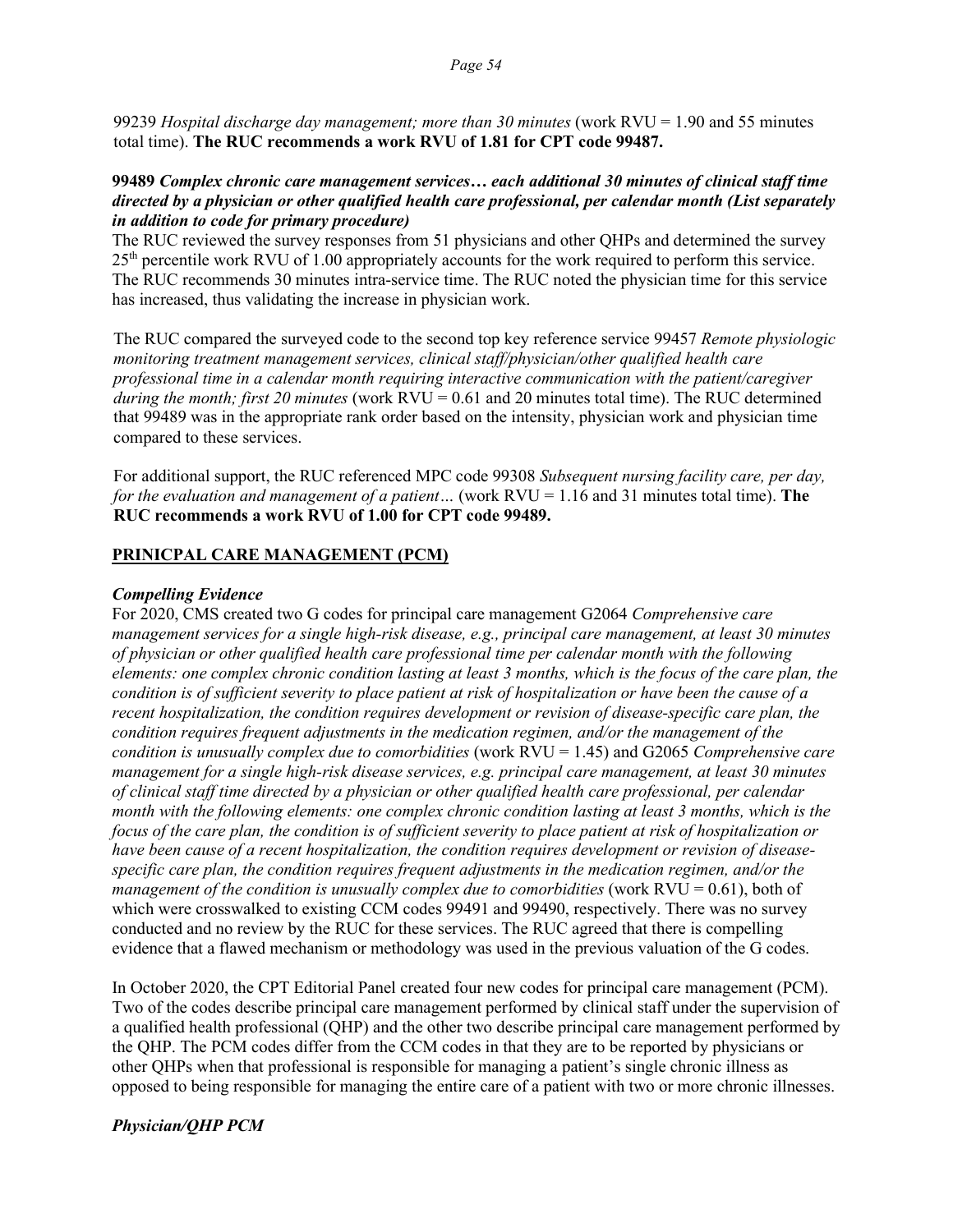**99424** *Principal care management services, for a single high-risk disease… first 30 minutes provided personally by a physician or other qualified health care professional, per calendar month.* The RUC reviewed the survey responses from 53 physicians and determined the survey  $25<sup>th</sup>$  percentile work RVU of 1.45 appropriately accounts for the work required to perform this service. The RUC recommends 32 minutes intra-service time. The RUC noted this is in the proper rank order with the recommended work RVU of 1.50 for CPT code 99491 *CCM services by the physician/QHP, first 30 minutes per calendar month*. The principal care management codes are for one single-high risk condition. However, the intensity of managing that high-risk condition is comparable and perhaps higher than managing multiple less urgent, less high-risk chronic conditions.

The RUC compared the surveyed code to the top key reference service 99226 *Subsequent observation care, per day, for the evaluation and management of a patient* (work RVU = 2.00, 30 minutes intraservice time and 55 minutes total time). The RUC agreed that 99424 is valued appropriately compared to this key reference service as 99226 requires almost the same intra-service time but more total time and overall physician work to perform.

For additional support, the RUC referenced MPC codes 99232 *Subsequent hospital care, per day, for the evaluation and management of a patient…* (work RVU = 1.39 and 40 minutes total time) and 99309 *Subsequent nursing facility care, per day, for the evaluation and management of a patient…* (work RVU = 1.55 and 45 minutes total time). **The RUC recommends a work RVU of 1.45 for CPT code 99424.**

#### **99425** *Principal care management services, for a single high-risk disease… additional 30 minutes provided personally by a physician or other qualified health care professional, per calendar month (List separately in addition to code for primary procedure)*

The RUC reviewed the survey responses from 47 physicians and determined the survey  $25<sup>th</sup>$  percentile work RVU of 1.00 appropriately accounts for the work required to perform this service. The RUC recommends 30 minutes intra-service time. The RUC agreed that 99425 is a less intense service than base code 99424. The RUC also agreed that the physician work, time and intensity of CPT code 99425 is the same as CPT code 99437 the add-on code for QHP CCM.

The RUC compared the surveyed code to the second key reference code 99498 *Advance care planning including the explanation and discussion of advance directives such as standard forms (with completion of such forms, when performed), by the physician or other qualified health care professional; each additional 30 minutes (List separately in addition to code for primary procedure)* (work RVU = 1.40 and 30 minutes total time). The RUC agreed that 99498 requires the same physician time but more physician work and intensity than 99425, which is appropriate considering that 99498 is a care planning service that is reported when there are family disagreements and multiple family members with whom discussion is needed.

For additional support, the RUC referenced MPC code 99308 *Subsequent nursing facility care, per day, for the evaluation and management of a patient...* (work RVU = 1.16 and 31 minutes total time). **The RUC recommends a work RVU of 1.00 for CPT code 99425.**

# *Clinical Staff PCM*

**99426** *Principal care management services, for a single high-risk disease… first 30 minutes of clinical staff time directed by physician or other qualified health care professional, per calendar month.* The RUC reviewed the survey responses from 53 physicians and determined the survey  $25<sup>th</sup>$  percentile work RVU of 1.10 was too high and would place it out of rank order with physician work and time required for CPT code 99490 *Chronic care management services… first 20 minutes of clinical staff time directed by a physician or other qualified health care professional, per calendar month.* Therefore, the RUC recommends a work RVU of 1.00 for CPT code 99426, a crosswalk to CPT 88121 *Cytopathology, in situ hybridization (eg, FISH), urinary tract specimen with morphometric analysis, 3-5 molecular*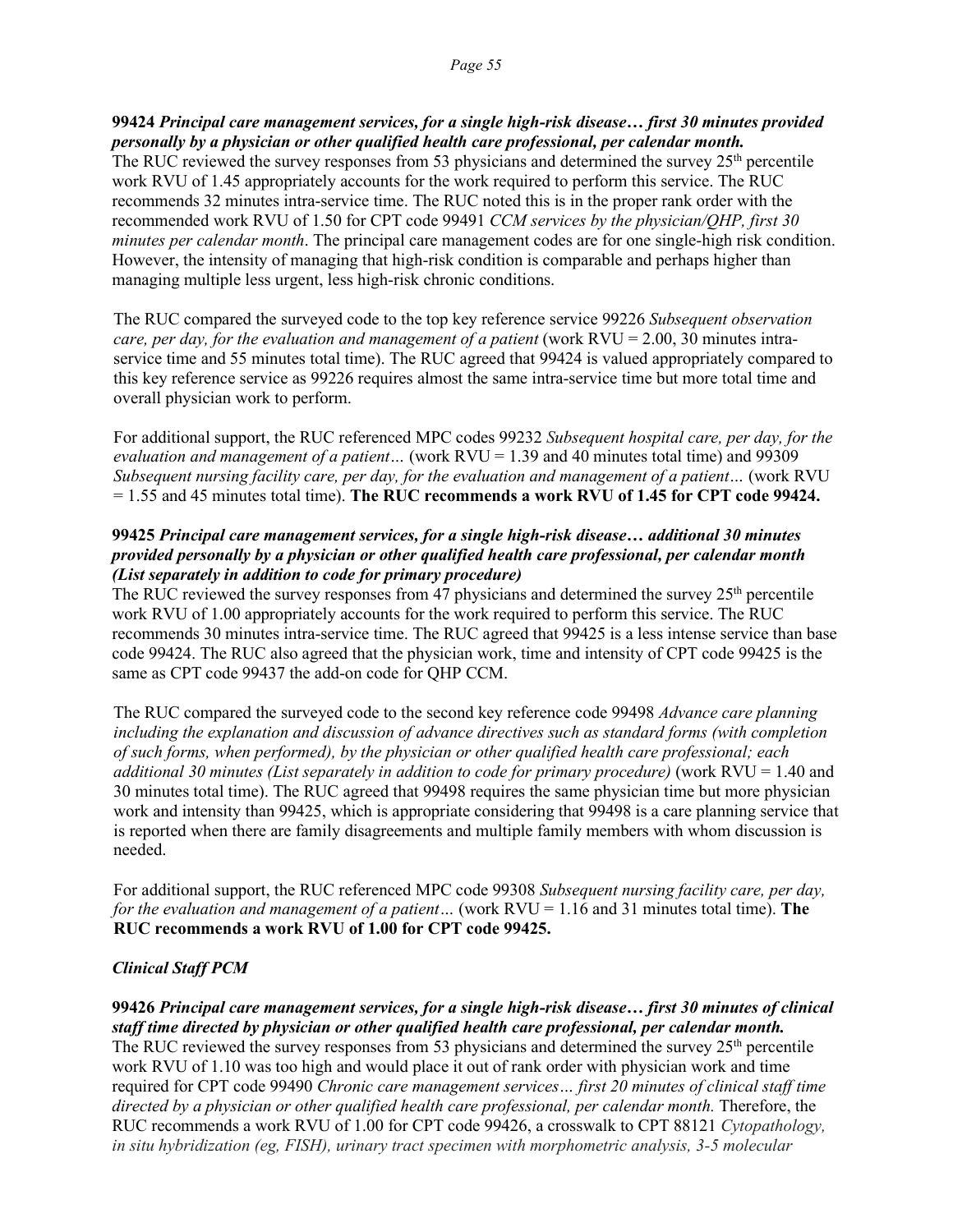*probes, each specimen; using computer-assisted technology* (work RVU = 1.00 and 25 minutes total time). The RUC recommends 25 minutes intra-service time for CPT code 99426.

The RUC compared the surveyed code to the second top key reference service 99091 *Collection and interpretation of physiologic data (eg, ECG, blood pressure, glucose monitoring) digitally stored and/or transmitted by the patient and/or caregiver to the physician or other qualified health care professional, qualified by education, training, licensure/regulation (when applicable) requiring a minimum of 30 minutes of time, each 30 days* (work RVU = 1.10, 30 minutes intra-service time and 40 minutes total time), noting that the reference code requires more physician time and is less intense than 99426, which involves direct patient care for patients with a deteriorating medical condition over a period of one month.

For additional support, the RUC referenced MPC codes 99308 *Subsequent nursing facility care, per day, for the evaluation and management of a patient...* (work RVU = 1.16 and 31 minutes total time) and 99282 *Emergency department visit for the evaluation and management of a patient…* (work RVU = 0.93 and 19 minutes total time). **The RUC recommends a work RVU of 1.00 for CPT code 99426.** 

#### **99427** *Principal care management services, for a single high-risk disease… each additional 30 minutes of clinical staff time directed by a physician or other qualified health care professional, per calendar month (List separately in addition to code for primary procedure)*

The RUC reviewed the survey responses from 51 physicians and determined the survey  $25<sup>th</sup>$  percentile work RVU of 0.91 was too high and would place it out of rank order with the physician time and work required to perform CPT code 99439 *Chronic care management services … each additional 20 minutes of clinical staff time directed by a physician or other qualified health care professional, per calendar month. (List separately in addition to code for primary procedure.* Therefore, the RUC recommends a work RVU of 0.71 for CPT code 99427, a crosswalk to CPT 95887 *Needle electromyography, nonextremity (cranial nerve supplied or axial) muscle(s) done with nerve conduction, amplitude and latency/velocity study (List separately in addition to code for primary procedure)* (work RVU = 0.71 and 20 minutes total time). The RUC recommends 20 minutes intra-service time.

The RUC compared the surveyed code to the second top key reference service 99091 *Collection and interpretation of physiologic data (eg, ECG, blood pressure, glucose monitoring) digitally stored and/or transmitted by the patient and/or caregiver to the physician or other qualified health care professional, qualified by education, training, licensure/regulation (when applicable) requiring a minimum of 30 minutes of time, each 30 days* (work RVU = 1.10, 30 minutes intra-service time and 40 minutes total time), noting 99091 requires more physician time though is less intense than 99427, which involves direct patient care for patients with a deteriorating medical condition over a period of one month.

For additional support, the RUC referenced MPC code 99231 *Subsequent hospital care, per day, for the evaluation and management of a patient*… (work RVU = 0.76 and 20 minutes total time). **The RUC recommends a work RVU of 0.71 for CPT code 99427.** 

#### **Practice Expense**

The Practice Expense subcommittee determined that there is compelling evidence that technology and patient/ provider knowledge has changed for the CCM services. The Practice Expense Subcommittee noted that the specialty societies were unable to obtain clinical staff time survey responses for the CCM and PCM services and therefore the recommendations were provided by the specialty societies' expert panel. The Practice Expense Subcommittee voted on a revised spreadsheet with increased minutes for CA021 *Perform procedure/service---NOT directly related to physician work time*. Modifying the CCM codes by increasing the clinical staff time by 25% and the clinical staff times for PCM services to reflect the minimum times to report each service. **The RUC recommends the direct practice expense inputs as modified by the specialty societies.** The PE Subcommittee noted that when these codes come back as part of the New Technology/New Services screen, the specialty societies should conduct a clinical staff survey.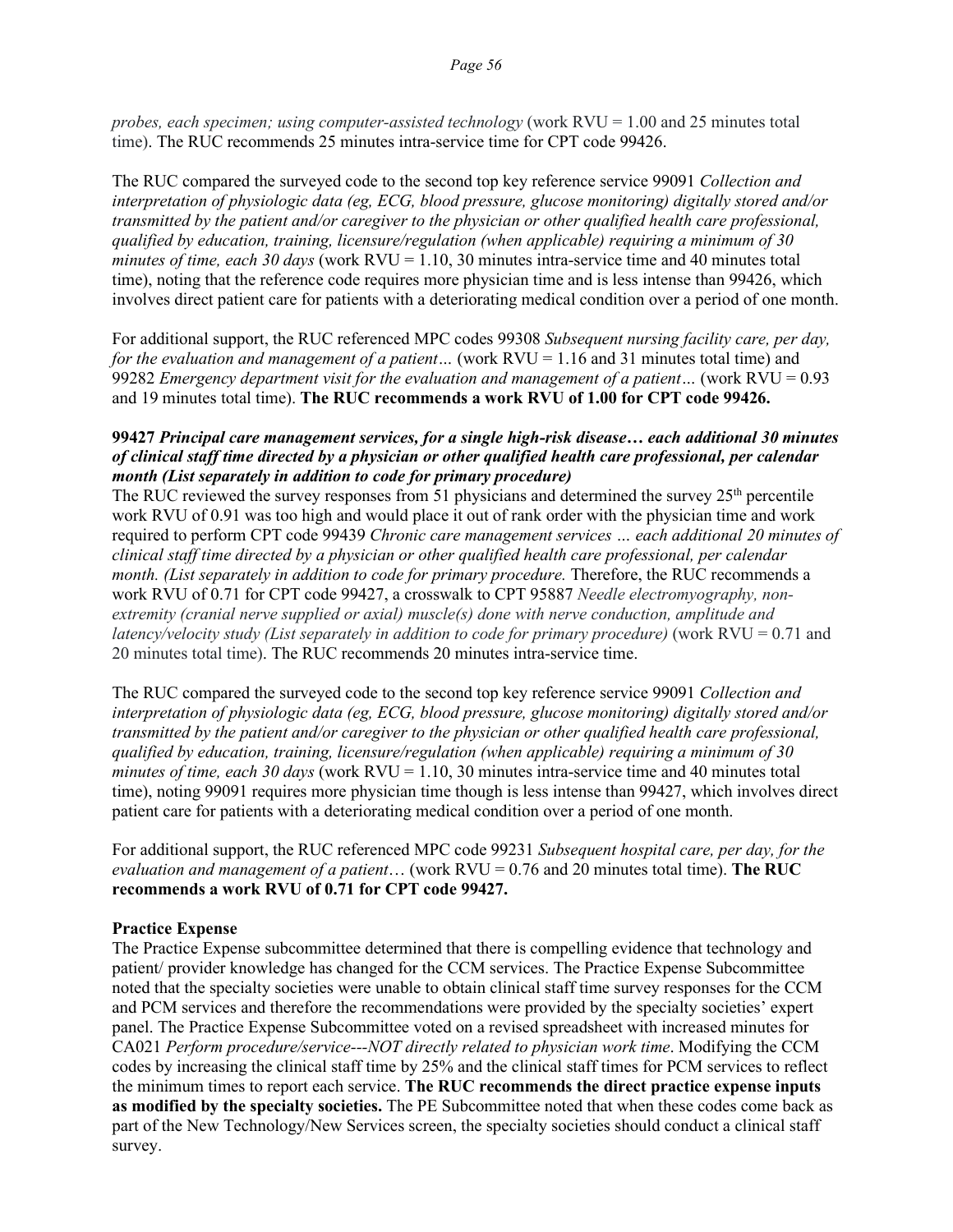#### **G Code Deletion**

The RUC recommends that CMS delete G2064 and G2065 as these services may now be reported with CPT codes 99424, 99425, 99426 and 99427.

#### **New Technology/New Services**

CPT codes 99424-99427 will be placed on the New Technology/New Services list and be re-reviewed by the RUC in three years to ensure correct valuation and utilization assumptions. The RUC noted that the CCM codes should also be re-reviewed at that time, primarily because the clinical staff time survey responses were not obtained for the 2021 review.

#### **Insertion of Interlaminar/Interspinous Device – Tab 26**

**William Creevy, MD (AAOS), Hussein Elkousy, MD (AAOS), Morgan Lorio, MD (ISASS), Kano Mayer, MD (NASS), John Ratliff, MD (AANS), Clemens Schirmer, MD (CNS), and Karin Swartz, MD (NASS)**

**22867** *Insertion of interlaminar/interspinous process stabilization/distraction device, without fusion, including image guidance when performed, with open decompression, lumbar; single level* In May 2015, the CPT Editorial Panel converted two Category III codes to Category I and added two Category III codes to describe the insertion of the interlaminar-interspinous process stability device. At the October 2015 RUC meeting, the RUC agreed that the specialty societies should present CPT codes 22840, 22867 and 22868 at the January 2016 RUC meeting concurrently with the new CPT codes for insertion of spinal stability distraction device without decompression. At the January 2016 RUC meeting, CPT codes 22867 and 22868 were reviewed concurrently with the new CPT codes for insertion of spinal stability distraction device without decompression. CMS did not accept the RUC recommendations for CPT codes 22867 and 22869 at that time. In the NPRM for 2021, CMS received public nomination that code 22867 is potentially misvalued.

In their request, the submitters suggested that the physician work assigned to CPT code 22867 significantly undervalues the procedure relative to the value of CPT code 63047 *Laminectomy, facetectomy and foraminotomy (unilateral or bilateral with decompression of spinal cord, cauda equina and/or nerve root[s], [eg, spinal or lateral recess stenosis]), single vertebral segment; lumbar* (work RVU=15.37, 90 minutes intra-service time and 362 minutes total time). The submitters stated that the work performed during the surgical steps to perform a laminectomy for both procedures is generally similar except for the additional intensity and complexity involved in code 22867 to implant the interspinous stabilization device. After considering the information provided by the submitter, which suggests that the current valuation for the service may not reflect the level of intensity inherent in furnishing the service relative to other similar services with inputs that exceed those for the nominated service, CMS proposed to nominate CPT code 22867 as potentially misvalued and welcomed public comment on this code**.** The RUC reviewed this service at the January 2021 RUC meeting and supports CMS' analysis that the code is misvalued.

In January 2016, the RUC determined an appropriate work value for code 22867 based on a direct crosswalk to CPT code 29915 *Arthroscopy, hip, surgical; with acetabuloplasty (ie, treatment of pincer lesion*) (work RVU=15.00, 90 minutes intra-service time and 270 minutes total time) and noted that both services have similar physician work, identical intra-service time and nearly identical total time. Given these similarities, the RUC recommended a work RVU of 15.00 and further justified this value by comparing 22867 to CPT code 29916 *Arthroscopy, hip, surgical; with labral repair* (work RVU=15.00, 90 minutes intra-service time and 270 minutes total time). The RUC recommended a work RVU of 15.00 for CPT code 22867. This RUC recommended value considered and accounted for the higher intraoperative intensity of 22867 when compared with similar code 63047 as noted above. However, in the Final Rule for CY 2017, CMS did not accept the RUC recommended work RVU and instead assigned a work RVU of 13.50 based on a crosswalk to CPT code 36832 *Revision, open, arteriovenous fistula; without thrombectomy, autogenous or nonautogenous dialysis graft (separate procedure)* (work RVU=13.50, 90 minutes intra-service time and 276 minutes total time).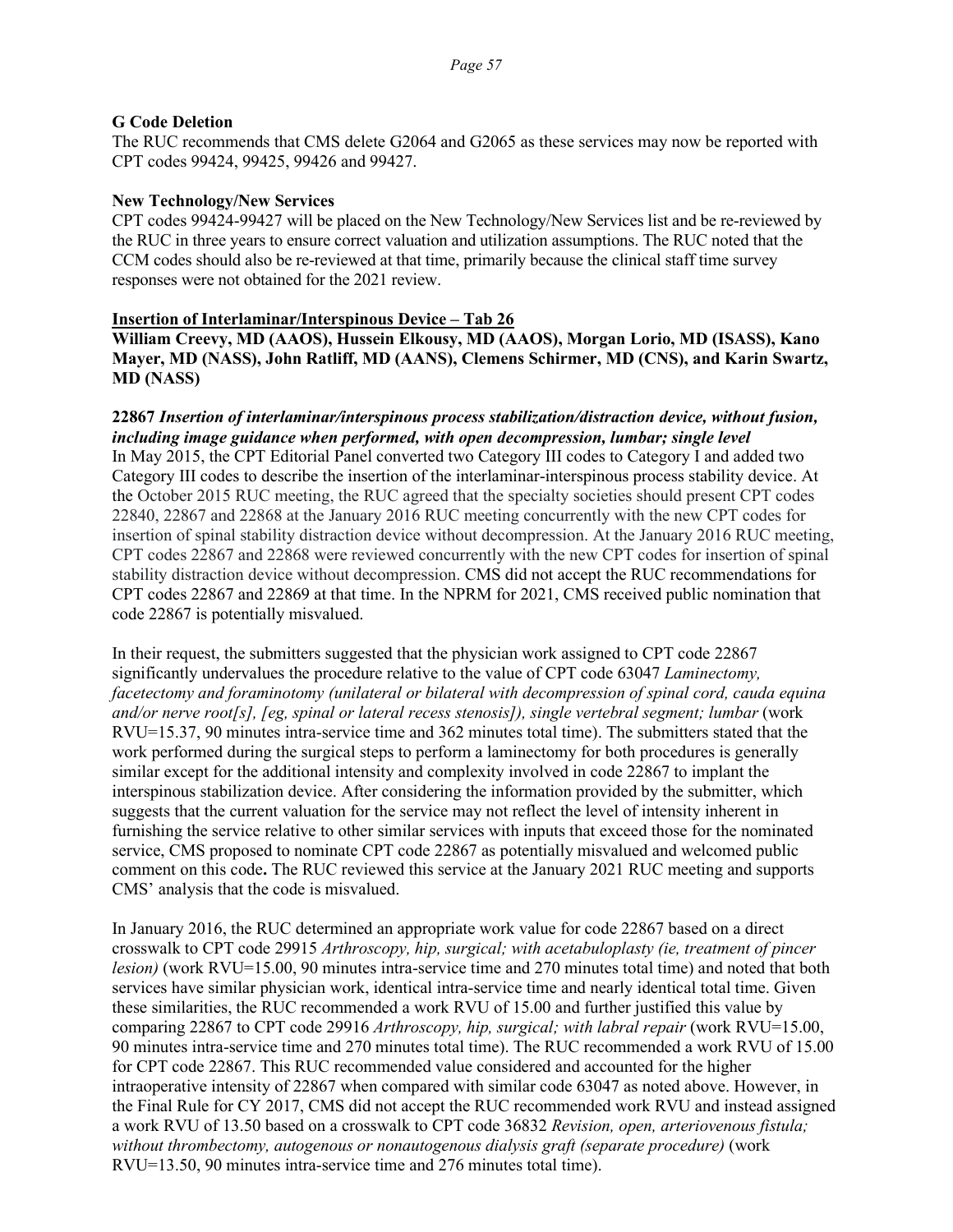The RUC restates its strong support for the initial crosswalk to CPT code 29915. It notes that utilization for code 22867 has been stable the past three years and that the procedure, patient, and technology has not changed since the 2016 valuation. **Therefore, the RUC agrees with the stakeholder societies and recommends that the work RVU recommendation of 15.00 for CPT code 22867 as presented in 2016 be affirmed.**

#### **Affirm RUC Recommendations**

**The RUC affirms its January 2016 work RVU recommendation of 15.00 for CPT code 22867.** 

#### **Practice Expense**

The Practice Expense Subcommittee reviewed and affirmed the direct practice inputs from January 2016 without modification. **The RUC recommends the direct practice expense inputs as affirmed by the Practice Expense Subcommittee.**

#### **Knee Arthroplasty – Tab 27 William Creevy, MD (AAOS), Hussein Elkousy, MD (AAOS) and Adolph J. Yates, Jr., MD (AAHKS)**

In October 2020, the Relativity Assessment Workgroup identified CPT code 27446 *Arthroplasty, knee, condyle and plateau; medial OR lateral compartment* with Medicare data from 2017-2019e that was performed less than 50% of the time in the inpatient setting yet included inpatient hospital Evaluation and Management services within the global period and 2019e Medicare utilization over 10,000. The Workgroup reviewed hospital outpatient claims data to confirm that this service is typically performed in the outpatient setting without any observation or overnight stay. Of 414 carrier line items (from the 5% physician claim files) for CPT code 27446 that were matched to a hospital outpatient claim, just 44 (11 percent) appear to have involved observation care with an overnight stay. The Workgroup noted that CPT code 27446 is a site of service anomaly and visits are currently included in this service that are not typical of what is occurring. The RUC recommended that CPT code 27446 be surveyed for January 2021 with the appropriate code family.

At the January 2021 meeting, the specialty societies submitted a request to defer survey until April 2021 due to logistical reasons including timing and a desire to be placed on the Research Subcommittee agenda "to review a proposed revised survey instrument to ask about additional pre-operative time and resources spent on pre-optimization patient work." It is the RUC's understanding that the specialty societies will survey the code family and develop recommendations for presentation at the April 2021 RUC meeting. The RUC notes that the family of services should be identified on the level of interest (LOI). **The RUC recommends that CPT code 27446 be surveyed for April 2021 with the appropriate code family.** 

#### **X. Research Subcommittee (Tab 28)**

Doctor Jim Clark, Vice Chair, provided the report of the Research Subcommittee:

### • **The Subcommittee reviewed and accepted the October 2020 Research Subcommittee reports.**

The Research Subcommittee report from the October 19th conference call and separate electronic review included in Tab 28 of the January 2021 agenda materials were approved without modification.

• **Compelling Evidence Requirements for Global Period Changes**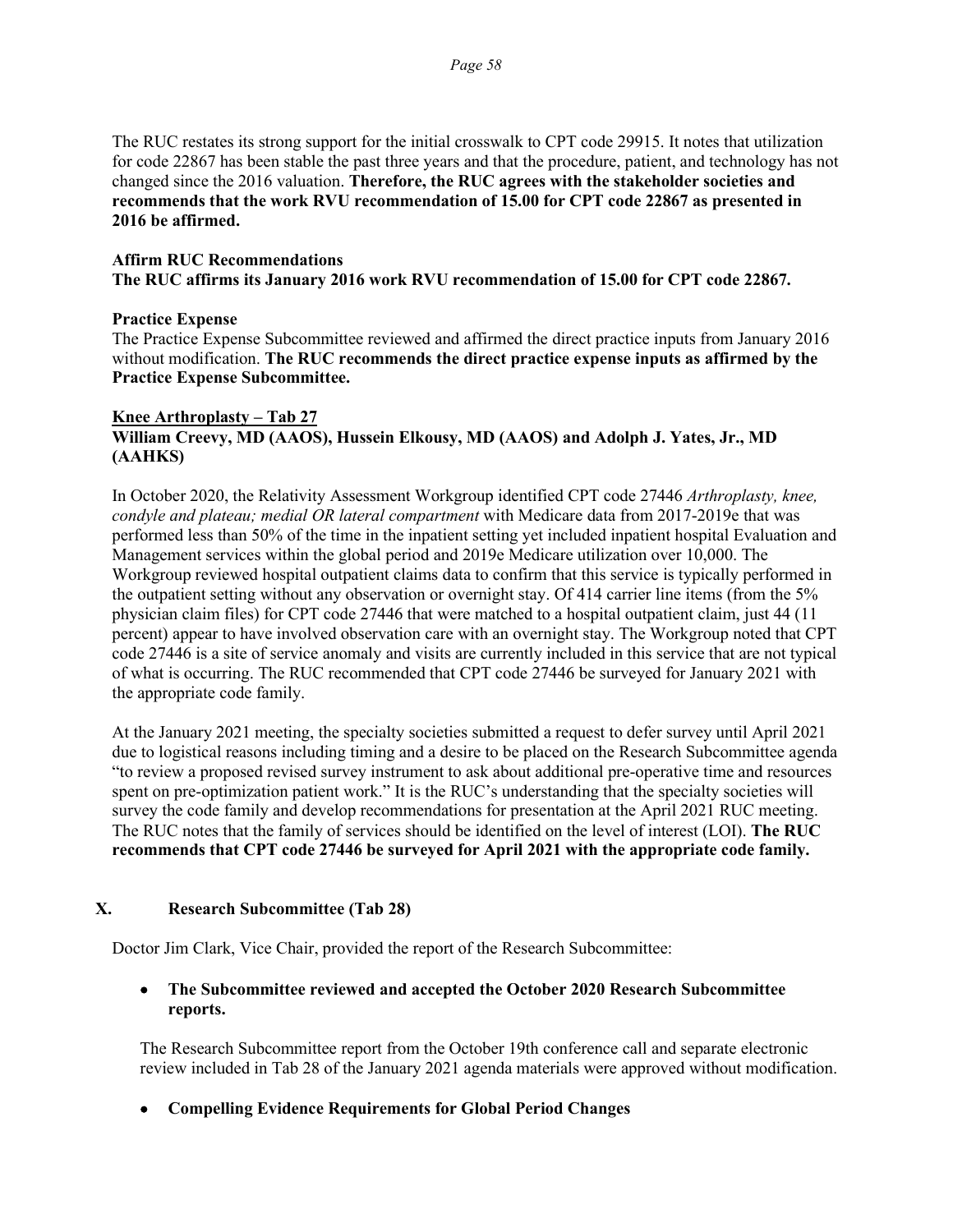During the RUC's other business discussion at the October 2020 RUC meeting, a RUC member noted that when a 010-day or 090-day surgical global code has its global period reduced (090-day to 010 day; 090-day/010-day to 000-day), the RUC does not currently account for the unbundled visits as part of its work neutrality analysis to determine whether a specialty proposal requires compelling evidence; this issue was referred to the Research Subcommittee. On the October 2020 Research Subcommittee call, the Chair provided an initial overview of this topic; the Subcommittee will initiate its discussion of this item at its next meeting held in conjunction with the April 2021 RUC meeting.

### **The RUC approved the Research Subcommittee Report.**

#### **XI. Relativity Assessment Workgroup (Tab 29)**

Doctor Margie Andreae, Chair, provided the Relativity Assessment Workgroup report to the RUC. Doctor Andreae indicated that the Workgroup primarily reviewed action plans for codes identified via various screens. A few items were recommended for survey and for the April 2021 meeting.

#### *Anterior Segment Imaging (92287)*

One issue to be surveyed for April 2021 is CPT code 92287. The specialty societies noted that the CPT Assistant article addressed concerns with the appropriate reporting of macular degeneration. Claims data for 2018 now available indicate that there is no confusion between 92287, 92286 or 92132. The diagnoses associated with claims for CPT 92287 do not include the glaucoma, cornea, or lens diagnoses which would be associated with CPT 92286 or 92132. However, the specialty societies noted that this service is Harvard valued and would benefit to be surveyed to include a vignette, description of work, correct physician time and valuation. A Workgroup member also commented that 92287 is frequently reported with fluorescein angiography of retina (92235). **The RUC recommends that CPT code 92287 be surveyed for the April 2021 RUC meeting along with any related family codes.**

#### *Harvard Valued – Utilization over 30,000 (92284)*

The Workgroup identified CPT code 92284 *Dark adaptation examination with interpretation and report*  with 2019e Medicare utilization over 30,000. **The RUC agreed with the specialty society that this service be surveyed for the April 2021 RUC meeting. The RUC noted that the family of services should be identified on the level of interest (LOI).**

#### *New Technology/New Services*

In December 2020, the Relativity Assessment Workgroup noted that these services are now performed predominantly by a specialty(s) other than the specialty(s) that initially surveyed making the review for new technology difficult to assess. **The RUC recommends that CPT codes 22869 and 22870 be surveyed for the April 2021 RUC meeting.** 

#### *Transcatheter therapy, embolization (75894)*

Doctor Andreae noted that there was also a re-review of services code, 75894, that the Workgroup had been following along for a couple years. There were some concerns about how this was being reported. The Workgroup found that code 75894 is no longer performed for varicose veins of lower extremities in the majority, professional component only, of these cases. The Workgroup recommended that these services be maintained and removed from this screen. The specialty societies noted that of the 95% of the total 2018 Medicare office claims were reported by only 6 providers**. The RUC requests that CMS investigate this possible incorrect reporting.**

### **The RUC approved the Relativity Assessment Workgroup Report. The full report is attached to these minutes.**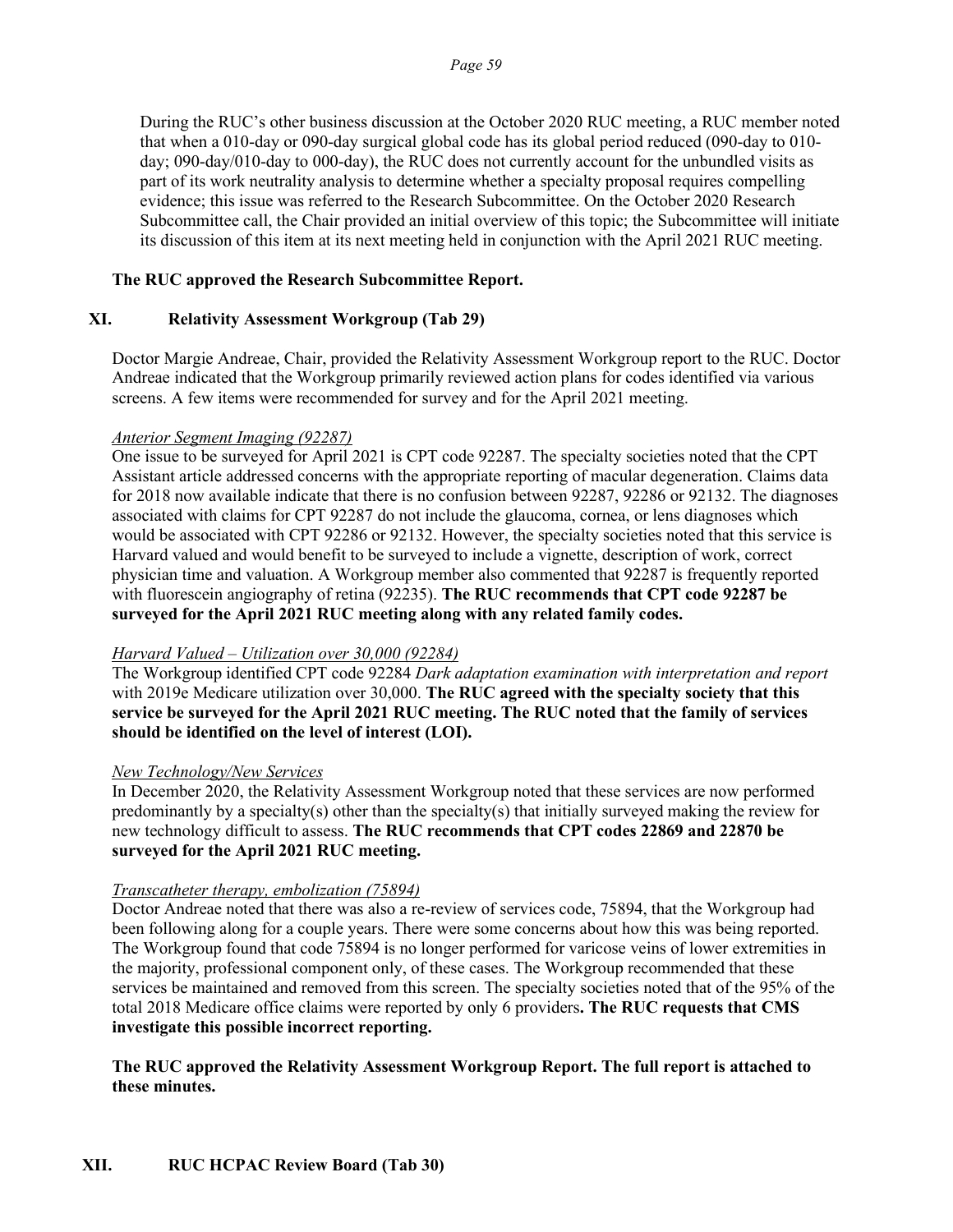Dee Adams Nikjeh, PhD, Co-Chair, provided the report of the RUC HCPAC Review Board to the RUC.

#### **Co-Chair and Alternate Co-Chair Election**

Richard Rausch, DPT, MBA was elected for a first term as Co-Chair of the HCPAC Review Board. Leisha Eiten, AuD was elected for a first term as alternate Co-Chair of the RUC HCPAC Review Board. Their terms will begin on March 1, 2021.

#### **Discussion of Final Rule**

The Final Rule was discussed for the remainder of the evening. The Public Health Emergency (PHE), Evaluation and Management (E/M), and telemedicine were the most discussed topics during this discussion. HCPAC members discussed ways to get their members engaged to address the pending 10.2% reduction to the Medicare conversion factor.

#### **XIII. Administrative Subcommittee (Tab 31)**

Doctor G. Edward Vates, Chair, provided the Administrative Subcommittee report to the RUC.

#### **Review Rotating Seat Election Rules and Candidates Nominated (Tab 33)**

The Administrative Subcommittee reviewed and approved the nominations for the "Any Other" and Internal Medicine rotating seats as well as reviewed the rotating seat policies and election rules. The Subcommittee noted that because there are five candidates for the "Any Other" rotating seat there may be up to three ballots, ranking the top 3 until one candidate obtains a majority vote, as delineated by the RUC Rotating Seat Policies and Election Rules. The Subcommittee noted that "an election will be unnecessary in the case that there is an unchallenged seat and the seat will be awarded to the candidate by voice vote", as with the current internal medicine rotating seat election.

Doctor Vates congratulated Daniel DeMarco, MD (Gastroenterology), who will serve on the Internal Medicine rotating seat and Sergio Bartakian, MD (Interventional Cardiology), who will serve on the Any Other rotating seat.

#### **Permanent RUC Seat Request – AAPM&R**

At the October 2020 RUC meeting, the American Academy of Physical Medicine & Rehabilitation (AAPM&R) formally requested that the RUC create a seat for the specialty of Physical Medicine and Rehabilitation as they believe they meet all five criteria for a permanent seat. The RUC Chair referred this issue to the Administrative Subcommittee for consideration.

#### *Criteria for Participation - Per the Structure and Functions (III.A(3)), the following are the RUC original criteria for a permanent seat on the RUC listed in priority order:*

- *1. The specialty is an American Board of Medical Specialties (ABMS) specialty*
- *2. The specialty comprises 1 percent of physicians in practice.*
- *3. The specialty comprises 1 percent of physician Medicare expenditures.*
- *4. Medicare revenue is at least 10 percent of mean practice revenue for the specialty.*
- *5. The specialty is not meaningfully represented by an umbrella organization, as determined by the RUC.*

The Structure and Functions also states: "While current membership is not subject to removal based on the above criteria, the RUC will consider new applications for seats based on these criteria."

The Administrative Subcommittee reviewed materials prepared by AMA staff for this meeting, which indicates the status of Physical Medicine and Rehabilitation regarding the five criteria for a permanent seat on the RUC.

1. Physical Medicine and Rehabilitation is an ABMS specialty.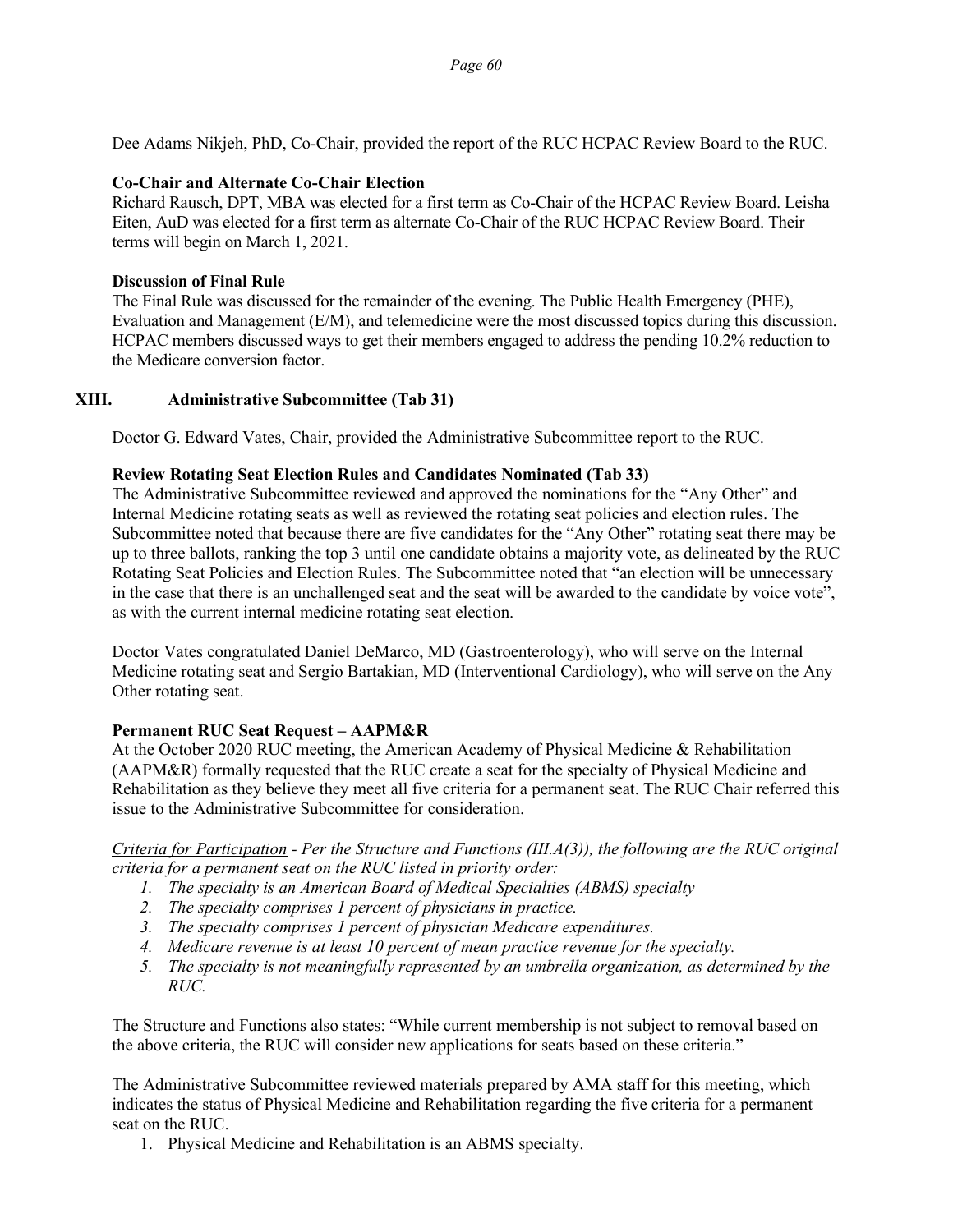- 2. Physical Medicine and Rehabilitation comprises 1.18% of physicians in practices from the 2019 AMA Masterfile and 1.20% of physicians in practice based on the CMS count.
- 3. Physical Medicine and Rehabilitation comprises 1.52% of Medicare expenditures.
- 4. Physical Medicine and Rehabilitation Medicare revenue is 42.66% of mean practice revenue for the specialty.
- 5. Physical Medicine and Rehabilitation currently participates on the RUC via the "any other" rotating seat.

The Administrative Subcommittee reviewed the five criteria for a permanent seat on the RUC and agreed that the first four criteria are met without question. Most of the Subcommittee's discussion involved the fifth criterion. Initial questions were raised regarding whether the specialty could claim any codes "as their own" in which they were the dominant provider specialty; 12 codes were found but ultimately discussion determined that this was not really the intent of the fifth criterion. The question was also raised whether the size of the RUC (currently established in the Structure and Functions document at 28 voting seats) could be increased simultaneously, or whether an increase in the voting seats (agnostic of the specialty) require a separate consideration that would qualify as "new business".

The RUC Chair clarified that the question of increasing RUC seats was not an issue and could be managed by staff with changes to the RUC Structure and Functions and the Rules and Procedures documents that would be approved simultaneously with the motion to approve a new permanent member seat. The Subcommittee was directed to make a determination regarding the specialty's request that addressed all five criteria as a block (a motion had been made to approve the first four criteria and then leave the fifth criterion to discussion at the full RUC, but this motion was retracted after the comments of the RUC Chair).

The Subcommittee noted that Physical Medicine and Rehabilitation would offer a different expertise that is not currently represented on the RUC. Physiatrists practice not only in outpatient and inpatient settings, but also in specialized sites of service, such as skilled nursing facilities, long term nursing facilities and rehabilitation facilities, and practice on a unique patient population, the disabled population. Some members of the Subcommittee felt that the society did not offer any additional expertise that was not already available through other societies with a permanent seat on the RUC.

The Subcommittee agreed that Physical Medicine and Rehabilitation can participate currently in the RUC via the "any other" rotating seat, but they are not currently represented by an umbrella organization. The vote was not unanimous, with two members opposed. The Subcommittee discussed whether Physical Medicine and Rehabilitation had "an" umbrella organization other than the American Academy of Physical Medicine and Rehabilitation. No organization other than AAPM&R was identified. The Subcommittee also discussed the terminology of the fifth criterion and notes that the terms are defined "as determined by the RUC". (*The specialty is not meaningfully represented by an umbrella organization, as determined by the RUC*).

#### **The Administrative Subcommittee agreed that Physical Medicine and Rehabilitation met the five criteria for a permanent seat on the RUC. The Administrative Subcommittee recommended that the RUC consider the addition of Physical Medicine and Rehabilitation as a permanent seat on the RUC.**

Doctor Vates provided the above information and the RUC discussed the fifth criteria for a permanent seat. The RUC noted that the Administrative Subcommittee was charged with discussing and providing a recommendation to the RUC regarding whether a specialty is not meaningfully represented by an umbrella organization. AMA Staff clarified that every recommendation is ultimately approved by the RUC. All actions that come through any of the RUC's Subcommittees or Workgroups provide recommendations to the RUC and the RUC is the final decision maker. Therefore, the Administrative Subcommittee correctly reviewed this item and provided the RUC with a recommendation that PM&R is not currently meaningfully represented on the RUC.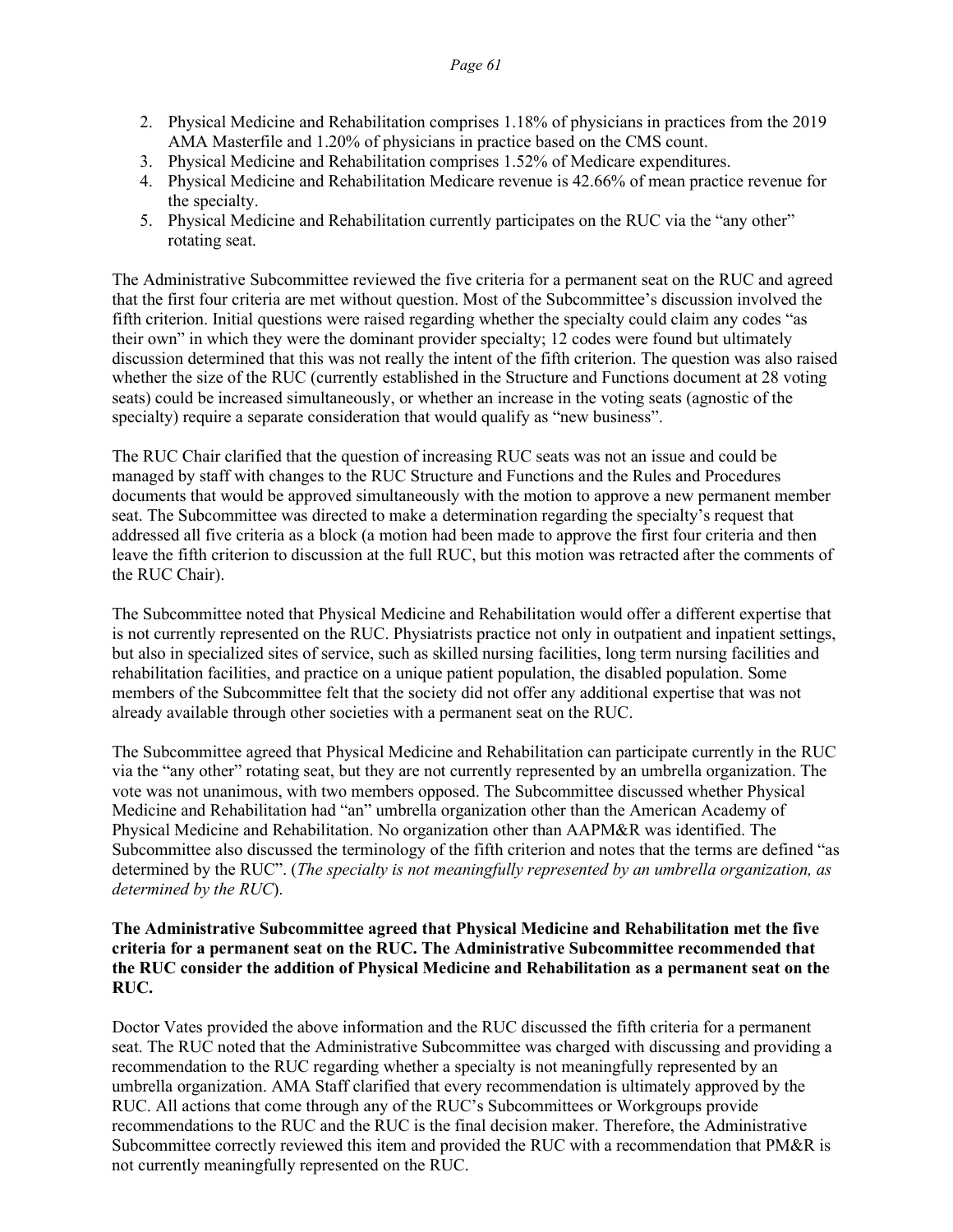RUC members spoke overwhelmingly in support of adding the unique expertise of PM&R to the RUC as outlined by the Administrative Subcommittee and reiterated at the RUC. The RUC indicated that they do not believe PM&R is currently represented under any umbrella organizations.

**The RUC accepted, by more than a two-thirds vote, that Physical and Rehabilitation met the five criteria for a permanent seat on the RUC, thus will be added as a permanent seat on the RUC.** 

**AMA staff worked with OGC staff to formulate the changes required to the RUC Structure and Functions and Rules and Procedures, which were approved by the Administrative Subcommittee.** 

**The RUC approved the changes to the RUC Structure & Functions and Rules & Procedures documents, by more than two-thirds, as attached to these minutes.**

#### **Review RUC Rules and Procedures – Clarification Regarding Appeals**

Doctor Vates indicated that after the April 2020 RUC meeting, an issue was appealed to the RUC. In working through this process, the Administrative Subcommittee Chair and AMA Office of General Counsel (OGC) determined edits to clarify the ad hoc appeals committee formation and appeals process were warranted. **The Administrative Subcommittee recommended edits to the RUC Rules and Procedures as suggested by the OGC. The RUC accepted these changes, by more than a two-thirds vote, as attached to these minutes.** 

### **XIV. Practice Expense Subcommittee (Tab 32)**

Doctor Scott Manaker, Chair, provided a summary of the Practice Expense (PE) Subcommittee report:

The Practice Expense (PE) Subcommittee implemented a Consent Calendar to consider 12 tabs that had either standard inputs, affirmations, or no direct PE inputs. Members found the consent calendar to be effective and efficient, thus it will be continued. The Chair encouraged extractions if the specialties or any Subcommittee members deem discussion of the PE inputs is warranted. In addition, the process of modifying and finalizing the PE spreadsheets in real time at the meetings will be continued.

#### **The RUC approved the Practice Expense Subcommittee Report.**

#### **XV. RUC Rotating Seat Elections (Tab 33)**

Daniel DeMarco, MD, American College of Gastroenterology (ACG)/ American Gastroenterological Association (AGA)/ American Society for Gastrointestinal Endoscopy (ASGE), was elected to the RUC's Internal Medicine rotating seat.

Sergio Bartakian, MD, Society for Cardiovascular Angiography & Intervention (SCAI), was elected to the RUC's Any Other rotating seat.

The term for the rotating seats is two years, beginning in March 2021 and ending in February 2023 with the provision of final recommendations to CMS.

#### **XVI. AstraZeneca and Janssen SARS-CoV-2 COVID-19 Immunization Administration (Tab 34) Jon Hathaway, MD (ACOG), Tanvir Hussain, MD (ACP), Suzanne Berman, MD (AAP), Steven Krug, MD (AAP) and Korinne Van Keuren, DNP, MS, RN (ANA)**

On November 5, 2020, the CPT Editorial Panel created four codes to describe immunization administration (IA) by intramuscular injection of severe acute respiratory syndrome coronavirus 2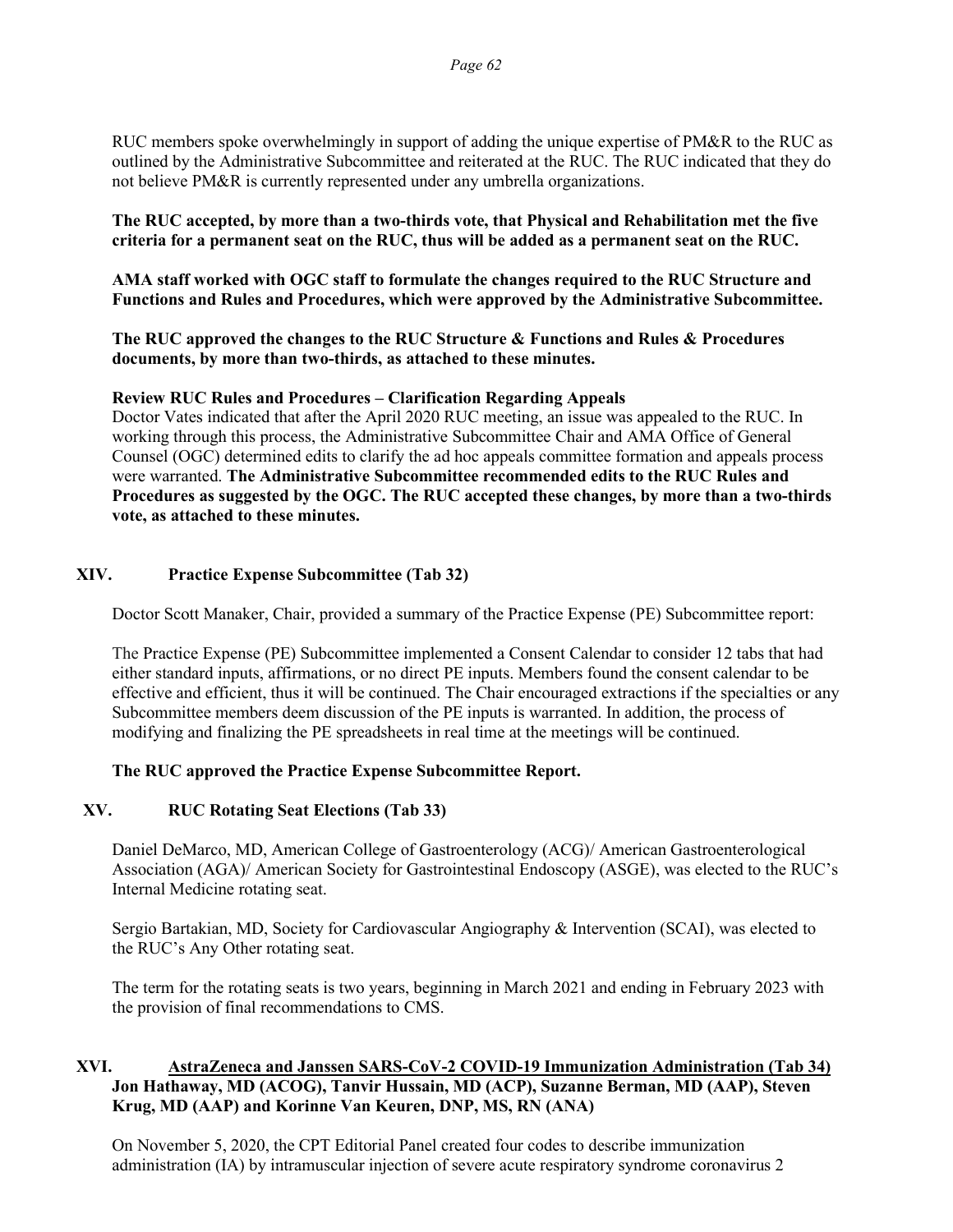(SARS-CoV-2) (Coronavirus disease [COVID-19]) vaccines. CPT codes 0001A and 0002A are used to report the first and second dose administration of the Pfizer-BioNTech COVID-19 vaccine (ie 30 mcg/0.3mL dosage, diluent reconstituted). CPT codes 0011A and 0012A are used to report the first and second dose administration of the Moderna COVID-19 vaccine (ie 100 mcg/0.5mL dosage.

On December 14, 2020, the CPT Editorial Panel created two codes to describe immunization administration (IA) by intramuscular injection of severe acute respiratory syndrome coronavirus 2 (SARS-CoV-2) (Coronavirus disease [COVID-19]) vaccines. Codes 0021A and 0022A are used to report the first and second dose administration of the AstraZeneca vaccine. Subsequently on January 14, 2021, the CPT Editorial Panel created one new code to describe immunization administration by intramuscular injection of severe acute respiratory syndrome coronavirus 2 (SARS-CoV-2) (coronavirus disease [COVID-19]) vaccine. Code 0031A is used to report the administration of the Janssen vaccine.

These CPT codes, developed based on extensive collaboration with CMS and the Centers for Disease Control and Prevention (CDC), are unique for each of the four coronavirus vaccines as well as administration codes unique to each corresponding vaccine and dose. The new CPT codes clinically distinguish each COVID-19 vaccine for better tracking, reporting and analysis that supports data-driven planning and allocation. In addition, CPT Appendix Q was created to facilitate an easy guide for proper reporting of all SARS-CoV-2 vaccine CPT codes.

In January 2021, the RUC reviewed the two AstraZeneca SARS-CoV-2 immunization administration codes and in February 2021, the RUC reviewed the Janssen SARS-CoV-2 immunization administration code. The specialty societies provided background on the previous valuation of CPT code 90470 *H1N1 immunization administration (intramuscular, intranasal), including counseling when performed.* 

#### *Background on Immunization Administration Valuation*

During the October 2009 meeting, the RUC provided recommendations for CPT code 90640 *Immunization administration through 18 years of age via any route of administration, with counseling by physician or other qualified health care professional; first or only component of each vaccine or toxoid administered* (work RVU = 0.20; 7 minutes intra-service time) and direct practice expense (PE) inputs. During the same meeting, the RUC reviewed recommendations for CPT code 90470 which was fasttracked to address the immediate need to vaccinate against the 2009 H1N1 pandemic.

In 2009, at the request of the Department of Health and Human Services, the CPT Editorial Panel created new CPT code 90470 to assist the public health effort to immediately vaccinate for H1N1. CMS requested that the RUC immediately review the new service and provide recommendations on the estimated physician work and direct practice expense inputs necessary to provide the immunization. The RUC recommended the same work RVU of 0.20 and 7 minutes of intra-service time for H1N1 code 90470 as it did for CPT code 90460. Additionally, the RUC recommended the direct PE inputs for CPT code 90470 be equivalent to CPT code 90460 with two primary exceptions. First, an additional two minutes of staff time were added to capture the additional work of identifying and contacting patients as the vaccine is provided by the state. In addition, the standard greet patient time of 3 minutes was added since an evaluation and management code is not additionally reported as part of the typical patient encounter for vaccinating during a pandemic.

CMS accepted the RUC recommendations for CPT code 90470, publishing a work RVU 0.20 and PE RVU of 0.42 on the 2010 Medicare Physician Payment Schedule (MFS), representing the resources utilized in vaccinating the public during a pandemic. CPT code 90470 was sunset at the end of the H1N1 pandemic.

CMS crosswalked CPT code 90460 to CPT code 90471 *Immunization administration (includes percutaneous, intradermal, subcutaneous, or intramuscular injections); 1 vaccine (single or combination vaccine/toxoid*) (work RVU = 0.17) which, in turn, was hard coded to CPT code 96372 *Therapeutic,*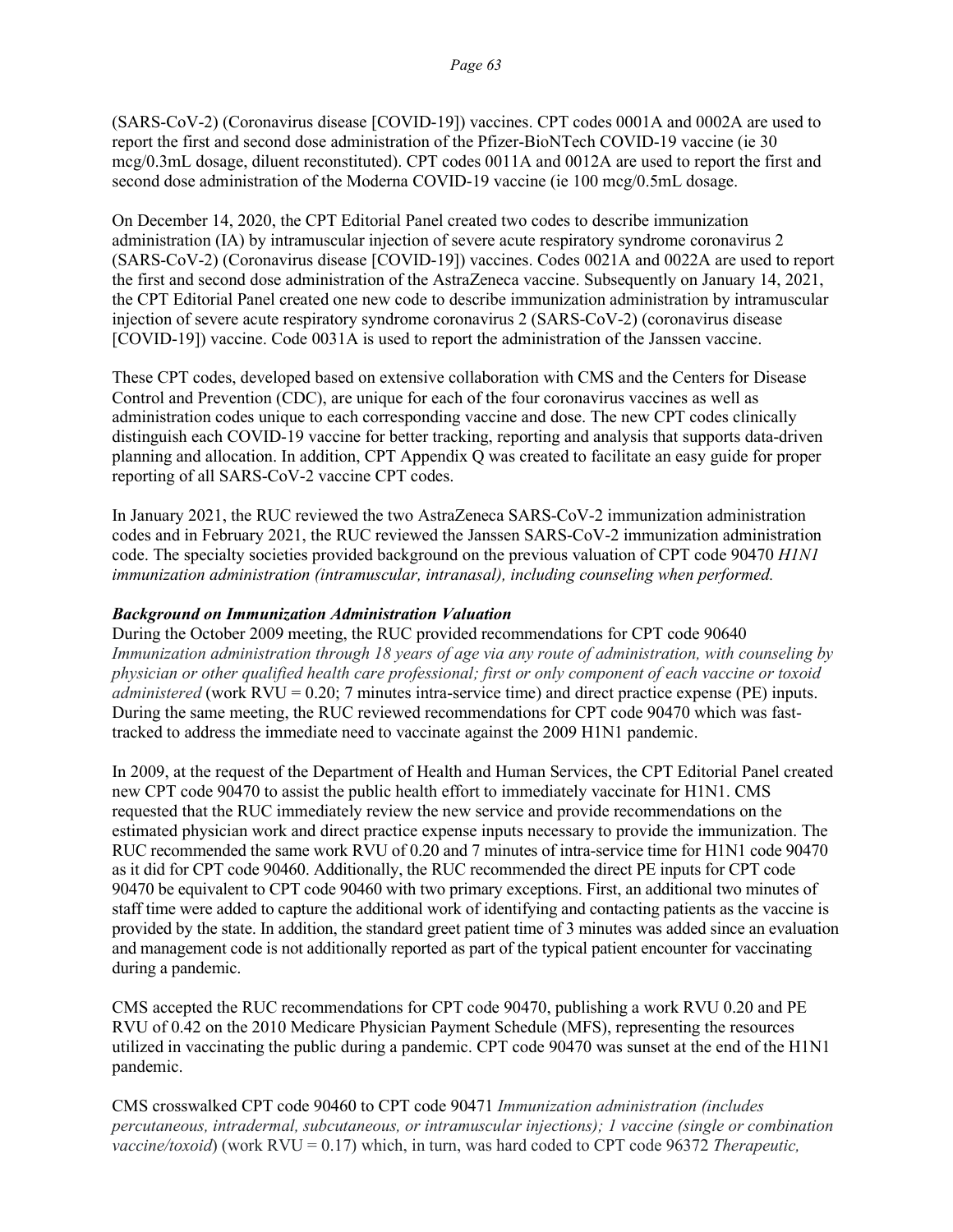*prophylactic, or diagnostic injection (specify substance or drug); subcutaneous or intramuscular* (work  $RVU = 0.17$ .

In the Proposed Rule for 2021, CMS noted that the IA payment rates resulting from the CPT code 96372 hard coding were substantially lower than the CDC regional maximum charges. CMS agreed with the RUC regarding the importance of appropriate resource-based valuation for IA services, as it is critical in maintaining high immunization rates in the United States, as well as ensuring capacity to respond quickly to vaccinate against preventable disease outbreaks. The RUC will review all non-COVID related immunization codes at the April 2021 RUC meeting.

### *AstraZeneca and Janssen SARS-CoV-2 (COVID-19) Immunization Administration*

The RUC reviewed the specialty society recommendations and agreed that 0021A, 0022A and 0031A should be crosswalked to the 2009 RUC recommendation for CPT code 90460 *Immunization administration through 18 years of age via any route of administration, with counseling by physician or other qualified health care professional; first or only component of each vaccine or toxoid administered* (2009 recommended work RVU = 0.20 and 7 minutes of intra-service time). This is also the same work RVU established for 90470 during the H1N1 pandemic.

For additional support the RUC referenced codes 96411 *Chemotherapy administration; intravenous, push technique, each additional substance/drug (List separately in addition to code for primary procedure)* (work RVU = 0.20 and 7 minutes total time), 99188 *Application of topical fluoride varnish by a physician or other qualified health care professional* (work RVU = 0.20 and 9 minutes total time) and 96365 *Intravenous infusion, for therapy, prophylaxis, or diagnosis (specify substance or drug); initial, up to 1 hour* (work  $RVU = 0.21$  and 9 minutes total time).

In the case of some COVID-19 vaccine requiring two doses, the total physician work resources required for the first dose should be equivalent to those required for the second dose to account for the possibility that a patient may not return to the same physician or even the same physician group for the second dose administration. Valuation must account for any necessary physician work to confirm the details of a patient's first dose. The specialty societies indicated, and the RUC agreed, that the first and second dose both require 7 minutes of physician time. Data from the Phase III clinical trials indicate that patients receiving the second dose are more likely to experience adverse effects and the physician involvement addressing such questions are the same for both doses. The RUC agreed that there is no difference in physician work between the administration of the first and second dose, nor is there any difference in physician work or time to administer the Pfizer-BioNTech, Moderna or AstraZeneca immunizations. The RUC recommends the AstraZeneca and Janssen COVID-19 IA codes be crosswalked to the 2009 RUC recommendations for CPT code 90460 with respect to work and intra-service time. **The RUC recommends a work RVU of 0.20 and intra-service time of 7 minutes for CPT codes 0021A,0022A and 0031A.**

# **Practice Expense**

The Practice Expense (PE) Subcommittee thoroughly and extensively discussed the practice expense inputs involved with the SARS-CoV-2 immunization administration codes in the physician office setting in its December 2020 review of the Pfizer and Modera IA codes and determined the same direct inputs apply to the AstraZeneca and Janssen IA codes. The Subcommittee compared the direct PE inputs for the new IA codes with reference code 90460 and former CPT code 90470 and determined that the clinical staff times approved for code 90470 during the 2009 pandemic were appropriate. The inputs mirror the clinical staff times that had been in place for CPT code 90470. The Subcommittee also determined that new CPT code 99072 *Additional supplies, materials, and clinical staff time over and above those usually included in an office visit or other non-facility service(s), when performed during a Public Health Emergency, as defined by law, due to respiratory-transmitted infectious disease* would be utilized with these codes and confirmed that there is no overlap in clinical staff times, with what is already included in CPT code 99072. **The RUC strongly recommends that CMS approve payment for CPT code 99072 during the PHE.**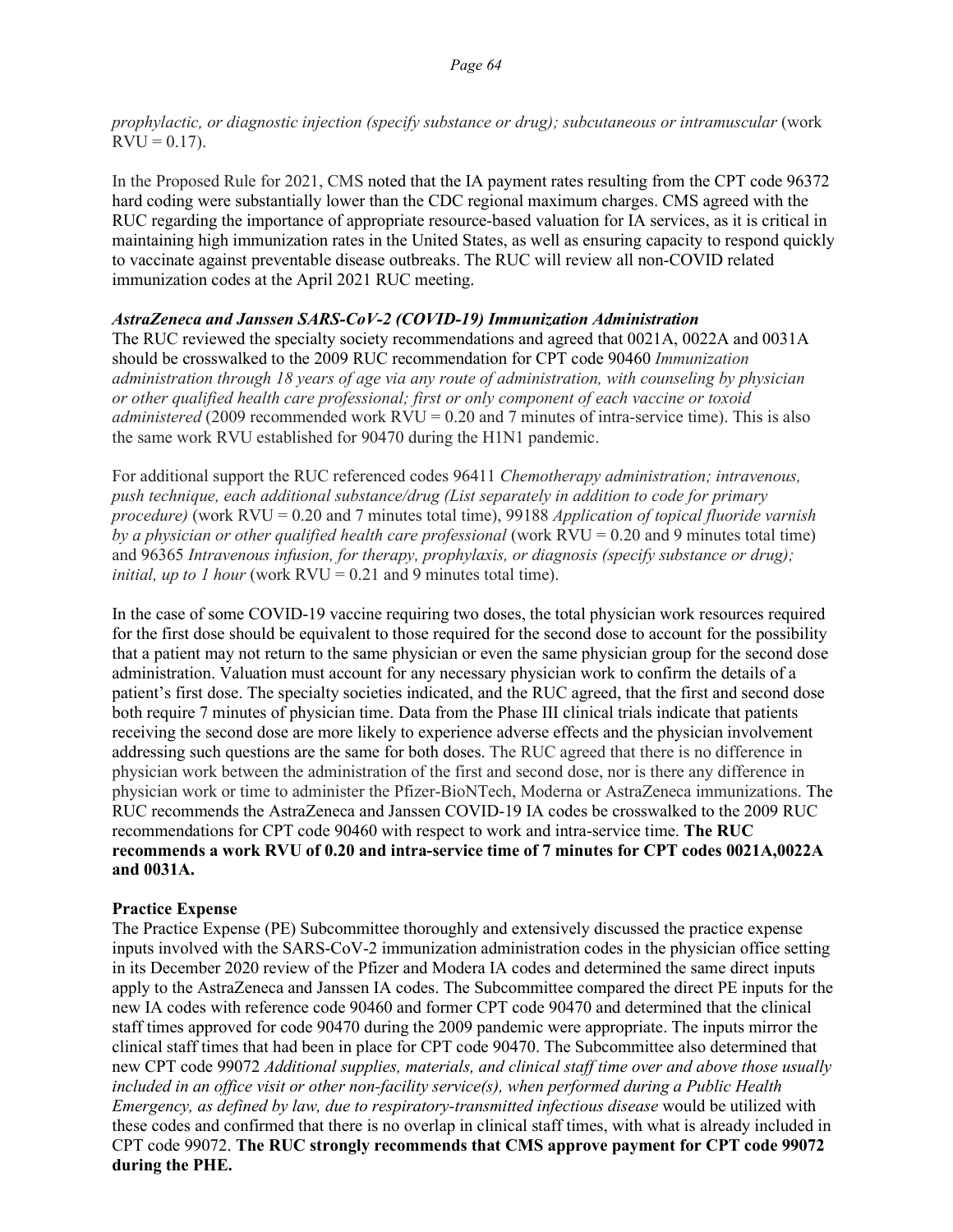The specialty societies emphasized that though the clinical staff activities may be similar to other vaccination codes, the typical amount of clinical staff time is higher due to the requirements inherent in a public health emergency and due to these services not being typically reported with an evaluation and management service during a PHE. There was significant discussion regarding the considerable documentation requirements that accompany these immunization administration codes. There was agreement that 2 minutes was appropriate for the first dose of both vaccines to identify and contact appropriate patients and schedule immunization. The recommendation for CA033 *Perform regulatory mandated quality assurance activity (service period)* was maintained the same as was recommended for the Pfizer and Moderna IA codes, as L026A *Medical/Technical Assistant* is appropriate for this type of registry*.* A lesser amount of clinical staff time was allotted for CA034 *Document procedure (nonPACS) (e.g. mandated reporting, registry logs, EEG file, etc.)* with L037D *RN/LPN/MTA,* recognizing that more than baseline medical knowledge is required for this activity. There was also recognition that the initial data entry would require more time and the minutes for CA033 and CA034 in the subsequent codes were reduced accordingly. The CDC recommends 15 minutes of monitoring the patient following the administration of each dose for both vaccines. The PE Subcommittee agreed that the standard of 1 minute of clinical staff time to every 4 minutes of patient monitoring is appropriate, leading to 4 minutes of clinical staff monitoring time. A follow-up phone call from the patient to the practice to discuss symptoms or address questions was accepted as typical.

The PE Subcommittee extensively discussed the supply and equipment inputs associated with the initial Pfizer and Moderna immunization administration codes. The same supplies are recommended for the AstraZeneca and Janssen IA codes with an adjustment to increase to the quantity to *SK057 paper, laser printing (each sheet)* from 1 to 3 sheets. The typical CDC Vaccine Information Statement (VIS) is two pages (i.e., one sheet of laser paper, printed double sided). However, the emergency use authorization (EUA) for the Pfizer COVID VIS is 6 pages and the EUA for the Moderna COVID VIS is 5 pages. It is anticipated that the AstraZeneca COVID VIS (and future COVID VIS) will follow suit. **Therefore, the Practice Subcommittee amends the recommendation for SK057 accordingly (i.e., 3 sheets of laser paper, printed double sided) for all COVID IA codes (0001A, 0002A, 0011A, 0012A, 0021A, 0022A and 0031A).** The remaining supplies recommended are: SB022 *gloves, non-sterile* to reflect a full pair and exclude any COVID-19 cleaning supplies including additional quantities of hand sanitizer and disinfecting wipes/sprays/cleansers as these are included in CPT code 99072. The PE Subcommittee excluded any supplies that are included in the ancillary supply kit supplied by the Federal Government at no cost to enrolled COVID-19 vaccine providers.

The PE Subcommittee recommends new equipment item *refrigerator, vaccine medical grade, w-data logger sngl glass door*, the same equipment included in the Moderna IA codes (0011A and 0012A). In 2019, there was significant discussion about the existing equipment ED043 *refrigerator, vaccine, temperature monitor w-alarm, security mounting w-sensors, NIST certificates* and whether it was a direct or indirect expense. ED043 is the monitoring system and was retained as a direct expense in accordance with the spreadsheet. The medication-grade refrigerator is used solely to store highly expensive and fragile biologics for use at the time they are needed. Although the medications are stored for longer than the length of the service, it would be extremely difficult to determine typical length of storage as this varies across local sites. The RUC and CMS have a precedent of including refrigerators in direct expense costs and using the total clinical staff time for the equipment minutes, as was done for vaccination codes, including codes 90471, 90472, 90473, and 90474, where the equipment time for the refrigerator is equal to the total clinical staff time. The RUC recommends that the same refrigerator and monitor would be typical medical equipment for the AstraZeneca, Moderna and Janssen vaccines. **The RUC recommends the direct practice expense inputs as modified by the Practice Expense Subcommittee.** 

#### **New Technology/New Services**

The RUC recommends that all COVID Immunization Administration codes (0001A, 0002A, 0011A, 0012A, 0021A, 0022A and 0031A) be placed on the New Technology/New Services list and be rereviewed by the RUC in three years to ensure correct valuation and utilization assumptions.